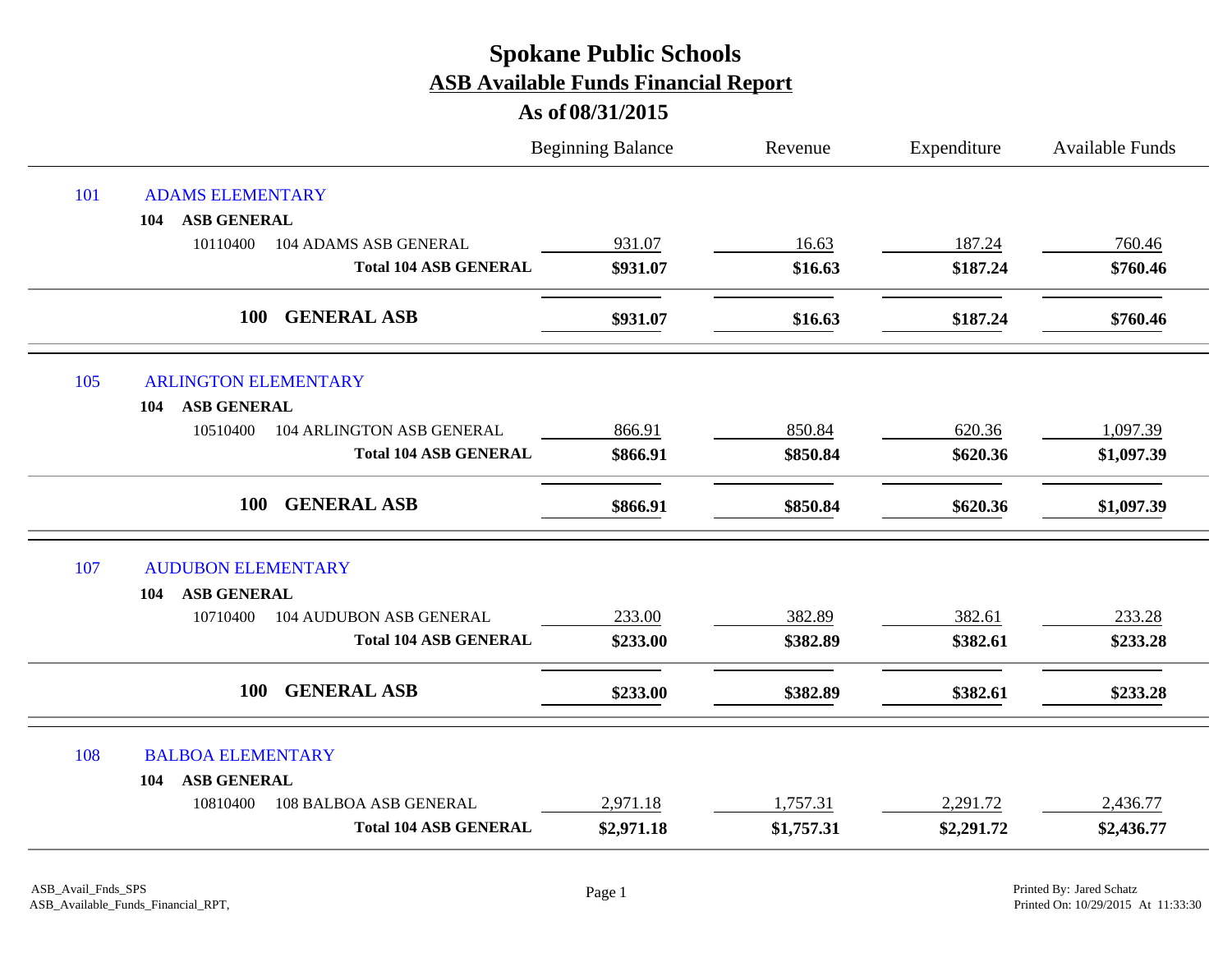|                    |                                    |                                  | <b>Beginning Balance</b> | Revenue    | Expenditure | Available Funds                                                |
|--------------------|------------------------------------|----------------------------------|--------------------------|------------|-------------|----------------------------------------------------------------|
|                    |                                    | <b>GENERAL ASB</b><br><b>100</b> | \$2,971.18               | \$1,757.31 | \$2,291.72  | \$2,436.77                                                     |
| 111                | <b>BEMISS ELEMENTARY</b>           |                                  |                          |            |             |                                                                |
|                    | <b>ASB GENERAL</b><br>104          |                                  |                          |            |             |                                                                |
|                    | 11110400                           | <b>104 BEMISS ASB GENERAL</b>    | 791.14                   | 90.38      | 0.00        | 881.52                                                         |
|                    |                                    | <b>Total 104 ASB GENERAL</b>     | \$791.14                 | \$90.38    | \$0.00      | \$881.52                                                       |
|                    | <b>100</b>                         | <b>GENERAL ASB</b>               | \$791.14                 | \$90.38    | \$0.00      | \$881.52                                                       |
| 113                | <b>BROWNE ELEMENTARY</b>           |                                  |                          |            |             |                                                                |
|                    | <b>ASB GENERAL</b><br>104          |                                  |                          |            |             |                                                                |
|                    | 11310400                           | 104 BROWNE ASB GENERAL           | 2,246.90                 | 5,777.00   | 6,086.77    | 1,937.13                                                       |
|                    |                                    | <b>Total 104 ASB GENERAL</b>     | \$2,246.90               | \$5,777.00 | \$6,086.77  | \$1,937.13                                                     |
|                    | <b>100</b>                         | <b>GENERAL ASB</b>               | \$2,246.90               | \$5,777.00 | \$6,086.77  | \$1,937.13                                                     |
| 121                | <b>COOPER ELEMENTARY</b>           |                                  |                          |            |             |                                                                |
|                    | <b>ASB GENERAL</b><br>104          |                                  |                          |            |             |                                                                |
|                    | 12110400                           | 104 COOPER ASB GENERAL           | 5,135.42                 | 58.03      | 1,516.45    | 3,677.00                                                       |
|                    |                                    | <b>Total 104 ASB GENERAL</b>     | \$5,135.42               | \$58.03    | \$1,516.45  | \$3,677.00                                                     |
|                    | <b>100</b>                         | <b>GENERAL ASB</b>               | \$5,135.42               | \$58.03    | \$1,516.45  | \$3,677.00                                                     |
| 129                | <b>FINCH ELEMENTARY</b>            |                                  |                          |            |             |                                                                |
|                    | <b>ASB GENERAL</b><br>104          |                                  |                          |            |             |                                                                |
|                    | 12910400                           | 104 FINCH ASB GENERAL            | 4,615.14                 | 20,771.73  | 16,584.23   | 8,802.64                                                       |
| ASB_Avail_Fnds_SPS | ASB_Available_Funds_Financial_RPT, |                                  | Page 2                   |            |             | Printed By: Jared Schatz<br>Printed On: 10/29/2015 At 11:33:30 |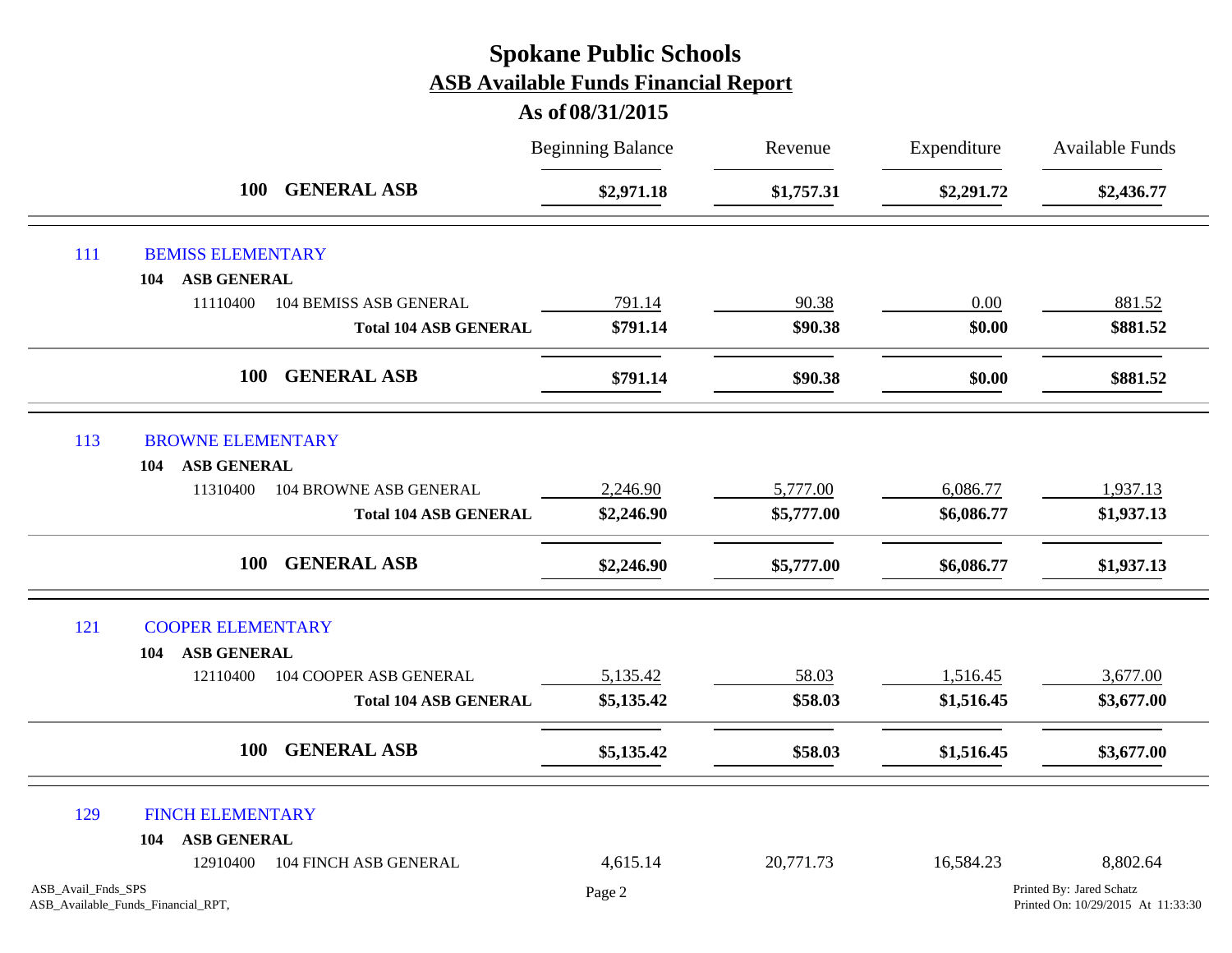|     |                                      | <b>Spokane Public Schools</b><br><b>ASB Available Funds Financial Report</b><br>As of 08/31/2015 |             |             |                        |
|-----|--------------------------------------|--------------------------------------------------------------------------------------------------|-------------|-------------|------------------------|
|     |                                      | <b>Beginning Balance</b>                                                                         | Revenue     | Expenditure | <b>Available Funds</b> |
|     | <b>Total 104 ASB GENERAL</b>         | \$4,615.14                                                                                       | \$20,771.73 | \$16,584.23 | \$8,802.64             |
|     | <b>GENERAL ASB</b><br>100            | \$4,615.14                                                                                       | \$20,771.73 | \$16,584.23 | \$8,802.64             |
| 131 | <b>FRANKLIN ELEMENTARY</b>           |                                                                                                  |             |             |                        |
|     | <b>ASB GENERAL</b><br>104            |                                                                                                  |             |             |                        |
|     | 13110400<br>104 FRANKLIN ASB GENERAL | 12,555.66                                                                                        | 797.31      | 3,316.71    | 10,036.26              |
|     | <b>Total 104 ASB GENERAL</b>         | \$12,555.66                                                                                      | \$797.31    | \$3,316.71  | \$10,036.26            |
|     | <b>GENERAL ASB</b><br>100            | \$12,555.66                                                                                      | \$797.31    | \$3,316.71  | \$10,036.26            |
| 133 | <b>GARFIELD ELEMENTARY</b>           |                                                                                                  |             |             |                        |
|     | <b>ASB GENERAL</b><br>104            |                                                                                                  |             |             |                        |
|     | 104 GARFIELD ASB GENERAL<br>13310400 | $-21.47$                                                                                         | 21.25       | $0.00\,$    | $-0.22$                |
|     | <b>Total 104 ASB GENERAL</b>         | $(\$21.47)$                                                                                      | \$21.25     | \$0.00      | $(\$0.22)$             |
|     | <b>GENERAL ASB</b><br>100            | $(\$21.47)$                                                                                      | \$21.25     | \$0.00      | $(\$0.22)$             |
| 137 | <b>GRANT ELEMENTARY</b>              |                                                                                                  |             |             |                        |
|     | <b>ASB GENERAL</b><br>104            |                                                                                                  |             |             |                        |
|     | 13710400<br>104 GRANT ASB GENERAL    | 9,437.46                                                                                         | 121.14      | 3,392.83    | 6,165.77               |
|     | <b>Total 104 ASB GENERAL</b>         | \$9,437.46                                                                                       | \$121.14    | \$3,392.83  | \$6,165.77             |
|     | <b>GENERAL ASB</b><br>100            | \$9,437.46                                                                                       | \$121.14    | \$3,392.83  | \$6,165.77             |

#### 139 HAMBLEN ELEMENTARY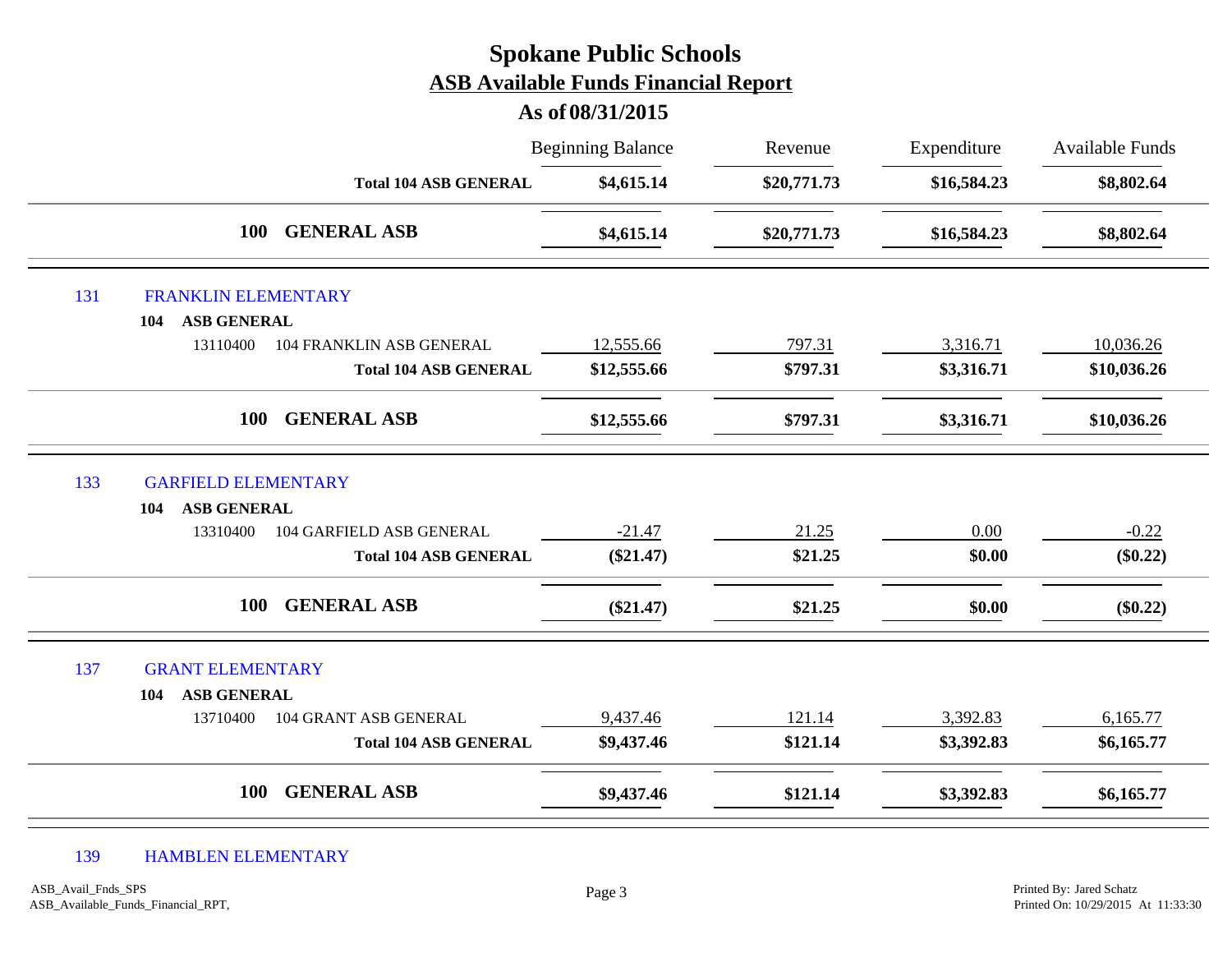|     |                                                 | <b>Beginning Balance</b> | Revenue     | Expenditure | <b>Available Funds</b> |
|-----|-------------------------------------------------|--------------------------|-------------|-------------|------------------------|
| 104 | <b>ASB GENERAL</b>                              |                          |             |             |                        |
|     | 13910400<br>139 HAMBLEN ASB GENERAL             | 674.32                   | 65.31       | 108.70      | 630.93                 |
|     | <b>Total 104 ASB GENERAL</b>                    | \$674.32                 | \$65.31     | \$108.70    | \$630.93               |
|     | <b>GENERAL ASB</b><br><b>100</b>                | \$674.32                 | \$65.31     | \$108.70    | \$630.93               |
| 145 | <b>HOLMES ELEMENTARY</b>                        |                          |             |             |                        |
| 104 | <b>ASB GENERAL</b>                              |                          |             |             |                        |
|     | 14510400<br><b>145 HOLMES ASB GENERAL</b>       | 10,593.60                | 5,695.99    | 3,291.29    | 12,998.30              |
|     | <b>Total 104 ASB GENERAL</b>                    | \$10,593.60              | \$5,695.99  | \$3,291.29  | \$12,998.30            |
|     | <b>GENERAL ASB</b><br><b>100</b>                | \$10,593.60              | \$5,695.99  | \$3,291.29  | \$12,998.30            |
| 147 | <b>HUTTON ELEMENTARY</b>                        |                          |             |             |                        |
| 104 | <b>ASB GENERAL</b>                              |                          |             |             |                        |
|     | <b>147 HUTTON ASB GENERAL</b><br>14710400       | 2,968.85                 | 788.23      | 3,079.36    | 677.72                 |
|     | <b>Total 104 ASB GENERAL</b>                    | \$2,968.85               | \$788.23    | \$3,079.36  | \$677.72               |
|     | 100<br><b>GENERAL ASB</b>                       | \$2,968.85               | \$788.23    | \$3,079.36  | \$677.72               |
| 148 | <b>INDIAN TRAIL ELEMENTARY</b>                  |                          |             |             |                        |
| 104 | <b>ASB GENERAL</b>                              |                          |             |             |                        |
|     | 14810400<br><b>148 INDIAN TRAIL GENERAL ASB</b> | 7,137.33                 | 16,087.74   | 11,964.90   | 11,260.17              |
|     | <b>Total 104 ASB GENERAL</b>                    | \$7,137.33               | \$16,087.74 | \$11,964.90 | \$11,260.17            |
|     | 100<br><b>GENERAL ASB</b>                       | \$7,137.33               | \$16,087.74 | \$11,964.90 | \$11,260.17            |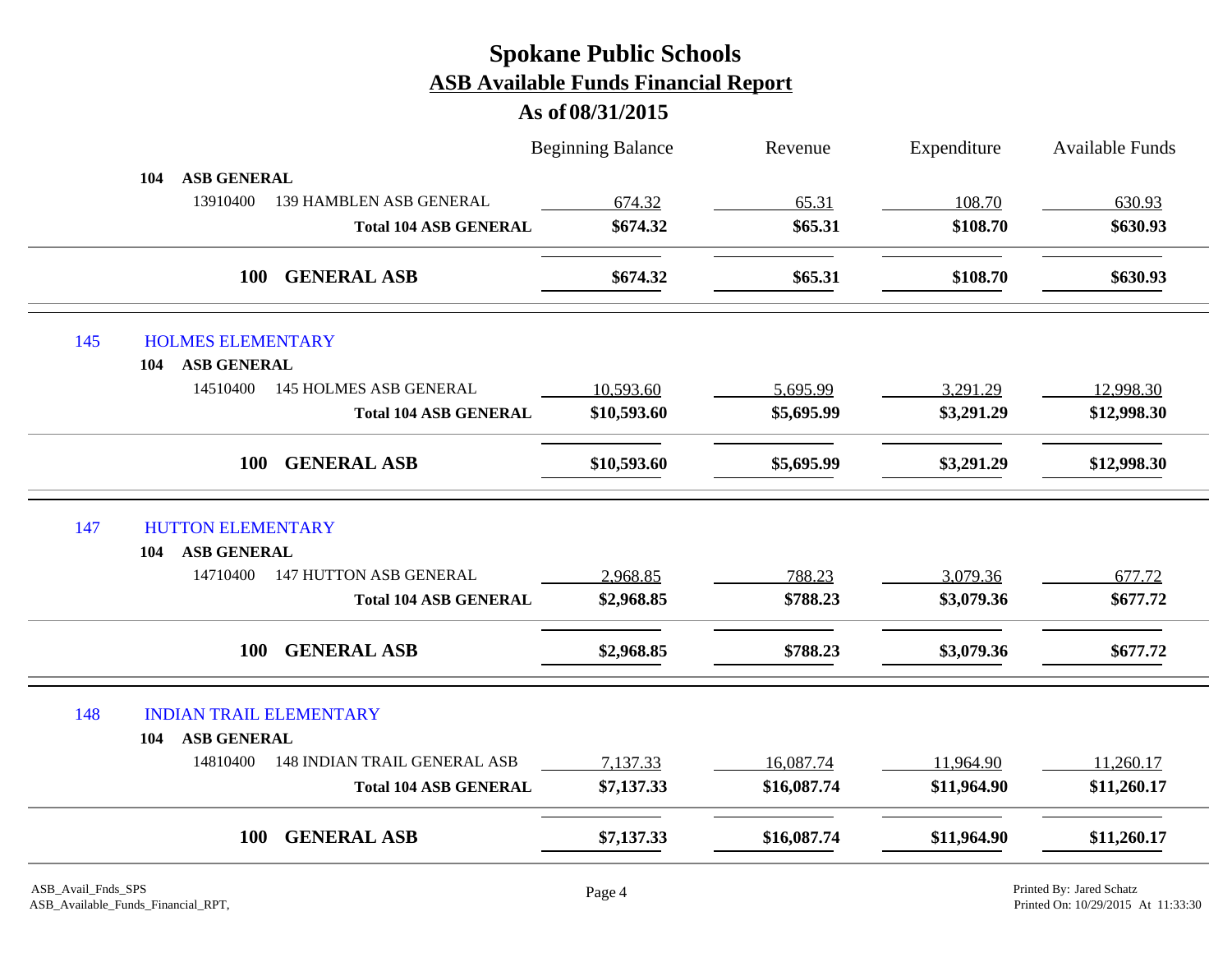|     |                                              | <b>Beginning Balance</b> | Revenue     | Expenditure | Available Funds |
|-----|----------------------------------------------|--------------------------|-------------|-------------|-----------------|
| 151 | <b>JEFFERSON ELEMENTARY</b>                  |                          |             |             |                 |
|     | <b>ASB GENERAL</b><br>104                    |                          |             |             |                 |
|     | 15110400<br><b>151 JEFFERSON GENERAL ASB</b> | 17,483.86                | 4,281.55    | 2,153.06    | 19,612.35       |
|     | <b>Total 104 ASB GENERAL</b>                 | \$17,483.86              | \$4,281.55  | \$2,153.06  | \$19,612.35     |
|     | <b>GENERAL ASB</b><br>100                    | \$17,483.86              | \$4,281.55  | \$2,153.06  | \$19,612.35     |
| 153 | <b>LIDGERWOOD ELEMENTARY</b>                 |                          |             |             |                 |
|     | <b>ASB GENERAL</b><br>104                    |                          |             |             |                 |
|     | 15310400<br>153 LIDGERWOOD ASB GENERAL       | 108.39                   | 566.75      | 404.75      | 270.39          |
|     | <b>Total 104 ASB GENERAL</b>                 | \$108.39                 | \$566.75    | \$404.75    | \$270.39        |
|     | <b>100</b><br><b>GENERAL ASB</b>             | \$108.39                 | \$566.75    | \$404.75    | \$270.39        |
| 157 | <b>LINCOLN HEIGHTS ELEMENTARY</b>            |                          |             |             |                 |
|     | <b>ASB GENERAL</b><br>104                    |                          |             |             |                 |
|     | 157 LINCOLN HEIGHT GENERAL ASB<br>15710400   | 3,568.80                 | 374.56      | 2,195.44    | 1,747.92        |
|     | <b>Total 104 ASB GENERAL</b>                 | \$3,568.80               | \$374.56    | \$2,195.44  | \$1,747.92      |
|     | <b>GENERAL ASB</b><br><b>100</b>             | \$3,568.80               | \$374.56    | \$2,195.44  | \$1,747.92      |
| 159 | <b>LINWOOD ELEMENTARY</b>                    |                          |             |             |                 |
|     | <b>ASB GENERAL</b><br>104                    |                          |             |             |                 |
|     | <b>159 LINWOOD GENERAL ASB</b><br>15910400   | 2,532.06                 | 11,554.55   | 11,537.63   | 2,548.98        |
|     | <b>Total 104 ASB GENERAL</b>                 | \$2,532.06               | \$11,554.55 | \$11,537.63 | \$2,548.98      |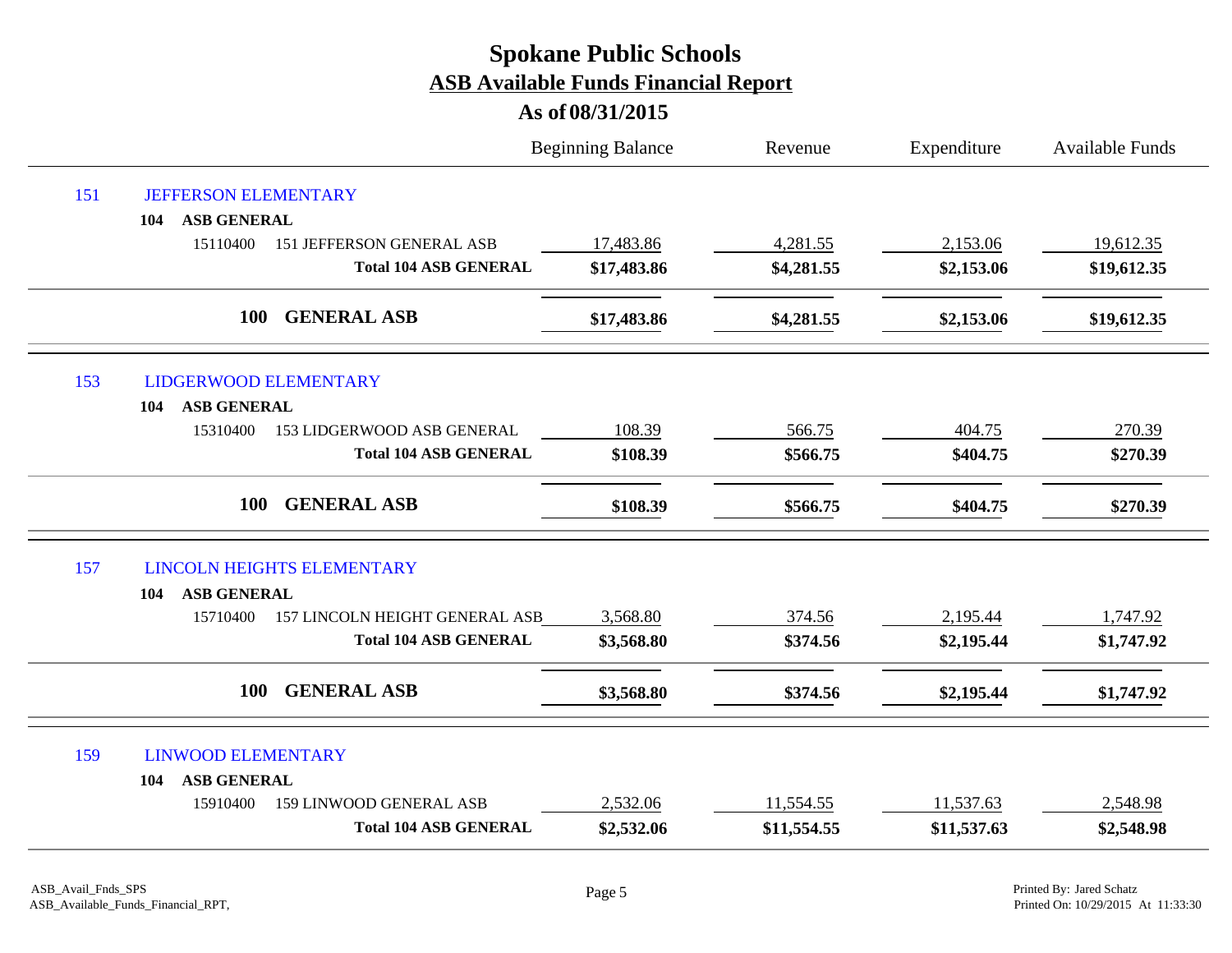|                    |                                    |                                   | <b>Beginning Balance</b> | Revenue     | Expenditure | <b>Available Funds</b>                                         |
|--------------------|------------------------------------|-----------------------------------|--------------------------|-------------|-------------|----------------------------------------------------------------|
|                    | <b>100</b>                         | <b>GENERAL ASB</b>                | \$2,532.06               | \$11,554.55 | \$11,537.63 | \$2,548.98                                                     |
| 161                | <b>LOGAN ELEMENTARY</b>            |                                   |                          |             |             |                                                                |
|                    | <b>ASB GENERAL</b><br>104          |                                   |                          |             |             |                                                                |
|                    | 16110400                           | 161 LOGAN ASB GENERAL             | 3,807.67                 | 15,273.45   | 12,511.26   | 6,569.86                                                       |
|                    |                                    | <b>Total 104 ASB GENERAL</b>      | \$3,807.67               | \$15,273.45 | \$12,511.26 | \$6,569.86                                                     |
|                    | <b>100</b>                         | <b>GENERAL ASB</b>                | \$3,807.67               | \$15,273.45 | \$12,511.26 | \$6,569.86                                                     |
| 165                | <b>LONGFELLOW ELEMENTARY</b>       |                                   |                          |             |             |                                                                |
|                    | <b>ASB GENERAL</b><br>104          |                                   |                          |             |             |                                                                |
|                    | 16510400                           | <b>165 LONGFELLOW ASB GENERAL</b> | 677.20                   | 92.06       | 669.79      | 99.47                                                          |
|                    |                                    | <b>Total 104 ASB GENERAL</b>      | \$677.20                 | \$92.06     | \$669.79    | \$99.47                                                        |
|                    | <b>100</b>                         | <b>GENERAL ASB</b>                | \$677.20                 | \$92.06     | \$669.79    | \$99.47                                                        |
| 167                | <b>MADISON ELEMENTARY</b>          |                                   |                          |             |             |                                                                |
|                    | <b>ASB GENERAL</b><br>104          |                                   |                          |             |             |                                                                |
|                    | 16710400                           | <b>167 MADISON ASB GENERAL</b>    | 197.21                   | 4.24        | 0.00        | 201.45                                                         |
|                    |                                    | <b>Total 104 ASB GENERAL</b>      | \$197.21                 | \$4.24      | \$0.00      | \$201.45                                                       |
|                    | <b>100</b>                         | <b>GENERAL ASB</b>                | \$197.21                 | \$4.24      | \$0.00      | \$201.45                                                       |
| 168                | <b>MORAN PRAIRIE ELEMENTARY</b>    |                                   |                          |             |             |                                                                |
|                    | <b>ASB GENERAL</b><br>104          |                                   |                          |             |             |                                                                |
|                    | 16810400                           | 168 MORAN PRAIRIE ASB GENERAL     | 12,273.73                | 141.53      | 2,772.81    | 9,642.45                                                       |
| ASB_Avail_Fnds_SPS | ASB_Available_Funds_Financial_RPT, |                                   | Page 6                   |             |             | Printed By: Jared Schatz<br>Printed On: 10/29/2015 At 11:33:30 |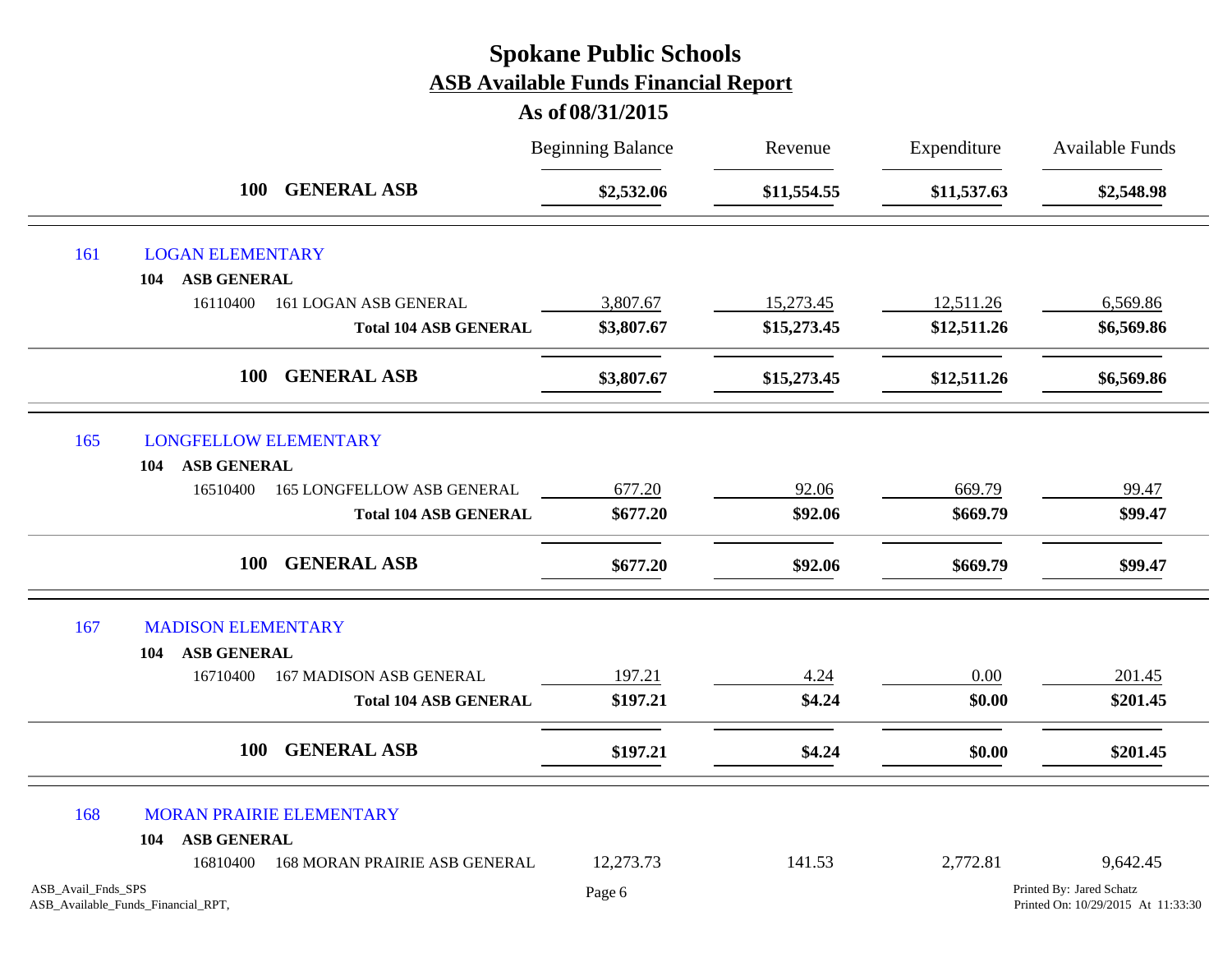# Beginning Balance Revenue Expenditure Available Funds **As of 08/31/2015 Spokane Public Schools ASB Available Funds Financial Report** Revenue **Total 104 ASB GENERAL \$12,273.73 \$141.53 \$2,772.81 \$9,642.45 100 GENERAL ASB \$12,273.73 \$141.53 \$2,772.81 \$9,642.45** 169 MULLAN ROAD ELEMENTARY **104 ASB GENERAL** 16910400 169 MULLAN ROAD ASB GENERAL 17.39 20.32 0.00 87.71 **Total 104 ASB GENERAL \$17.39 \$70.32 \$0.00 \$87.71 100 GENERAL ASB \$17.39 \$70.32 \$0.00 \$87.71** 175 REGAL ELEMENTARY **104 ASB GENERAL** 17510400 175 REGAL ASB GENERAL 200.49 21.65 190.23 31.91 **Total 104 ASB GENERAL \$200.49 \$21.65 \$190.23 \$31.91 100 GENERAL ASB \$200.49 \$21.65 \$190.23 \$31.91** 177 RIDGEVIEW ELEMENTARY **104 ASB GENERAL** 17710400 104 RIDGEVIEW ASB GENERAL 7,001.04 157.53 1,244.93 5,913.64 **Total 104 ASB GENERAL \$7,001.04 \$157.53 \$1,244.93 \$5,913.64 100 GENERAL ASB \$7,001.04 \$157.53 \$1,244.93 \$5,913.64**

#### 181 ROOSEVELT ELEMENTARY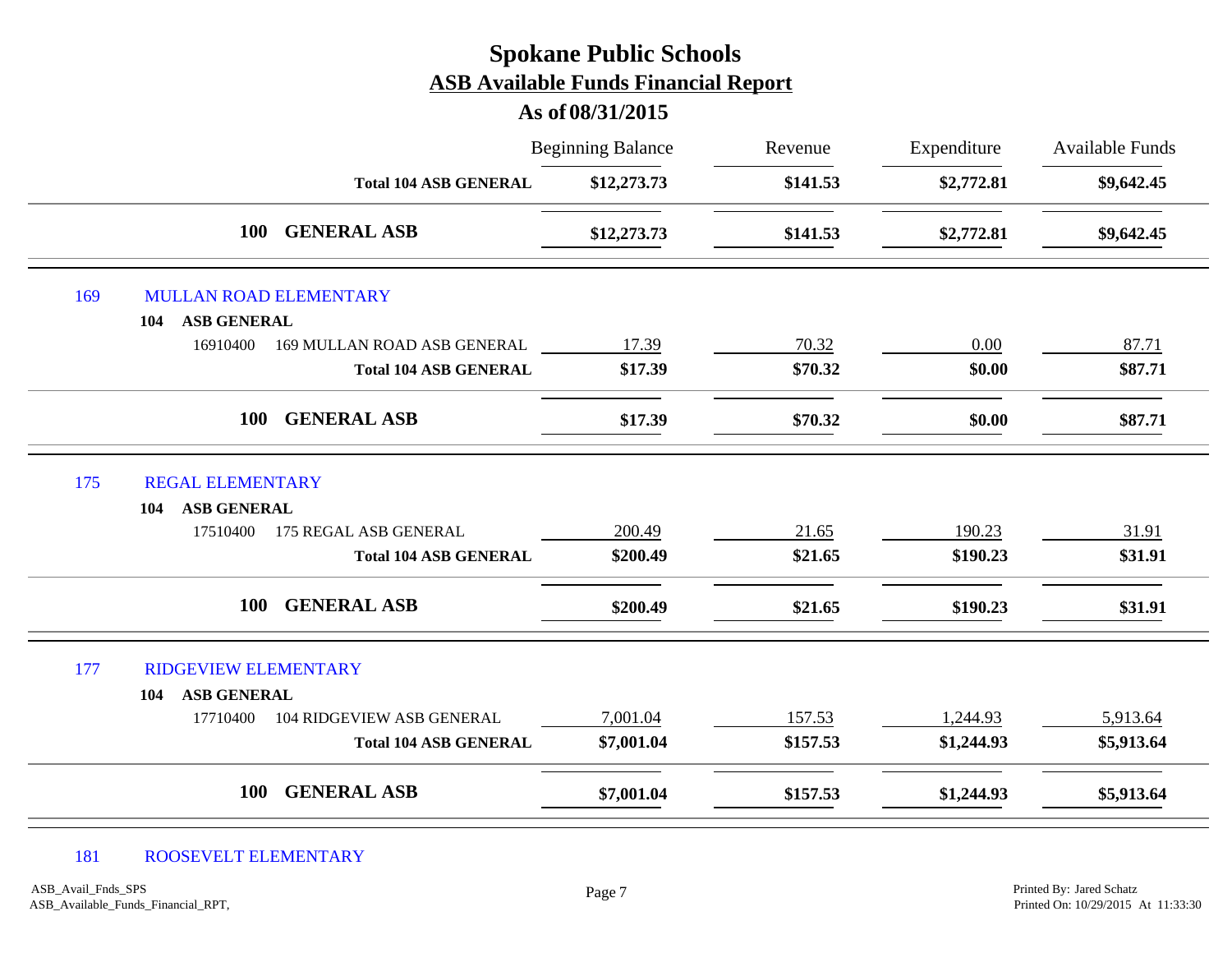|                                   |                                  | <b>Beginning Balance</b> | Revenue    | Expenditure | <b>Available Funds</b> |
|-----------------------------------|----------------------------------|--------------------------|------------|-------------|------------------------|
| <b>ASB GENERAL</b><br>104         |                                  |                          |            |             |                        |
| 18110400                          | <b>181 ROOSEVELT ASB GENERAL</b> | 284.94                   | 1,708.34   | 1,128.90    | 864.38                 |
|                                   | <b>Total 104 ASB GENERAL</b>     | \$284.94                 | \$1,708.34 | \$1,128.90  | \$864.38               |
|                                   | <b>GENERAL ASB</b><br>100        | \$284.94                 | \$1,708.34 | \$1,128.90  | \$864.38               |
| 183<br><b>SHERIDAN ELEMENTARY</b> |                                  |                          |            |             |                        |
| <b>ASB GENERAL</b><br>104         |                                  |                          |            |             |                        |
| 18310400                          | <b>183 SHERIDAN ASB GENERAL</b>  | 661.63                   | 4,147.08   | 4,472.58    | 336.13                 |
|                                   | <b>Total 104 ASB GENERAL</b>     | \$661.63                 | \$4,147.08 | \$4,472.58  | \$336.13               |
|                                   | <b>GENERAL ASB</b><br><b>100</b> | \$661.63                 | \$4,147.08 | \$4,472.58  | \$336.13               |
| 187<br><b>STEVENS ELEMENTARY</b>  |                                  |                          |            |             |                        |
| <b>ASB GENERAL</b><br>104         |                                  |                          |            |             |                        |
| 18710400                          | <b>187 STEVENS ASB GENERAL</b>   | 473.04                   | 28.80      | 0.00        | 501.84                 |
|                                   | <b>Total 104 ASB GENERAL</b>     | \$473.04                 | \$28.80    | \$0.00      | \$501.84               |
|                                   | <b>GENERAL ASB</b><br><b>100</b> | \$473.04                 | \$28.80    | \$0.00      | \$501.84               |
| 191<br><b>WESTVIEW ELEMENTARY</b> |                                  |                          |            |             |                        |
| <b>ASB GENERAL</b><br>104         |                                  |                          |            |             |                        |
| 19110400                          | <b>191 WESTVIEW ASB GENERAL</b>  | 8,821.77                 | 2,213.81   | 2,011.74    | 9,023.84               |
|                                   | <b>Total 104 ASB GENERAL</b>     | \$8,821.77               | \$2,213.81 | \$2,011.74  | \$9,023.84             |
|                                   | <b>GENERAL ASB</b><br>100        | \$8,821.77               | \$2,213.81 | \$2,011.74  | \$9,023.84             |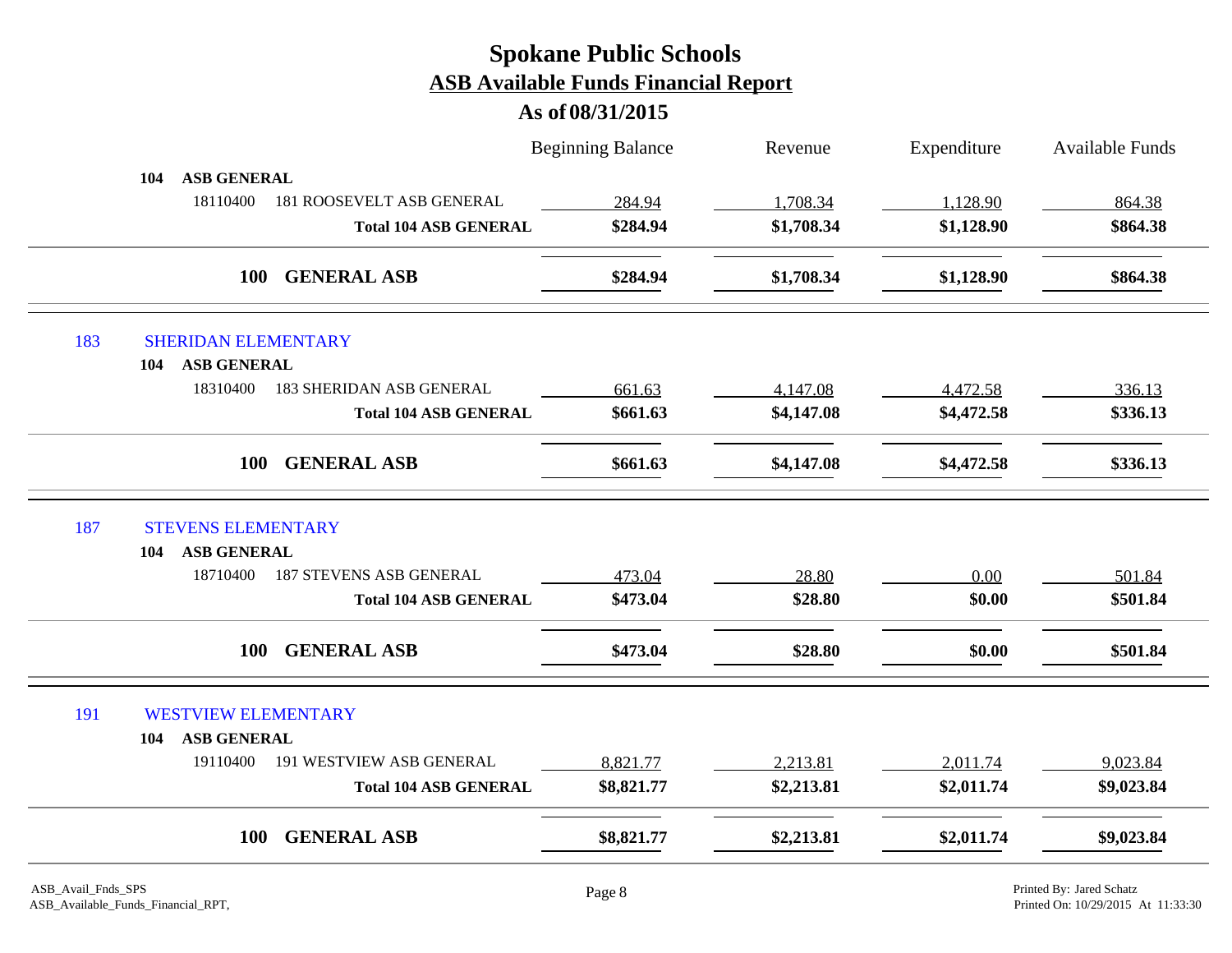|     |                                              | <b>Beginning Balance</b> | Revenue    | Expenditure | <b>Available Funds</b> |
|-----|----------------------------------------------|--------------------------|------------|-------------|------------------------|
| 193 | <b>WHITMAN ELEMENTARY</b>                    |                          |            |             |                        |
|     | <b>ASB GENERAL</b><br>104                    |                          |            |             |                        |
|     | 19310400<br><b>193 WHITMAN ASB GENERAL</b>   | 2,475.88                 | 3,646.48   | 4,466.45    | 1,655.91               |
|     | <b>Total 104 ASB GENERAL</b>                 | \$2,475.88               | \$3,646.48 | \$4,466.45  | \$1,655.91             |
|     | 100<br><b>GENERAL ASB</b>                    | \$2,475.88               | \$3,646.48 | \$4,466.45  | \$1,655.91             |
| 197 | <b>WILLARD ELEMENTARY</b>                    |                          |            |             |                        |
|     | <b>ASB GENERAL</b><br>104                    |                          |            |             |                        |
|     | 19710400<br>197 WILLARD ASB GENERAL          | 1,876.05                 | 187.72     | 1,398.09    | 665.68                 |
|     | <b>Total 104 ASB GENERAL</b>                 | \$1,876.05               | \$187.72   | \$1,398.09  | \$665.68               |
|     | <b>GENERAL ASB</b><br><b>100</b>             | \$1,876.05               | \$187.72   | \$1,398.09  | \$665.68               |
| 198 | <b>WOODRIDGE ELEMENTARY</b>                  |                          |            |             |                        |
|     | <b>ASB GENERAL</b><br>104                    |                          |            |             |                        |
|     | <b>198 WOODRIDGE ASB GENERAL</b><br>19810400 | 1,593.66                 | 7,888.75   | 4,132.11    | 5,350.30               |
|     | <b>Total 104 ASB GENERAL</b>                 | \$1,593.66               | \$7,888.75 | \$4,132.11  | \$5,350.30             |
|     | <b>GENERAL ASB</b><br>100                    | \$1,593.66               | \$7,888.75 | \$4,132.11  | \$5,350.30             |
| 199 | <b>WILSON ELEMENTARY</b>                     |                          |            |             |                        |
|     | <b>ASB GENERAL</b><br>104                    |                          |            |             |                        |
|     | 199 WILSON ASB GENERAL<br>19910400           | 7.01                     | 0.08       | 0.00        | 7.09                   |
|     | <b>Total 104 ASB GENERAL</b>                 | \$7.01                   | \$0.08     | \$0.00      | \$7.09                 |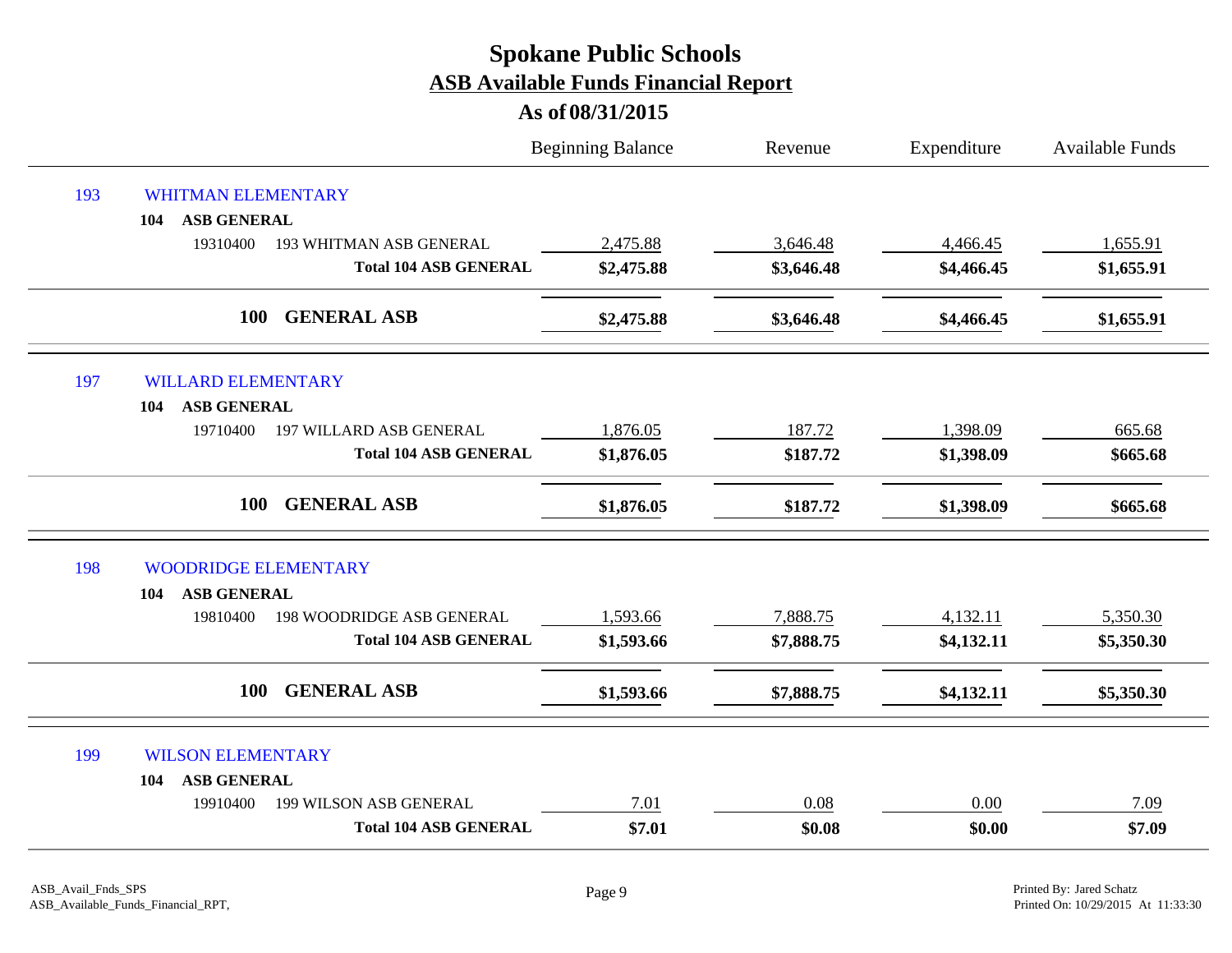|                                                          |                         |                                   | <b>Beginning Balance</b> | Revenue    | Expenditure | Available Funds                                                |
|----------------------------------------------------------|-------------------------|-----------------------------------|--------------------------|------------|-------------|----------------------------------------------------------------|
|                                                          |                         | <b>GENERAL ASB</b><br><b>100</b>  | \$7.01                   | \$0.08     | \$0.00      | \$7.09                                                         |
| 203                                                      |                         | <b>GLOVER MIDDLE SCHOOL</b>       |                          |            |             |                                                                |
| 102                                                      | <b>ASB RESERVE</b>      |                                   |                          |            |             |                                                                |
|                                                          | 20310200                | <b>102 ASB RESERVE</b>            | 0.66                     | 0.00       | 0.00        | 0.66                                                           |
|                                                          |                         | <b>Total 102 ASB RESERVE</b>      | \$0.66                   | \$0.00     | \$0.00      | \$0.66                                                         |
| 104                                                      | <b>ASB GENERAL</b>      |                                   |                          |            |             |                                                                |
|                                                          | 20310400                | 104 ASB GENERAL                   | 2,811.26                 | 2,818.90   | 759.05      | 4,871.11                                                       |
|                                                          | 20310401                | 10401 ASB GENERAL, WYLDLIFE       | 0.00                     | 600.00     | 189.16      | 410.84                                                         |
|                                                          |                         | <b>Total 104 ASB GENERAL</b>      | \$2,811.26               | \$3,418.90 | \$948.21    | \$5,281.95                                                     |
| 107                                                      | <b>ASB BOOKROOM</b>     |                                   |                          |            |             |                                                                |
|                                                          | 20310700                | 107 ASB BOOKROOM                  | 559.73                   | 1,362.70   | 1,387.68    | 534.75                                                         |
|                                                          |                         | <b>Total 107 ASB BOOKROOM</b>     | \$559.73                 | \$1,362.70 | \$1,387.68  | \$534.75                                                       |
| 109                                                      | <b>ASB MEMBERSHIP</b>   |                                   |                          |            |             |                                                                |
|                                                          | 20310900                | 109 ASB MEMBERSHIP                | 2,530.98                 | 2,321.00   | 0.00        | 4,851.98                                                       |
|                                                          |                         | <b>Total 109 ASB MEMBERSHIP</b>   | \$2,530.98               | \$2,321.00 | \$0.00      | \$4,851.98                                                     |
| 112                                                      | <b>ASB CONVOCATIONS</b> |                                   |                          |            |             |                                                                |
|                                                          | 20311200                | <b>112 ASB CONVOCATIONS</b>       | 443.17                   | 0.00       | 98.77       | 344.40                                                         |
|                                                          |                         | <b>Total 112 ASB CONVOCATIONS</b> | \$443.17                 | \$0.00     | \$98.77     | \$344.40                                                       |
| <b>120</b>                                               | <b>ASB GUIDANCE</b>     |                                   |                          |            |             |                                                                |
|                                                          | 20312000                | 120 ASB POSITIVE SCHOOL CLIMAT    | 1,007.85                 | 182.53     | 0.00        | 1,190.38                                                       |
|                                                          | 20312001                | 12001 SERVICE LEARN COMPONENT     | 756.56                   | 73.00      | 0.00        | 829.56                                                         |
|                                                          |                         | <b>Total 120 ASB GUIDANCE</b>     | \$1,764.41               | \$255.53   | \$0.00      | \$2,019.94                                                     |
| 131                                                      | <b>ASB YEARBOOK</b>     |                                   |                          |            |             |                                                                |
|                                                          | 20313100                | <b>131 ASB YEARBOOK</b>           | 1,067.00                 | 10,213.78  | 8,431.33    | 2,849.45                                                       |
| ASB_Avail_Fnds_SPS<br>ASB_Available_Funds_Financial_RPT, |                         |                                   | Page 10                  |            |             | Printed By: Jared Schatz<br>Printed On: 10/29/2015 At 11:33:30 |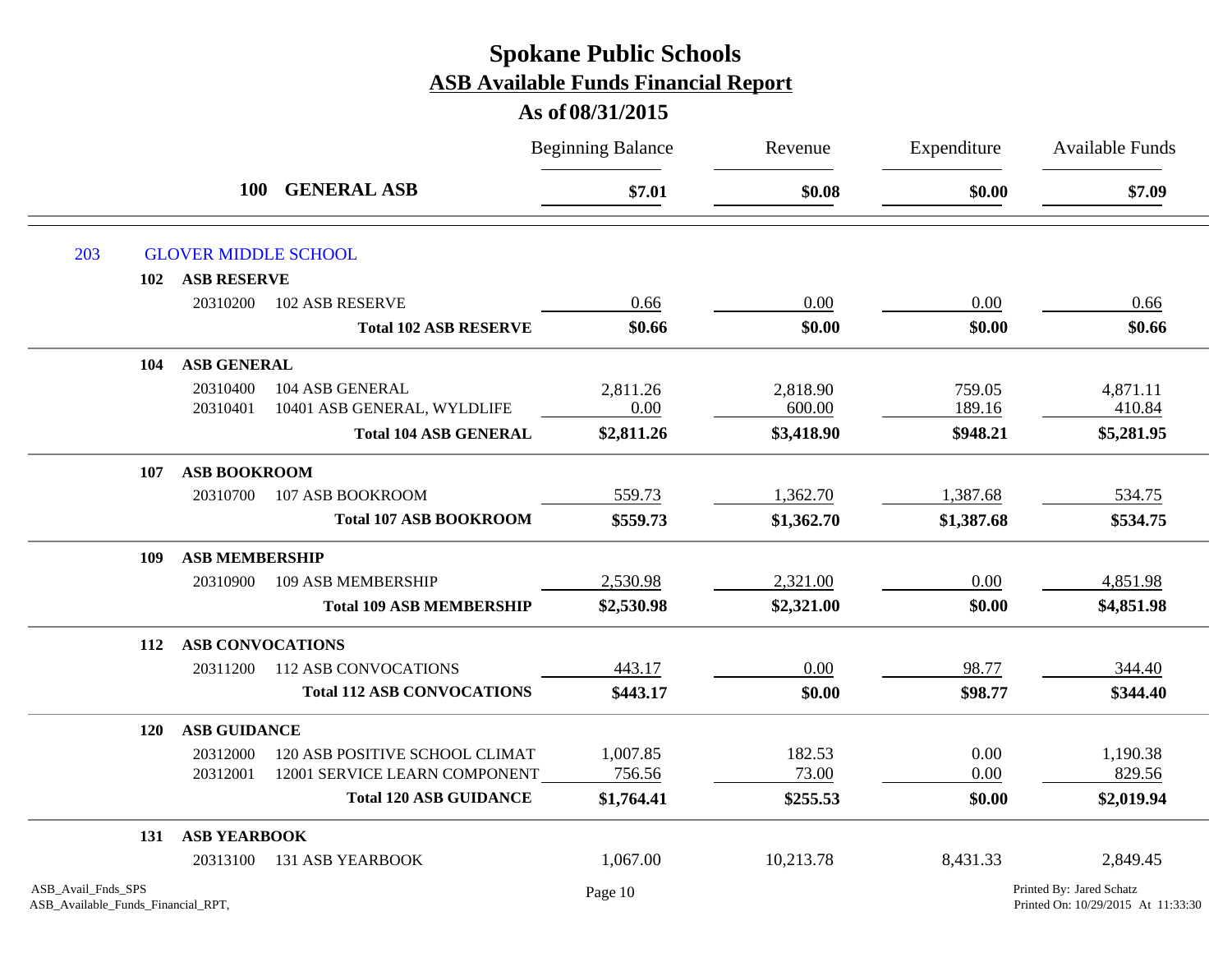|            |                                              | <b>Beginning Balance</b> | Revenue     | Expenditure | <b>Available Funds</b> |
|------------|----------------------------------------------|--------------------------|-------------|-------------|------------------------|
|            | <b>Total 131 ASB YEARBOOK</b>                | \$1,067.00               | \$10,213.78 | \$8,431.33  | \$2,849.45             |
| 165        | <b>ASB NEWSPAPER</b>                         |                          |             |             |                        |
|            | 20316500<br><b>165 ASB NEWSPAPER</b>         | 0.00                     | 0.00        | 0.00        | 0.00                   |
|            | <b>Total 165 ASB NEWSPAPER</b>               | \$0.00                   | \$0.00      | \$0.00      | \$0.00                 |
| <b>170</b> | ASB ALL SCHOOL FUNDRAISER                    |                          |             |             |                        |
|            | 20317000<br>170 ASB ALL SCHOOL FUNDRAISER    | 2,351.49                 | 17.00       | 337.07      | 2,031.42               |
|            | 170 ASB ALL SCHOOL FUNDRAISER<br>20317001    | 0.00                     | 0.00        | 0.00        | 0.00                   |
|            | <b>Total 170 ASB ALL SCHOOL FUNDRAISER</b>   | \$2,351.49               | \$17.00     | \$337.07    | \$2,031.42             |
|            | <b>GENERAL ASB</b><br><b>100</b>             | \$11,528.70              | \$17,588.91 | \$11,203.06 | \$17,914.55            |
| 205        | <b>GENERAL ATHLETICS</b>                     |                          |             |             |                        |
|            | 20320500<br><b>205 ASB GENERAL ATHLETICS</b> | 10,121.27                | 586.53      | 6,430.49    | 4,277.31               |
|            | <b>Total 205 GENERAL ATHLETICS</b>           | \$10,121.27              | \$586.53    | \$6,430.49  | \$4,277.31             |
|            | <b>ATHLETICS</b><br><b>200</b>               | \$10,121.27              | \$586.53    | \$6,430.49  | \$4,277.31             |
| 300        | ASB GENERAL CLASS ACTIVITY                   |                          |             |             |                        |
|            | <b>300 ASB GENERAL CLASS</b><br>20330000     | 0.47                     | 0.00        | 0.00        | 0.47                   |
|            | <b>Total 300 ASB GENERAL CLASS ACTIVITY</b>  | \$0.47                   | \$0.00      | \$0.00      | \$0.47                 |
| 307        | ASB MS SPECIAL ED PRE-VOC                    |                          |             |             |                        |
|            | 307 ASB SPECIAL ED PRE VOC<br>20330700       | 377.79                   | 72.97       | 59.79       | 390.97                 |
|            | <b>Total 307 ASB MS SPECIAL ED PRE-VOC</b>   | \$377.79                 | \$72.97     | \$59.79     | \$390.97               |
| 315        | <b>DRAMA CLUB</b>                            |                          |             |             |                        |
|            | 315 ASB DRAMA<br>20331500                    | 1,032.29                 | 0.00        | 203.47      | 828.82                 |
|            | <b>Total 315 DRAMA CLUB</b>                  | \$1,032.29               | \$0.00      | \$203.47    | \$828.82               |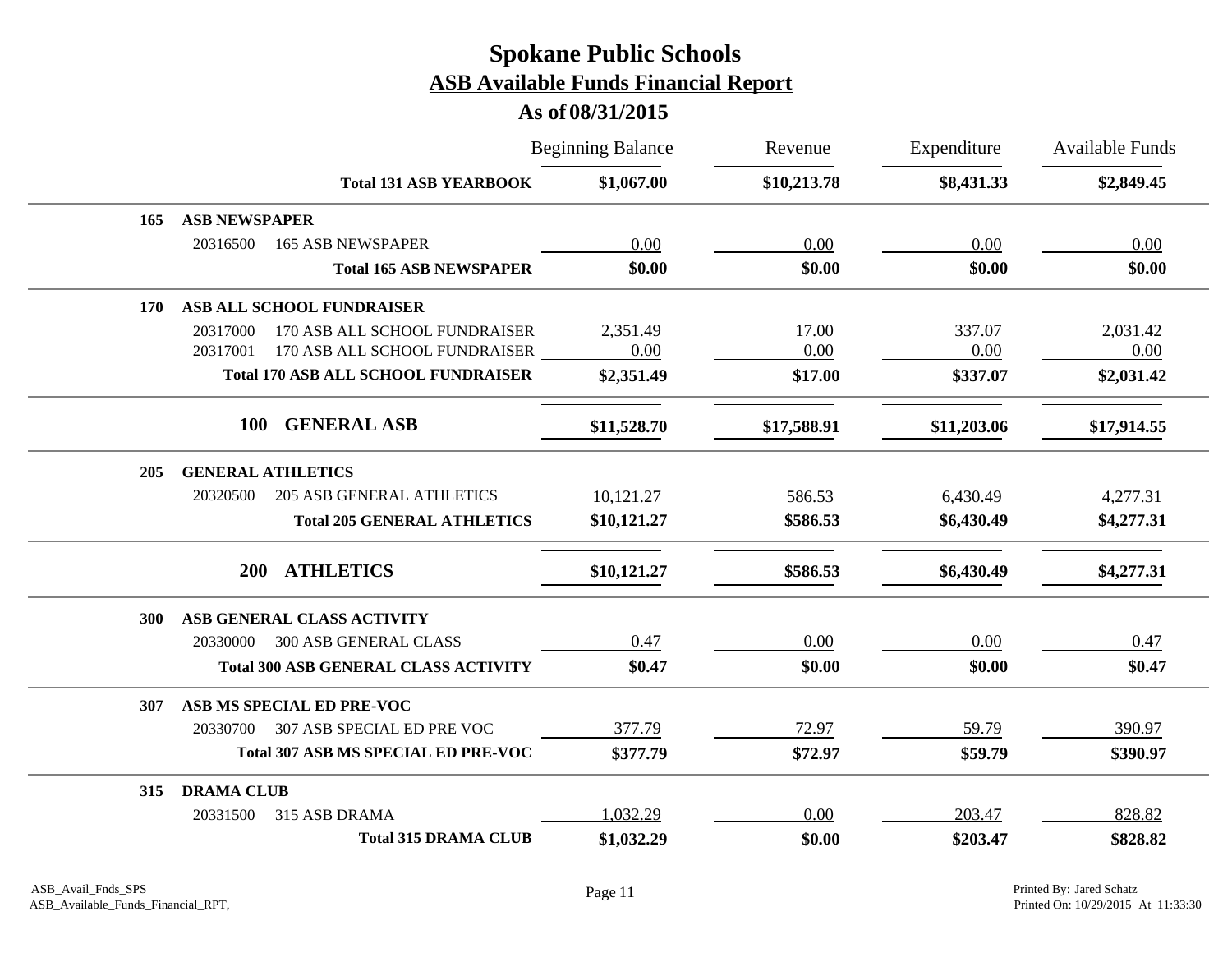|                    |                                                  | <b>Beginning Balance</b> | Revenue    | Expenditure | Available Funds          |
|--------------------|--------------------------------------------------|--------------------------|------------|-------------|--------------------------|
| 346                | MATH, ENGINEERING, SCIENCE CLUB                  |                          |            |             |                          |
|                    | 346 ASB MESA CLUB<br>20334600                    | 709.42                   | 0.00       | 0.00        | 709.42                   |
|                    | <b>Total 346 MATH, ENGINEERING, SCIENCE CLUB</b> | \$709.42                 | \$0.00     | \$0.00      | \$709.42                 |
| 356                | <b>BAND CLUB</b>                                 |                          |            |             |                          |
|                    | 20335600<br>356 ASB BAND                         | 760.16                   | 454.60     | 464.12      | 750.64                   |
|                    | <b>Total 356 BAND CLUB</b>                       | \$760.16                 | \$454.60   | \$464.12    | \$750.64                 |
| 358                | <b>CHORAL CLUB</b>                               |                          |            |             |                          |
|                    | 20335800<br>358 ASB CHORAL                       | 322.74                   | 883.80     | 1,162.11    | 44.43                    |
|                    | <b>Total 358 CHORAL CLUB</b>                     | \$322.74                 | \$883.80   | \$1,162.11  | \$44.43                  |
|                    | 300 CLASS                                        | \$3,202.87               | \$1,411.37 | \$1,889.49  | \$2,724.75               |
| 420                | <b>ASB LEADERSHIP</b>                            |                          |            |             |                          |
|                    | 20342000<br>420 ASB LEADERSHIP                   | 416.34                   | 80.31      | 300.00      | 196.65                   |
|                    | <b>Total 420 ASB LEADERSHIP</b>                  | \$416.34                 | \$80.31    | \$300.00    | \$196.65                 |
| 426                | WA DRUG FREE YOUTH                               |                          |            |             |                          |
|                    | 42600 WA DRUG FREE YOUTH<br>20342600             | 151.41                   | 0.00       | 0.00        | 151.41                   |
|                    | <b>Total 426 WA DRUG FREE YOUTH</b>              | \$151.41                 | \$0.00     | \$0.00      | \$151.41                 |
| 466                | <b>DRILL TEAM</b>                                |                          |            |             |                          |
|                    | <b>466 ASB DRILL TEAM</b><br>20346600            | 822.45                   | 3,328.73   | 3,417.97    | 733.21                   |
|                    | <b>Total 466 DRILL TEAM</b>                      | \$822.45                 | \$3,328.73 | \$3,417.97  | \$733.21                 |
| 478                | <b>HEALTH AND FITNESS CLUB</b>                   |                          |            |             |                          |
|                    | 20347800<br>478 ASB HEALTH AND FITNESS           | 1,014.92                 | 0.00       | 0.00        | 1,014.92                 |
|                    | <b>Total 478 HEALTH AND FITNESS CLUB</b>         | \$1,014.92               | \$0.00     | \$0.00      | \$1,014.92               |
| 479                | PEER MEDIATION                                   |                          |            |             |                          |
|                    | 20347900<br>479 ASB PEER MEDIATION               | 0.00                     | 0.00       | 0.00        | 0.00                     |
| ASB_Avail_Fnds_SPS |                                                  | Page 12                  |            |             | Printed By: Jared Schatz |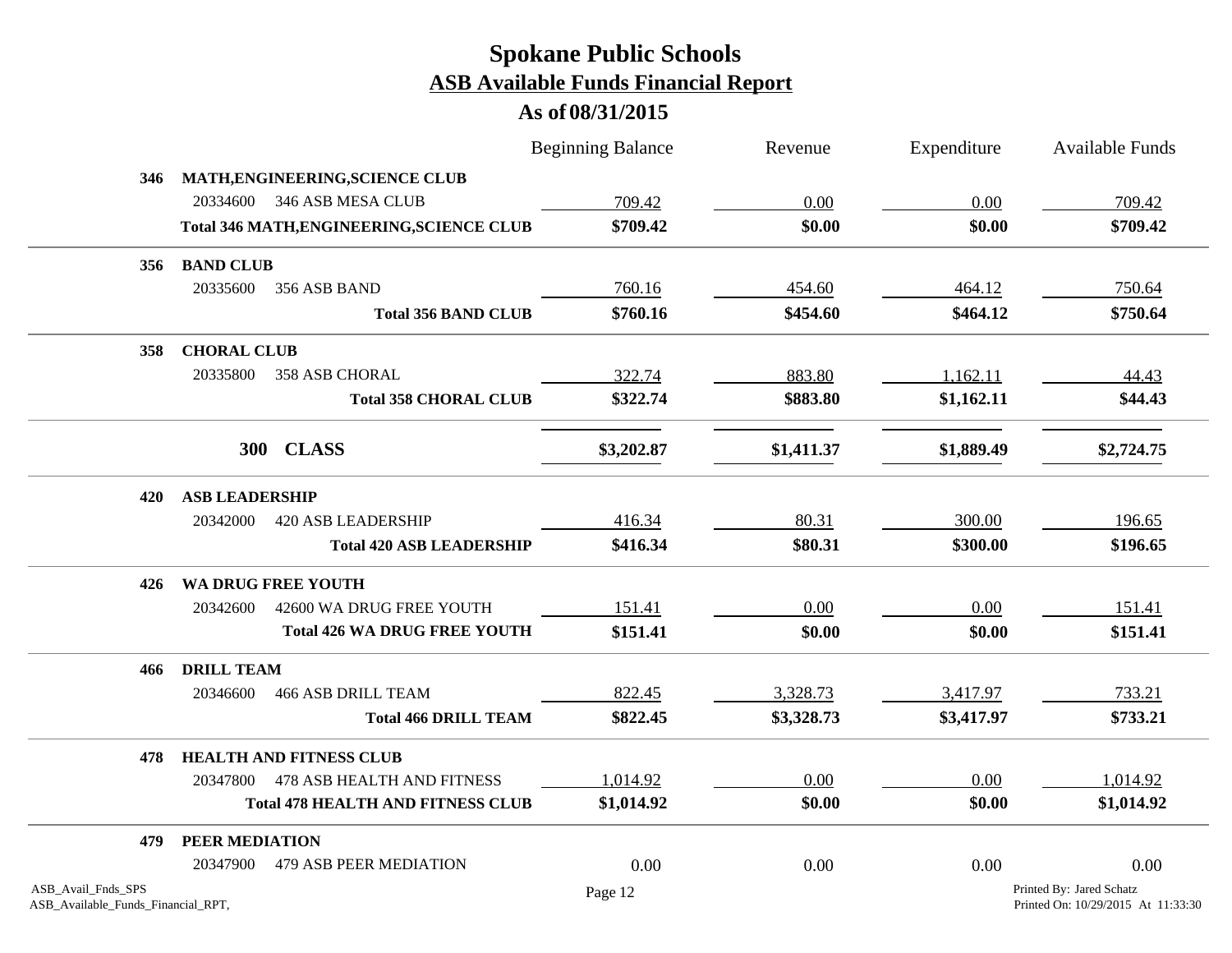|            |                            |                                    | <b>Beginning Balance</b> | Revenue    | Expenditure<br>\$0.00 | <b>Available Funds</b><br>\$0.00 |
|------------|----------------------------|------------------------------------|--------------------------|------------|-----------------------|----------------------------------|
|            |                            | <b>Total 479 PEER MEDIATION</b>    | \$0.00                   | \$0.00     |                       |                                  |
| 496        | PREVENTION CLUB            |                                    |                          |            |                       |                                  |
|            | 20349600                   | 49600 PREVENTION CLUB              | 0.00                     | 0.00       | 0.00                  | 0.00                             |
|            |                            | <b>Total 496 PREVENTION CLUB</b>   | \$0.00                   | \$0.00     | \$0.00                | \$0.00                           |
|            |                            | 400 CLUBS                          | \$2,405.12               | \$3,409.04 | \$3,717.97            | \$2,096.19                       |
| 210        | <b>CHASE MIDDLE SCHOOL</b> |                                    |                          |            |                       |                                  |
|            | <b>ASB GENERAL</b><br>104  |                                    |                          |            |                       |                                  |
|            | 21010400                   | 104 ASB GENERAL                    | 5,969.61                 | 1,370.97   | $-819.41$             | 8,159.99                         |
|            | 21010401                   | 10401 ASB GNL SPIRIT PAKS          | 2,197.68                 | 1,260.00   | 1,125.57              | 2,332.11                         |
|            | 21010402                   | 10402 ASB GENERAL NEWSPAPER        | 0.00                     | 0.00       | 0.00                  | 0.00                             |
|            |                            | <b>Total 104 ASB GENERAL</b>       | \$8,167.29               | \$2,630.97 | \$306.16              | \$10,492.10                      |
| 108        |                            | <b>ASB MISCELLANEOUS</b>           |                          |            |                       |                                  |
|            | 21010800                   | <b>108 ASB MISCELLANEOUS</b>       | 1,375.07                 | 0.00       | $-438.19$             | 1,813.26                         |
|            |                            | <b>Total 108 ASB MISCELLANEOUS</b> | \$1,375.07               | \$0.00     | $(\$438.19)$          | \$1,813.26                       |
| 109        | <b>ASB MEMBERSHIP</b>      |                                    |                          |            |                       |                                  |
|            | 21010900                   | 109 ASB MEMBERSHIP                 | 4,025.08                 | 4,570.00   | 7,600.00              | 995.08                           |
|            |                            | <b>Total 109 ASB MEMBERSHIP</b>    | \$4,025.08               | \$4,570.00 | \$7,600.00            | \$995.08                         |
| <b>120</b> | <b>ASB GUIDANCE</b>        |                                    |                          |            |                       |                                  |
|            | 21012000                   | 120 ASB WEB CLUB                   | 4,733.09                 | 986.00     | 2,097.85              | 3,621.24                         |
|            | 21012001                   | 12001 WEB REWARD DAY               | $-768.82$                | 0.00       | $-768.82$             | 0.00                             |
|            | 21012002                   | 12002 WEB T-SHIRT                  | 167.00                   | 105.00     | 195.66                | 76.34                            |
|            |                            | <b>Total 120 ASB GUIDANCE</b>      | \$4,131.27               | \$1,091.00 | \$1,524.69            | \$3,697.58                       |
| 131        | <b>ASB YEARBOOK</b>        |                                    |                          |            |                       |                                  |
|            | 21013100                   | <b>131 ASB YEARBOOK</b>            | 7,144.11                 | 12,751.00  | 11,011.70             | 8,883.41                         |
|            |                            |                                    |                          |            |                       |                                  |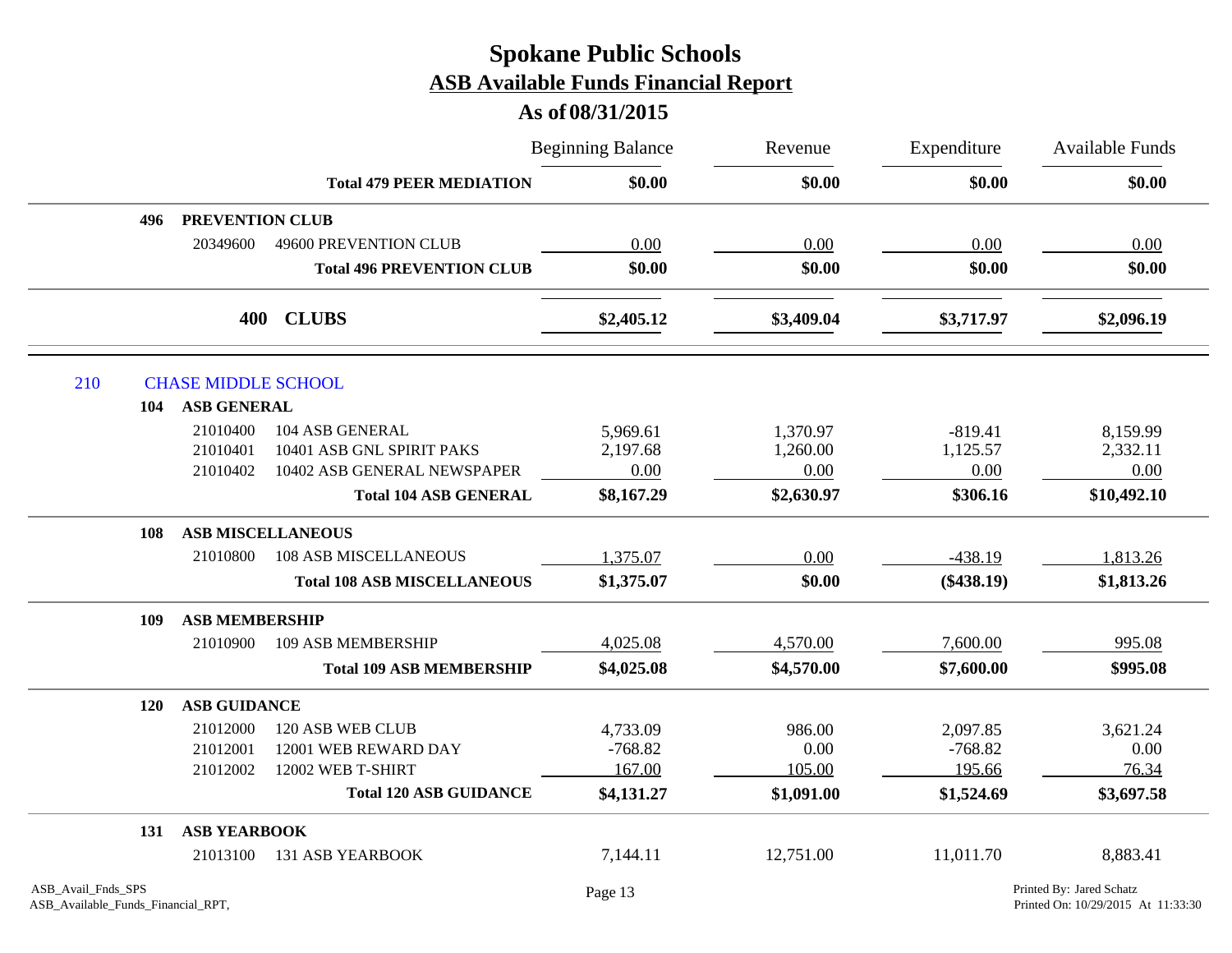|     |                        |                                            | <b>Beginning Balance</b> | Revenue     | Expenditure | <b>Available Funds</b> |
|-----|------------------------|--------------------------------------------|--------------------------|-------------|-------------|------------------------|
|     | 21013101               | 131 ASB YEARBOOK CD SALES                  | 185.00                   | 0.00        | 0.00        | 185.00                 |
|     |                        | <b>Total 131 ASB YEARBOOK</b>              | \$7,329.11               | \$12,751.00 | \$11,011.70 | \$9,068.41             |
| 140 | <b>ASB CONCESSIONS</b> |                                            |                          |             |             |                        |
|     | 21014000               | <b>140 ASB CONCESSIONS</b>                 | 0.00                     | 0.00        | 0.00        | 0.00                   |
|     |                        | <b>Total 140 ASB CONCESSIONS</b>           | \$0.00                   | \$0.00      | \$0.00      | \$0.00                 |
| 170 |                        | ASB ALL SCHOOL FUNDRAISER                  |                          |             |             |                        |
|     | 21017000               | 170 ASB CHASE 3000                         | 6,210.62                 | 17,666.26   | 19,904.65   | 3,972.23               |
|     | 21017002               | 17002 ALL SCHL FNDRS FUN DAY               | 0.00                     | 0.00        | 0.00        | 0.00                   |
|     |                        | <b>Total 170 ASB ALL SCHOOL FUNDRAISER</b> | \$6,210.62               | \$17,666.26 | \$19,904.65 | \$3,972.23             |
| 191 | <b>ASB AWARDS</b>      |                                            |                          |             |             |                        |
|     | 21019100               | 191 ASB AWARDS                             | 2,840.39                 | 841.80      | 322.59      | 3,359.60               |
|     | 21019102               | 19102 ASB STUDENT OF THE MONTH             | 800.55                   | 0.00        | 15.18       | 785.37                 |
|     |                        | <b>Total 191 ASB AWARDS</b>                | \$3,640.94               | \$841.80    | \$337.77    | \$4,144.97             |
|     | <b>100</b>             | <b>GENERAL ASB</b>                         | \$34,879.38              | \$39,551.03 | \$40,246.78 | \$34,183.63            |
| 205 |                        | <b>GENERAL ATHLETICS</b>                   |                          |             |             |                        |
|     | 21020500               | <b>205 ASB GENERAL ATHLETICS</b>           | 5,299.07                 | 1,761.19    | $-1,649.76$ | 8,710.02               |
|     | 21020501               | 20501 WRESTLING T-SHIRTS                   | 370.00                   | 0.00        | 150.00      | 220.00                 |
|     | 21020502               | 20502 ASB GEN ATHL BASEBALL                | 2,232.50                 | 928.00      | 1,388.90    | 1,771.60               |
|     | 21020503               | 20503 ASB GEN ATHL SOFTBALL                | 371.00                   | 641.50      | 0.00        | 1,012.50               |
|     | 21020504               | 20504 ASB GEN ATHL VOLLEYBALL              | 10,556.79                | 1,622.00    | 10,097.83   | 2,080.96               |
|     | 21020505               | 20505 ASB GEN ATHL BASKETBALL              | 1,206.00                 | 1,254.00    | 1,112.00    | 1,348.00               |
|     | 21020506               | 20506 ASB GEN ATHL, SMACKDOWN              | 2,178.52                 | 3,635.29    | 536.30      | 5,277.51               |
|     | 21020507               | 20507 ASB GEN ATHL, SPOKALOO               | 0.00                     | 0.00        | $-1,032.32$ | 1,032.32               |
|     | 21020508               | 20708 ASB GEN ATHL, TRACK                  | 0.00                     | 738.00      | 600.02      | 137.98                 |
|     |                        | <b>Total 205 GENERAL ATHLETICS</b>         | \$22,213.88              | \$10,579.98 | \$11,202.97 | \$21,590.89            |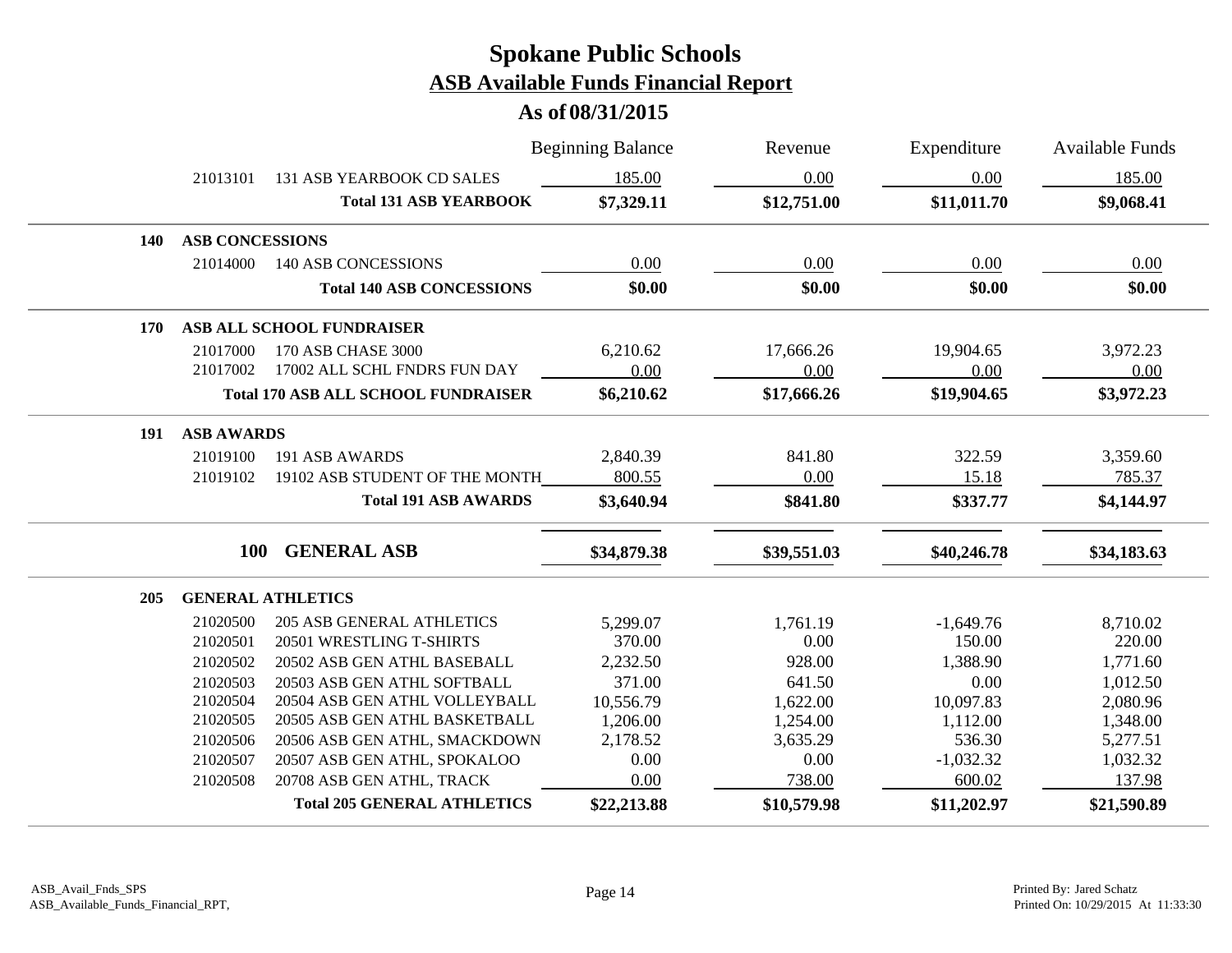|            |                         |                                             | <b>Beginning Balance</b> | Revenue     | Expenditure | <b>Available Funds</b> |
|------------|-------------------------|---------------------------------------------|--------------------------|-------------|-------------|------------------------|
|            | <b>ATHLETICS</b><br>200 |                                             | \$22,213.88              | \$10,579.98 | \$11,202.97 | \$21,590.89            |
| 300        |                         | ASB GENERAL CLASS ACTIVITY                  |                          |             |             |                        |
|            | 21030000                | <b>300 ASB TOWEL/RECYCLE</b>                | 0.00                     | 0.00        | 0.00        | 0.00                   |
|            |                         | <b>Total 300 ASB GENERAL CLASS ACTIVITY</b> | \$0.00                   | \$0.00      | \$0.00      | \$0.00                 |
| <b>302</b> | <b>ASB 8TH GRADE</b>    |                                             |                          |             |             |                        |
|            | 21030200                | 302 ASB 8TH GRADE DANCE                     | 1,196.65                 | 0.00        | 138.89      | 1,057.76               |
|            |                         | <b>Total 302 ASB 8TH GRADE</b>              | \$1,196.65               | \$0.00      | \$138.89    | \$1,057.76             |
| 309        | <b>ASB TECK</b>         |                                             |                          |             |             |                        |
|            | 21030900                | 309 ASB TECK                                | 0.00                     | 0.00        | 0.00        | 0.00                   |
|            |                         | <b>Total 309 ASB TECK</b>                   | \$0.00                   | \$0.00      | \$0.00      | \$0.00                 |
| 315        | <b>DRAMA CLUB</b>       |                                             |                          |             |             |                        |
|            | 21031500                | 315 ASB DRAMA                               | 2,296.41                 | 0.00        | 399.17      | 1,897.24               |
|            | 21031501                | 31501 ASB DRAMA BOOKS                       | 49.00                    | 0.00        | 49.00       | 0.00                   |
|            |                         | <b>Total 315 DRAMA CLUB</b>                 | \$2,345.41               | \$0.00      | \$448.17    | \$1,897.24             |
| 356        | <b>BAND CLUB</b>        |                                             |                          |             |             |                        |
|            | 21035600                | 356 ASB BAND                                | 3,961.68                 | 845.00      | 1,134.08    | 3,672.60               |
|            | 21035601                | 35601 BAND CLEANING                         | 710.00                   | 740.00      | 0.00        | 1,450.00               |
|            | 21035602                | 35602 BAND JAZZ                             | 0.00                     | 600.00      | 600.00      | 0.00                   |
|            | 21035603                | 35603 BAND CANDY GRAM SALE                  | 851.60                   | 1,146.87    | 1,222.88    | 775.59                 |
|            | 21035604                | 35604 JAVA JAZZ                             | 1,235.57                 | 1,847.02    | 2,982.59    | 100.00                 |
|            | 21035605                | 35605 BAND TSHIRTS                          | 502.83                   | 440.00      | 219.14      | 723.69                 |
|            | 21035606                | 35606 BAND POLOS                            | 0.00                     | 880.00      | 0.00        | 880.00                 |
|            |                         | <b>Total 356 BAND CLUB</b>                  | \$7,261.68               | \$6,498.89  | \$6,158.69  | \$7,601.88             |
| 357        | <b>ORCHESTRA CLUB</b>   |                                             |                          |             |             |                        |
|            | 21035700                | <b>357 ASB ORCHESTRA</b>                    | 2,119.64                 | 5.00        | 452.36      | 1,672.28               |
|            | 21035701                | 35701 ORCHESTRA T-SHIRTS                    | 0.00                     | 462.40      | 461.40      | 1.00                   |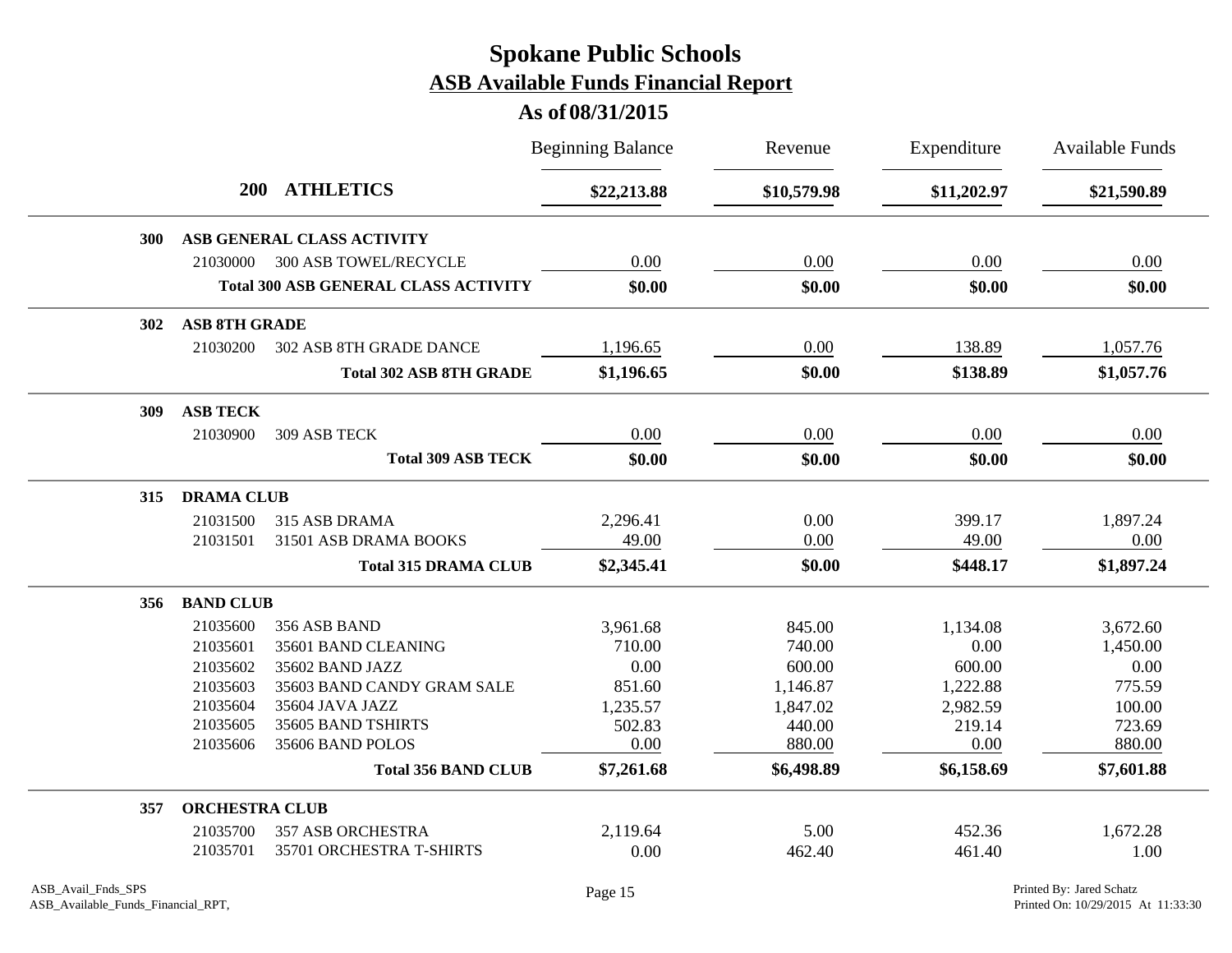|     |                          |                                                              | <b>Beginning Balance</b> | Revenue        | Expenditure  | Available Funds |
|-----|--------------------------|--------------------------------------------------------------|--------------------------|----------------|--------------|-----------------|
|     | 21035702<br>21035703     | 35702 ASB ORCHESTRA HEADBANDS<br>35703 ORCHESTRA CANDY GRAMS | 0.00<br>1.00             | 236.00<br>0.00 | 0.00<br>1.00 | 236.00<br>0.00  |
|     | 21035705                 | 35705 ORCHESTRA CLEANING                                     | 30.00                    | 450.00         | 408.56       | 71.44           |
|     |                          | <b>Total 357 ORCHESTRA CLUB</b>                              | \$2,150.64               | \$1,153.40     | \$1,323.32   | \$1,980.72      |
| 358 | <b>CHORAL CLUB</b>       |                                                              |                          |                |              |                 |
|     | 21035800                 | <b>358 ASB CHORAL</b>                                        | 2,767.80                 | 30.00          | 638.36       | 2,159.44        |
|     | 21035801                 | 35801 CHORAL CLEANING                                        | 148.52                   | 540.00         | 456.81       | 231.71          |
|     | 21035802                 | 35802 ASB CHORAL HEADBANDS                                   | 0.00                     | 195.00         | 0.00         | 195.00          |
|     | 21035803                 | 35803 CHORAL CANDY GRAMS                                     | 0.00                     | 0.00           | 0.00         | 0.00            |
|     | 21035805                 | 35805 CHOIR T-SHIRTS                                         | 401.00                   | 680.00         | 617.44       | 463.56          |
|     |                          | <b>Total 358 CHORAL CLUB</b>                                 | \$3,317.32               | \$1,445.00     | \$1,712.61   | \$3,049.71      |
|     | 300                      | <b>CLASS</b>                                                 | \$16,271.70              | \$9,097.29     | \$9,781.68   | \$15,587.31     |
| 402 | <b>ASB LITERARY CLUB</b> |                                                              |                          |                |              |                 |
|     | 21040200                 | <b>402 ASB LITERARY CLUB</b>                                 | 93.50                    | 0.00           | 93.50        | 0.00            |
|     |                          | <b>Total 402 ASB LITERARY CLUB</b>                           | \$93.50                  | \$0.00         | \$93.50      | \$0.00          |
| 407 | <b>ASB SCIENCE CLUB</b>  |                                                              |                          |                |              |                 |
|     | 21040700                 | <b>407 ASB SCIENCE CLUB</b>                                  | 0.00                     | 0.00           | 0.00         | 0.00            |
|     |                          | <b>Total 407 ASB SCIENCE CLUB</b>                            | \$0.00                   | \$0.00         | \$0.00       | \$0.00          |
| 423 | <b>ASB CHESS CLUB</b>    |                                                              |                          |                |              |                 |
|     | 21042300                 | <b>423 ASB CHESS CLUB</b>                                    | 0.00                     | 0.00           | 0.00         | 0.00            |
|     |                          | <b>Total 423 ASB CHESS CLUB</b>                              | \$0.00                   | \$0.00         | \$0.00       | \$0.00          |
| 466 | <b>DRILL TEAM</b>        |                                                              |                          |                |              |                 |
|     | 21046600                 | <b>466 ASB DRILL TEAM</b>                                    | 2,424.64                 | 696.00         | 745.51       | 2,375.13        |
|     | 21046601                 | <b>466 ASB DRILL TEAM CAMP</b>                               | 0.00                     | 0.00           | 0.00         | 0.00            |
|     |                          | <b>Total 466 DRILL TEAM</b>                                  | \$2,424.64               | \$696.00       | \$745.51     | \$2,375.13      |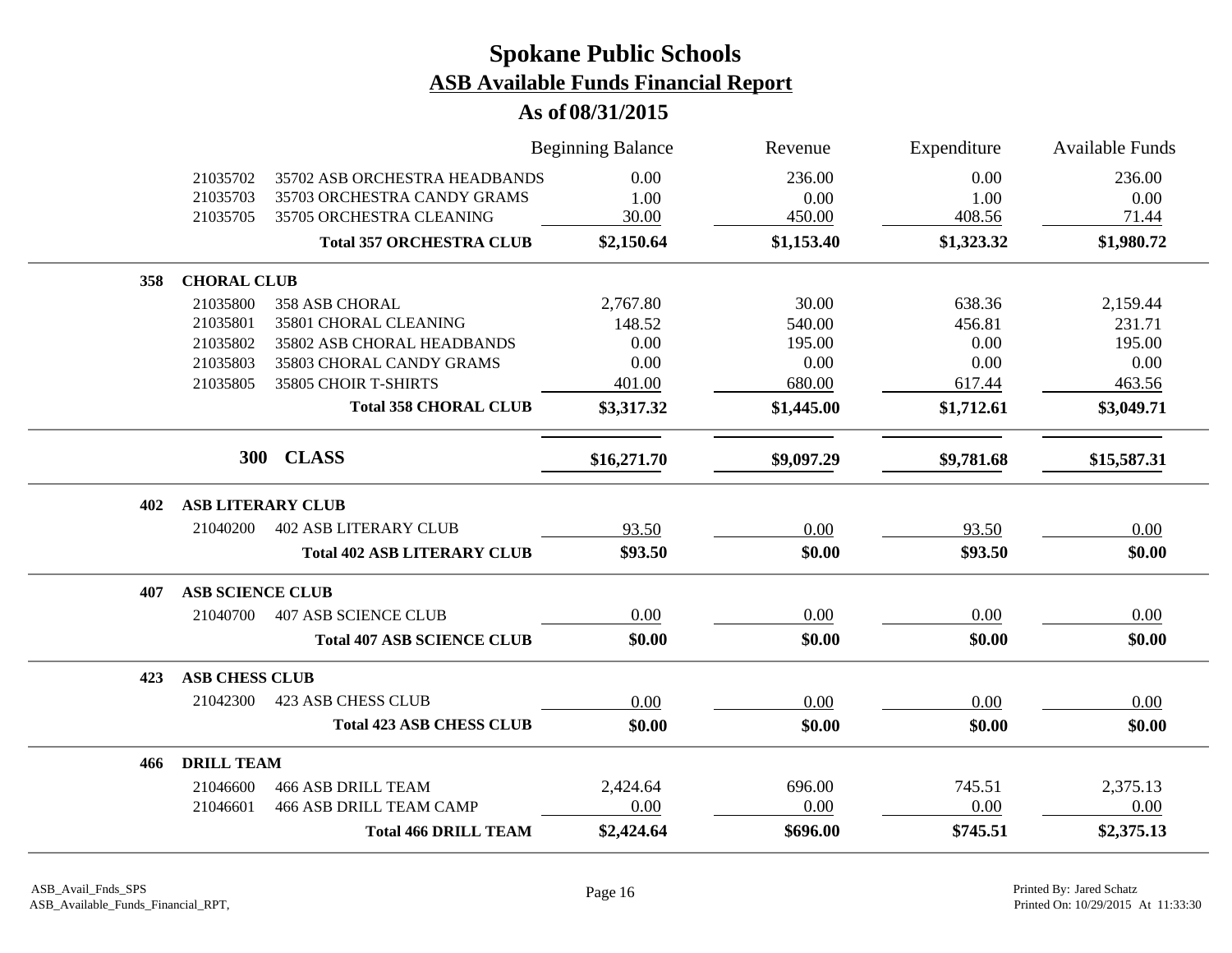| <b>ASB STUDY SKILLS CLUB</b><br>471<br>21047100<br><b>471 ASB STUDY SKILLS CLUB</b><br>0.00<br>0.00<br>0.00<br>0.00<br>\$0.00<br>\$0.00<br>\$0.00<br>\$0.00<br><b>Total 471 ASB STUDY SKILLS CLUB</b><br><b>MULTI CULTURAL</b><br>476<br>0.00<br>0.00<br>21047600<br>476 ASB MULTI CULTURAL CLUB<br>0.00<br>0.00<br>\$0.00<br>\$0.00<br>\$0.00<br>\$0.00<br><b>Total 476 MULTI CULTURAL</b><br><b>CLUBS</b><br>400<br>\$2,518.14<br>\$839.01<br>\$2,375.13<br>\$696.00<br>250<br><b>SACAJAWEA MIDDLE SCHOOL</b><br><b>ASB RESERVE</b><br>102<br>79.68<br>0.00<br>25010200<br><b>102 ASB RESERVE</b><br>0.00<br>79.68<br><b>Total 102 ASB RESERVE</b><br>\$79.68<br>\$0.00<br>\$0.00<br>\$79.68<br><b>ASB GENERAL</b><br>104<br>25010400<br>10400 ASB GENERAL<br>20,093.74<br>1,096.68<br>3,244.31<br>17,946.11<br>95.00<br>37.00<br>0.00<br>132.00<br>25010402<br>10402 ASB READERBOARD<br>0.00<br>0.00<br>0.00<br>0.00<br>10404 SPIRITWEAR PATCHES<br>25010404<br>0.00<br>0.00<br>0.00<br>0.00<br>10455 ASB POP MACHINE<br>25010455<br>25010475<br>10475 ASB T-SHIRTS<br>$-688.34$<br>126.00<br>738.51<br>$-1,300.85$<br>$-25.45$<br>$-131.08$<br>10480 ASB HOODY ACCOUNT<br>377.00<br>482.63<br>25010480<br>\$19,474.95<br>\$4,465.45<br>\$16,646.18<br><b>Total 104 ASB GENERAL</b><br>\$1,636.68<br><b>ASB BOOKROOM</b><br>107<br>25010700<br>107 ASB BOOKROOM<br>$-769.29$<br>981.32<br>404.75<br>$-1,345.86$<br>\$981.32<br>(\$1,345.86)<br><b>Total 107 ASB BOOKROOM</b><br>$(\$769.29)$<br>\$404.75<br><b>ASB MISCELLANEOUS</b><br>108<br><b>108 ASB MISCELLANEOUS</b><br>25010800<br>0.00<br>0.00<br>0.00<br>0.00 |  | <b>Beginning Balance</b> | Revenue | Expenditure | <b>Available Funds</b> |
|----------------------------------------------------------------------------------------------------------------------------------------------------------------------------------------------------------------------------------------------------------------------------------------------------------------------------------------------------------------------------------------------------------------------------------------------------------------------------------------------------------------------------------------------------------------------------------------------------------------------------------------------------------------------------------------------------------------------------------------------------------------------------------------------------------------------------------------------------------------------------------------------------------------------------------------------------------------------------------------------------------------------------------------------------------------------------------------------------------------------------------------------------------------------------------------------------------------------------------------------------------------------------------------------------------------------------------------------------------------------------------------------------------------------------------------------------------------------------------------------------------------------------------------------------------------------------------------------------------------------------|--|--------------------------|---------|-------------|------------------------|
|                                                                                                                                                                                                                                                                                                                                                                                                                                                                                                                                                                                                                                                                                                                                                                                                                                                                                                                                                                                                                                                                                                                                                                                                                                                                                                                                                                                                                                                                                                                                                                                                                            |  |                          |         |             |                        |
|                                                                                                                                                                                                                                                                                                                                                                                                                                                                                                                                                                                                                                                                                                                                                                                                                                                                                                                                                                                                                                                                                                                                                                                                                                                                                                                                                                                                                                                                                                                                                                                                                            |  |                          |         |             |                        |
|                                                                                                                                                                                                                                                                                                                                                                                                                                                                                                                                                                                                                                                                                                                                                                                                                                                                                                                                                                                                                                                                                                                                                                                                                                                                                                                                                                                                                                                                                                                                                                                                                            |  |                          |         |             |                        |
|                                                                                                                                                                                                                                                                                                                                                                                                                                                                                                                                                                                                                                                                                                                                                                                                                                                                                                                                                                                                                                                                                                                                                                                                                                                                                                                                                                                                                                                                                                                                                                                                                            |  |                          |         |             |                        |
|                                                                                                                                                                                                                                                                                                                                                                                                                                                                                                                                                                                                                                                                                                                                                                                                                                                                                                                                                                                                                                                                                                                                                                                                                                                                                                                                                                                                                                                                                                                                                                                                                            |  |                          |         |             |                        |
|                                                                                                                                                                                                                                                                                                                                                                                                                                                                                                                                                                                                                                                                                                                                                                                                                                                                                                                                                                                                                                                                                                                                                                                                                                                                                                                                                                                                                                                                                                                                                                                                                            |  |                          |         |             |                        |
|                                                                                                                                                                                                                                                                                                                                                                                                                                                                                                                                                                                                                                                                                                                                                                                                                                                                                                                                                                                                                                                                                                                                                                                                                                                                                                                                                                                                                                                                                                                                                                                                                            |  |                          |         |             |                        |
|                                                                                                                                                                                                                                                                                                                                                                                                                                                                                                                                                                                                                                                                                                                                                                                                                                                                                                                                                                                                                                                                                                                                                                                                                                                                                                                                                                                                                                                                                                                                                                                                                            |  |                          |         |             |                        |
|                                                                                                                                                                                                                                                                                                                                                                                                                                                                                                                                                                                                                                                                                                                                                                                                                                                                                                                                                                                                                                                                                                                                                                                                                                                                                                                                                                                                                                                                                                                                                                                                                            |  |                          |         |             |                        |
|                                                                                                                                                                                                                                                                                                                                                                                                                                                                                                                                                                                                                                                                                                                                                                                                                                                                                                                                                                                                                                                                                                                                                                                                                                                                                                                                                                                                                                                                                                                                                                                                                            |  |                          |         |             |                        |
|                                                                                                                                                                                                                                                                                                                                                                                                                                                                                                                                                                                                                                                                                                                                                                                                                                                                                                                                                                                                                                                                                                                                                                                                                                                                                                                                                                                                                                                                                                                                                                                                                            |  |                          |         |             |                        |
|                                                                                                                                                                                                                                                                                                                                                                                                                                                                                                                                                                                                                                                                                                                                                                                                                                                                                                                                                                                                                                                                                                                                                                                                                                                                                                                                                                                                                                                                                                                                                                                                                            |  |                          |         |             |                        |
|                                                                                                                                                                                                                                                                                                                                                                                                                                                                                                                                                                                                                                                                                                                                                                                                                                                                                                                                                                                                                                                                                                                                                                                                                                                                                                                                                                                                                                                                                                                                                                                                                            |  |                          |         |             |                        |
|                                                                                                                                                                                                                                                                                                                                                                                                                                                                                                                                                                                                                                                                                                                                                                                                                                                                                                                                                                                                                                                                                                                                                                                                                                                                                                                                                                                                                                                                                                                                                                                                                            |  |                          |         |             |                        |
|                                                                                                                                                                                                                                                                                                                                                                                                                                                                                                                                                                                                                                                                                                                                                                                                                                                                                                                                                                                                                                                                                                                                                                                                                                                                                                                                                                                                                                                                                                                                                                                                                            |  |                          |         |             |                        |
|                                                                                                                                                                                                                                                                                                                                                                                                                                                                                                                                                                                                                                                                                                                                                                                                                                                                                                                                                                                                                                                                                                                                                                                                                                                                                                                                                                                                                                                                                                                                                                                                                            |  |                          |         |             |                        |
|                                                                                                                                                                                                                                                                                                                                                                                                                                                                                                                                                                                                                                                                                                                                                                                                                                                                                                                                                                                                                                                                                                                                                                                                                                                                                                                                                                                                                                                                                                                                                                                                                            |  |                          |         |             |                        |
|                                                                                                                                                                                                                                                                                                                                                                                                                                                                                                                                                                                                                                                                                                                                                                                                                                                                                                                                                                                                                                                                                                                                                                                                                                                                                                                                                                                                                                                                                                                                                                                                                            |  |                          |         |             |                        |
|                                                                                                                                                                                                                                                                                                                                                                                                                                                                                                                                                                                                                                                                                                                                                                                                                                                                                                                                                                                                                                                                                                                                                                                                                                                                                                                                                                                                                                                                                                                                                                                                                            |  |                          |         |             |                        |
|                                                                                                                                                                                                                                                                                                                                                                                                                                                                                                                                                                                                                                                                                                                                                                                                                                                                                                                                                                                                                                                                                                                                                                                                                                                                                                                                                                                                                                                                                                                                                                                                                            |  |                          |         |             |                        |
|                                                                                                                                                                                                                                                                                                                                                                                                                                                                                                                                                                                                                                                                                                                                                                                                                                                                                                                                                                                                                                                                                                                                                                                                                                                                                                                                                                                                                                                                                                                                                                                                                            |  |                          |         |             |                        |
|                                                                                                                                                                                                                                                                                                                                                                                                                                                                                                                                                                                                                                                                                                                                                                                                                                                                                                                                                                                                                                                                                                                                                                                                                                                                                                                                                                                                                                                                                                                                                                                                                            |  |                          |         |             |                        |
|                                                                                                                                                                                                                                                                                                                                                                                                                                                                                                                                                                                                                                                                                                                                                                                                                                                                                                                                                                                                                                                                                                                                                                                                                                                                                                                                                                                                                                                                                                                                                                                                                            |  |                          |         |             |                        |
|                                                                                                                                                                                                                                                                                                                                                                                                                                                                                                                                                                                                                                                                                                                                                                                                                                                                                                                                                                                                                                                                                                                                                                                                                                                                                                                                                                                                                                                                                                                                                                                                                            |  |                          |         |             |                        |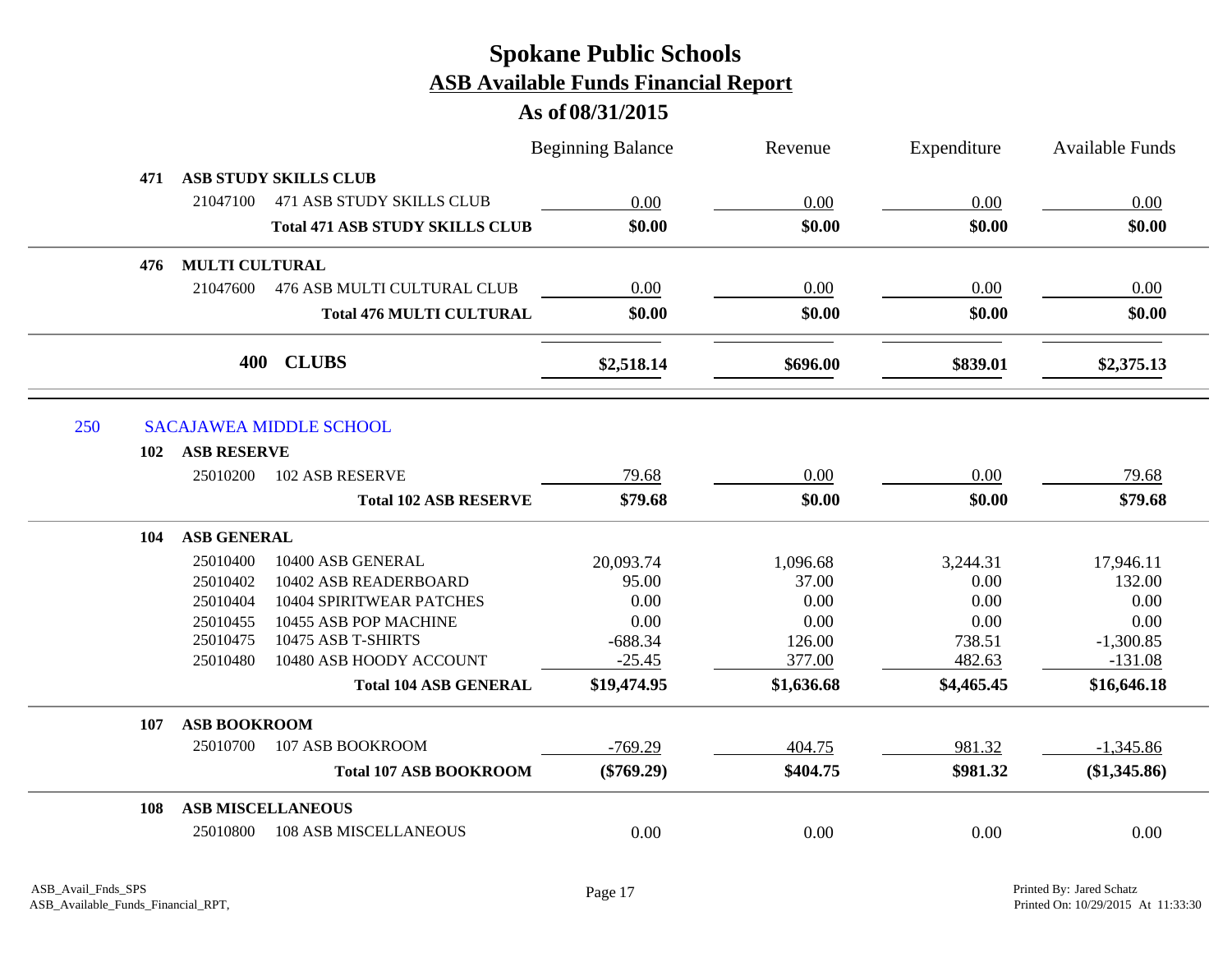|            |                        |                                    | <b>Beginning Balance</b> | Revenue     | Expenditure | <b>Available Funds</b> |
|------------|------------------------|------------------------------------|--------------------------|-------------|-------------|------------------------|
|            |                        | <b>Total 108 ASB MISCELLANEOUS</b> | \$0.00                   | \$0.00      | \$0.00      | \$0.00                 |
| 109        | <b>ASB MEMBERSHIP</b>  |                                    |                          |             |             |                        |
|            | 25010900               | 109 ASB MEMBERSHIP                 | 6,102.00                 | 5,020.50    | 0.00        | 11,122.50              |
|            |                        | <b>Total 109 ASB MEMBERSHIP</b>    | \$6,102.00               | \$5,020.50  | \$0.00      | \$11,122.50            |
| <b>120</b> | <b>ASB GUIDANCE</b>    |                                    |                          |             |             |                        |
|            | 25012000               | 120 ASB HONOR LEVEL ACTIVITIES     | 952.09                   | 0.00        | 160.45      | 791.64                 |
|            |                        | <b>Total 120 ASB GUIDANCE</b>      | \$952.09                 | \$0.00      | \$160.45    | \$791.64               |
| 131        | <b>ASB YEARBOOK</b>    |                                    |                          |             |             |                        |
|            | 25013100               | 131 ASB YEARBOOK                   | 1,383.14                 | 12,180.00   | 12,323.50   | 1,239.64               |
|            |                        | <b>Total 131 ASB YEARBOOK</b>      | \$1,383.14               | \$12,180.00 | \$12,323.50 | \$1,239.64             |
| 135        | <b>ASB UNIFORMS</b>    |                                    |                          |             |             |                        |
|            | 25013500               | <b>135 ASB UNIFORMS</b>            | 0.00                     | 0.00        | 0.00        | 0.00                   |
|            |                        | <b>Total 135 ASB UNIFORMS</b>      | \$0.00                   | \$0.00      | \$0.00      | \$0.00                 |
| <b>140</b> | <b>ASB CONCESSIONS</b> |                                    |                          |             |             |                        |
|            | 25014000               | <b>140 ASB CONCESSIONS</b>         | 274.50                   | 71.56       | 0.00        | 346.06                 |
|            |                        | <b>Total 140 ASB CONCESSIONS</b>   | \$274.50                 | \$71.56     | \$0.00      | \$346.06               |
| 160        | <b>ASB INSURANCE</b>   |                                    |                          |             |             |                        |
|            | 25016000               | 250 INSURANCE                      | 0.00                     | 0.00        | 0.00        | 0.00                   |
|            |                        | <b>Total 160 ASB INSURANCE</b>     | \$0.00                   | \$0.00      | \$0.00      | \$0.00                 |
| 165        | <b>ASB NEWSPAPER</b>   |                                    |                          |             |             |                        |
|            | 25016500               | <b>165 ASB NEWSPAPER</b>           | $-51.00$                 | 0.00        | 0.00        | $-51.00$               |
|            |                        | <b>Total 165 ASB NEWSPAPER</b>     | $(\$51.00)$              | \$0.00      | \$0.00      | $(\$51.00)$            |
| 170        |                        | ASB ALL SCHOOL FUNDRAISER          |                          |             |             |                        |
|            | 25017000               | 170 ASB ALL SCHOOL FUNDRAISER      | 15,663.98                | 21,506.13   | 5,071.62    | 32,098.49              |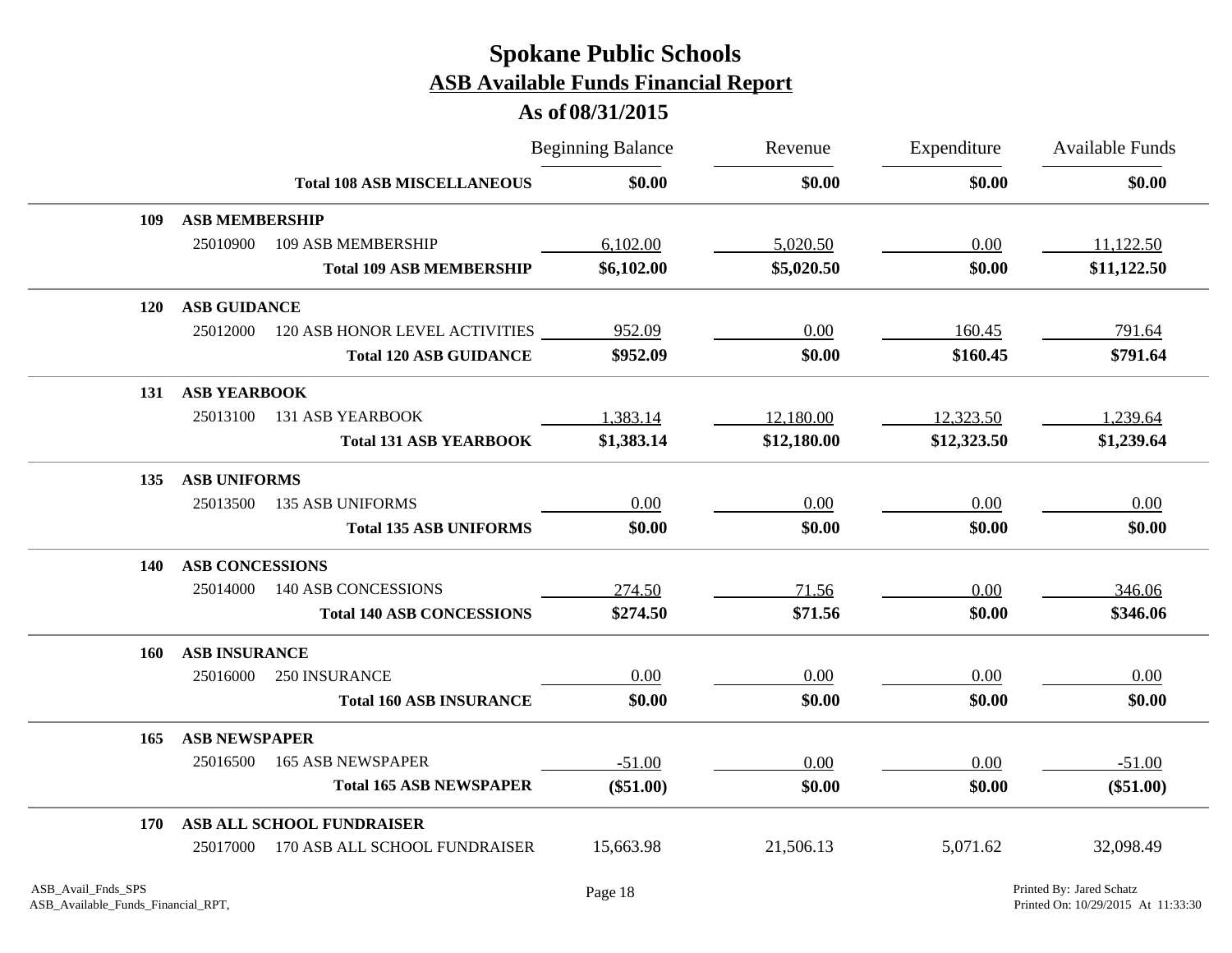|            |                                               | <b>Beginning Balance</b> | Revenue     | Expenditure | <b>Available Funds</b> |
|------------|-----------------------------------------------|--------------------------|-------------|-------------|------------------------|
|            | <b>Total 170 ASB ALL SCHOOL FUNDRAISER</b>    | \$15,663.98              | \$21,506.13 | \$5,071.62  | \$32,098.49            |
| 182        | <b>ASB SPECIAL PROJECTS</b>                   |                          |             |             |                        |
|            | 25018200<br><b>182 ASB SPECIAL PROJECTS</b>   | 343.81                   | 0.00        | 0.00        | 343.81                 |
|            | <b>Total 182 ASB SPECIAL PROJECTS</b>         | \$343.81                 | \$0.00      | \$0.00      | \$343.81               |
| 191        | <b>ASB AWARDS</b>                             |                          |             |             |                        |
|            | 25019100<br>191 ASB AWARDS                    | 0.00                     | 0.00        | 0.00        | 0.00                   |
|            | <b>Total 191 ASB AWARDS</b>                   | \$0.00                   | \$0.00      | \$0.00      | \$0.00                 |
|            | <b>100</b><br><b>GENERAL ASB</b>              | \$43,453.86              | \$40,819.62 | \$23,002.34 | \$61,271.14            |
| 205        | <b>GENERAL ATHLETICS</b>                      |                          |             |             |                        |
|            | 25020500<br><b>205 ASB GENRAL ATHLETICS</b>   | 28.76                    | 0.00        | 2,488.37    | $-2,459.61$            |
|            | 20502 ATHLETIC AWARDS<br>25020502             | 0.00                     | 0.00        | 0.00        | 0.00                   |
|            | <b>Total 205 GENERAL ATHLETICS</b>            | \$28.76                  | \$0.00      | \$2,488.37  | $(\$2,459.61)$         |
| 208        | <b>ASB ATHLETIC OFFICIALS</b>                 |                          |             |             |                        |
|            | <b>208 ASB ATHLETIC OFFICIALS</b><br>25020800 | 145.64                   | 0.00        | 4,727.14    | $-4,581.50$            |
|            | <b>Total 208 ASB ATHLETIC OFFICIALS</b>       | \$145.64                 | \$0.00      | \$4,727.14  | $(\$4,581.50)$         |
| 209        | <b>ASB ATHLETIC UNIFORMS</b>                  |                          |             |             |                        |
|            | 25020900<br><b>209 ASB ATHLETIC UNIFORMS</b>  | 1,582.79                 | 144.00      | 2,449.17    | $-722.38$              |
|            | <b>Total 209 ASB ATHLETIC UNIFORMS</b>        | \$1,582.79               | \$144.00    | \$2,449.17  | $(\$722.38)$           |
| 227        | <b>BASEBALL</b>                               |                          |             |             |                        |
|            | 227 ASB BASEBALL<br>25022700                  | $-71.87$                 | 782.00      | 1,192.28    | $-482.15$              |
|            | <b>Total 227 BASEBALL</b>                     | $(\$71.87)$              | \$782.00    | \$1,192.28  | $(\$482.15)$           |
| <b>230</b> | <b>BOYS BASKETBALL</b>                        |                          |             |             |                        |
|            | 230 ASB BOYS BASETBALL<br>25023000            | 0.00                     | 0.00        | 0.00        | 0.00                   |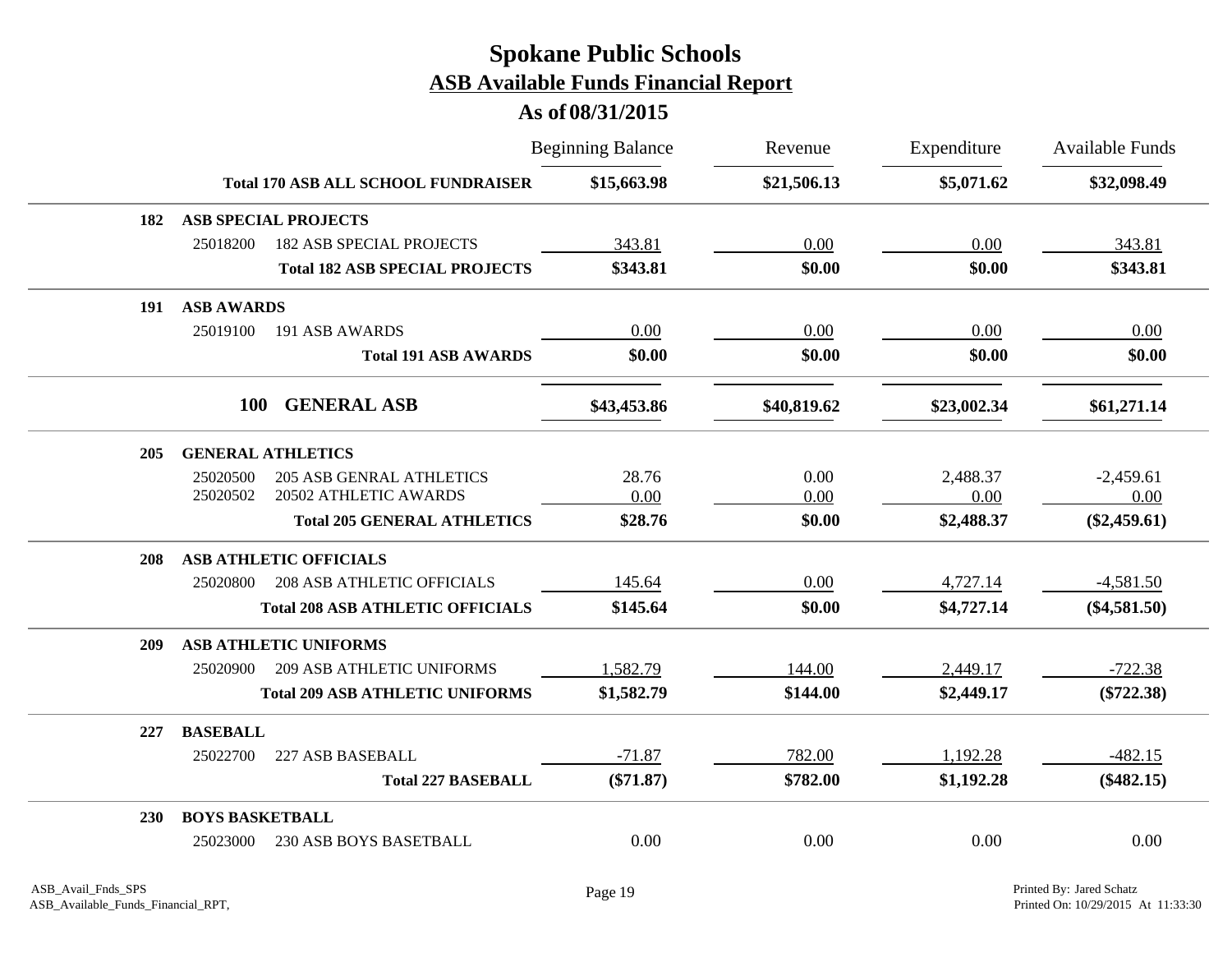|            |                          |                                      | <b>Beginning Balance</b> | Revenue  | Expenditure | <b>Available Funds</b> |
|------------|--------------------------|--------------------------------------|--------------------------|----------|-------------|------------------------|
|            |                          | <b>Total 230 BOYS BASKETBALL</b>     | \$0.00                   | \$0.00   | \$0.00      | \$0.00                 |
| 231        | <b>GIRLS BASKETBALL</b>  |                                      |                          |          |             |                        |
|            | 25023100                 | 231 ASB GIRLS BASKETBALL             | 0.00                     | 0.00     | 0.00        | 0.00                   |
|            |                          | <b>Total 231 GIRLS BASKETBALL</b>    | \$0.00                   | \$0.00   | \$0.00      | \$0.00                 |
| 251        | SPOK-A-LOO               |                                      |                          |          |             |                        |
|            | 25025100                 | 251 ASB SPOK-A-LOO                   | $-132.39$                | $0.00\,$ | 495.37      | $-627.76$              |
|            |                          | Total 251 SPOK-A-LOO                 | $(\$132.39)$             | \$0.00   | \$495.37    | $(\$627.76)$           |
| <b>270</b> | <b>GIRLS' SOFTBALL</b>   |                                      |                          |          |             |                        |
|            | 25027000                 | 270 ASB SOFTBALL                     | 0.00                     | 0.00     | 0.00        | 0.00                   |
|            |                          | <b>Total 270 GIRLS' SOFTBALL</b>     | \$0.00                   | \$0.00   | \$0.00      | \$0.00                 |
| 286        |                          | <b>MIDDLE SCHOOL TRACK</b>           |                          |          |             |                        |
|            | 25028600                 | <b>286 MIDDLE SCHOOL TRACK</b>       | 0.00                     | 0.00     | 260.38      | $-260.38$              |
|            |                          | <b>Total 286 MIDDLE SCHOOL TRACK</b> | \$0.00                   | \$0.00   | \$260.38    | $(\$260.38)$           |
| <b>290</b> | <b>GIRLS' VOLLEYBALL</b> |                                      |                          |          |             |                        |
|            | 25029000                 | <b>290 GIRLS' VOLLEYBALL</b>         | 0.00                     | 0.00     | 289.75      | $-289.75$              |
|            |                          | <b>Total 290 GIRLS' VOLLEYBALL</b>   | \$0.00                   | \$0.00   | \$289.75    | $(\$289.75)$           |
| 294        | <b>BOYS' WRESTLING</b>   |                                      |                          |          |             |                        |
|            | 25029400                 | <b>294 ASB WRESTLING</b>             | 0.00                     | 0.00     | 182.71      | $-182.71$              |
|            |                          | <b>Total 294 BOYS' WRESTLING</b>     | \$0.00                   | \$0.00   | \$182.71    | (\$182.71)             |
|            | <b>200</b>               | <b>ATHLETICS</b>                     | \$1,552.93               | \$926.00 | \$12,085.17 | $(\$9,606.24)$         |
| 304        | <b>ART CLUB</b>          |                                      |                          |          |             |                        |
|            | 25030400                 | 250 ART CLUB                         | 594.85                   | 0.00     | 0.00        | 594.85                 |
|            |                          | <b>Total 304 ART CLUB</b>            | \$594.85                 | \$0.00   | \$0.00      | \$594.85               |
|            |                          |                                      |                          |          |             |                        |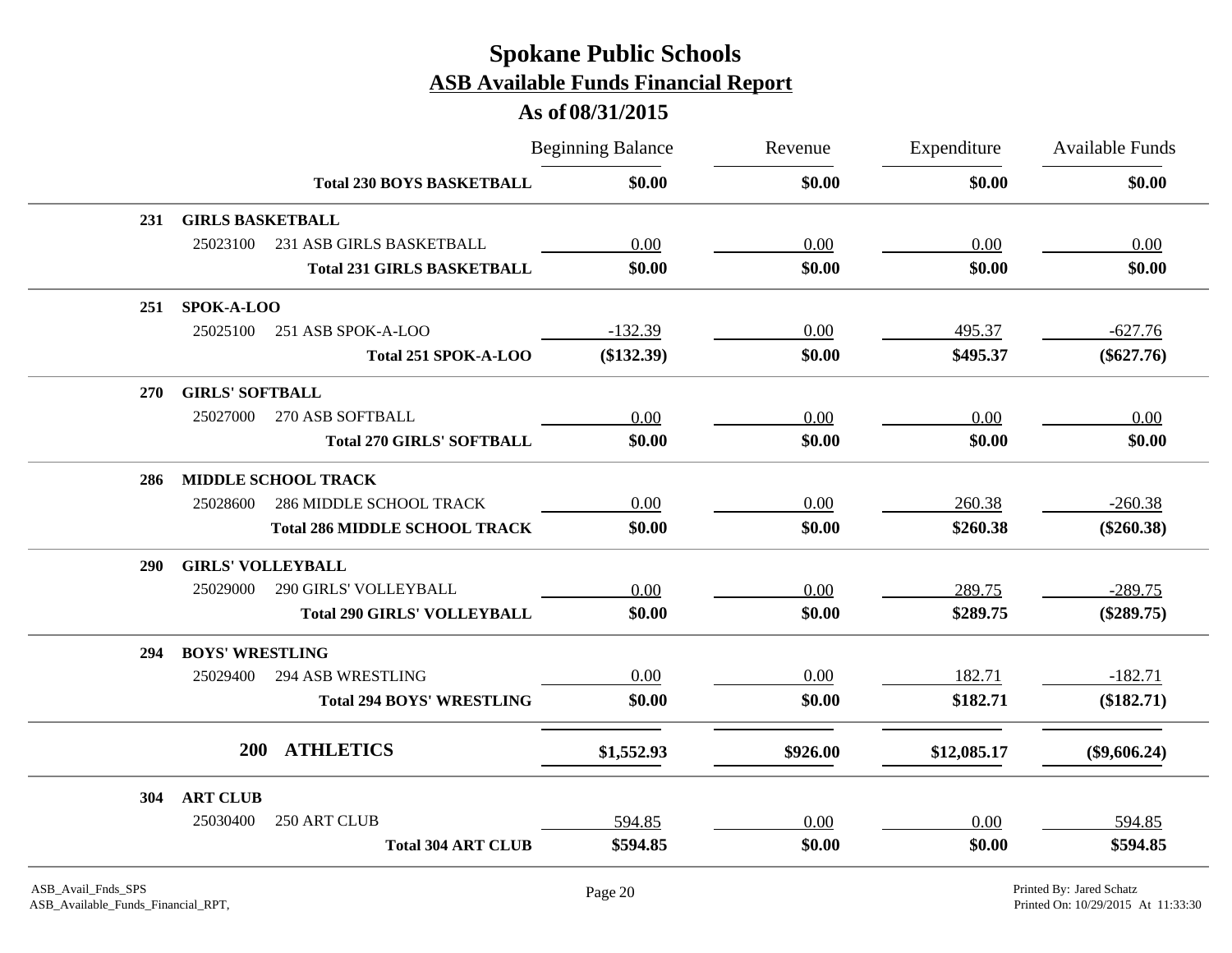|     |                       |                                            | <b>Beginning Balance</b> | Revenue    | Expenditure | <b>Available Funds</b> |
|-----|-----------------------|--------------------------------------------|--------------------------|------------|-------------|------------------------|
| 307 |                       | ASB MS SPECIAL ED PRE-VOC                  |                          |            |             |                        |
|     | 25030700              | 307 ASB SPECIAL ED PRE VOC                 | 0.00                     | 0.00       | 0.00        | 0.00                   |
|     |                       | <b>Total 307 ASB MS SPECIAL ED PRE-VOC</b> | \$0.00                   | \$0.00     | \$0.00      | \$0.00                 |
| 315 | <b>DRAMA CLUB</b>     |                                            |                          |            |             |                        |
|     | 25031500              | 315 ASB DRAMA CLUB                         | 108.31                   | 0.00       | 78.26       | 30.05                  |
|     |                       | <b>Total 315 DRAMA CLUB</b>                | \$108.31                 | \$0.00     | \$78.26     | \$30.05                |
| 317 | <b>RECYCLE CLUB</b>   |                                            |                          |            |             |                        |
|     | 25031700              | <b>250 ASB RECYCLE CLUB</b>                | 0.00                     | 0.00       | 0.00        | 0.00                   |
|     |                       | <b>Total 317 RECYCLE CLUB</b>              | \$0.00                   | \$0.00     | \$0.00      | \$0.00                 |
| 356 | <b>BAND CLUB</b>      |                                            |                          |            |             |                        |
|     | 25035600              | 356 ASB BAND                               | 3,518.74                 | 147.00     | 5,900.86    | $-2,235.12$            |
|     | 25035610              | 35610 BAND UNIFORM CLEANING                | 677.22                   | 2,900.00   | 1,772.68    | 1,804.54               |
|     | 25035612              | 35612 ASB BAND SHIRTS                      | 0.00                     | 0.00       | 0.00        | 0.00                   |
|     | 25035615              | 35615 BAND IN AND OUT                      | 353.00                   | 60.00      | 10.00       | 403.00                 |
|     | 25035620              | 35620 BAND SPECIAL                         | 4,724.86                 | 1,155.00   | 1,032.22    | 4,847.64               |
|     | 25035630              | 35630 BAND SILVERWOOD                      | 0.00                     | 0.00       | 0.00        | 0.00                   |
|     |                       | <b>Total 356 BAND CLUB</b>                 | \$9,273.82               | \$4,262.00 | \$8,715.76  | \$4,820.06             |
| 357 | <b>ORCHESTRA CLUB</b> |                                            |                          |            |             |                        |
|     | 25035700              | <b>357 ASB ORCHESTRA</b>                   | 1,205.24                 | 0.00       | 928.04      | 277.20                 |
|     | 25035710              | 35710 ORCHESTRA CLEANING                   | 783.18                   | 1,940.50   | 675.24      | 2,048.44               |
|     | 25035715              | 35715 ORCHESTRA IN AND OUT                 | 6,594.90                 | 60.00      | 60.00       | 6,594.90               |
|     | 25035720              | 35720 ORCHESTRA SPECIAL                    | 591.94                   | 0.00       | 0.00        | 591.94                 |
|     |                       | <b>Total 357 ORCHESTRA CLUB</b>            | \$9,175.26               | \$2,000.50 | \$1,663.28  | \$9,512.48             |
| 358 | <b>CHORAL CLUB</b>    |                                            |                          |            |             |                        |
|     | 25035800              | 358 ASB CHORAL                             | 510.72                   | 0.00       | 1,080.48    | $-569.76$              |
|     | 25035810              | 35810 CHORAL CLEANING                      | 2,123.60                 | 2,558.00   | 708.56      | 3,973.04               |
|     | 25035815              | 35815 CHORAL IN AND OUT                    | $-239.26$                | 10.00      | 20.00       | $-249.26$              |
|     | 25035820              | 358120 CHORAL SPECIAL                      | 102.19                   | 0.00       | 0.00        | 102.19                 |
|     |                       |                                            |                          |            |             |                        |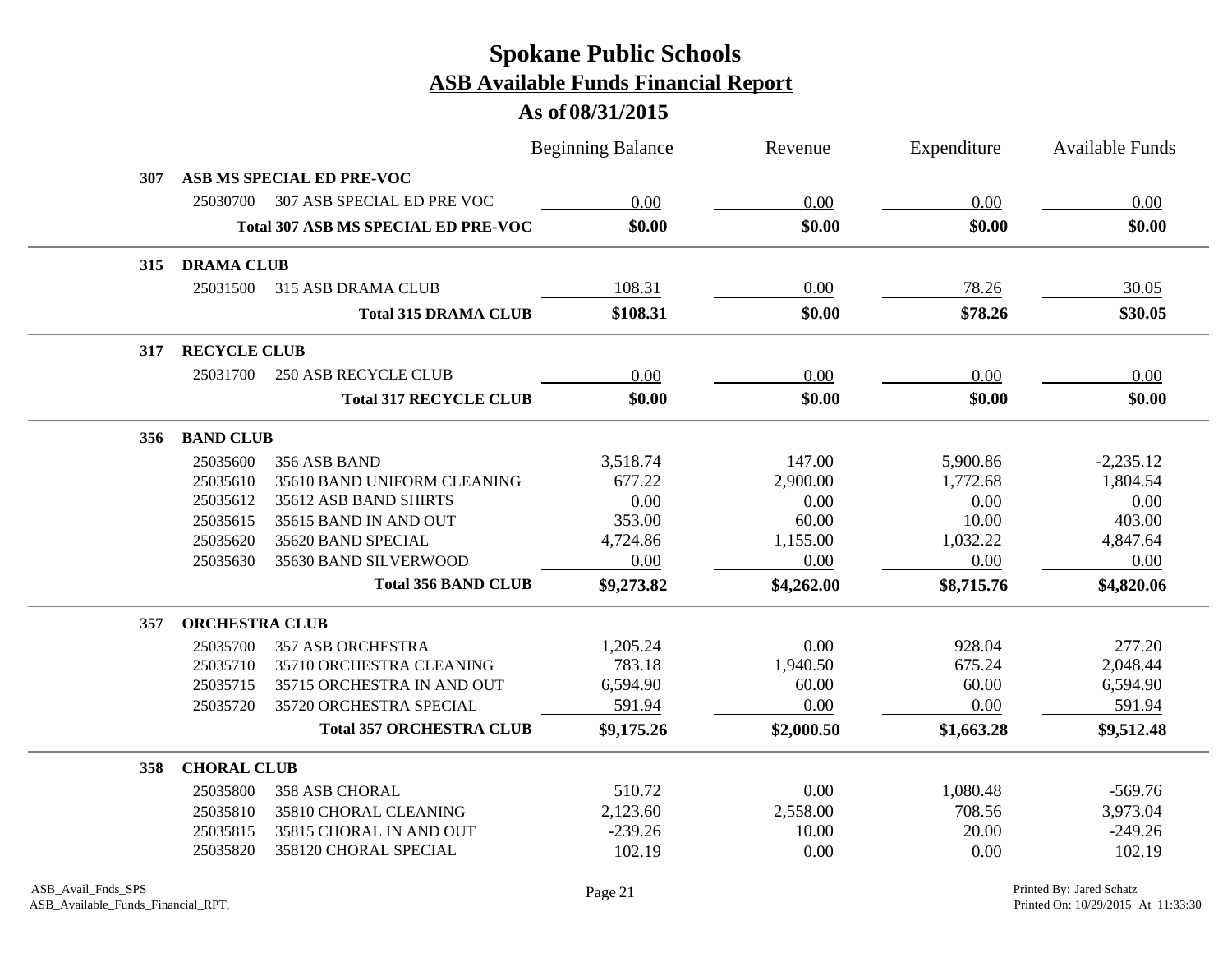|     |                       |                                              | <b>Beginning Balance</b> | Revenue    | Expenditure | Available Funds |
|-----|-----------------------|----------------------------------------------|--------------------------|------------|-------------|-----------------|
|     |                       | <b>Total 358 CHORAL CLUB</b>                 | \$2,497.25               | \$2,568.00 | \$1,809.04  | \$3,256.21      |
| 382 | <b>ASB COMPUTER</b>   |                                              |                          |            |             |                 |
|     | 25038200              | <b>382 ASB COMPUTER</b>                      | 0.00                     | 0.00       | 0.00        | 0.00            |
|     |                       | <b>Total 382 ASB COMPUTER</b>                | \$0.00                   | \$0.00     | \$0.00      | \$0.00          |
|     |                       | 300 CLASS                                    | \$21,649.49              | \$8,830.50 | \$12,266.34 | \$18,213.65     |
| 401 |                       | ASB MIDDLE SCHOOL HIGH FIVE                  |                          |            |             |                 |
|     | 25040100              | <b>401 ASB HIGH FIVE</b>                     | 0.00                     | 0.00       | 0.00        | 0.00            |
|     | 25040101              | 40101 HIGH 5 B                               | 0.00                     | 0.00       | 0.00        | 0.00            |
|     | 25040103              | 40103 HIGH 5B CANDY CANE                     | 0.00                     | 0.00       | 0.00        | 0.00            |
|     | 25040104              | 40104 HIGH 5B VALENTINE SALE                 | 0.00                     | 0.00       | 0.00        | 0.00            |
|     |                       | <b>Total 401 ASB MIDDLE SCHOOL HIGH FIVE</b> | \$0.00                   | \$0.00     | \$0.00      | \$0.00          |
| 428 | <b>MOM/DAD NIGHT</b>  |                                              |                          |            |             |                 |
|     | 25042800              | <b>428 ASB FAMILY NIGHT</b>                  | 0.00                     | 0.00       | 0.00        | 0.00            |
|     | 25042828              | 42828 MOM'S NIGHT                            | 0.00                     | 0.00       | 0.00        | 0.00            |
|     |                       | <b>Total 428 MOM/DAD NIGHT</b>               | \$0.00                   | \$0.00     | \$0.00      | \$0.00          |
| 444 | <b>ASB PHOTO CLUB</b> |                                              |                          |            |             |                 |
|     | 25044400              | 444 ASB PHOTOGRAPHY CLUB                     | 0.00                     | 0.00       | 0.00        | 0.00            |
|     |                       | <b>Total 444 ASB PHOTO CLUB</b>              | \$0.00                   | \$0.00     | \$0.00      | \$0.00          |
| 460 | <b>MATH CLUB</b>      |                                              |                          |            |             |                 |
|     | 25046000              | <b>460 ASB MATH CLUB</b>                     | 250.00                   | 0.00       | 0.00        | 250.00          |
|     |                       | <b>Total 460 MATH CLUB</b>                   | \$250.00                 | \$0.00     | \$0.00      | \$250.00        |
| 464 |                       | <b>FAMILY CAREER N COMMUNITY LDRS</b>        |                          |            |             |                 |
|     | 25046400              | 464 ASB FCCLA                                | 0.00                     | 0.00       | 0.00        | 0.00            |
|     |                       | <b>Total 464 FAMILY CAREER N COMMUNITY</b>   | \$0.00                   | \$0.00     | \$0.00      | \$0.00          |
|     |                       |                                              |                          |            |             |                 |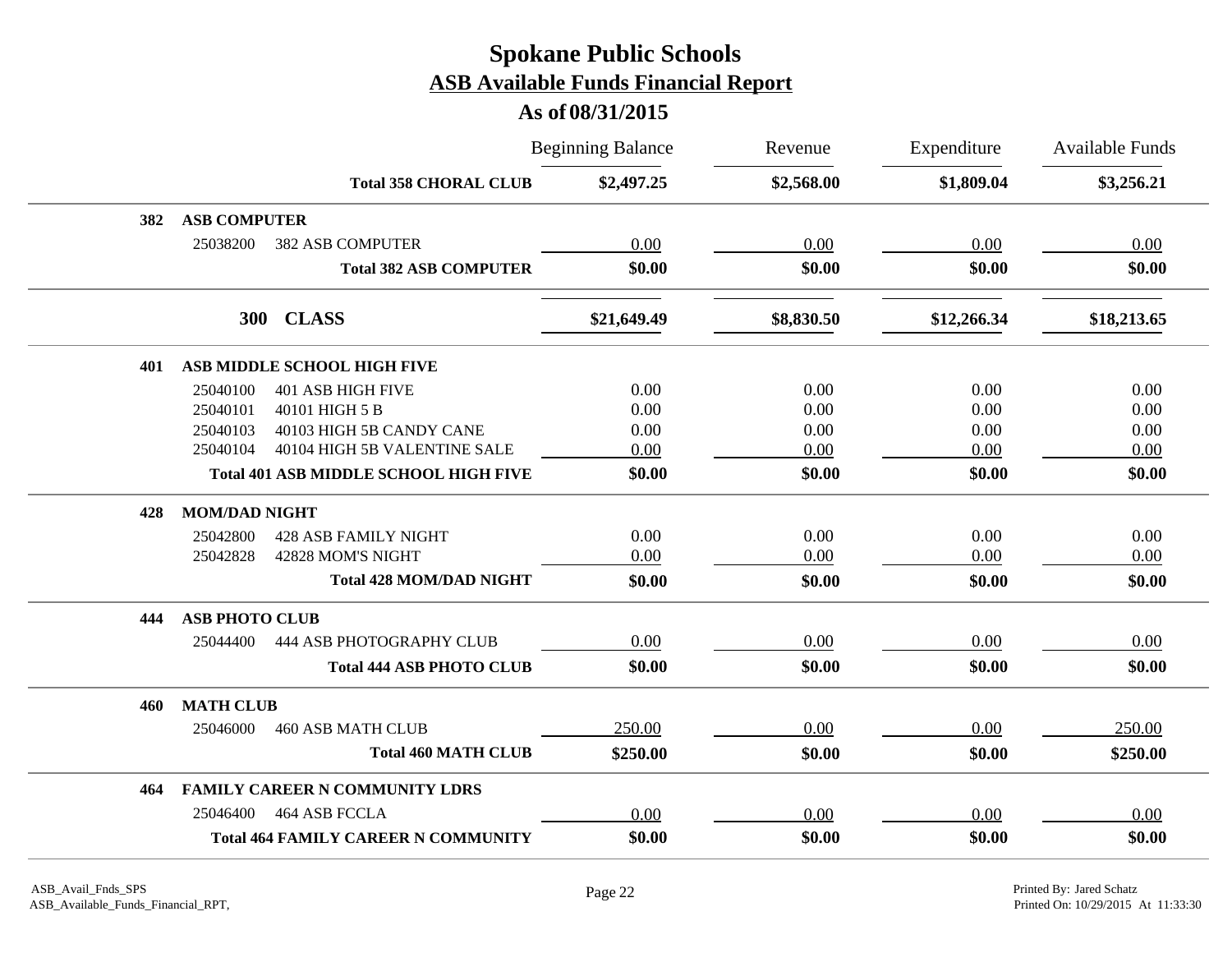### **As of 08/31/2015**

|     |                           |                                     | <b>Beginning Balance</b> | Revenue    | Expenditure | <b>Available Funds</b> |
|-----|---------------------------|-------------------------------------|--------------------------|------------|-------------|------------------------|
| 466 | <b>DRILL TEAM</b>         |                                     |                          |            |             |                        |
|     | 25046600                  | <b>466 ASB DRILL TEAM</b>           | 507.61                   | 0.00       | 85.91       | 421.70                 |
|     | 25046605                  | <b>466 DRILL TEAM SHIRT ACCOUNT</b> | 430.72                   | 10.00      | 0.00        | 440.72                 |
|     | 25046610                  | 46610 DRILL TEAM CLEANING           | 2,210.57                 | 390.00     | 0.00        | 2,600.57               |
|     | 25046625                  | 46646 ASB DRILL TEAM PARADE         | 260.43                   | 552.00     | 386.86      | 425.57                 |
|     | 25046646                  | 46646 DRILL TEAM B                  | 973.05                   | 0.00       | 214.13      | 758.92                 |
|     | 25046666                  | 46666 COLORGUARD                    | 0.00                     | 0.00       | 0.00        | 0.00                   |
|     |                           | <b>Total 466 DRILL TEAM</b>         | \$4,382.38               | \$952.00   | \$686.90    | \$4,647.48             |
|     | 400                       | <b>CLUBS</b>                        | \$4,632.38               | \$952.00   | \$686.90    | \$4,897.48             |
|     | <b>SALK MIDDLE SCHOOL</b> |                                     |                          |            |             |                        |
| 102 | <b>ASB RESERVE</b>        |                                     |                          |            |             |                        |
|     | 25210200                  | <b>252 ASB RESERVE</b>              | 4.00                     | 0.00       | 0.00        | 4.00                   |
|     |                           | <b>Total 102 ASB RESERVE</b>        | \$4.00                   | \$0.00     | \$0.00      | \$4.00                 |
| 104 | <b>ASB GENERAL</b>        |                                     |                          |            |             |                        |
|     | 25210400                  | 104 ASB GENERAL                     | 4,066.67                 | 8,515.32   | 9,649.25    | 2,932.74               |
|     | 25210401                  | 104 ASB 7TH GRADE CELEBRATION       | 0.00                     | 126.40     | 181.73      | $-55.33$               |
|     | 25210402                  | 104 ASB 8TH GRADE CELEBRATION       | 0.00                     | 526.40     | 88.00       | 438.40                 |
|     |                           | <b>Total 104 ASB GENERAL</b>        | \$4,066.67               | \$9,168.12 | \$9,918.98  | \$3,315.81             |
| 107 | <b>ASB BOOKROOM</b>       |                                     |                          |            |             |                        |
|     | 25210700                  | 107 ASB BOOKROOM                    | 540.49                   | 51.25      | 49.49       | 542.25                 |
|     |                           | <b>Total 107 ASB BOOKROOM</b>       | \$540.49                 | \$51.25    | \$49.49     | \$542.25               |
|     |                           |                                     |                          |            |             |                        |
| 108 |                           | <b>ASB MISCELLANEOUS</b>            |                          |            |             |                        |
|     | 25210800                  | <b>252 ASB MISCELLANEOUS</b>        | 0.00                     | 0.00       | 0.00        | 0.00                   |

**ASB MEMBERSHIP**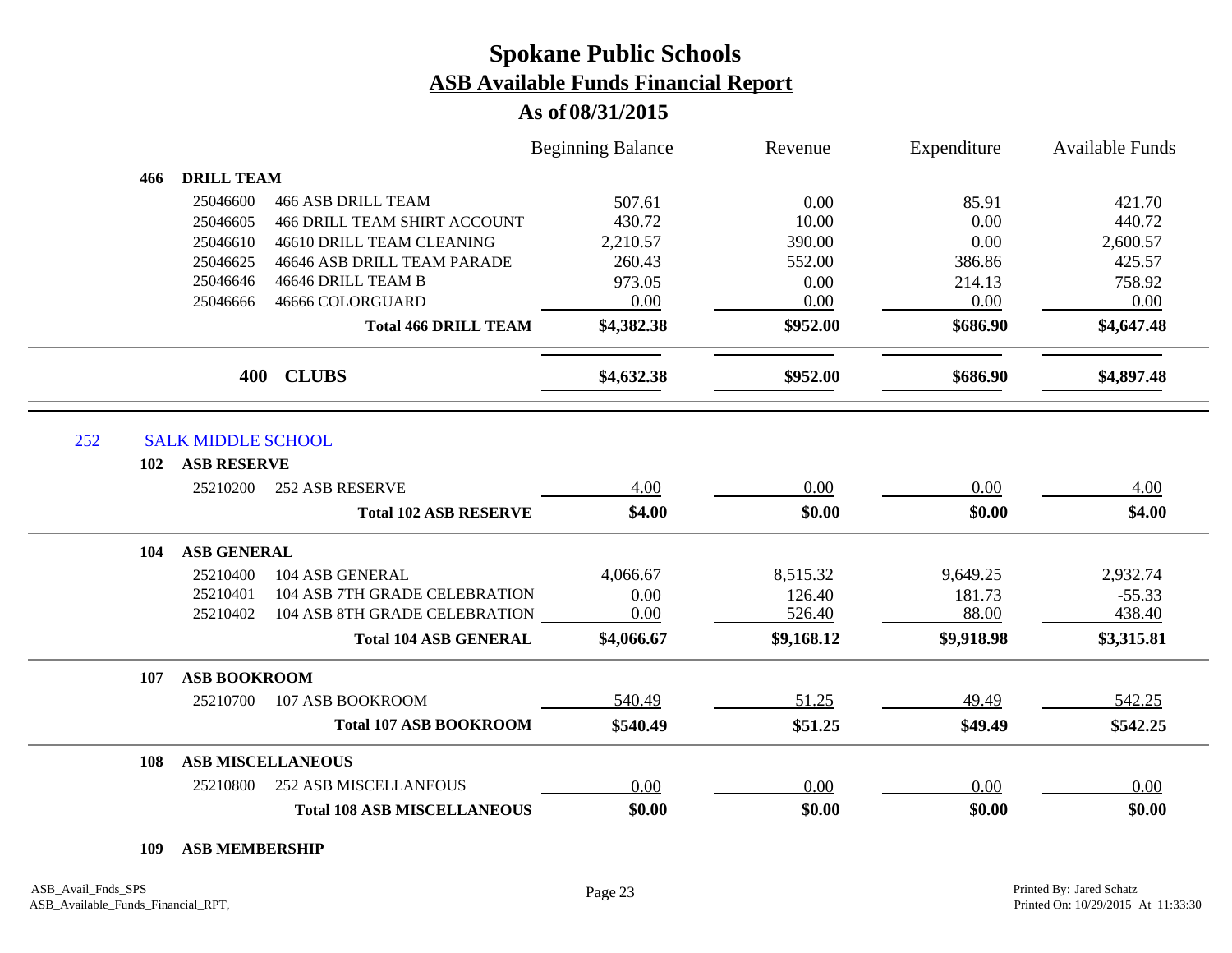|     |                      |                                            | <b>Beginning Balance</b> | Revenue     | Expenditure | <b>Available Funds</b> |
|-----|----------------------|--------------------------------------------|--------------------------|-------------|-------------|------------------------|
|     | 25210900             | <b>109 ASB MEMBERSHIP</b>                  | 5,125.00                 | 4,030.00    | 5,787.00    | 3,368.00               |
|     |                      | <b>Total 109 ASB MEMBERSHIP</b>            | \$5,125.00               | \$4,030.00  | \$5,787.00  | \$3,368.00             |
| 131 | <b>ASB YEARBOOK</b>  |                                            |                          |             |             |                        |
|     | 25213100             | <b>131 ASB YEARBOOK</b>                    | 18,994.83                | 12,474.00   | 13,280.76   | 18,188.07              |
|     |                      | <b>Total 131 ASB YEARBOOK</b>              | \$18,994.83              | \$12,474.00 | \$13,280.76 | \$18,188.07            |
| 160 | <b>ASB INSURANCE</b> |                                            |                          |             |             |                        |
|     | 25216000             | <b>160 ASB INSURANCE</b>                   | 0.00                     | 0.00        | 0.00        | 0.00                   |
|     |                      | <b>Total 160 ASB INSURANCE</b>             | \$0.00                   | \$0.00      | \$0.00      | \$0.00                 |
| 170 |                      | ASB ALL SCHOOL FUNDRAISER                  |                          |             |             |                        |
|     | 25217000             | <b>170 ALL SCHOOL FUNDRAISER</b>           | 0.00                     | 0.00        | $0.00\,$    | 0.00                   |
|     |                      | <b>Total 170 ASB ALL SCHOOL FUNDRAISER</b> | \$0.00                   | \$0.00      | \$0.00      | \$0.00                 |
| 191 | <b>ASB AWARDS</b>    |                                            |                          |             |             |                        |
|     | 25219100             | 191 ASB AWARDS                             | 0.00                     | 0.00        | 0.00        | 0.00                   |
|     |                      | <b>Total 191 ASB AWARDS</b>                | \$0.00                   | \$0.00      | \$0.00      | \$0.00                 |
|     | <b>100</b>           | <b>GENERAL ASB</b>                         | \$28,730.99              | \$25,723.37 | \$29,036.23 | \$25,418.13            |
| 202 |                      | ASB ATHLETIC EQUIPMENT                     |                          |             |             |                        |
|     | 25220200             | 202 ASB ATHLETIC EQUIPMENT                 | $-152.02$                | 0.00        | 0.00        | $-152.02$              |
|     |                      | <b>Total 202 ASB ATHLETIC EQUIPMENT</b>    | $(\$152.02)$             | \$0.00      | \$0.00      | $(\$152.02)$           |
| 205 |                      | <b>GENERAL ATHLETICS</b>                   |                          |             |             |                        |
|     | 25220500             | <b>205 ASB GENERAL ATHLETICS</b>           | $-1,609.44$              | 257.50      | 909.95      | $-2,261.89$            |
|     |                      | <b>Total 205 GENERAL ATHLETICS</b>         | (\$1,609.44)             | \$257.50    | \$909.95    | $(\$2,261.89)$         |
| 209 |                      | ASB ATHLETIC UNIFORMS                      |                          |             |             |                        |
|     | 25220900             | <b>252 ATHLETIC UNIFORMS</b>               | $-661.99$                | 0.00        | 0.00        | $-661.99$              |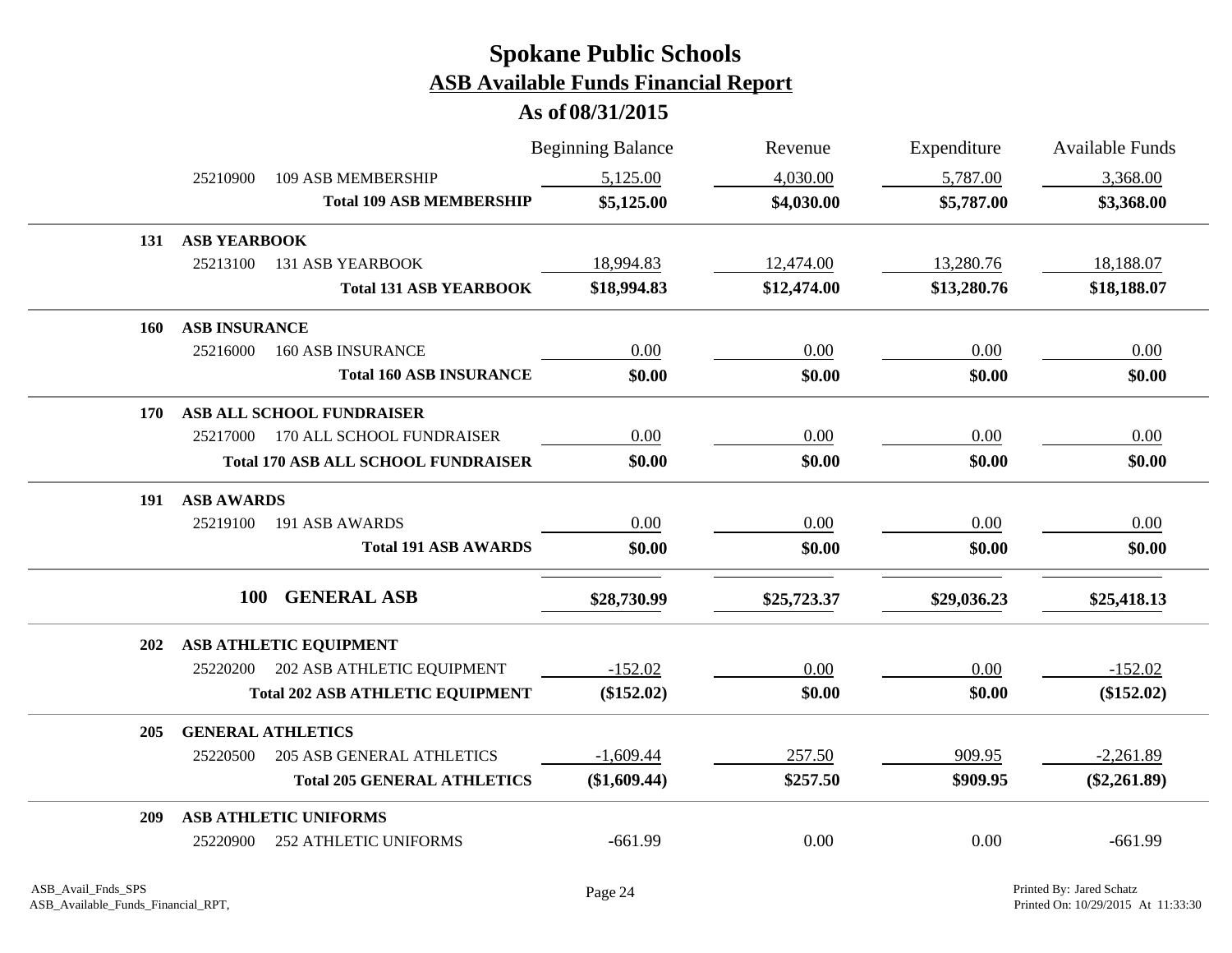|     |                       |                                             | <b>Beginning Balance</b> | Revenue  | Expenditure | Available Funds |
|-----|-----------------------|---------------------------------------------|--------------------------|----------|-------------|-----------------|
|     |                       | <b>Total 209 ASB ATHLETIC UNIFORMS</b>      | $(\$661.99)$             | \$0.00   | \$0.00      | $(\$661.99)$    |
| 251 | SPOK-A-LOO            |                                             |                          |          |             |                 |
|     | 25225100              | 25100 SALK SPOKALOO                         | 0.00                     | 0.00     | 0.00        | 0.00            |
|     |                       | Total 251 SPOK-A-LOO                        | \$0.00                   | \$0.00   | \$0.00      | \$0.00          |
|     | <b>200</b>            | <b>ATHLETICS</b>                            | $(\$2,423.45)$           | \$257.50 | \$909.95    | $(\$3,075.90)$  |
| 300 |                       | ASB GENERAL CLASS ACTIVITY                  |                          |          |             |                 |
|     |                       | 25230000 300 ASB GENERAL CLASS ACTIVITY     | 0.00                     | 0.00     | 0.00        | 0.00            |
|     |                       | <b>Total 300 ASB GENERAL CLASS ACTIVITY</b> | \$0.00                   | \$0.00   | \$0.00      | \$0.00          |
| 304 | <b>ART CLUB</b>       |                                             |                          |          |             |                 |
|     | 25230400              | <b>304 ASB ART CLUB</b>                     | 0.00                     | 0.00     | 0.00        | 0.00            |
|     |                       | <b>Total 304 ART CLUB</b>                   | \$0.00                   | \$0.00   | \$0.00      | \$0.00          |
| 307 |                       | ASB MS SPECIAL ED PRE-VOC                   |                          |          |             |                 |
|     | 25230700              | 307 ASB SPECIAL ED PRE VOC                  | 0.00                     | 0.00     | 0.00        | 0.00            |
|     |                       | <b>Total 307 ASB MS SPECIAL ED PRE-VOC</b>  | \$0.00                   | \$0.00   | \$0.00      | \$0.00          |
| 356 | <b>BAND CLUB</b>      |                                             |                          |          |             |                 |
|     | 25235600              | 356 ASB BAND                                | 2,026.54                 | 519.60   | 858.53      | 1,687.61        |
|     | 25235601              | 35601 AUCTION/SPAGHETTI DINNER              | 0.00                     | 0.00     | 0.00        | 0.00            |
|     | 25235602              | 35602 BAND FUNDRAISING                      | 0.00                     | 0.00     | 0.00        | 0.00            |
|     | 25235603              | 35603 SPRING FUNDRAISER                     | $-6.00$                  | 0.00     | 0.00        | $-6.00$         |
|     | 25235604              | 35604 BAND UNIFORMS                         | 0.00                     | 0.00     | 0.00        | 0.00            |
|     |                       | <b>Total 356 BAND CLUB</b>                  | \$2,020.54               | \$519.60 | \$858.53    | \$1,681.61      |
| 357 | <b>ORCHESTRA CLUB</b> |                                             |                          |          |             |                 |
|     | 25235700              | <b>357 ASB ORCHESTRA</b>                    | 1,934.42                 | 174.00   | 188.00      | 1,920.42        |
|     |                       | <b>Total 357 ORCHESTRA CLUB</b>             | \$1,934.42               | \$174.00 | \$188.00    | \$1,920.42      |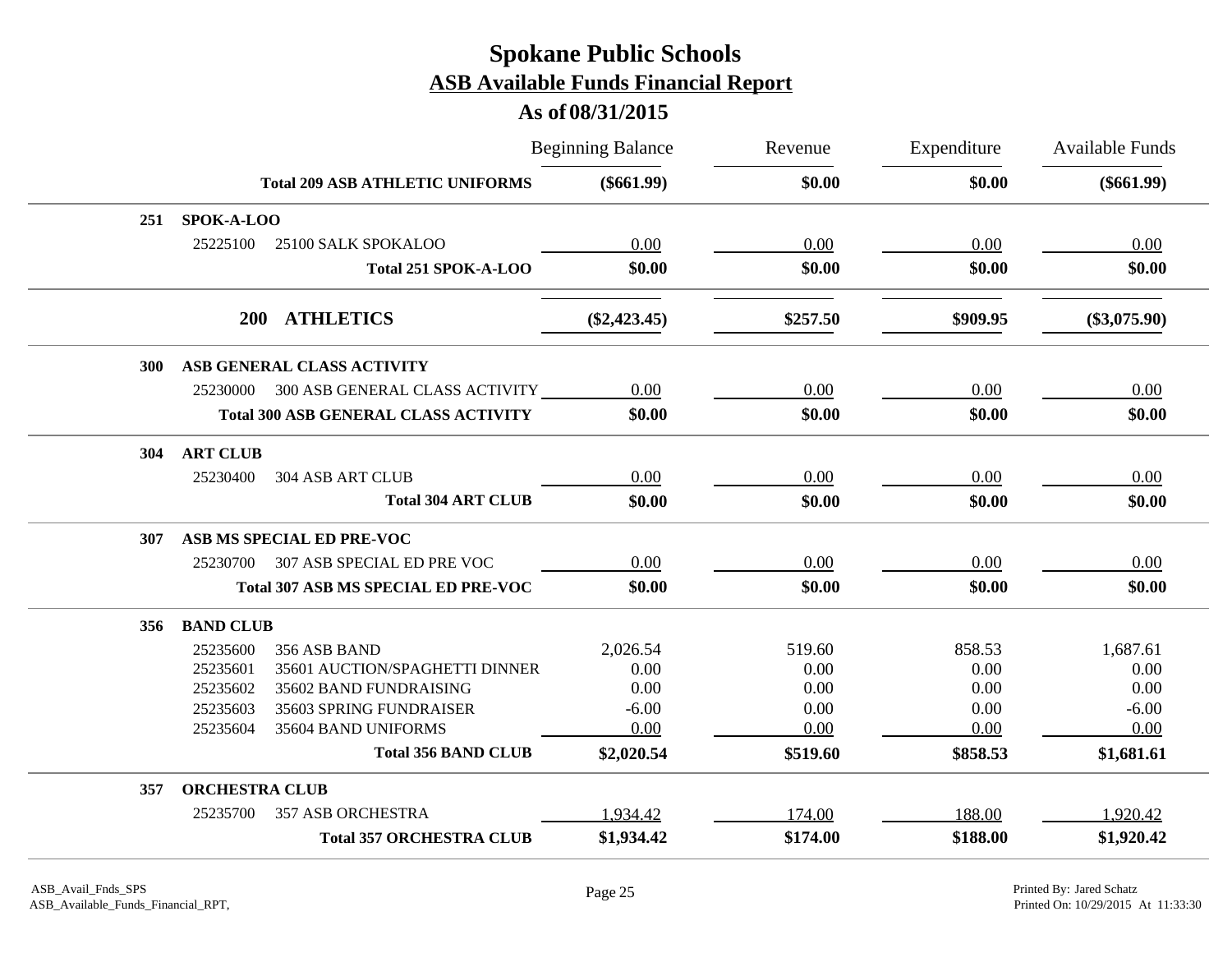|     |                      |                                       | <b>Beginning Balance</b> | Revenue    | Expenditure  | <b>Available Funds</b> |
|-----|----------------------|---------------------------------------|--------------------------|------------|--------------|------------------------|
| 358 | <b>CHORAL CLUB</b>   |                                       |                          |            |              |                        |
|     | 25235800             | <b>358 ASB CHORAL</b>                 | 720.36                   | 156.00     | $-365.80$    | 1,242.16               |
|     | 25235801             | 35801 CHORAL HAWAII TRIP              | $-12.00$                 | 0.00       | 0.00         | $-12.00$               |
|     | 25235802             | 35802 CHOIR HAWAII TRIP 2             | 0.00                     | 0.00       | 0.00         | 0.00                   |
|     |                      | <b>Total 358 CHORAL CLUB</b>          | \$708.36                 | \$156.00   | $(\$365.80)$ | \$1,230.16             |
|     |                      | 300 CLASS                             | \$4,663.32               | \$849.60   | \$680.73     | \$4,832.19             |
| 410 |                      | ASB SPECIAL OLYMPICS                  |                          |            |              |                        |
|     | 25241000             | 252 SPECIAL OLYMPICS                  | 0.00                     | 0.00       | 0.00         | 0.00                   |
|     |                      | <b>Total 410 ASB SPECIAL OLYMPICS</b> | \$0.00                   | \$0.00     | \$0.00       | \$0.00                 |
| 419 | <b>ASB FFA</b>       |                                       |                          |            |              |                        |
|     | 25241900             | <b>252 FFA</b>                        | 0.00                     | $0.00\,$   | 0.00         | 0.00                   |
|     |                      | <b>Total 419 ASB FFA</b>              | \$0.00                   | \$0.00     | \$0.00       | \$0.00                 |
| 428 | <b>MOM/DAD NIGHT</b> |                                       |                          |            |              |                        |
|     | 25242800             | 428 ASB MOM/DAD NIGHT                 | 570.63                   | 1,079.00   | 479.14       | 1,170.49               |
|     |                      | <b>Total 428 MOM/DAD NIGHT</b>        | \$570.63                 | \$1,079.00 | \$479.14     | \$1,170.49             |
| 449 |                      | <b>INDUSTRIAL ARTS CLUB</b>           |                          |            |              |                        |
|     | 25244900             | <b>449 ASB INDUSTRIAL ARTS CLUB</b>   | 0.00                     | 0.00       | 0.00         | 0.00                   |
|     |                      | <b>Total 449 INDUSTRIAL ARTS CLUB</b> | \$0.00                   | \$0.00     | \$0.00       | \$0.00                 |
| 466 | <b>DRILL TEAM</b>    |                                       |                          |            |              |                        |
|     | 25246600             | <b>466 ASB DRILL TEAM</b>             | 642.64                   | 0.00       | 0.00         | 642.64                 |
|     | 25246601             | 46601 DRILL TEAM FUNDRAISING          | 0.00                     | 0.00       | 0.00         | 0.00                   |
|     |                      | <b>Total 466 DRILL TEAM</b>           | \$642.64                 | \$0.00     | \$0.00       | \$642.64               |
| 467 | <b>FLAG GIRLS</b>    |                                       |                          |            |              |                        |
|     | 25246700             | <b>252 ASB FLAG GIRLS</b>             | 38.38                    | 0.00       | 0.00         | 38.38                  |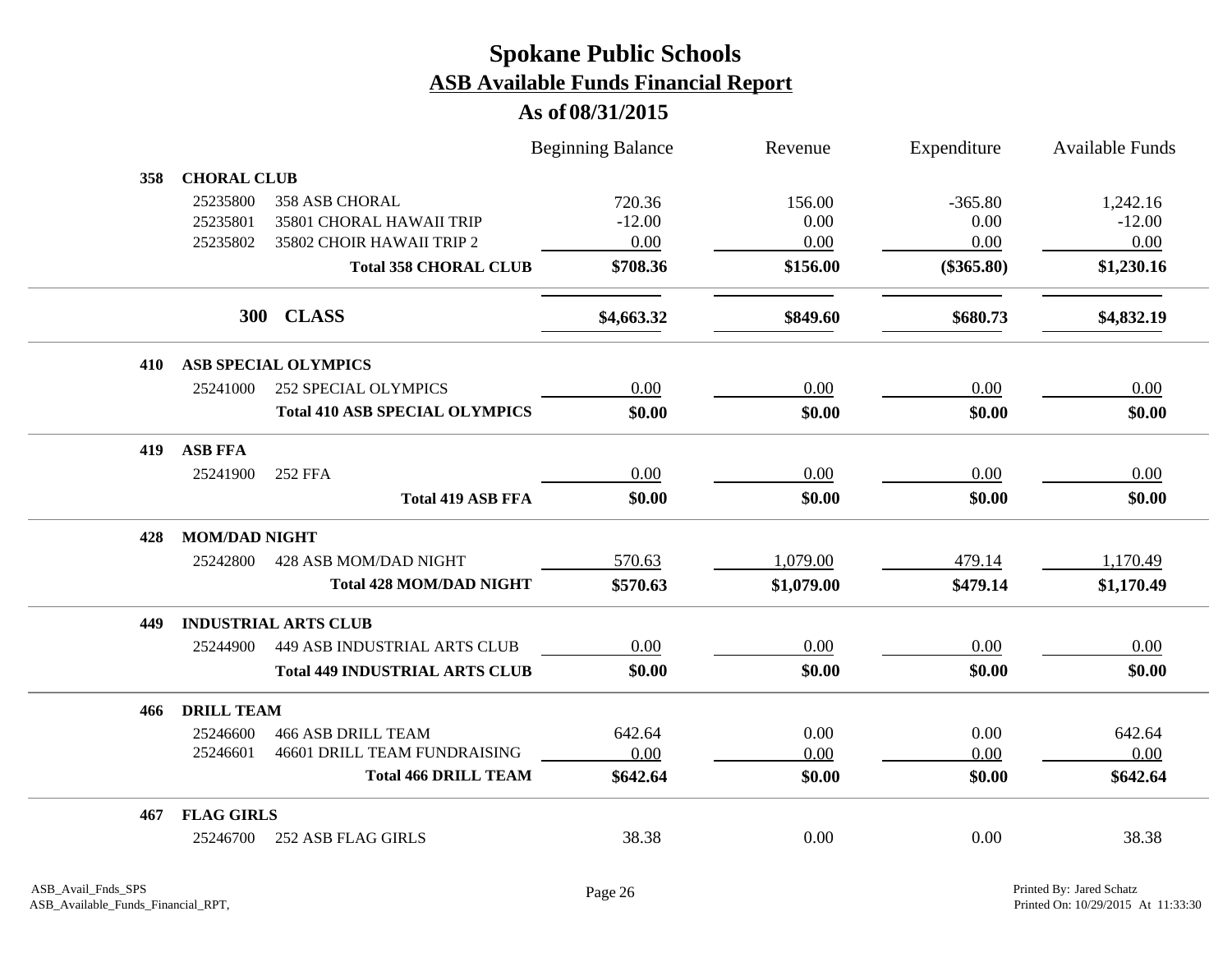|                                                          |                           |                                       | <b>Beginning Balance</b> | Revenue    | Expenditure | Available Funds                                                |
|----------------------------------------------------------|---------------------------|---------------------------------------|--------------------------|------------|-------------|----------------------------------------------------------------|
|                                                          |                           | <b>Total 467 FLAG GIRLS</b>           | \$38.38                  | \$0.00     | \$0.00      | \$38.38                                                        |
| 468                                                      | <b>PERCUSSION CLUB</b>    |                                       |                          |            |             |                                                                |
|                                                          | 25246800                  | <b>468 ASB PERCUSSION</b>             | 0.00                     | 0.00       | 0.00        | 0.00                                                           |
|                                                          |                           | <b>Total 468 PERCUSSION CLUB</b>      | \$0.00                   | \$0.00     | \$0.00      | \$0.00                                                         |
| 489                                                      |                           | <b>ASB CITIZENSHIP CLUB</b>           |                          |            |             |                                                                |
|                                                          | 25248900                  | <b>489 ASB CITIZENSHIP CLUB</b>       | 0.00                     | 0.00       | 0.00        | 0.00                                                           |
|                                                          |                           | <b>Total 489 ASB CITIZENSHIP CLUB</b> | \$0.00                   | \$0.00     | \$0.00      | \$0.00                                                         |
|                                                          | 400                       | <b>CLUBS</b>                          | \$1,251.65               | \$1,079.00 | \$479.14    | \$1,851.51                                                     |
| 255                                                      | <b>SHAW MIDDLE SCHOOL</b> |                                       |                          |            |             |                                                                |
| 104                                                      | <b>ASB GENERAL</b>        |                                       |                          |            |             |                                                                |
|                                                          | 25510400                  | 104 ASB GENERAL                       | 47,444.18                | 1,405.15   | 1,408.09    | 47,441.24                                                      |
|                                                          |                           | <b>Total 104 ASB GENERAL</b>          | \$47,444.18              | \$1,405.15 | \$1,408.09  | \$47,441.24                                                    |
| 107                                                      | <b>ASB BOOKROOM</b>       |                                       |                          |            |             |                                                                |
|                                                          | 25510700                  | 107 ASB BOOKROOM                      | $-25.00$                 | 0.00       | 0.00        | $-25.00$                                                       |
|                                                          | 25510701                  | 10701 STUDENT STORE                   | 457.08                   | 199.45     | 151.09      | 505.44                                                         |
|                                                          | 25510702                  | 10702 T-SHIRT SALES                   | $-409.98$                | 1,150.00   | 2,390.04    | $-1,650.02$                                                    |
|                                                          | 25510703                  | 10703 BASEBALL CAPS SALES             | 265.28                   | 156.00     | 158.98      | 262.30                                                         |
|                                                          | 25510704                  | 10704 SHAW BUTTONS                    | 65.00                    | 2.00       | 0.00        | 67.00                                                          |
|                                                          |                           | <b>Total 107 ASB BOOKROOM</b>         | \$352.38                 | \$1,507.45 | \$2,700.11  | $(\$840.28)$                                                   |
| 109                                                      | <b>ASB MEMBERSHIP</b>     |                                       |                          |            |             |                                                                |
|                                                          | 25510900                  | 109 ASB MEMBERSHIP                    | 2,450.00                 | 2,220.00   | 0.00        | 4,670.00                                                       |
|                                                          |                           | <b>Total 109 ASB MEMBERSHIP</b>       | \$2,450.00               | \$2,220.00 | \$0.00      | \$4,670.00                                                     |
| 131                                                      | <b>ASB YEARBOOK</b>       |                                       |                          |            |             |                                                                |
|                                                          | 25513100                  | <b>131 ASB YEARBOOK</b>               | 5,655.16                 | 5,845.00   | 9,363.68    | 2,136.48                                                       |
| ASB_Avail_Fnds_SPS<br>ASB_Available_Funds_Financial_RPT, |                           |                                       | Page 27                  |            |             | Printed By: Jared Schatz<br>Printed On: 10/29/2015 At 11:33:30 |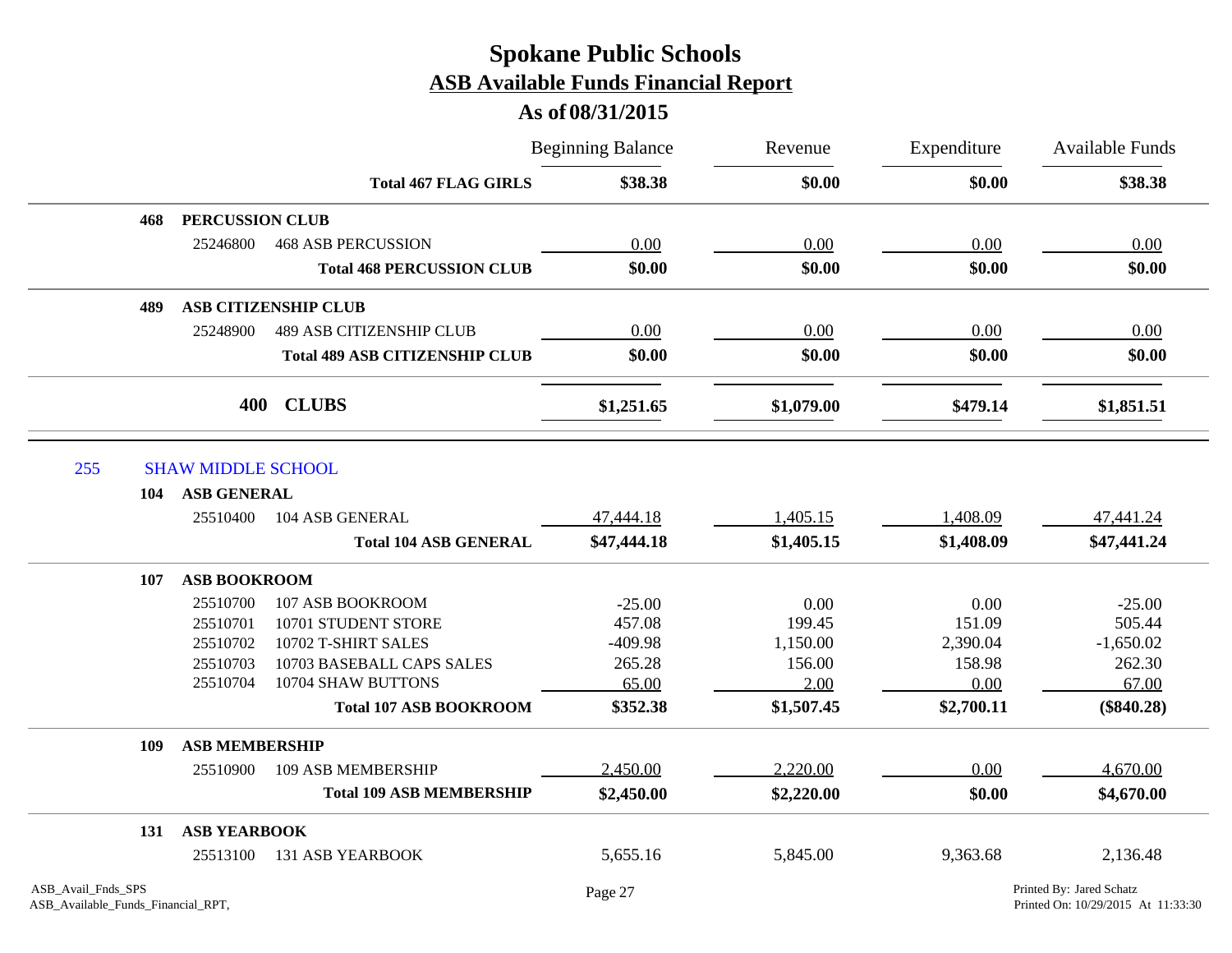|     |                                              | <b>Beginning Balance</b> | Revenue     | Expenditure | <b>Available Funds</b> |
|-----|----------------------------------------------|--------------------------|-------------|-------------|------------------------|
|     | <b>Total 131 ASB YEARBOOK</b>                | \$5,655.16               | \$5,845.00  | \$9,363.68  | \$2,136.48             |
| 140 | <b>ASB CONCESSIONS</b>                       |                          |             |             |                        |
|     | 25514000<br><b>140 ASB CONCESSIONS</b>       | 1,056.55                 | 0.00        | 0.00        | 1,056.55               |
|     | <b>Total 140 ASB CONCESSIONS</b>             | \$1,056.55               | \$0.00      | \$0.00      | \$1,056.55             |
| 160 | <b>ASB INSURANCE</b>                         |                          |             |             |                        |
|     | 25516000<br><b>160 ASB INSURANCE</b>         | 0.00                     | 0.00        | 0.00        | 0.00                   |
|     | <b>Total 160 ASB INSURANCE</b>               | \$0.00                   | \$0.00      | \$0.00      | \$0.00                 |
| 170 | ASB ALL SCHOOL FUNDRAISER                    |                          |             |             |                        |
|     | 25517000<br>17000 ALL SCHOOL FUNDRAISER      | 0.00                     | 0.00        | 0.00        | 0.00                   |
|     | <b>Total 170 ASB ALL SCHOOL FUNDRAISER</b>   | \$0.00                   | \$0.00      | \$0.00      | \$0.00                 |
| 175 | <b>SHAW'S CLOSET</b>                         |                          |             |             |                        |
|     | 25517500<br>17500 SHAW'S CLOSET              | 0.00                     | 0.00        | 0.00        | 0.00                   |
|     | <b>Total 175 SHAW'S CLOSET</b>               | \$0.00                   | \$0.00      | \$0.00      | \$0.00                 |
|     | <b>GENERAL ASB</b><br><b>100</b>             | \$56,958.27              | \$10,977.60 | \$13,471.88 | \$54,463.99            |
| 205 | <b>GENERAL ATHLETICS</b>                     |                          |             |             |                        |
|     | 25520500<br><b>205 ASB GENERAL ATHLETICS</b> | $-5,325.56$              | 0.00        | 4,729.12    | $-10,054.68$           |
|     | <b>Total 205 GENERAL ATHLETICS</b>           | $(\$5,325.56)$           | \$0.00      | \$4,729.12  | (\$10,054.68)          |
| 209 | <b>ASB ATHLETIC UNIFORMS</b>                 |                          |             |             |                        |
|     | <b>209 ASB ATHLETIC UNIFORMS</b><br>25520900 | 1.08                     | 0.00        | 0.00        | 1.08                   |
|     | <b>Total 209 ASB ATHLETIC UNIFORMS</b>       | \$1.08                   | \$0.00      | \$0.00      | \$1.08                 |
| 294 | <b>BOYS' WRESTLING</b>                       |                          |             |             |                        |
|     | 29400 WRESTLING<br>25529400                  | 0.00                     | 0.00        | 0.00        | 0.00                   |
|     | <b>Total 294 BOYS' WRESTLING</b>             | \$0.00                   | \$0.00      | \$0.00      | \$0.00                 |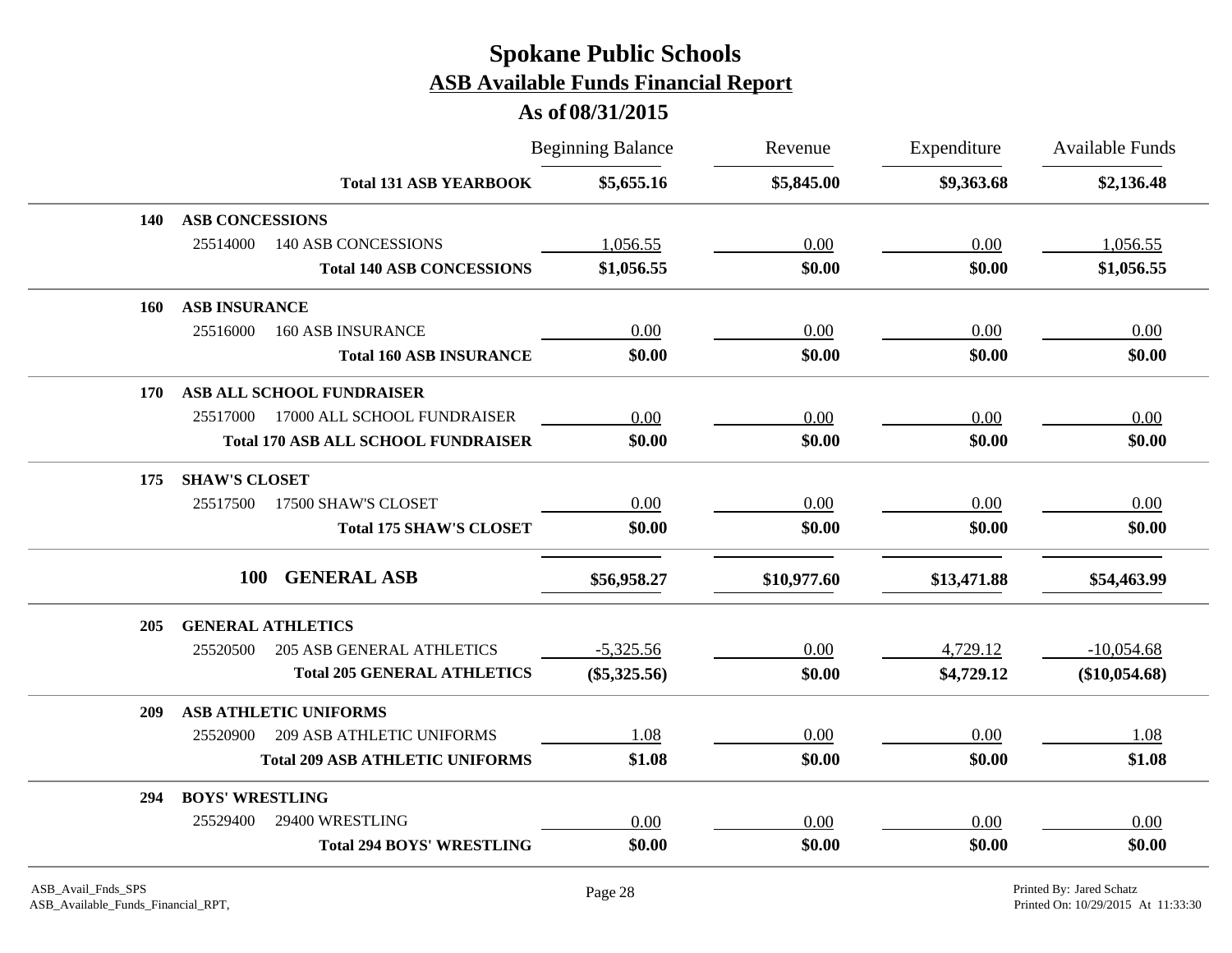|                                             | <b>Beginning Balance</b> | Revenue    | Expenditure | <b>Available Funds</b> |
|---------------------------------------------|--------------------------|------------|-------------|------------------------|
| <b>ATHLETICS</b><br><b>200</b>              | $(\$5,324.48)$           | \$0.00     | \$4,729.12  | $(\$10,053.60)$        |
| ASB GENERAL CLASS ACTIVITY<br>300           |                          |            |             |                        |
| 25530000 300 ASB GENRAL CLASS ACCOUNT       | 62.49                    | 0.00       | 0.00        | 62.49                  |
| <b>Total 300 ASB GENERAL CLASS ACTIVITY</b> | \$62.49                  | \$0.00     | \$0.00      | \$62.49                |
| <b>ASB 8TH GRADE</b><br>302                 |                          |            |             |                        |
| 25530200<br>302 ASB 8TH GRADE               | 0.00                     | 0.00       | 0.00        | 0.00                   |
| <b>Total 302 ASB 8TH GRADE</b>              | \$0.00                   | \$0.00     | \$0.00      | \$0.00                 |
| ASB MS SPECIAL ED PRE-VOC<br>307            |                          |            |             |                        |
| 307 ASB SPECIAL ED PRE VOC<br>25530700      | 10.54                    | 0.00       | 0.00        | 10.54                  |
| <b>Total 307 ASB MS SPECIAL ED PRE-VOC</b>  | \$10.54                  | \$0.00     | \$0.00      | \$10.54                |
| <b>BAND CLUB</b><br>356                     |                          |            |             |                        |
| 25535600<br>356 ASB BAND                    | 1,265.87                 | 944.29     | 0.00        | 2,210.16               |
| 25535601<br>35601 BAND UNIFORM CLEANING     | 891.25                   | 1,040.00   | 1,223.36    | 707.89                 |
| 25535602<br>35602 BAND FUNDRAISER           | 205.94                   | 50.00      | 0.00        | 255.94                 |
| 35603 BAND SUPPLIES SOLD<br>25535603        | 61.12                    | 137.50     | 43.47       | 155.15                 |
| <b>Total 356 BAND CLUB</b>                  | \$2,424.18               | \$2,171.79 | \$1,266.83  | \$3,329.14             |
| <b>ORCHESTRA CLUB</b><br>357                |                          |            |             |                        |
| 25535700<br><b>357 ASB ORCHESTRA</b>        | 0.00                     | 0.00       | 0.00        | 0.00                   |
| <b>Total 357 ORCHESTRA CLUB</b>             | \$0.00                   | \$0.00     | \$0.00      | \$0.00                 |
| <b>CHORAL CLUB</b><br>358                   |                          |            |             |                        |
| 25535800<br><b>358 ASB CHORAL</b>           | $-2,540.09$              | 465.76     | 0.00        | $-2,074.33$            |
| 25535801<br>35801 CHORAL CLEANING FEE       | 2,754.65                 | 415.00     | 525.09      | 2,644.56               |
| 25535802<br>35802 CHORAL FUNDRAISER         | 751.76                   | 10.00      | 273.39      | 488.37                 |
| <b>Total 358 CHORAL CLUB</b>                | \$966.32                 | \$890.76   | \$798.48    | \$1,058.60             |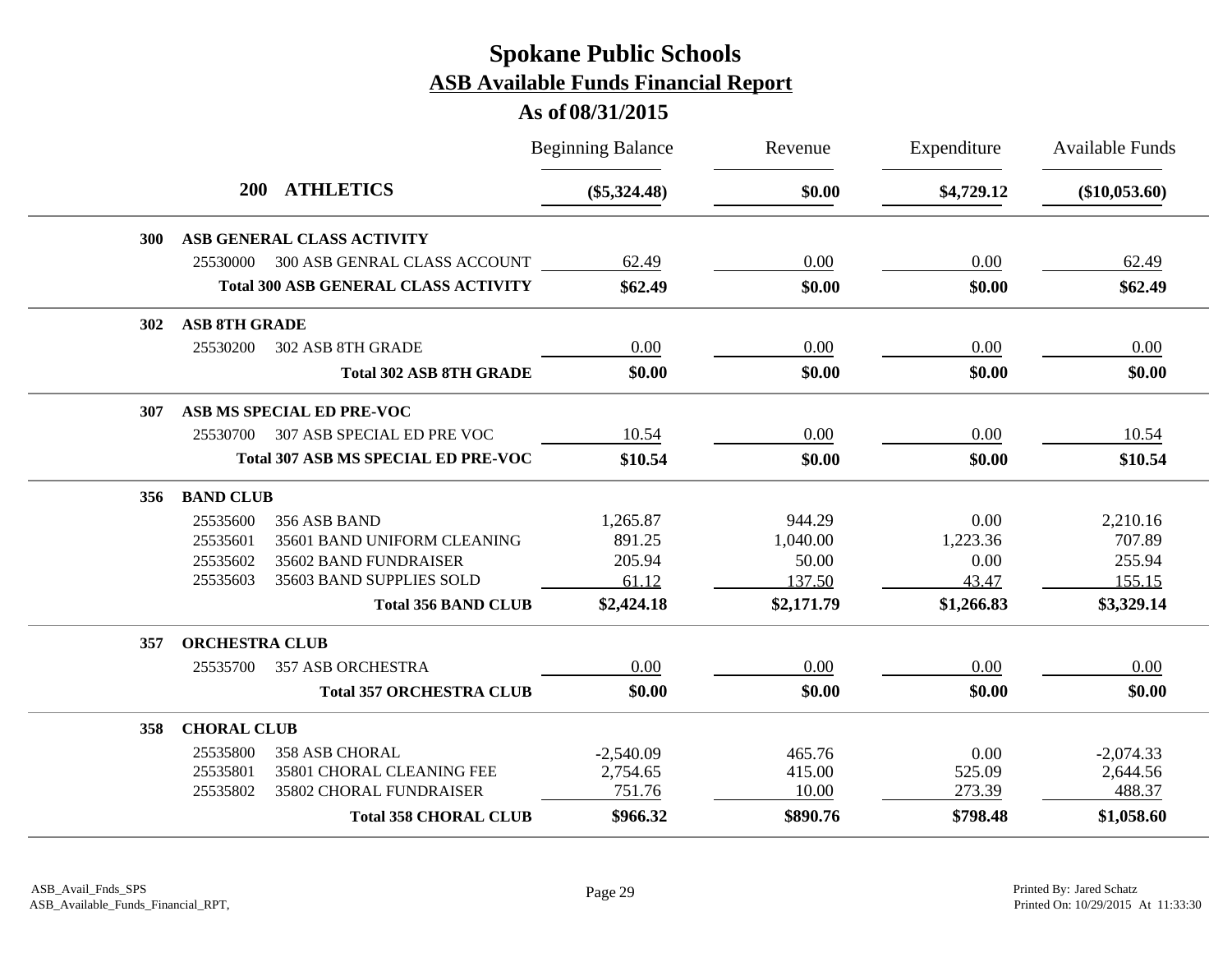|     |                       |                                              | <b>Beginning Balance</b> | Revenue    | Expenditure | <b>Available Funds</b> |
|-----|-----------------------|----------------------------------------------|--------------------------|------------|-------------|------------------------|
|     |                       | 300 CLASS                                    | \$3,463.53               | \$3,062.55 | \$2,065.31  | \$4,460.77             |
| 401 |                       | <b>ASB MIDDLE SCHOOL HIGH FIVE</b>           |                          |            |             |                        |
|     | 25540100              | 401 ASB MIDDLE SCHOOL HIGH 5                 | 74.09                    | 0.00       | 0.00        | 74.09                  |
|     |                       | <b>Total 401 ASB MIDDLE SCHOOL HIGH FIVE</b> | \$74.09                  | \$0.00     | \$0.00      | \$74.09                |
| 427 | <b>ASB AIM HIGH</b>   |                                              |                          |            |             |                        |
|     | 25542700              | 427 ASB AIM HIGH                             | 0.00                     | 0.00       | 0.00        | 0.00                   |
|     |                       | <b>Total 427 ASB AIM HIGH</b>                | \$0.00                   | \$0.00     | \$0.00      | \$0.00                 |
| 466 | <b>DRILL TEAM</b>     |                                              |                          |            |             |                        |
|     | 25546600              | <b>466 ASB DRILL TEAM</b>                    | $-1,560.62$              | 0.00       | 0.00        | $-1,560.62$            |
|     | 25546601              | <b>46601 DRILL TEAM FUNDRAISER</b>           | 2,585.69                 | 705.00     | 0.00        | 3,290.69               |
|     | 25546602              | 46602 UNIFORM/ACCESSORIES                    | $-1,102.42$              | 0.00       | 672.33      | $-1,774.75$            |
|     | 25546603              | 46603 SPIRIT SQUAD DUES/FEES                 | 287.25                   | 190.00     | 81.30       | 395.95                 |
|     |                       | <b>Total 466 DRILL TEAM</b>                  | \$209.90                 | \$895.00   | \$753.63    | \$351.27               |
| 490 | <b>ASB DREAM TEAM</b> |                                              |                          |            |             |                        |
|     | 25549000              | <b>490 ASB DREAM TEAM</b>                    | 0.00                     | 0.00       | 0.00        | 0.00                   |
|     |                       | <b>Total 490 ASB DREAM TEAM</b>              | \$0.00                   | \$0.00     | \$0.00      | \$0.00                 |
| 491 |                       | <b>ASB BIRD HOUSE TEAM</b>                   |                          |            |             |                        |
|     | 25549100              | <b>491 ASB BIRDHOUSE TEAM</b>                | $-118.70$                | 20.00      | 0.00        | $-98.70$               |
|     |                       | <b>Total 491 ASB BIRD HOUSE TEAM</b>         | (\$118.70)               | \$20.00    | \$0.00      | $(\$98.70)$            |
| 492 | <b>ASB GOLD TEAM</b>  |                                              |                          |            |             |                        |
|     | 25549200              | 492 ASB GOLD TEAM                            | 0.00                     | 0.00       | 0.00        | 0.00                   |
|     |                       | <b>Total 492 ASB GOLD TEAM</b>               | \$0.00                   | \$0.00     | \$0.00      | \$0.00                 |
| 493 |                       | <b>ASB EXPLORER TEAM</b>                     |                          |            |             |                        |
|     | 25549300              | <b>493 ASB EXPLORER TEAM</b>                 | 0.00                     | 0.00       | 0.00        | 0.00                   |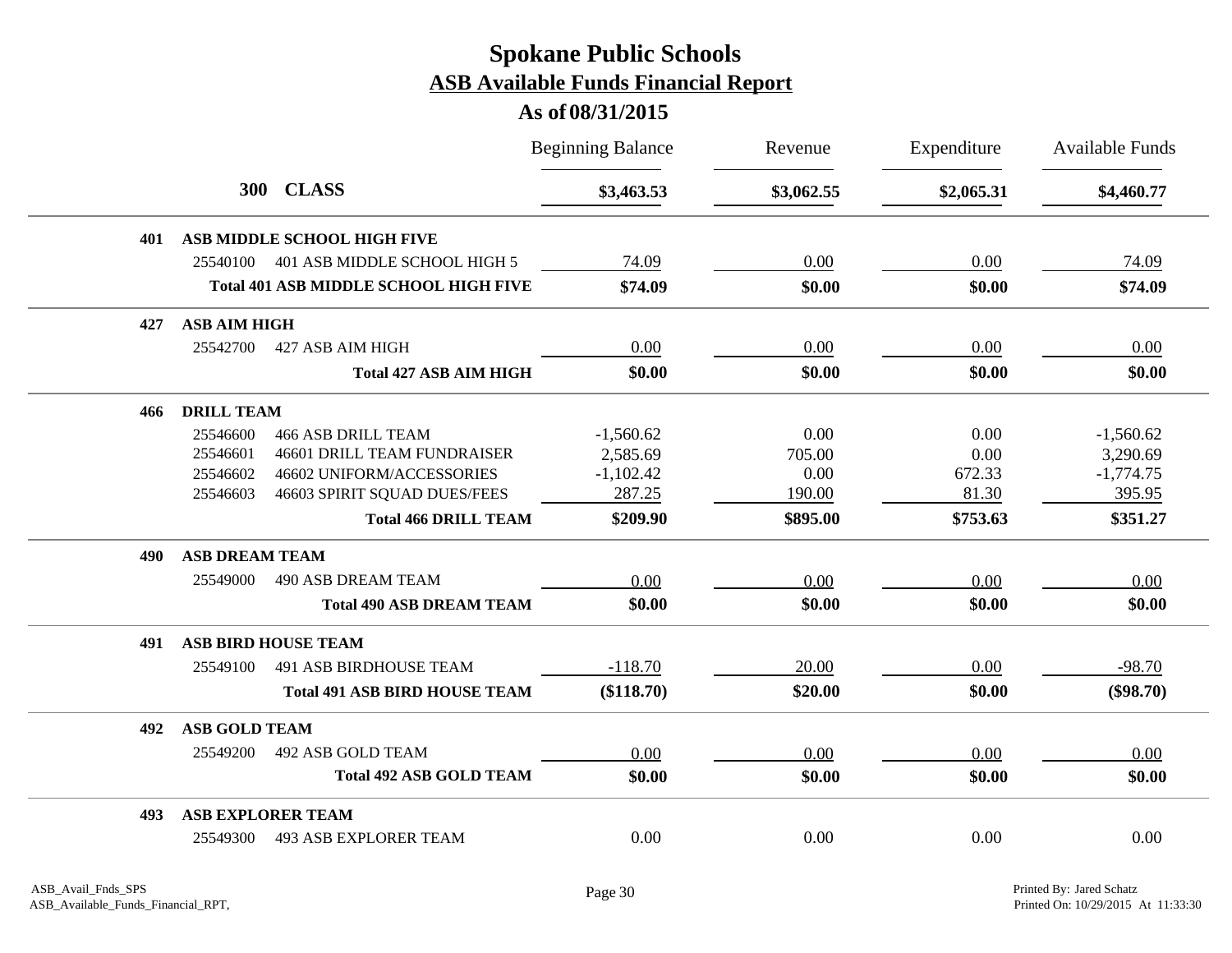|                                                          |                            |                                    | <b>Beginning Balance</b> | Revenue     | Expenditure<br>\$0.00 | Available Funds                                                |
|----------------------------------------------------------|----------------------------|------------------------------------|--------------------------|-------------|-----------------------|----------------------------------------------------------------|
|                                                          |                            | <b>Total 493 ASB EXPLORER TEAM</b> | \$0.00                   | \$0.00      |                       | \$0.00                                                         |
| 494                                                      |                            | <b>ASB SHAWKERS TEAM</b>           |                          |             |                       |                                                                |
|                                                          | 25549400                   | <b>494 ASB SHAWKERS TEAM</b>       | 0.00                     | 0.00        | 0.00                  | 0.00                                                           |
|                                                          |                            | <b>Total 494 ASB SHAWKERS TEAM</b> | \$0.00                   | \$0.00      | \$0.00                | \$0.00                                                         |
|                                                          | 400                        | <b>CLUBS</b>                       | \$165.29                 | \$915.00    | \$753.63              | \$326.66                                                       |
| 260                                                      | <b>GARRY MIDDLE SCHOOL</b> |                                    |                          |             |                       |                                                                |
| 104                                                      | <b>ASB GENERAL</b>         |                                    |                          |             |                       |                                                                |
|                                                          | 26010400                   | 104 ASB GENERAL                    | 5,652.73                 | 11,471.30   | 9,506.86              | 7,617.17                                                       |
|                                                          |                            | <b>Total 104 ASB GENERAL</b>       | \$5,652.73               | \$11,471.30 | \$9,506.86            | \$7,617.17                                                     |
| 107                                                      | <b>ASB BOOKROOM</b>        |                                    |                          |             |                       |                                                                |
|                                                          | 26010700                   | 107 ASB BOOKROOM                   | 590.30                   | 572.72      | 669.24                | 493.78                                                         |
|                                                          |                            | <b>Total 107 ASB BOOKROOM</b>      | \$590.30                 | \$572.72    | \$669.24              | \$493.78                                                       |
| 131                                                      | <b>ASB YEARBOOK</b>        |                                    |                          |             |                       |                                                                |
|                                                          | 26013100                   | <b>131 ASB YEARBOOK</b>            | 4,303.11                 | 6,478.00    | 6,672.34              | 4,108.77                                                       |
|                                                          |                            | <b>Total 131 ASB YEARBOOK</b>      | \$4,303.11               | \$6,478.00  | \$6,672.34            | \$4,108.77                                                     |
| 140                                                      | <b>ASB CONCESSIONS</b>     |                                    |                          |             |                       |                                                                |
|                                                          | 26014000                   | <b>140 ASB CONCESSIONS</b>         | 1,520.70                 | 860.65      | 1,908.98              | 472.37                                                         |
|                                                          |                            | <b>Total 140 ASB CONCESSIONS</b>   | \$1,520.70               | \$860.65    | \$1,908.98            | \$472.37                                                       |
| 160                                                      | <b>ASB INSURANCE</b>       |                                    |                          |             |                       |                                                                |
|                                                          | 26016000                   | <b>160 ASB INSURANCE</b>           | 0.00                     | 0.00        | 0.00                  | 0.00                                                           |
|                                                          |                            | <b>Total 160 ASB INSURANCE</b>     | \$0.00                   | \$0.00      | \$0.00                | \$0.00                                                         |
| 182                                                      |                            | <b>ASB SPECIAL PROJECTS</b>        |                          |             |                       |                                                                |
|                                                          | 26018200                   | <b>182 ASB SPECIAL PROJECTS</b>    | 814.76                   | 0.00        | 800.00                | 14.76                                                          |
| ASB_Avail_Fnds_SPS<br>ASB_Available_Funds_Financial_RPT, |                            |                                    | Page 31                  |             |                       | Printed By: Jared Schatz<br>Printed On: 10/29/2015 At 11:33:30 |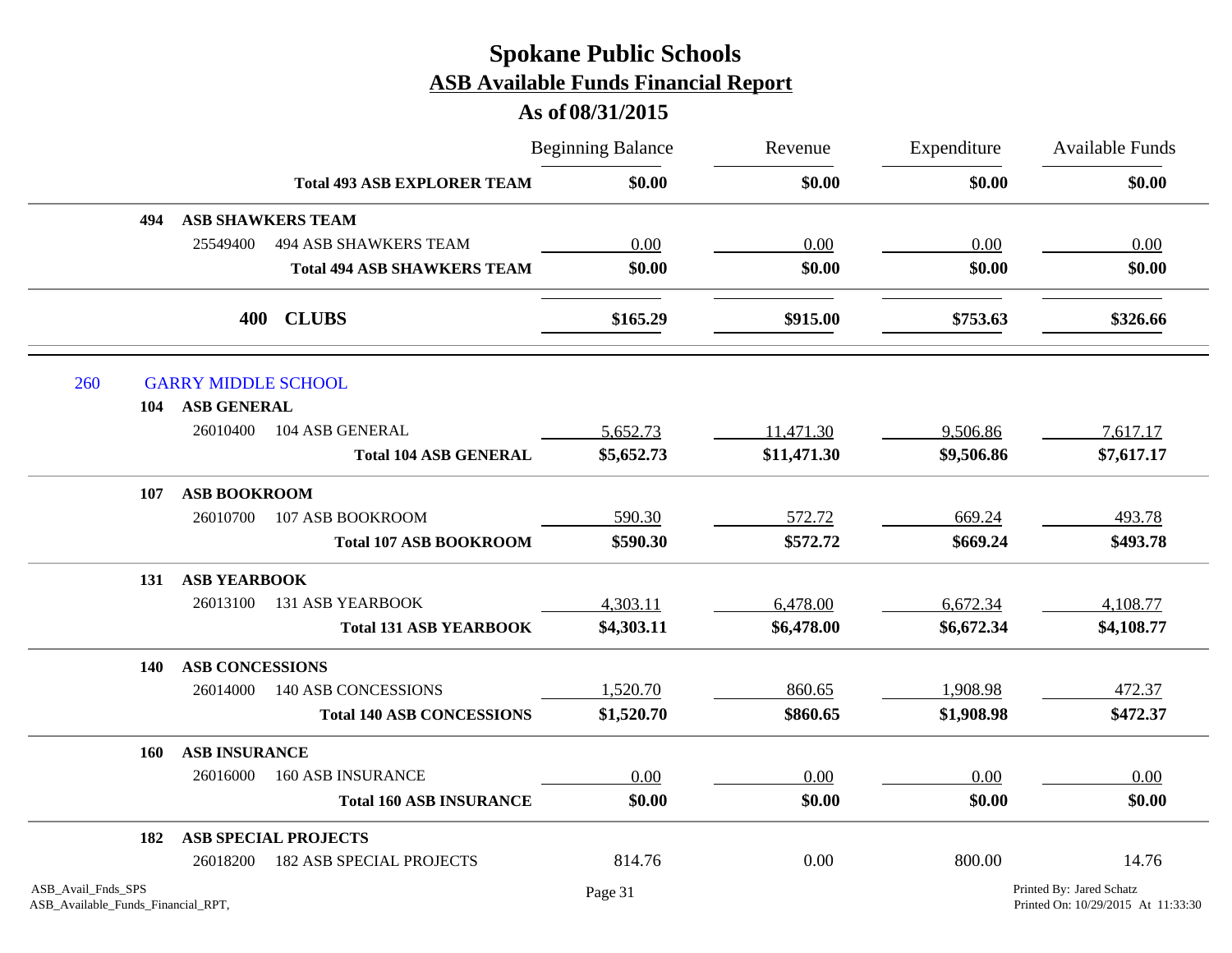|     |                        | <b>Beginning Balance</b>                  |             | Revenue     | Expenditure | <b>Available Funds</b> |
|-----|------------------------|-------------------------------------------|-------------|-------------|-------------|------------------------|
|     |                        | <b>Total 182 ASB SPECIAL PROJECTS</b>     | \$814.76    | \$0.00      | \$800.00    | \$14.76                |
|     | <b>100</b>             | <b>GENERAL ASB</b>                        | \$12,881.60 | \$19,382.67 | \$19,557.42 | \$12,706.85            |
| 205 |                        | <b>GENERAL ATHLETICS</b>                  |             |             |             |                        |
|     | 26020500               | <b>205 ASB GENERAL ATHLETICS</b>          | 1,617.58    | 764.00      | 710.19      | 1,671.39               |
|     | 26020501               | 20501 GNL ATHLETICS DONATIONS             | 93.65       | 0.00        | 0.00        | 93.65                  |
|     | 26020502               | 20502 GNL ATHLETICS FUNDRAISER            | 557.44      | 0.00        | 727.00      | $-169.56$              |
|     |                        | <b>Total 205 GENERAL ATHLETICS</b>        | \$2,268.67  | \$764.00    | \$1,437.19  | \$1,595.48             |
| 209 |                        | <b>ASB ATHLETIC UNIFORMS</b>              |             |             |             |                        |
|     | 26020900               | <b>209 ASB ATHLETIC UNIFORMS</b>          | 3,735.41    | 333.00      | 3,822.80    | 245.61                 |
|     |                        | <b>Total 209 ASB ATHLETIC UNIFORMS</b>    | \$3,735.41  | \$333.00    | \$3,822.80  | \$245.61               |
|     | <b>200</b>             | <b>ATHLETICS</b>                          | \$6,004.08  | \$1,097.00  | \$5,259.99  | \$1,841.09             |
| 355 |                        | MIDDLE SCHOOL MUSIC CLUB                  |             |             |             |                        |
|     | 26035500               | 355 MIDDLE SCHOOL MUSIC CLUB              | 85.19       | 4,107.75    | 4,152.10    | 40.84                  |
|     | 26035501               | 35501 MUSIC CLUB CANDY SALE               | 0.00        | 0.00        | 0.00        | 0.00                   |
|     | 26035503               | 35503 MUSIC CLUB FUNDRAISERS              | 0.00        | 0.00        | 0.00        | 0.00                   |
|     |                        | <b>Total 355 MIDDLE SCHOOL MUSIC CLUB</b> | \$85.19     | \$4,107.75  | \$4,152.10  | \$40.84                |
| 356 | <b>BAND CLUB</b>       |                                           |             |             |             |                        |
|     | 26035600               | <b>356 BAND</b>                           | 0.00        | 0.00        | 0.00        | 0.00                   |
|     | 26035601               | 35601 BAND/CHOIR CANDY SALE               | 0.00        | 0.00        | 0.00        | 0.00                   |
|     |                        | <b>Total 356 BAND CLUB</b>                | \$0.00      | \$0.00      | \$0.00      | \$0.00                 |
| 365 | <b>MUSIC ORCHESTRA</b> |                                           |             |             |             |                        |
|     | 26036500               | 365 ASB MUSIC/ORCHESTRA                   | 0.00        | 0.00        | 0.00        | 0.00                   |
|     |                        | <b>Total 365 MUSIC ORCHESTRA</b>          | \$0.00      | \$0.00      | \$0.00      | \$0.00                 |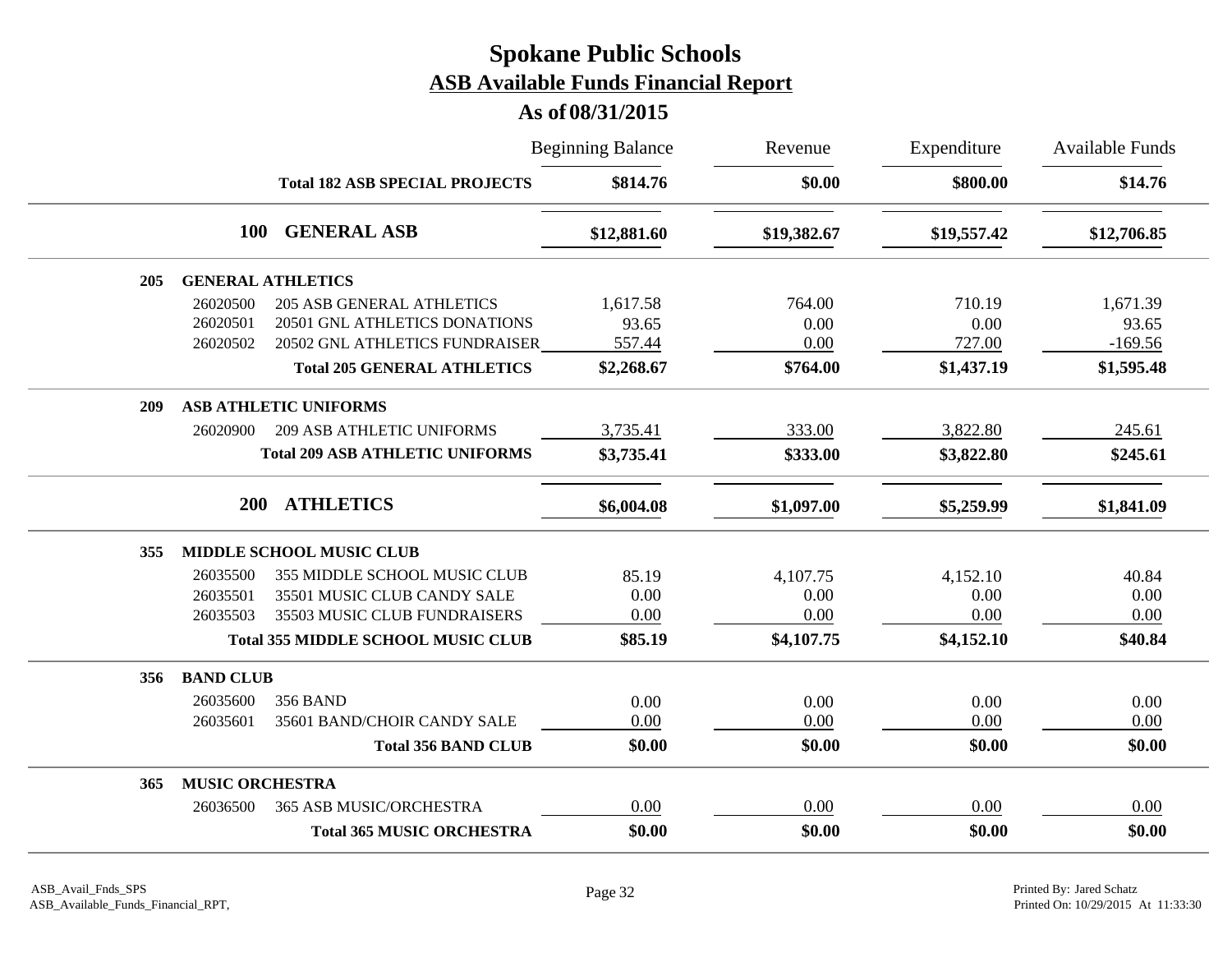|                                                          |                          |                                       | <b>Beginning Balance</b> | Revenue    | Expenditure | <b>Available Funds</b>                                         |
|----------------------------------------------------------|--------------------------|---------------------------------------|--------------------------|------------|-------------|----------------------------------------------------------------|
|                                                          |                          | 300 CLASS                             | \$85.19                  | \$4,107.75 | \$4,152.10  | \$40.84                                                        |
| 406                                                      | <b>ASB CLIMBING CLUB</b> |                                       |                          |            |             |                                                                |
|                                                          | 26040600                 | <b>406 ASB CLIMBING CLUB</b>          | 0.00                     | 0.00       | 0.00        | 0.00                                                           |
|                                                          |                          | <b>Total 406 ASB CLIMBING CLUB</b>    | \$0.00                   | \$0.00     | \$0.00      | \$0.00                                                         |
| 407                                                      | <b>ASB SCIENCE CLUB</b>  |                                       |                          |            |             |                                                                |
|                                                          | 26040700                 | <b>407 ASB SCIENCE CLUB</b>           | 0.00                     | 0.00       | 0.00        | 0.00                                                           |
|                                                          |                          | <b>Total 407 ASB SCIENCE CLUB</b>     | \$0.00                   | \$0.00     | \$0.00      | \$0.00                                                         |
| 410                                                      |                          | <b>ASB SPECIAL OLYMPICS</b>           |                          |            |             |                                                                |
|                                                          | 26041000                 | 410 ASB SPECIAL OLYMPICS              | 0.00                     | 0.00       | 0.00        | 0.00                                                           |
|                                                          |                          | <b>Total 410 ASB SPECIAL OLYMPICS</b> | \$0.00                   | \$0.00     | \$0.00      | \$0.00                                                         |
| 419                                                      | <b>ASB FFA</b>           |                                       |                          |            |             |                                                                |
|                                                          | 26041900                 | 419 ASB FFA                           | 0.00                     | 0.00       | 0.00        | $0.00\,$                                                       |
|                                                          |                          | <b>Total 419 ASB FFA</b>              | \$0.00                   | \$0.00     | \$0.00      | \$0.00                                                         |
| 427                                                      | <b>ASB AIM HIGH</b>      |                                       |                          |            |             |                                                                |
|                                                          | 26042700                 | 427 ASB AIM HIGH                      | 0.00                     | 0.00       | 0.00        | 0.00                                                           |
|                                                          |                          | <b>Total 427 ASB AIM HIGH</b>         | \$0.00                   | \$0.00     | \$0.00      | \$0.00                                                         |
| 466                                                      | <b>DRILL TEAM</b>        |                                       |                          |            |             |                                                                |
|                                                          | 26046600                 | <b>466 ASB DRILL TEAM</b>             | 0.00                     | 0.00       | 0.00        | 0.00                                                           |
|                                                          |                          | <b>Total 466 DRILL TEAM</b>           | \$0.00                   | \$0.00     | \$0.00      | \$0.00                                                         |
| 470                                                      | <b>HONOR SOCIETY</b>     |                                       |                          |            |             |                                                                |
|                                                          | 26047000                 | 47000 NATIONAL HONOR SOCIETY          | 216.72                   | 0.00       | 200.00      | 16.72                                                          |
|                                                          |                          | <b>Total 470 HONOR SOCIETY</b>        | \$216.72                 | \$0.00     | \$200.00    | \$16.72                                                        |
| 479                                                      | PEER MEDIATION           |                                       |                          |            |             |                                                                |
|                                                          | 26047900                 | 47900 PEER MEDIATION                  | 0.00                     | 0.00       | 0.00        | 0.00                                                           |
| ASB_Avail_Fnds_SPS<br>ASB_Available_Funds_Financial_RPT, |                          |                                       | Page 33                  |            |             | Printed By: Jared Schatz<br>Printed On: 10/29/2015 At 11:33:30 |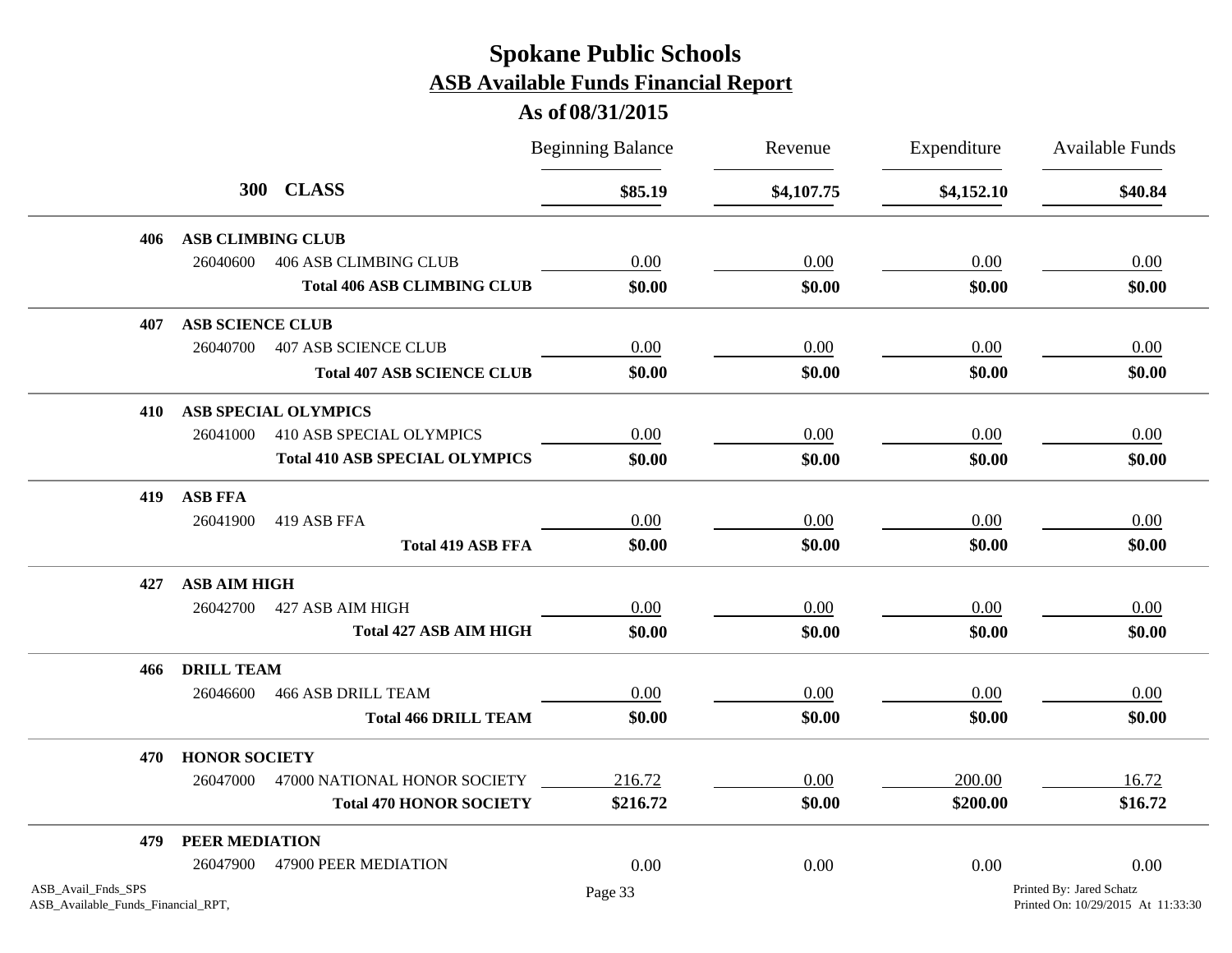|     |                           |                                 | <b>Beginning Balance</b> | Revenue     | Expenditure     | <b>Available Funds</b> |
|-----|---------------------------|---------------------------------|--------------------------|-------------|-----------------|------------------------|
|     |                           | <b>Total 479 PEER MEDIATION</b> | \$0.00                   | \$0.00      | \$0.00          | \$0.00                 |
|     |                           | 400 CLUBS                       | \$216.72                 | \$0.00      | \$200.00        | \$16.72                |
| 303 | <b>FERRIS HIGH SCHOOL</b> |                                 |                          |             |                 |                        |
| 102 | <b>ASB RESERVE</b>        |                                 |                          |             |                 |                        |
|     | 30310200                  | <b>102 ASB RESERVE</b>          | 20,450.00                | 0.00        | $-20,800.00$    | 41,250.00              |
|     |                           | <b>Total 102 ASB RESERVE</b>    | \$20,450.00              | \$0.00      | $(\$20,800.00)$ | \$41,250.00            |
| 104 | <b>ASB GENERAL</b>        |                                 |                          |             |                 |                        |
|     | 30310400                  | 104 ASB GENERAL                 | $-695.60$                | 23,700.93   | 12,646.84       | 10,358.49              |
|     | 30310401                  | 10401 GEN ASB BOUTIQUE ITEMS    | 0.00                     | 0.00        | 0.00            | 0.00                   |
|     | 30310402                  | 10402 ASB HOMECOMING T-SHIRTS   | 0.00                     | 0.00        | 0.00            | 0.00                   |
|     | 30310403                  | 10403 SPIRIT WEAR               | 4,170.29                 | 2,896.00    | 4,170.29        | 2,896.00               |
|     | 30310404                  | 10404 DANCE CASINO              | 0.00                     | 0.00        | 0.00            | 0.00                   |
|     | 30310405                  | 10405 ASB LEADERSHIP CAMP       | 0.00                     | 0.00        | 0.00            | 0.00                   |
|     | 30310406                  | 10406 LANYARDS                  | 0.00                     | 0.00        | 0.00            | 0.00                   |
|     | 30310407                  | 10407 RUBBER CHICKEN            | 0.00                     | 0.00        | 0.00            | 0.00                   |
|     | 30310408                  | 10408 ASB CONCESSIONS           | 0.00                     | 0.00        | 0.00            | 0.00                   |
|     |                           | <b>Total 104 ASB GENERAL</b>    | \$3,474.69               | \$26,596.93 | \$16,817.13     | \$13,254.49            |
| 110 | <b>ASB GSL CARD</b>       |                                 |                          |             |                 |                        |
|     | 30311000                  | 110 ASB GSL ACTIVITY CARDS      | 28,820.00                | 23,960.00   | $-3,590.00$     | 56,370.00              |
|     | 30311007                  | 11007 2007 GSL CARD             | 0.00                     | 0.00        | 0.00            | 0.00                   |
|     | 30311008                  | 11008 GSL CARD 07-08            | 0.00                     | 0.00        | 0.00            | 0.00                   |
|     | 30311009                  | 11009 ASB/GSL CARDS 08-09       | 0.00                     | 0.00        | 0.00            | 0.00                   |
|     | 30311010                  | 11010 2009-2010 GSL CARDS       | 0.00                     | 0.00        | 0.00            | 0.00                   |
|     | 30311011                  | 11011 GSL CARDS 2010-2011       | 0.00                     | 0.00        | 0.00            | 0.00                   |
|     | 30311013                  | 11013 GSL CARDS 2012-2013       | 865.00                   | 440.00      | 1,305.00        | 0.00                   |
|     | 30311014                  | 11014 GSL CARD 2013-2014        | 24,620.00                | 560.00      | 25,180.00       | 0.00                   |
|     | 30311015                  | 11015 GSL CARD 2014-2015        | 0.00                     | 15,630.00   | 15,630.00       | 0.00                   |
|     | 30311016                  | 11016 GSL CARD 2015-2016        | 0.00                     | 960.00      | 960.00          | 0.00                   |
|     |                           |                                 |                          |             |                 |                        |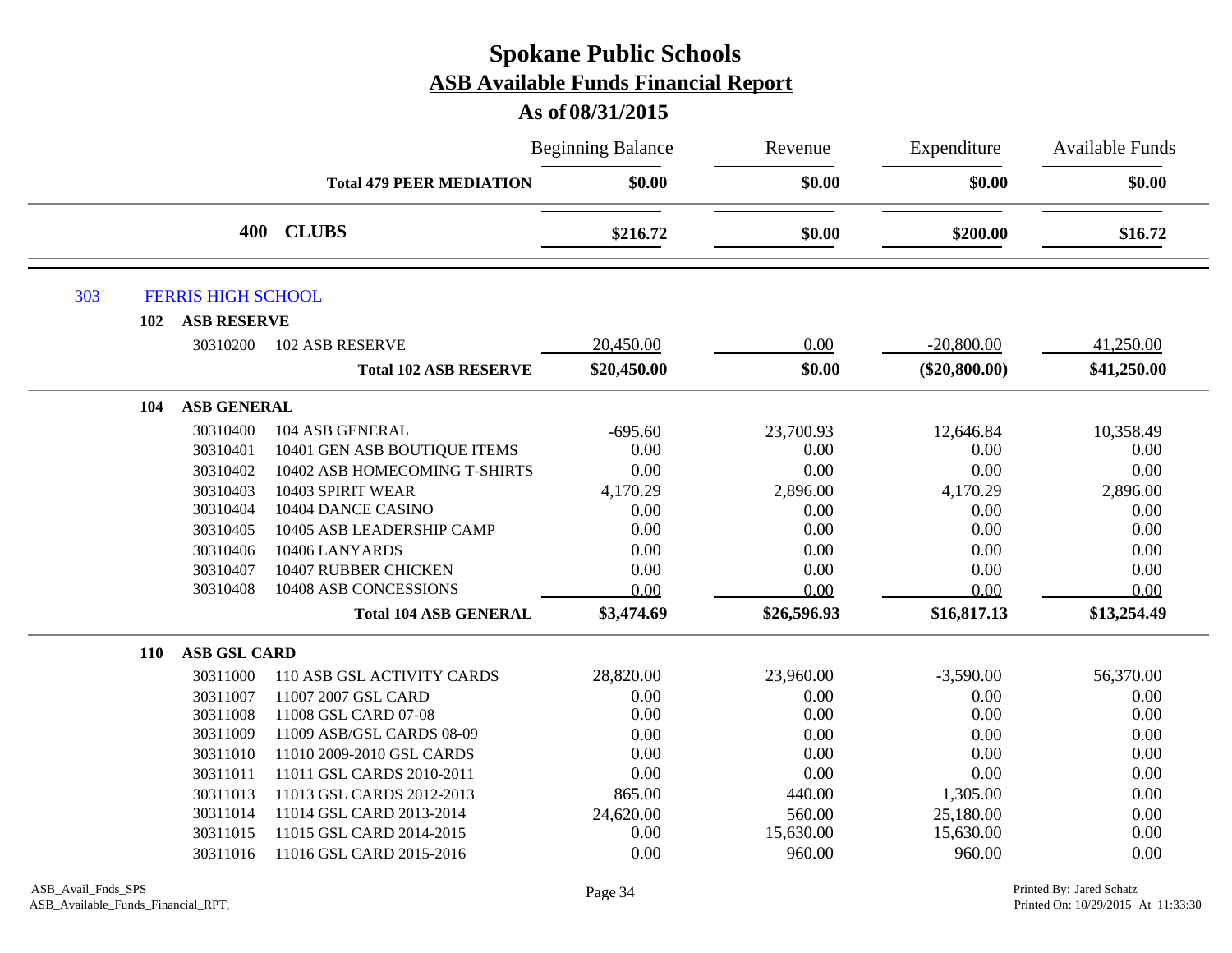|     |                      |                                          | <b>Beginning Balance</b> | Revenue      | Expenditure  | Available Funds |
|-----|----------------------|------------------------------------------|--------------------------|--------------|--------------|-----------------|
|     |                      | <b>Total 110 ASB GSL CARD</b>            | \$54,305.00              | \$41,550.00  | \$39,485.00  | \$56,370.00     |
| 131 | <b>ASB YEARBOOK</b>  |                                          |                          |              |              |                 |
|     | 30313100             | <b>131 ASB YEARBOOK</b>                  | 35,919.03                | 3,879.00     | $-27,551.05$ | 67,349.08       |
|     | 30313102             | <b>131 YEARBOOK SENIOR SALUTES</b>       | 5,456.08                 | 2,883.79     | 0.00         | 8,339.87        |
|     | 30313108             | 13108 YEARBOOK 2008                      | 0.00                     | 0.00         | 0.00         | 0.00            |
|     | 30313109             | 13109 YEAR BOOK 08-09                    | 0.00                     | 0.00         | 0.00         | 0.00            |
|     | 30313110             | 13110 2009-2010 YEARBOOKS                | 0.00                     | 0.00         | 0.00         | 0.00            |
|     | 30313111             | 13111 YEARBOOK 10-11                     | 0.00                     | 0.00         | 0.00         | 0.00            |
|     | 30313113             | 13113 YEARBOOK 12-13                     | $-130.00$                | 0.00         | $-130.00$    | 0.00            |
|     | 30313114             | 13114 YEARBOOK 2013-2014                 | 35,302.50                | 90.00        | 35,257.50    | 135.00          |
|     | 30313115             | 13115 YEAR BOOK 2014-2015                | 0.00                     | 33,758.70    | 37,886.29    | $-4,127.59$     |
|     | 30313116             | 13116 YEAR BOOK 2015-2016                | 0.00                     | 3,238.00     | 0.00         | 3,238.00        |
|     |                      | <b>Total 131 ASB YEARBOOK</b>            | \$76,547.61              | \$43,849.49  | \$45,462.74  | \$74,934.36     |
| 165 | <b>ASB NEWSPAPER</b> |                                          |                          |              |              |                 |
|     | 30316500             | <b>165 ASB NEWSPAPER</b>                 | 300.00                   | $-10.00$     | 0.00         | 290.00          |
|     |                      | <b>Total 165 ASB NEWSPAPER</b>           | \$300.00                 | $(\$10.00)$  | \$0.00       | \$290.00        |
| 181 | <b>ASB LINK CREW</b> |                                          |                          |              |              |                 |
|     | 30318100             | <b>181 ASB LINK CREW</b>                 | 3,157.63                 | 20.00        | 5,452.37     | $-2,274.74$     |
|     |                      | <b>Total 181 ASB LINK CREW</b>           | \$3,157.63               | \$20.00      | \$5,452.37   | $(\$2,274.74)$  |
| 190 |                      | <b>ASB HONOR CORD MEDALION</b>           |                          |              |              |                 |
|     | 30319000             | 190 ASB HONOR CORD MEDALION              | 0.00                     | 0.00         | 0.00         | 0.00            |
|     |                      | <b>Total 190 ASB HONOR CORD MEDALION</b> | \$0.00                   | \$0.00       | \$0.00       | \$0.00          |
|     | <b>100</b>           | <b>GENERAL ASB</b>                       |                          |              |              |                 |
|     |                      |                                          | \$158,234.93             | \$112,006.42 | \$86,417.24  | \$183,824.11    |
| 205 |                      | <b>GENERAL ATHLETICS</b>                 |                          |              |              |                 |
|     | 30320500             | <b>205 ASB GENERAL ATHLETICS</b>         | 8,554.32                 | 3,726.00     | 5,429.85     | 6,850.47        |
|     | 30320501             | 20501 TACOMA DOME SALES-POST             | 0.00                     | 0.00         | 0.00         | 0.00            |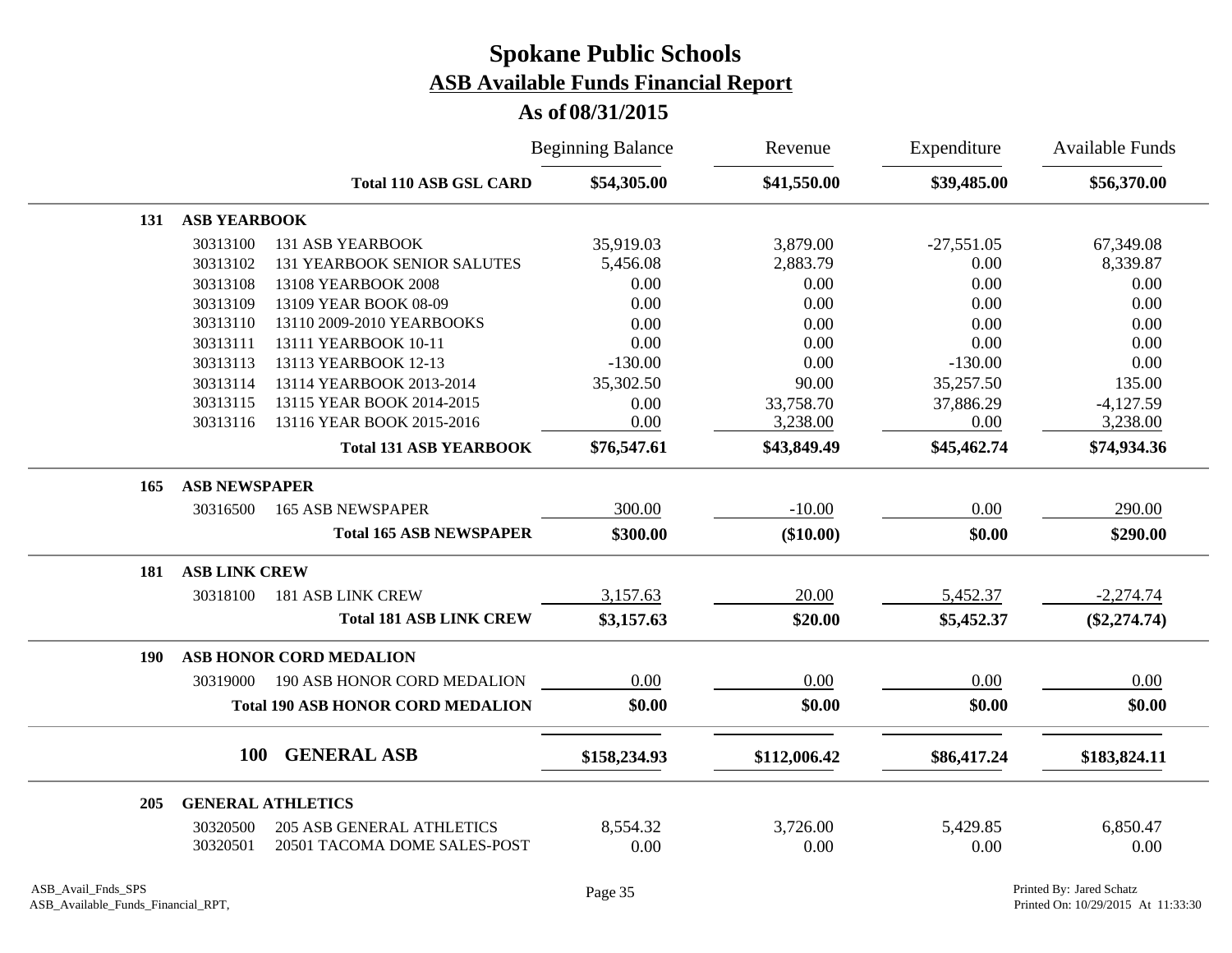|     |                         |                                     | <b>Beginning Balance</b> | Revenue     | Expenditure  | <b>Available Funds</b> |
|-----|-------------------------|-------------------------------------|--------------------------|-------------|--------------|------------------------|
|     | 30320506                | 20506 06 GENERAL ATHLETICS          | $-7,471.99$              | 0.00        | 0.00         | $-7,471.99$            |
|     | 30320507                | 20507 07 GENERAL ATHLETICS          | $-19,945.69$             | 0.00        | 0.00         | $-19,945.69$           |
|     | 30320508                | 20508 GENERAL ATHLETICS             | $-24,992.40$             | 0.00        | 0.00         | $-24,992.40$           |
|     | 30320509                | 20509 09 GENERAL ATHLETICS          | 0.00                     | 0.00        | 0.00         | 0.00                   |
|     |                         | <b>Total 205 GENERAL ATHLETICS</b>  | $(\$43,855.76)$          | \$3,726.00  | \$5,429.85   | $(\$45,559.61)$        |
| 206 | <b>LEAGUE ATHLETICS</b> |                                     |                          |             |              |                        |
|     | 30320600                | <b>206 ASB LEAGUE ATHLETICS</b>     | $-140,901.15$            | 32,109.02   | 61,120.19    | $-169,912.32$          |
|     | 30320601                | 20601 ATHLETICS DONATIONS           | 0.00                     | 0.00        | 0.00         | 0.00                   |
|     | 30320602                | 20602 LEAGUE ATHLETICS RAFFLES      | 0.00                     | 0.00        | 0.00         | 0.00                   |
|     | 30320603                | 20603 INTRAMURAL SPORTS             | 0.00                     | 0.00        | 0.00         | 0.00                   |
|     | 30320612                | 20620 RUBBER CHICKEN                | 612.00                   | 1,430.00    | 0.00         | 2,042.00               |
|     | 30320620                | 20620 JEFF ROBINSON DONATION        | 182.81                   | 0.00        | 0.00         | 182.81                 |
|     |                         | <b>Total 206 LEAGUE ATHLETICS</b>   | $(\$140, 106.34)$        | \$33,539.02 | \$61,120.19  | $(\$167,687.51)$       |
| 227 | <b>BASEBALL</b>         |                                     |                          |             |              |                        |
|     | 30322700                | 227 ASB BASEBALL                    | $-1,698.84$              | 170.00      | $-292.29$    | $-1,236.55$            |
|     |                         | <b>Total 227 BASEBALL</b>           | (\$1,698.84)             | \$170.00    | $(\$292.29)$ | $(\$1,236.55)$         |
| 230 | <b>BOYS BASKETBALL</b>  |                                     |                          |             |              |                        |
|     | 30323000                | <b>230 ASB BOYS BASKETBALL</b>      | 1,200.67                 | 0.00        | 825.93       | 374.74                 |
|     |                         | <b>Total 230 BOYS BASKETBALL</b>    | \$1,200.67               | \$0.00      | \$825.93     | \$374.74               |
| 231 | <b>GIRLS BASKETBALL</b> |                                     |                          |             |              |                        |
|     | 30323100                | 231 ASB GIRLS BASKETBALL            | 2,153.34                 | 2,152.26    | 4,065.99     | 239.61                 |
|     |                         | <b>Total 231 GIRLS BASKETBALL</b>   | \$2,153.34               | \$2,152.26  | \$4,065.99   | \$239.61               |
| 236 |                         | <b>BOYS CROSS COUNTRY</b>           |                          |             |              |                        |
|     | 30323600                | 236 ASB BOYS CROSS COUNTRY          | $-1,209.83$              | 3,309.90    | 1,348.53     | 751.54                 |
|     |                         | <b>Total 236 BOYS CROSS COUNTRY</b> | (\$1,209.83)             | \$3,309.90  | \$1,348.53   | \$751.54               |
| 237 |                         | <b>GIRLS CROSS COUNTRY</b>          |                          |             |              |                        |
|     | 30323700                | <b>237 ASB GIRLS CROSS COUNTRY</b>  | 444.34                   | 1,152.76    | 1,677.49     | $-80.39$               |
|     |                         |                                     |                          |             |              |                        |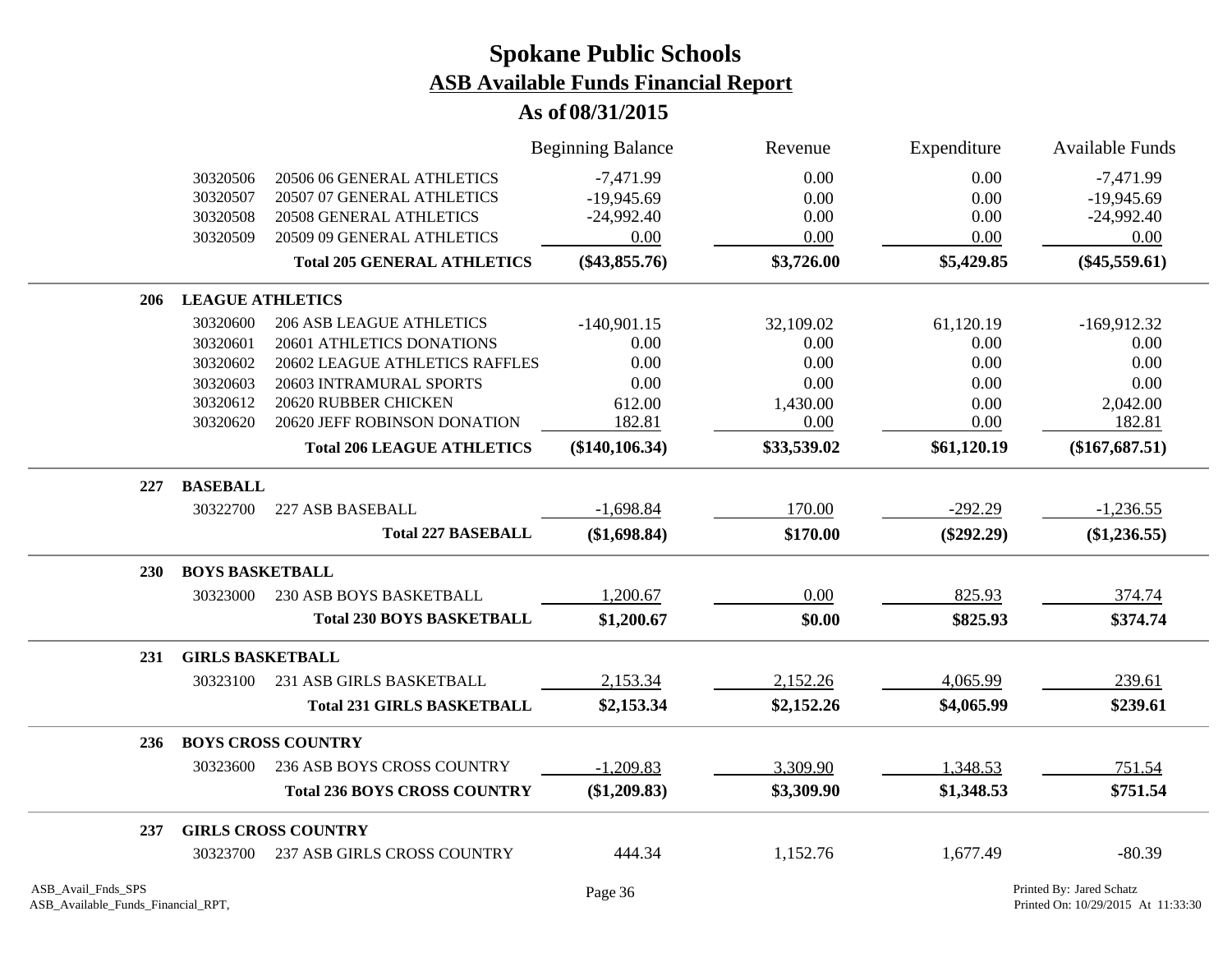|            |                      |                                      | <b>Beginning Balance</b> | Revenue     | Expenditure | <b>Available Funds</b> |
|------------|----------------------|--------------------------------------|--------------------------|-------------|-------------|------------------------|
|            |                      | <b>Total 237 GIRLS CROSS COUNTRY</b> | \$444.34                 | \$1,152.76  | \$1,677.49  | $(\$80.39)$            |
| <b>240</b> | <b>FOOTBALL</b>      |                                      |                          |             |             |                        |
|            | 30324000             | <b>240 ASB FOOTBALL</b>              | 21,571.35                | 24,800.86   | 22,554.08   | 23,818.13              |
|            | 30324001             | 24001 BORDER LEAGUE FOOTBALL         | $-661.87$                | 0.00        | 268.57      | $-930.44$              |
|            | 30324002             | 24002 FOOTBALL - ANAHEIM             | 0.00                     | 0.00        | 0.00        | 0.00                   |
|            |                      | <b>Total 240 FOOTBALL</b>            | \$20,909.48              | \$24,800.86 | \$22,822.65 | \$22,887.69            |
| 242        | <b>BOYS GOLF</b>     |                                      |                          |             |             |                        |
|            | 30324200             | 242 ASB BOYS GOLF                    | $-267.11$                | 300.00      | $-31.43$    | 64.32                  |
|            |                      | <b>Total 242 BOYS GOLF</b>           | $(\$267.11)$             | \$300.00    | $(\$31.43)$ | \$64.32                |
| 243        | <b>GIRLS GOLF</b>    |                                      |                          |             |             |                        |
|            | 30324300             | 24300 GIRLS GOLF                     | 90.44                    | 0.00        | 340.75      | $-250.31$              |
|            |                      | <b>Total 243 GIRLS GOLF</b>          | \$90.44                  | \$0.00      | \$340.75    | $(\$250.31)$           |
| 248        | <b>GYMNASTICS</b>    |                                      |                          |             |             |                        |
|            | 30324800             | <b>248 ASB GYMNASTICS</b>            | 2,688.22                 | 1,395.93    | 2,887.65    | 1,196.50               |
|            |                      | <b>Total 248 GYMNASTICS</b>          | \$2,688.22               | \$1,395.93  | \$2,887.65  | \$1,196.50             |
| 264        | <b>SLOW PITCH</b>    |                                      |                          |             |             |                        |
|            | 30326400             | <b>264 ASB SLOW PITCH SOFTBALL</b>   | 362.39                   | 1,060.55    | 1,435.04    | $-12.10$               |
|            |                      | <b>Total 264 SLOW PITCH</b>          | \$362.39                 | \$1,060.55  | \$1,435.04  | (\$12.10)              |
| 266        | <b>BOYS' SOCCER</b>  |                                      |                          |             |             |                        |
|            | 30326600             | <b>266 ASB BOYS SOCCER</b>           | 1,078.77                 | 2,793.00    | 299.39      | 3,572.38               |
|            |                      | <b>Total 266 BOYS' SOCCER</b>        | \$1,078.77               | \$2,793.00  | \$299.39    | \$3,572.38             |
| 267        | <b>GIRLS' SOCCER</b> |                                      |                          |             |             |                        |
|            | 30326700             | <b>267 ASB GIRLS SOCCER</b>          | 2,666.63                 | 1,550.00    | 2,342.33    | 1,874.30               |
|            |                      | <b>Total 267 GIRLS' SOCCER</b>       | \$2,666.63               | \$1,550.00  | \$2,342.33  | \$1,874.30             |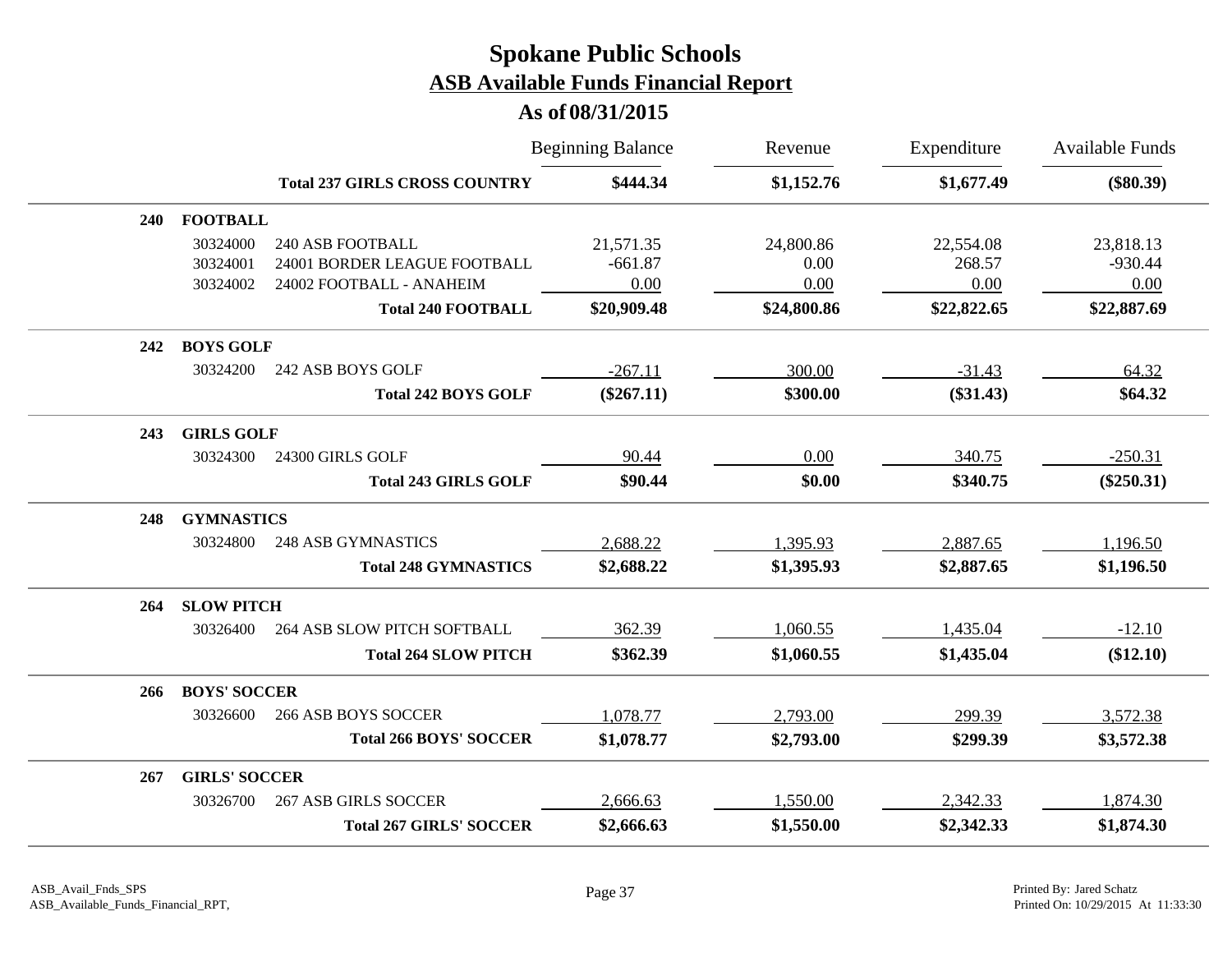|            |                          |                                    | <b>Beginning Balance</b> | Revenue    | Expenditure | Available Funds |
|------------|--------------------------|------------------------------------|--------------------------|------------|-------------|-----------------|
| <b>270</b> | <b>GIRLS' SOFTBALL</b>   |                                    |                          |            |             |                 |
|            | 30327000                 | 270 ASB GIRLS SOFTBALL             | 515.55                   | 0.00       | 71.99       | 443.56          |
|            |                          | <b>Total 270 GIRLS' SOFTBALL</b>   | \$515.55                 | \$0.00     | \$71.99     | \$443.56        |
| 278        | <b>BOYS' TENNIS</b>      |                                    |                          |            |             |                 |
|            | 30327800                 | 278 ASB BOYS TENNIS                | 1,863.96                 | 1,356.50   | 1,193.38    | 2,027.08        |
|            | 30327801                 | 27801 B-TENNIS-A-THON              | 0.00                     | 0.00       | 0.00        | 0.00            |
|            | 30327802                 | 27802 TENNIS RACKET STRINGING      | 0.00                     | 0.00       | 0.00        | 0.00            |
|            |                          | <b>Total 278 BOYS' TENNIS</b>      | \$1,863.96               | \$1,356.50 | \$1,193.38  | \$2,027.08      |
| 279        | <b>GIRLS' TENNIS</b>     |                                    |                          |            |             |                 |
|            | 30327900                 | 279 ASB GIRLS TENNIS               | 5,620.61                 | 1,394.25   | 2,664.37    | 4,350.49        |
|            |                          | <b>Total 279 GIRLS' TENNIS</b>     | \$5,620.61               | \$1,394.25 | \$2,664.37  | \$4,350.49      |
| 284        | <b>BOYS' TRACK</b>       |                                    |                          |            |             |                 |
|            | 30328400                 | <b>284 ASB BOYS TRACK</b>          | 584.03                   | 1,709.10   | 1,015.87    | 1,277.26        |
|            | 30328401                 | 28401 B-TRACK SPIRIT PACKS         | 0.00                     | 0.00       | 0.00        | 0.00            |
|            |                          | <b>Total 284 BOYS' TRACK</b>       | \$584.03                 | \$1,709.10 | \$1,015.87  | \$1,277.26      |
| 285        | <b>GIRLS' TRACK</b>      |                                    |                          |            |             |                 |
|            | 30328500                 | <b>285 ASB GIRLS TRACK</b>         | $-2,434.45$              | 6,175.00   | 4,262.39    | $-521.84$       |
|            | 30328501                 | 30328501 CLOTHING FUNDRAISER       | 0.00                     | 0.00       | 0.00        | 0.00            |
|            |                          | <b>Total 285 GIRLS' TRACK</b>      | $(\$2,434.45)$           | \$6,175.00 | \$4,262.39  | $(\$521.84)$    |
| <b>290</b> | <b>GIRLS' VOLLEYBALL</b> |                                    |                          |            |             |                 |
|            | 30329000                 | <b>290 ASB GIRLS VOLLEYBALL</b>    | 14,332.87                | 4,531.00   | 3,769.98    | 15,093.89       |
|            | 30329001                 | 29001 G-VB MEDIA GUIDE             | 0.00                     | 0.00       | 0.00        | 0.00            |
|            | 30329002                 | 29002 08 VOLLEYBALL CROSSOVER      | 0.00                     | 0.00       | 0.00        | 0.00            |
|            | 30329003                 | 29003 VOLLEYBALL CROSSOVER 09      | 0.00                     | 0.00       | 0.00        | 0.00            |
|            | 30329004                 | 29004 VLLYBLL EDGE CLASSIC TOU     | 0.00                     | 0.00       | 0.00        | 0.00            |
|            | 30329005                 | 29005 2010 CROSSOVER CLASSIC       | 0.00                     | 0.00       | 0.00        | 0.00            |
|            |                          | <b>Total 290 GIRLS' VOLLEYBALL</b> | \$14,332.87              | \$4,531.00 | \$3,769.98  | \$15,093.89     |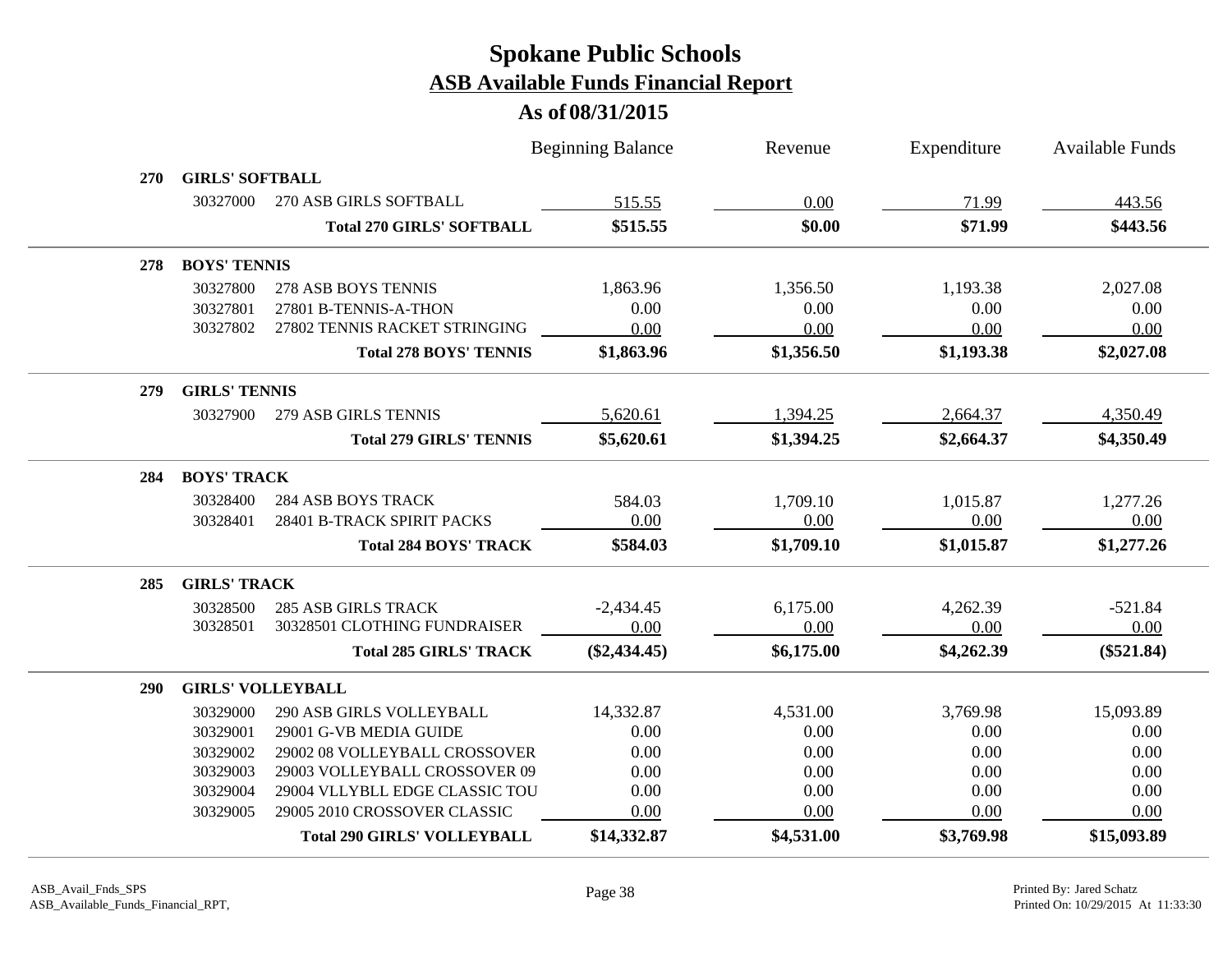|                                                          |                                  |                                                                                            | <b>Beginning Balance</b>     | Revenue                  | Expenditure                | Available Funds                                                |
|----------------------------------------------------------|----------------------------------|--------------------------------------------------------------------------------------------|------------------------------|--------------------------|----------------------------|----------------------------------------------------------------|
| 291                                                      |                                  | <b>VOLLEY BALL CROSS OVER</b>                                                              |                              |                          |                            |                                                                |
|                                                          | 30329100<br>30329101             | 29100 VOLLEY BALL CROSS OVER<br>29101 COACHES CLINIC                                       | 21,813.98<br>36.51           | 20,466.00<br>0.00        | 32,529.64<br>$-20,459.63$  | 9,750.34<br>20,496.14                                          |
|                                                          |                                  | <b>Total 291 VOLLEY BALL CROSS OVER</b>                                                    | \$21,850.49                  | \$20,466.00              | \$12,070.01                | \$30,246.48                                                    |
| 294                                                      |                                  | <b>BOYS' WRESTLING</b>                                                                     |                              |                          |                            |                                                                |
|                                                          | 30329400<br>30329401<br>30329402 | <b>294 ASB WRESTLING</b><br>29401 WRESTLING - FUNDRAISING<br>29402 B WRSTLNG CRSSOVR TOURN | 2,168.32<br>2,530.00<br>0.00 | 1,165.03<br>0.00<br>0.00 | 865.76<br>2,530.00<br>0.00 | 2,467.59<br>0.00<br>0.00                                       |
|                                                          |                                  | <b>Total 294 BOYS' WRESTLING</b>                                                           | \$4,698.32                   | \$1,165.03               | \$3,395.76                 | \$2,467.59                                                     |
|                                                          | <b>200</b>                       | <b>ATHLETICS</b>                                                                           | $(\$108,512.22)$             | \$112,747.16             | \$132,715.82               | $(\$128,480.88)$                                               |
| 308                                                      |                                  | <b>VOCATIONAL TRAINING CLUB</b>                                                            |                              |                          |                            |                                                                |
|                                                          | 30330800                         | <b>308 ASB VOCATIONAL TRAINING</b>                                                         | 1,153.70                     | 1,944.67                 | 1,187.41                   | 1,910.96                                                       |
|                                                          | 30330801                         | 30801 POPCORN SALES                                                                        | $-225.09$                    | 0.00                     | 326.36                     | $-551.45$                                                      |
|                                                          |                                  | <b>Total 308 VOCATIONAL TRAINING CLUB</b>                                                  | \$928.61                     | \$1,944.67               | \$1,513.77                 | \$1,359.51                                                     |
| 312                                                      | <b>DEBATE CLUB</b>               |                                                                                            |                              |                          |                            |                                                                |
|                                                          | 30331200                         | 312 ASB DEBATE                                                                             | $-17,206.53$                 | 3,775.00                 | 6,253.21                   | $-19,684.74$                                                   |
|                                                          | 30331201                         | 31201 DEBATE JUDGES                                                                        | 0.00                         | 0.00                     | 0.00                       | 0.00                                                           |
|                                                          | 30331202                         | 31202 Whitman College WW                                                                   | 0.00                         | 0.00                     | 0.00                       | 0.00                                                           |
|                                                          | 30331203                         | 31203 DEBATE MEAD TOURNAMENT                                                               | 0.00                         | 0.00                     | 0.00                       | 0.00                                                           |
|                                                          | 30331204                         | 31204 DEBATE GONZAGA                                                                       | 0.00                         | 0.00                     | 0.00                       | 0.00                                                           |
|                                                          | 30331205                         | 31205 Berkely Invitational                                                                 | 0.00                         | 0.00                     | 0.00                       | 0.00                                                           |
|                                                          | 30331206                         | 31206 DEBATE T FOLEY TOURNMNT                                                              | 0.00                         | 0.00                     | 0.00                       | 0.00                                                           |
|                                                          | 30331207                         | 31207 DEBATE SOUTHSIDE INVITE                                                              | 16,079.70                    | 4,798.63                 | 0.00                       | 20,878.33                                                      |
|                                                          |                                  | <b>Total 312 DEBATE CLUB</b>                                                               | $(\$1,126.83)$               | \$8,573.63               | \$6,253.21                 | \$1,193.59                                                     |
| 313                                                      | <b>DECA CLUB</b>                 |                                                                                            |                              |                          |                            |                                                                |
|                                                          | 30331300                         | 313 ASB D E C A                                                                            | $-4,920.93$                  | 12,375.40                | $-5,788.15$                | 13,242.62                                                      |
|                                                          | 30331301                         | 31301 FALL LEADERSHP CONFERNCE                                                             | 0.00                         | 0.00                     | 0.00                       | 0.00                                                           |
|                                                          | 30331302                         | 31302 ICDC International Conf                                                              | 0.00                         | 0.00                     | 0.00                       | 0.00                                                           |
| ASB_Avail_Fnds_SPS<br>ASB_Available_Funds_Financial_RPT, |                                  |                                                                                            | Page 39                      |                          |                            | Printed By: Jared Schatz<br>Printed On: 10/29/2015 At 11:33:30 |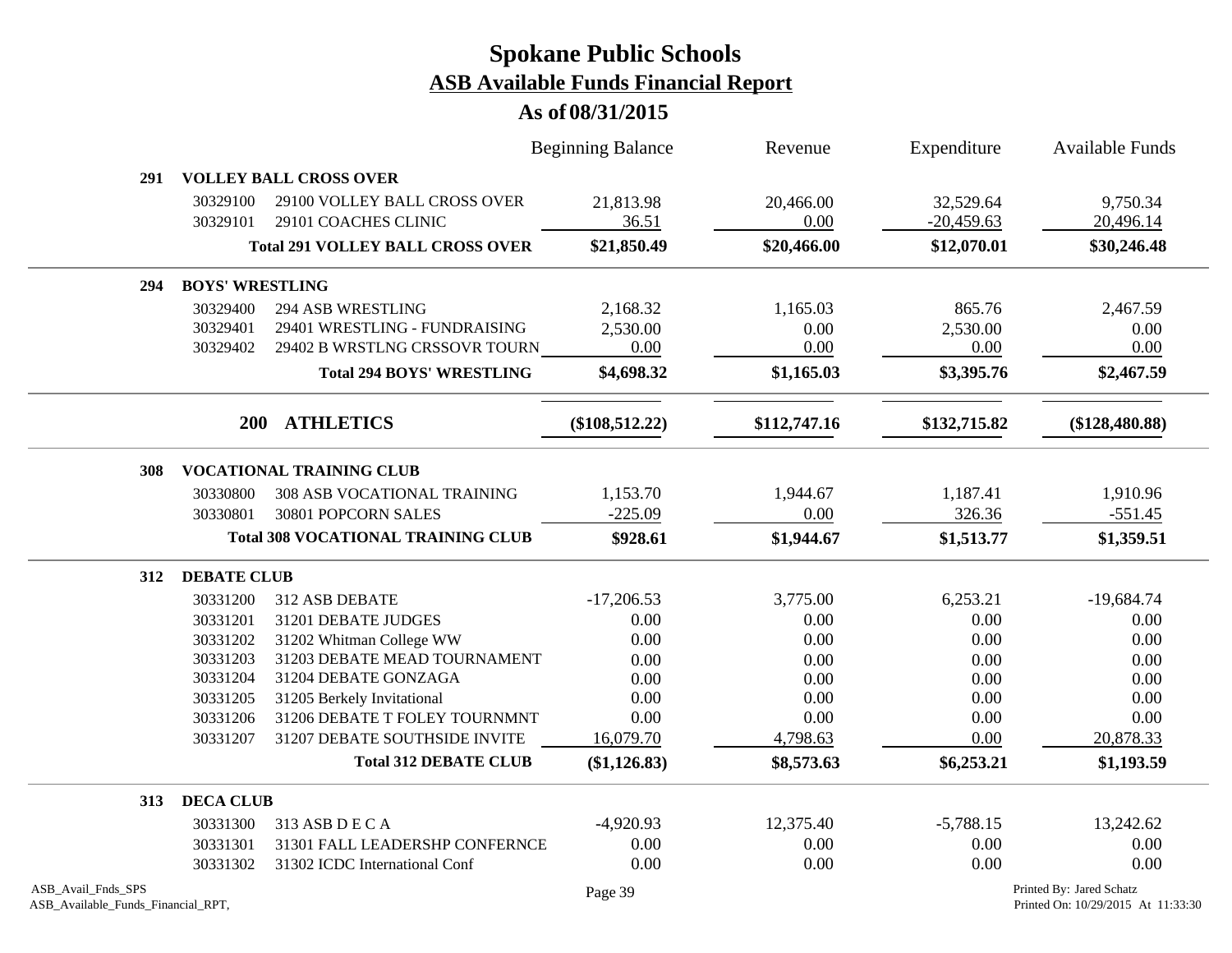|                          |                                                 | <b>Beginning Balance</b> | Revenue     | Expenditure  | <b>Available Funds</b> |
|--------------------------|-------------------------------------------------|--------------------------|-------------|--------------|------------------------|
| 30331303                 | 31303 DECA APPAREL                              | 0.00                     | 0.00        | 0.00         | 0.00                   |
| 30331304                 | 31304 DECA FIELD TRIPS                          | 0.00                     | 0.00        | 0.00         | 0.00                   |
| 30331305                 | 31305 DECA WESTERN REGIONALS                    | 0.00                     | 0.00        | 0.00         | 0.00                   |
| 30331307                 | 31307 DECA AREA 11 COMPETITION                  | 0.00                     | 0.00        | 0.00         | 0.00                   |
| 30331308                 | 31308 DECA STATE                                | 0.00                     | 0.00        | 0.00         | 0.00                   |
| 30331310                 | 31310 DECA NEW YORK CITY                        | 0.00                     | 0.00        | 7,233.97     | $-7,233.97$            |
| 30331311                 | 31311 DECA TIES                                 | 0.00                     | 0.00        | 0.00         | 0.00                   |
|                          | <b>Total 313 DECA CLUB</b>                      | $(\$4,920.93)$           | \$12,375.40 | \$1,445.82   | \$6,008.65             |
| <b>DECA STORE</b><br>314 |                                                 |                          |             |              |                        |
| 30331400                 | 314 ASB DECA STORE                              | 22,397.63                | 30,212.53   | 47,435.95    | 5,174.21               |
|                          | <b>Total 314 DECA STORE</b>                     | \$22,397.63              | \$30,212.53 | \$47,435.95  | \$5,174.21             |
| <b>DRAMA CLUB</b><br>315 |                                                 |                          |             |              |                        |
| 30331500                 | 315 ASB DRAMA                                   | 5,203.50                 | 10,542.72   | 7,408.07     | 8,338.15               |
| 30331501                 | 31501 DRAMA THESPERADOS                         | $-211.83$                | 0.00        | 0.00         | $-211.83$              |
| 30331503                 | 31503 DRAMA FESTIVALS                           | 0.00                     | 0.00        | 302.60       | $-302.60$              |
| 30331506                 | 31506 DRAMA ONE ACTS                            | 0.00                     | 0.00        | 0.00         | 0.00                   |
|                          | <b>Total 315 DRAMA CLUB</b>                     | \$4,991.67               | \$10,542.72 | \$7,710.67   | \$7,823.72             |
| 316                      | <b>DRAMATIC PRODUCTIONS CLUB</b>                |                          |             |              |                        |
| 30331600                 | <b>316 ASB DRAMA PRODUCTION</b>                 | 6,962.67                 | 26,185.19   | 18,838.76    | 14,309.10              |
|                          | <b>Total 316 DRAMATIC PRODUCTIONS CLUB</b>      | \$6,962.67               | \$26,185.19 | \$18,838.76  | \$14,309.10            |
| 326                      | VALUING INDIVIDUAL PEOPLE                       |                          |             |              |                        |
| 30332600                 | 326 VALUING INDIVIDUAL PEOPLE                   | 28.06                    | 0.00        | $-311.03$    | 339.09                 |
| 30332601                 | 32601 VIP FACT CLUB                             | 0.00                     | 0.00        | 0.00         | 0.00                   |
|                          | <b>Total 326 VALUING INDIVIDUAL PEOPLE</b>      | \$28.06                  | \$0.00      | $(\$311.03)$ | \$339.09               |
| <b>329</b>               | <b>PRO START - FOOD SERVICES CLUB</b>           |                          |             |              |                        |
| 30332900                 | 329 ASB FOOD SERVICE CLUB                       | 1,173.22                 | 0.00        | 992.75       | 180.47                 |
| 30332901                 | 32901 FOOD SERVICE ESPRESSO                     | $-717.72$                | 0.00        | $-717.72$    | 0.00                   |
|                          | <b>Total 329 PRO START - FOOD SERVICES CLUB</b> | \$455.50                 | \$0.00      | \$275.03     | \$180.47               |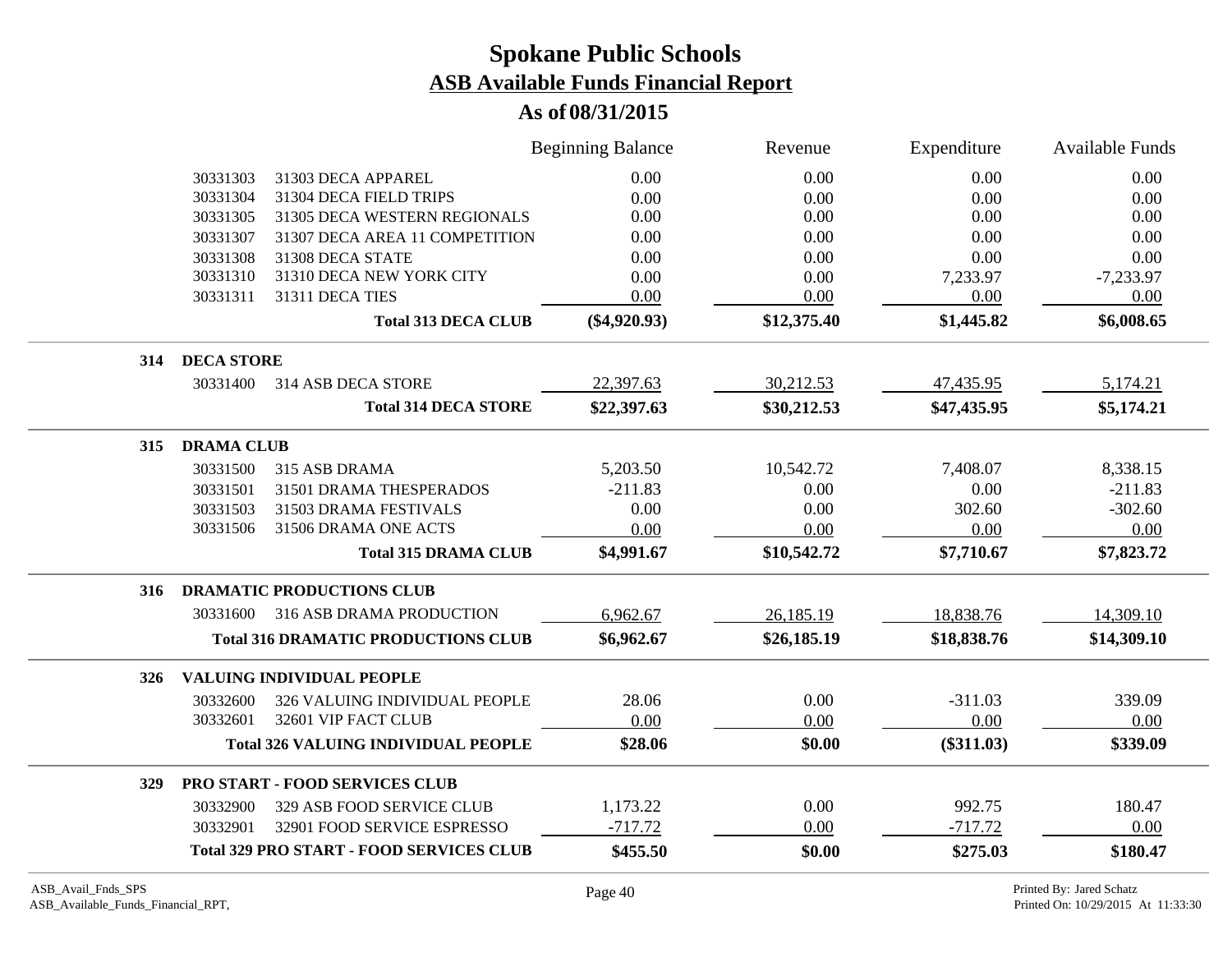|            |                        |                                  | <b>Beginning Balance</b> | Revenue     | Expenditure | <b>Available Funds</b> |
|------------|------------------------|----------------------------------|--------------------------|-------------|-------------|------------------------|
| <b>332</b> | <b>GERMAN CLUB</b>     |                                  |                          |             |             |                        |
|            | 30333200               | 332 ASB GERMAN CLUB              | 155.53                   | 20.00       | 64.50       | 111.03                 |
|            |                        | <b>Total 332 GERMAN CLUB</b>     | \$155.53                 | \$20.00     | \$64.50     | \$111.03               |
| <b>333</b> | <b>JAPANESE CLUB</b>   |                                  |                          |             |             |                        |
|            | 30333300               | 33300 JAPANESE CLASS             | 130.02                   | 0.00        | 0.00        | 130.02                 |
|            |                        | <b>Total 333 JAPANESE CLUB</b>   | \$130.02                 | \$0.00      | \$0.00      | \$130.02               |
| 334        | <b>SPANISH CLUB</b>    |                                  |                          |             |             |                        |
|            | 30333400               | 334 ASB SPANISH CLUB             | 11.52                    | 987.00      | 926.25      | 72.27                  |
|            |                        | <b>Total 334 SPANISH CLUB</b>    | \$11.52                  | \$987.00    | \$926.25    | \$72.27                |
| 335        | <b>FRENCH CLUB</b>     |                                  |                          |             |             |                        |
|            | 30333500               | <b>335 ASB FRENCH CLUB</b>       | 241.85                   | 1,698.50    | 1,728.85    | 211.50                 |
|            | 30333501               | 33501 FRENCH CLUB CANDY SALE     | 0.00                     | 0.00        | 0.00        | 0.00                   |
|            |                        | <b>Total 335 FRENCH CLUB</b>     | \$241.85                 | \$1,698.50  | \$1,728.85  | \$211.50               |
| 356        | <b>BAND CLUB</b>       |                                  |                          |             |             |                        |
|            | 30335600               | 356 ASB BAND                     | 378.74                   | 24,291.76   | 26,217.81   | $-1,547.31$            |
|            | 30335601               | 35601 HOMECOMING DANCE           | 0.00                     | 0.00        | 0.00        | 0.00                   |
|            |                        | <b>Total 356 BAND CLUB</b>       | \$378.74                 | \$24,291.76 | \$26,217.81 | (\$1,547.31)           |
| 358        | <b>CHORAL CLUB</b>     |                                  |                          |             |             |                        |
|            | 30335800               | <b>358 ASB CHORAL</b>            | 1,487.09                 | 7,979.46    | 7,043.02    | 2,423.53               |
|            |                        | <b>Total 358 CHORAL CLUB</b>     | \$1,487.09               | \$7,979.46  | \$7,043.02  | \$2,423.53             |
| 365        | <b>MUSIC ORCHESTRA</b> |                                  |                          |             |             |                        |
|            | 30336500               | <b>365 ASB ORCHESTRA</b>         | 1,524.58                 | 7,090.20    | 7,581.81    | 1,032.97               |
|            |                        | <b>Total 365 MUSIC ORCHESTRA</b> | \$1,524.58               | \$7,090.20  | \$7,581.81  | \$1,032.97             |
| <b>390</b> | <b>CLASS OF 2020</b>   |                                  |                          |             |             |                        |
|            | 30339000               | 39000 CLASS OF 2020              | 0.00                     | 0.00        | 0.00        | 0.00                   |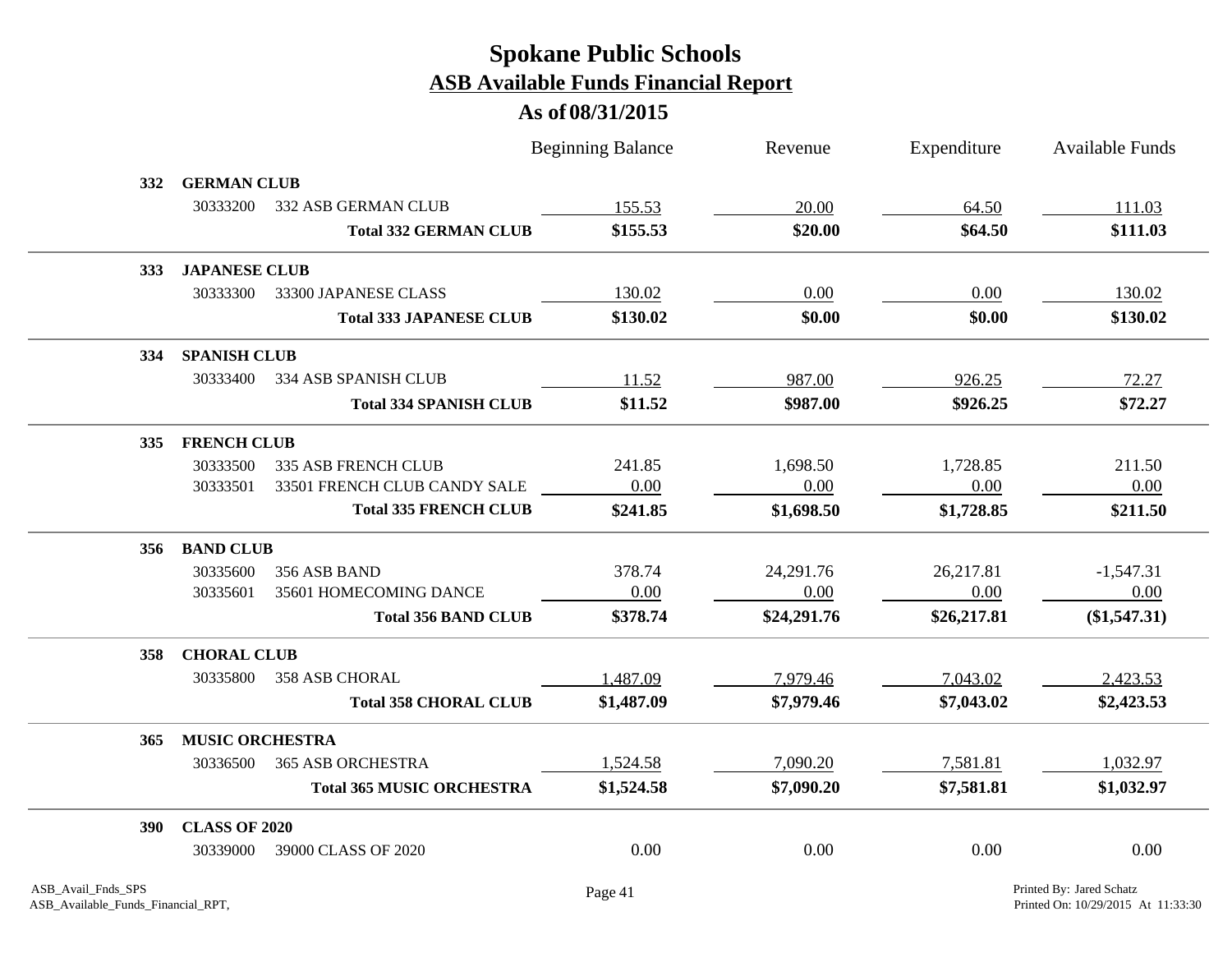|     |                       |                                 | <b>Beginning Balance</b> | Revenue   | Expenditure | Available Funds |
|-----|-----------------------|---------------------------------|--------------------------|-----------|-------------|-----------------|
|     | 30339001              | 39001 T-SHIRTS                  | 0.00                     | 0.00      | 0.00        | 0.00            |
|     | 30339002              | 39002 RUBBER CHICKEN SHIRTS     | 0.00                     | 0.00      | 0.00        | 0.00            |
|     | 30339003              | 39003 CLSS 2020 SAXON           | 0.00                     | 0.00      | 0.00        | 0.00            |
|     | 30339004              | 39004 CLASS 2020 SENIOR PROM    | 0.00                     | 0.00      | 0.00        | 0.00            |
|     |                       | <b>Total 390 CLASS OF 2020</b>  | \$0.00                   | \$0.00    | \$0.00      | \$0.00          |
| 391 | <b>CLASS OF 2011</b>  |                                 |                          |           |             |                 |
|     | 30339100              | 39100 CLASS OF 2011             | 0.00                     | 0.00      | 0.00        | 0.00            |
|     | 30339101              | 39101 CLASS 2011 T-SHIRTS       | 0.00                     | 0.00      | 0.00        | 0.00            |
|     | 30339104              | 39104 CLASS 2011 PROM           | 0.00                     | 0.00      | 0.00        | 0.00            |
|     |                       | <b>Total 391 CLASS OF 2011</b>  | \$0.00                   | \$0.00    | \$0.00      | \$0.00          |
| 392 | <b>CLASS OF 2012</b>  |                                 |                          |           |             |                 |
|     | 30339200              | 39200 CLASS OF 2012             | 0.00                     | 0.00      | 0.00        | 0.00            |
|     | 30339201              | 39201 CLASS 2012 T-SHIRTS       | 0.00                     | 0.00      | 0.00        | 0.00            |
|     |                       | <b>Total 392 CLASS OF 2012</b>  | \$0.00                   | \$0.00    | \$0.00      | \$0.00          |
| 393 | ASB CLASS 2013        |                                 |                          |           |             |                 |
|     | 30339300              | 393 ASB CLASS OF 2013           | 0.00                     | 0.00      | 0.00        | 0.00            |
|     |                       | <b>Total 393 ASB CLASS 2013</b> | \$0.00                   | \$0.00    | \$0.00      | \$0.00          |
| 394 | <b>ASB CLASS 2014</b> |                                 |                          |           |             |                 |
|     | 30339400              | 394 ASB CLASS OF 2014           | 6,158.72                 | 0.00      | 6,158.72    | 0.00            |
|     | 30339401              | 39401 2014 SENIOR T-SHIRTS      | 0.00                     | 0.00      | 0.00        | 0.00            |
|     | 30339402              | 39402 CLS 2014 R CHICK DANCE    | 0.00                     | 0.00      | 0.00        | 0.00            |
|     | 30339403              | 39403 RUBBER CHICKEN SHIRTS     | 0.00                     | 0.00      | 0.00        | 0.00            |
|     | 30339404              | 39404 MR SAXON                  | 0.00                     | 0.00      | 0.00        | 0.00            |
|     | 30339405              | 39405 CLASS 2014 SENIOR PROM    | 0.00                     | 0.00      | 0.00        | 0.00            |
|     | 30339406              | 39406 CLASS 2014 TALENT SHOW    | 0.00                     | 0.00      | 0.00        | 0.00            |
|     |                       | Total 394 ASB CLASS 2014        | \$6,158.72               | \$0.00    | \$6,158.72  | \$0.00          |
| 395 | ASB CLASS 2015        |                                 |                          |           |             |                 |
|     | 30339500              | 395 ASB CLASS OF 2015           | 197.48                   | 11,354.50 | 10,347.60   | 1,204.38        |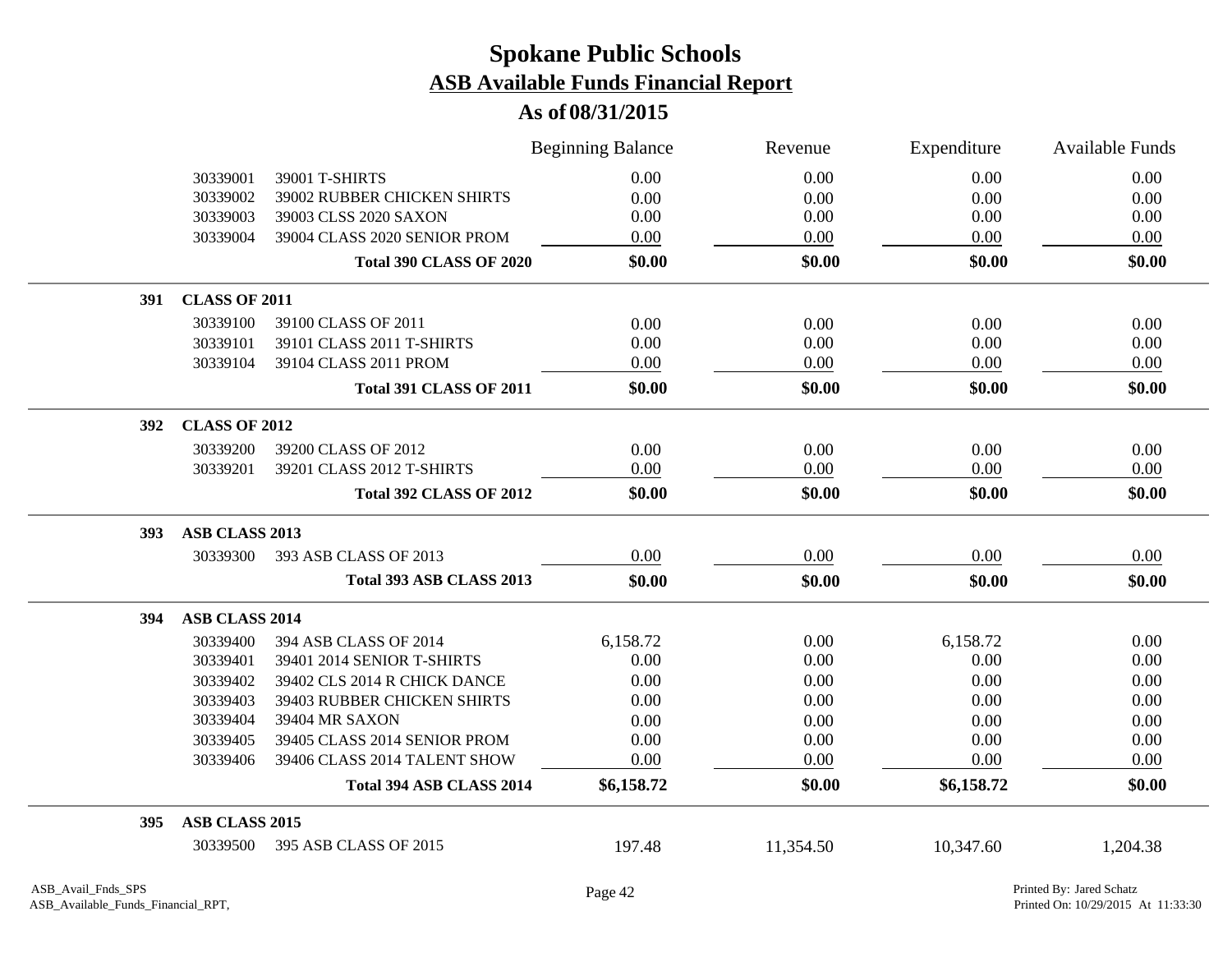|     |                         |                                | <b>Beginning Balance</b> | Revenue      | Expenditure  | <b>Available Funds</b> |
|-----|-------------------------|--------------------------------|--------------------------|--------------|--------------|------------------------|
|     |                         | Total 395 ASB CLASS 2015       | \$197.48                 | \$11,354.50  | \$10,347.60  | \$1,204.38             |
| 396 | ASB CLASS 2016          |                                |                          |              |              |                        |
|     | 30339600                | 396 ASB CLASS OF 2016          | 809.63                   | 681.50       | 447.87       | 1,043.26               |
|     |                         | Total 396 ASB CLASS 2016       | \$809.63                 | \$681.50     | \$447.87     | \$1,043.26             |
| 397 | ASB CLASS 2017          |                                |                          |              |              |                        |
|     | 30339700                | 397 CLASS OF 2017              | 106.39                   | 365.15       | 77.00        | 394.54                 |
|     |                         | Total 397 ASB CLASS 2017       | \$106.39                 | \$365.15     | \$77.00      | \$394.54               |
| 398 | <b>ASB CLASS 2018</b>   |                                |                          |              |              |                        |
|     | 30339800                | 398 CLASS OF 2018              | 0.00                     | 107.55       | $-33.35$     | 140.90                 |
|     | 30339801                | 39801 ASB 2018SADIE HAWKINS    | 0.00                     | 0.00         | 0.00         | 0.00                   |
|     | 30339802                | 39802 RUBBER CHICKEN SHIRTS    | 0.00                     | 0.00         | 0.00         | 0.00                   |
|     | 30339803                | 39803 CLASS 2018 MR. SAXON     | 0.00                     | 0.00         | 0.00         | 0.00                   |
|     | 30339804                | 39804 CLASS 2018 PROM          | 0.00                     | 0.00         | 0.00         | 0.00                   |
|     |                         | Total 398 ASB CLASS 2018       | \$0.00                   | \$107.55     | $(\$33.35)$  | \$140.90               |
| 399 | <b>ASB CLASS 2019</b>   |                                |                          |              |              |                        |
|     | 30339900                | 399 CLASS OF 2019              | 0.00                     | 0.00         | 0.00         | 0.00                   |
|     | 30339901                | 39901 CLASS 2019 T-SHIRTS      | 0.00                     | 0.00         | 0.00         | 0.00                   |
|     | 30339902                | 39902 CLASS 2019 RUBBER CHICKN | 0.00                     | 0.00         | 0.00         | 0.00                   |
|     | 30339903                | 39902 CLASS 2019 MR. SAXON     | 0.00                     | 0.00         | 0.00         | 0.00                   |
|     | 30339904                | 39904 CLASS OF 2019 PROM       | 0.00                     | 0.00         | 0.00         | 0.00                   |
|     |                         | Total 399 ASB CLASS 2019       | \$0.00                   | \$0.00       | \$0.00       | \$0.00                 |
|     | 300                     | <b>CLASS</b>                   | \$40,917.93              | \$144,409.76 | \$143,722.26 | \$41,605.43            |
|     |                         |                                |                          |              |              |                        |
| 415 | <b>ASB CHEERLEADERS</b> |                                |                          |              |              |                        |
|     | 30341500                | <b>415 ASB CHEERLEADERS</b>    | $-5,184.19$              | 39,059.82    | 19,338.07    | 14,537.56              |
|     | 30341502                | 41502 CHEER CLINIC             | $-62.40$                 | 0.00         | 112.96       | $-175.36$              |
|     | 30341503                | 41503 CHEERLEADERS PIE SALE    | 0.00                     | 0.00         | 0.00         | 0.00                   |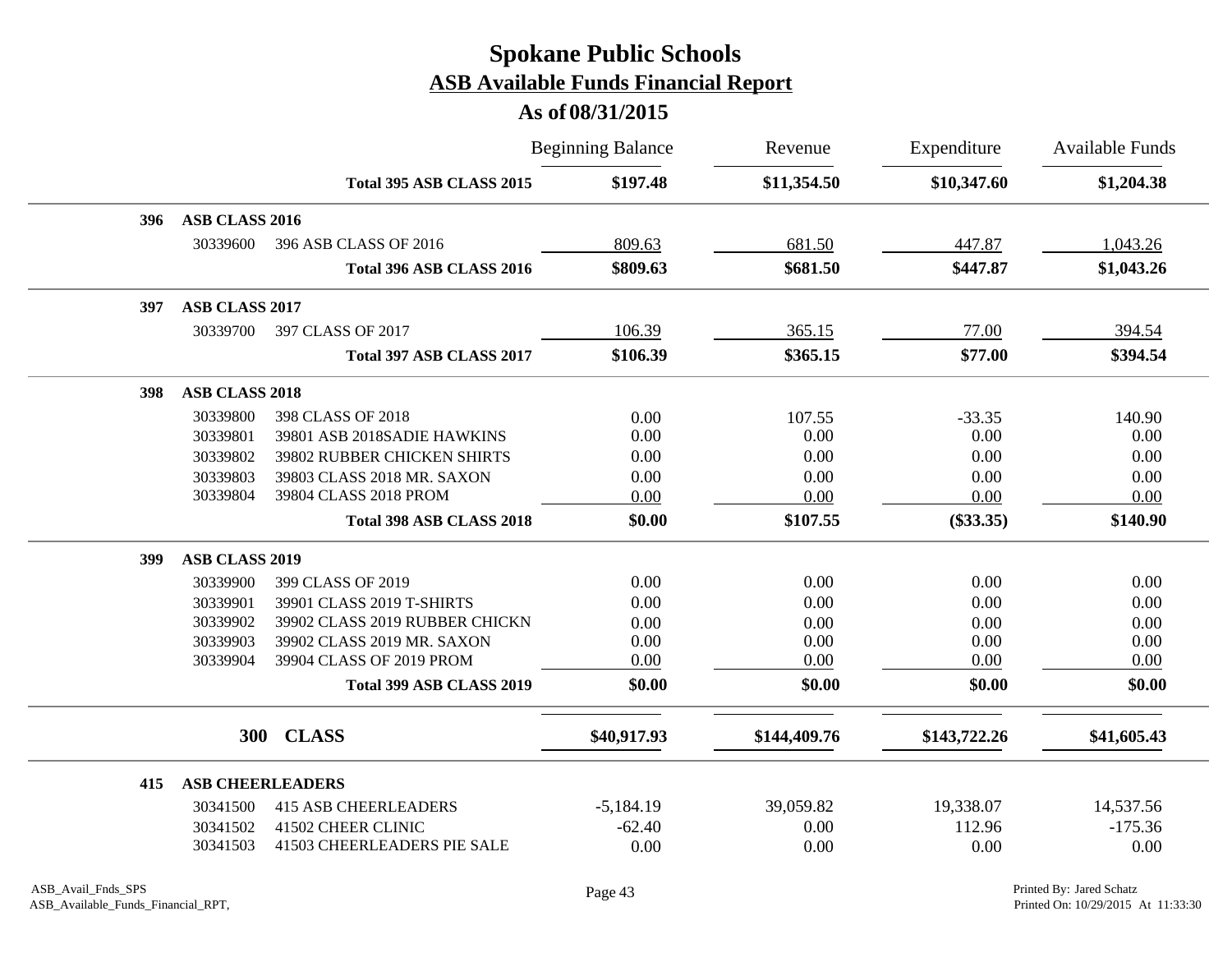|     |                                  |                                                                                   | <b>Beginning Balance</b>  | Revenue              | Expenditure            | <b>Available Funds</b>    |
|-----|----------------------------------|-----------------------------------------------------------------------------------|---------------------------|----------------------|------------------------|---------------------------|
|     | 30341504<br>30341505<br>30341508 | 41504 FATHER DAUGHTER DANCE<br>41505 SUMMER CHEER CAMP<br>41508 CHEERLEADERS 2008 | $-366.00$<br>0.00<br>0.00 | 0.00<br>0.00<br>0.00 | 183.00<br>0.00<br>0.00 | $-549.00$<br>0.00<br>0.00 |
|     |                                  | <b>Total 415 ASB CHEERLEADERS</b>                                                 | $(\$5,612.59)$            | \$39,059.82          | \$19,634.03            | \$13,813.20               |
| 416 |                                  | ASB SENIORS HELPING SENIORS                                                       |                           |                      |                        |                           |
|     | 30341600                         | 416 ASB SENIORS HELP SENIORS                                                      | 0.00                      | 100.00               | 0.00                   | 100.00                    |
|     |                                  | <b>Total 416 ASB SENIORS HELPING SENIORS</b>                                      | \$0.00                    | \$100.00             | \$0.00                 | \$100.00                  |
| 420 | <b>ASB LEADERSHIP</b>            |                                                                                   |                           |                      |                        |                           |
|     | 30342000                         | <b>420 ASB LEADERSHIP</b>                                                         | 414.19                    | 0.00                 | 167.50                 | 246.69                    |
|     | 30342001                         | <b>42001 LEADERSHIP SHIRTS</b>                                                    | 0.00                      | 0.00                 | 0.00                   | 0.00                      |
|     |                                  | <b>Total 420 ASB LEADERSHIP</b>                                                   | \$414.19                  | \$0.00               | \$167.50               | \$246.69                  |
| 426 |                                  | <b>WA DRUG FREE YOUTH</b>                                                         |                           |                      |                        |                           |
|     | 30342600                         | 426 ASB WA DRUG FREE YOUTH                                                        | 0.00                      | 0.00                 | 0.00                   | 0.00                      |
|     |                                  | <b>Total 426 WA DRUG FREE YOUTH</b>                                               | \$0.00                    | \$0.00               | \$0.00                 | \$0.00                    |
| 429 |                                  | <b>CREATIVE WRITING CLUB</b>                                                      |                           |                      |                        |                           |
|     | 30342900                         | <b>42900 CREATIVE WRITING</b>                                                     | 37.18                     | 0.00                 | 37.18                  | 0.00                      |
|     |                                  | <b>Total 429 CREATIVE WRITING CLUB</b>                                            | \$37.18                   | \$0.00               | \$37.18                | \$0.00                    |
| 445 |                                  | <b>ENVIRONMENTAL CLUB</b>                                                         |                           |                      |                        |                           |
|     | 30344500                         | 44500 ENVIRONMENTAL CLUB                                                          | 0.00                      | 706.00               | 263.66                 | 442.34                    |
|     |                                  | <b>Total 445 ENVIRONMENTAL CLUB</b>                                               | \$0.00                    | \$706.00             | \$263.66               | \$442.34                  |
| 447 | <b>ART CLUB</b>                  |                                                                                   |                           |                      |                        |                           |
|     | 30344700                         | 44700 ART CLUB                                                                    | 163.13                    | 115.16               | 136.06                 | 142.23                    |
|     |                                  | <b>Total 447 ART CLUB</b>                                                         | \$163.13                  | \$115.16             | \$136.06               | \$142.23                  |
| 451 |                                  | <b>JUNIOR STATE OF AMERICA</b>                                                    |                           |                      |                        |                           |
|     | 30345100                         | <b>451 JR STATE OF AMERICA</b>                                                    | 925.00                    | 2,484.00             | 3,503.75               | $-94.75$                  |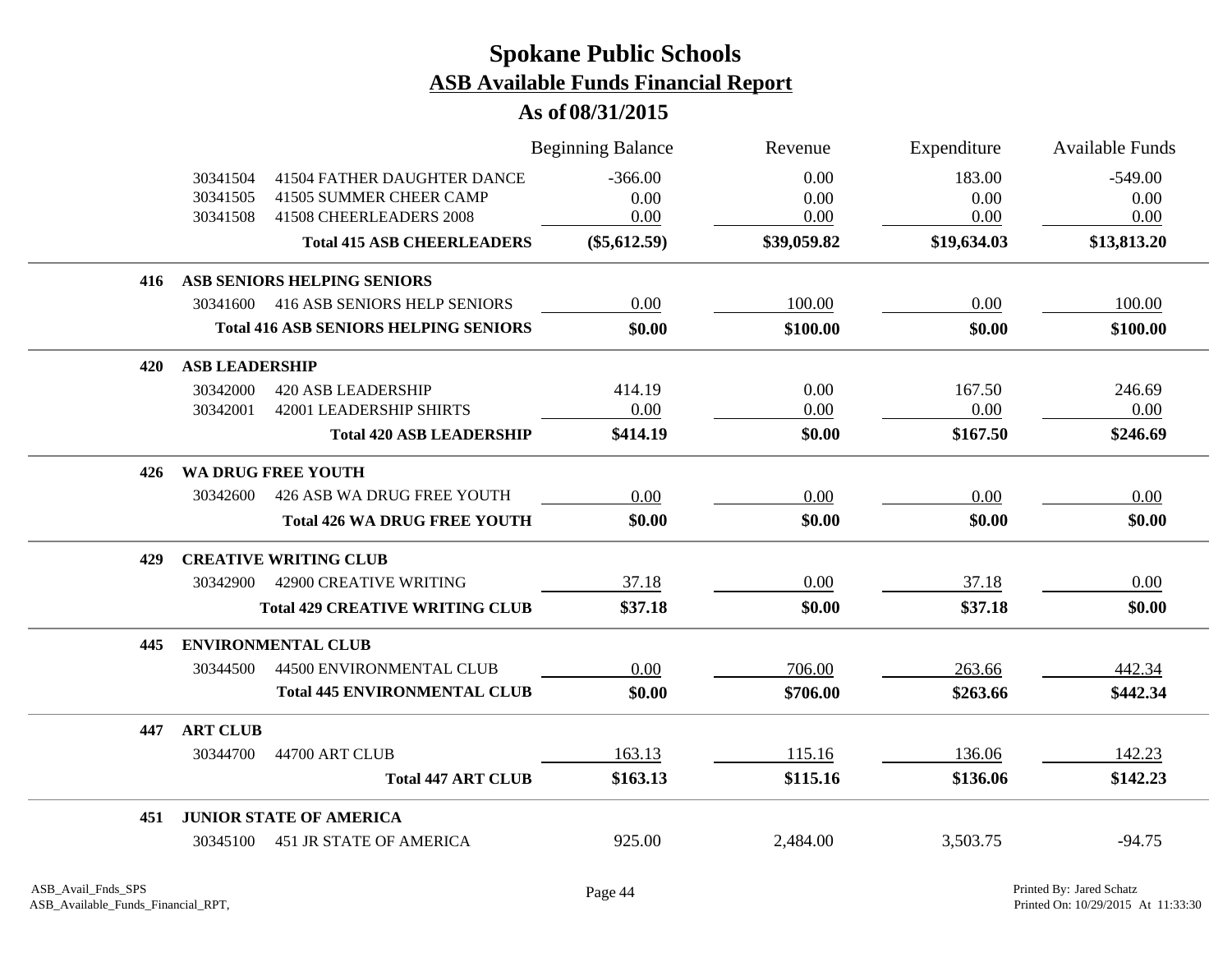|     |                           |                                          | <b>Beginning Balance</b> | Revenue    | Expenditure | Available Funds |
|-----|---------------------------|------------------------------------------|--------------------------|------------|-------------|-----------------|
|     |                           | <b>Total 451 JUNIOR STATE OF AMERICA</b> | \$925.00                 | \$2,484.00 | \$3,503.75  | $(\$94.75)$     |
| 453 | <b>SCIENCE OLYMPIAD</b>   |                                          |                          |            |             |                 |
|     | 30345300                  | <b>453 ASB SCIENCE CLUB</b>              | 945.22                   | 0.00       | 40.00       | 905.22          |
|     |                           | <b>Total 453 SCIENCE OLYMPIAD</b>        | \$945.22                 | \$0.00     | \$40.00     | \$905.22        |
| 458 | <b>FASHION CLUB</b>       |                                          |                          |            |             |                 |
|     | 30345800                  | <b>45800 FASHION CLUB</b>                | 91.81                    | 207.50     | 180.33      | 118.98          |
|     |                           | <b>Total 458 FASHION CLUB</b>            | \$91.81                  | \$207.50   | \$180.33    | \$118.98        |
| 466 | <b>DRILL TEAM</b>         |                                          |                          |            |             |                 |
|     | 30346600                  | <b>466 ASB DANCE TEAM</b>                | 597.56                   | 2,770.55   | 3,904.42    | $-536.31$       |
|     | 30346601                  | <b>46601 SWEETHEART DANCE</b>            | 0.00                     | 0.00       | 0.00        | 0.00            |
|     | 30346602                  | 46602 DANCE TEAM DANCE CLINIC            | 0.00                     | 0.00       | 27.50       | $-27.50$        |
|     | 30346605                  | 46605 SUMMER DRILL TEAM CAMP             | 0.00                     | 100.00     | 0.00        | 100.00          |
|     |                           | <b>Total 466 DRILL TEAM</b>              | \$597.56                 | \$2,870.55 | \$3,931.92  | $(\$463.81)$    |
| 470 | <b>HONOR SOCIETY</b>      |                                          |                          |            |             |                 |
|     | 30347000                  | <b>470 ASB HONOR SOCIETY</b>             | 1,584.26                 | 750.00     | 606.80      | 1,727.46        |
|     |                           | <b>Total 470 HONOR SOCIETY</b>           | \$1,584.26               | \$750.00   | \$606.80    | \$1,727.46      |
| 473 |                           | <b>GAY-STRAIGHT ALLIANCE</b>             |                          |            |             |                 |
|     | 30347300                  | 473 GAY STRAIGHT ALLIANCE CLUB           | 0.00                     | 504.50     | 349.56      | 154.94          |
|     |                           | <b>Total 473 GAY-STRAIGHT ALLIANCE</b>   | \$0.00                   | \$504.50   | \$349.56    | \$154.94        |
| 481 | <b>ASTRONOMY CLUB</b>     |                                          |                          |            |             |                 |
|     | 30348100                  | <b>481 ASB ASTRONOMY CLUB</b>            | 165.11                   | 0.00       | 0.00        | 165.11          |
|     |                           | <b>Total 481 ASTRONOMY CLUB</b>          | \$165.11                 | \$0.00     | \$0.00      | \$165.11        |
| 483 | <b>FERRIS ACTION TEAM</b> |                                          |                          |            |             |                 |
|     | 30348300                  | 48300 FERRIS ACTION TEAM                 | $-15.68$                 | 100.00     | 0.00        | 84.32           |
|     |                           | <b>Total 483 FERRIS ACTION TEAM</b>      | $(\$15.68)$              | \$100.00   | \$0.00      | \$84.32         |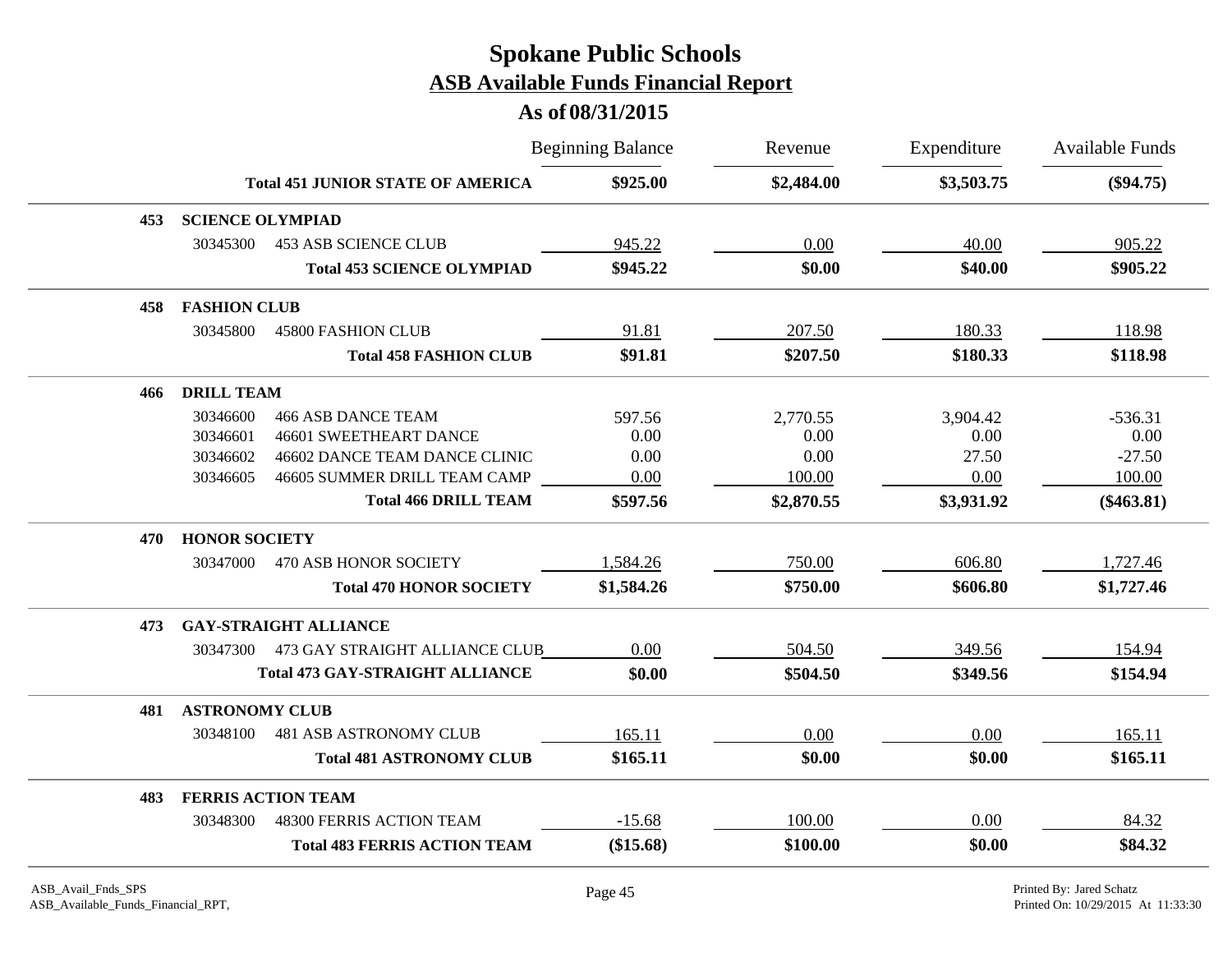|            |                                             | <b>Beginning Balance</b> | Revenue     | Expenditure     | Available Funds |
|------------|---------------------------------------------|--------------------------|-------------|-----------------|-----------------|
| 498        | <b>ASB MEDALS CLUB</b>                      |                          |             |                 |                 |
|            | <b>498 ASB MEDALS CLUB</b><br>30349800      | 0.00                     | 0.00        | 0.00            | 0.00            |
|            | <b>Total 498 ASB MEDALS CLUB</b>            | \$0.00                   | \$0.00      | \$0.00          | \$0.00          |
|            | 400 CLUBS                                   | $(\$704.81)$             | \$46,897.53 | \$28,850.79     | \$17,341.93     |
| 305        | <b>LEWIS &amp; CLARK HIGH SCHOOL</b>        |                          |             |                 |                 |
| 102        | <b>ASB RESERVE</b>                          |                          |             |                 |                 |
|            | 30510200<br>102 ASB RESERVE                 | 120,641.23               | 0.00        | $-75,436.62$    | 196,077.85      |
|            | 10269 ASB RESERVE REPLACEMENT<br>30510269   | 215.00                   | 85.00       | 295.00          | 5.00            |
|            | <b>Total 102 ASB RESERVE</b>                | \$120,856.23             | \$85.00     | $(\$75,141.62)$ | \$196,082.85    |
| 104        | <b>ASB GENERAL</b>                          |                          |             |                 |                 |
|            | 104 ASB GENERAL<br>30510400                 | 5,959.04                 | 12,917.32   | 6,263.86        | 12,612.50       |
|            | 10422 RUBBER CHICKEN<br>30510422            | $-511.75$                | 11,287.00   | 10,775.25       | 0.00            |
|            | 10442 ASB GENERAL MEET-N-GREET<br>30510442  | $-682.14$                | 0.00        | $-682.14$       | 0.00            |
|            | <b>Total 104 ASB GENERAL</b>                | \$4,765.15               | \$24,204.32 | \$16,356.97     | \$12,612.50     |
| 107        | <b>ASB BOOKROOM</b>                         |                          |             |                 |                 |
|            | 30510700<br>107 ASB BOOKROOM                | 3,612.73                 | 0.00        | 0.00            | 3,612.73        |
|            | 10772 ASB BOOKROOM RESALE ITEM<br>30510772  | 0.00                     | 0.00        | 0.00            | 0.00            |
|            | <b>Total 107 ASB BOOKROOM</b>               | \$3,612.73               | \$0.00      | \$0.00          | \$3,612.73      |
| <b>110</b> | <b>ASB GSL CARD</b>                         |                          |             |                 |                 |
|            | 30511000<br>110 ASB GSL CARDS               | 335.00                   | 40.00       | 415.00          | $-40.00$        |
|            | 11059 GSL CARDS PAYMENTS<br>30511059        | 61,920.00                | 45,480.00   | 83,900.00       | 23,500.00       |
|            | 11069 GSL REPLACEMENT CARDS<br>30511069     | 125.00                   | 150.00      | 275.00          | 0.00            |
|            | <b>Total 110 ASB GSL CARD</b>               | \$62,380.00              | \$45,670.00 | \$84,590.00     | \$23,460.00     |
| 111        | <b>ASB STUDENT TRAINERS</b>                 |                          |             |                 |                 |
|            | <b>111 ASB STUDENT TRAINERS</b><br>30511100 | $-174.24$                | 0.00        | $-174.24$       | 0.00            |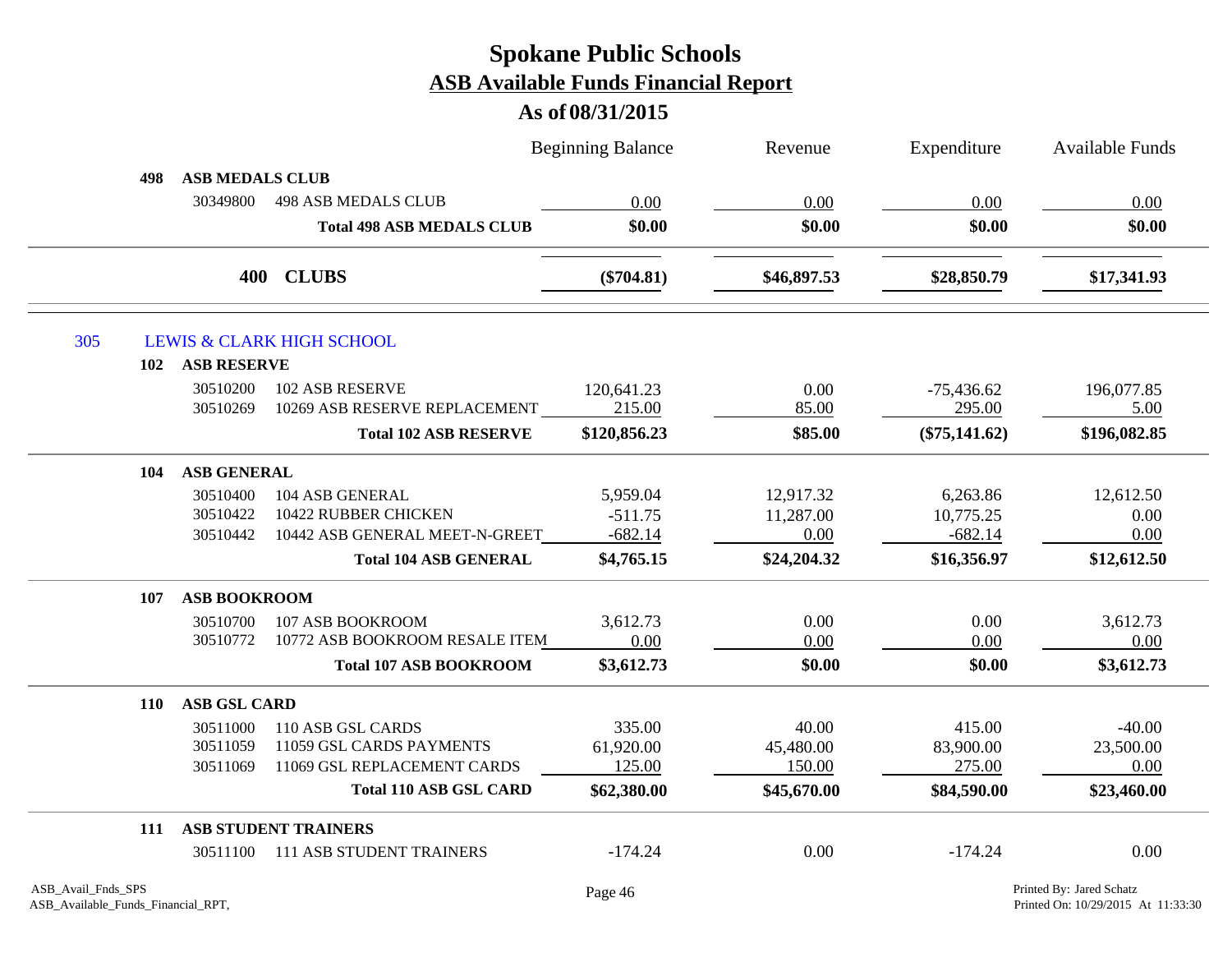|     |                        |                                         | <b>Beginning Balance</b> | Revenue      | Expenditure    | Available Funds |
|-----|------------------------|-----------------------------------------|--------------------------|--------------|----------------|-----------------|
|     |                        | <b>Total 111 ASB STUDENT TRAINERS</b>   | (\$174.24)               | \$0.00       | $(\$174.24)$   | \$0.00          |
| 131 | <b>ASB YEARBOOK</b>    |                                         |                          |              |                |                 |
|     | 30513100               | <b>131 ASB YEARBOOK</b>                 | 32,332.93                | 49,752.00    | 27,082.13      | 55,002.80       |
|     | 30513106               | 13106 YEARBOOK BABY ADS                 | 1,039.52                 | 8,280.00     | 9,319.52       | 0.00            |
|     | 30513190               | 13190 ARCHIVE YRBK SALE - WEB           | 2,089.49                 | 110.00       | 2,142.49       | 57.00           |
|     |                        | <b>Total 131 ASB YEARBOOK</b>           | \$35,461.94              | \$58,142.00  | \$38,544.14    | \$55,059.80     |
| 140 | <b>ASB CONCESSIONS</b> |                                         |                          |              |                |                 |
|     | 30514000               | 140 ASB CONCESSIONS                     | 8,105.67                 | 7,178.74     | 14,910.80      | 373.61          |
|     |                        | <b>Total 140 ASB CONCESSIONS</b>        | \$8,105.67               | \$7,178.74   | \$14,910.80    | \$373.61        |
| 165 | <b>ASB NEWSPAPER</b>   |                                         |                          |              |                |                 |
|     | 30516500               | <b>165 ASB NEWSPAPER</b>                | 314.33                   | 2,425.00     | 1,244.17       | 1,495.16        |
|     | 30516503               | 16503 NEWPAPER ADS                      | 55.00                    | 0.00         | 55.00          | 0.00            |
|     | 30516522               | 16522 ASB NEWSPAPER DONATION            | 0.00                     | 0.00         | 0.00           | 0.00            |
|     |                        | <b>Total 165 ASB NEWSPAPER</b>          | \$369.33                 | \$2,425.00   | \$1,299.17     | \$1,495.16      |
| 192 | <b>ASB PARKING LOT</b> |                                         |                          |              |                |                 |
|     | 30519200               | <b>192 ASB PARKING LOT</b>              | 2,589.08                 | 2,585.00     | 3,889.08       | 1,285.00        |
|     |                        | <b>Total 192 ASB PARKING LOT</b>        | \$2,589.08               | \$2,585.00   | \$3,889.08     | \$1,285.00      |
|     | 100                    | <b>GENERAL ASB</b>                      | \$237,965.89             | \$140,290.06 | \$84,274.30    | \$293,981.65    |
| 202 |                        | ASB ATHLETIC EQUIPMENT                  |                          |              |                |                 |
|     | 30520200               | 202 ASB ATHLETIC EQUIPMENT              | $-2,989.40$              | 1,550.00     | $-1,439.40$    | 0.00            |
|     |                        | <b>Total 202 ASB ATHLETIC EQUIPMENT</b> | $(\$2,989.40)$           | \$1,550.00   | $(\$1,439.40)$ | \$0.00          |
| 205 |                        | <b>GENERAL ATHLETICS</b>                |                          |              |                |                 |
|     | 30520500               | <b>205 ASB GENERAL ATHLETICS</b>        | 73,756.52                | 25,536.75    | 86,429.19      | 12,864.08       |
|     | 30520544               | 20544 GENERAL ATHLETICS - GATE          | 5,187.11                 | 3,768.00     | 8,955.11       | 0.00            |
|     | 30520590               | 20590 GENERAL RUBBER CHICKEN            | 562.00                   | 8,543.05     | 9,973.05       | $-868.00$       |
|     |                        |                                         |                          |              |                |                 |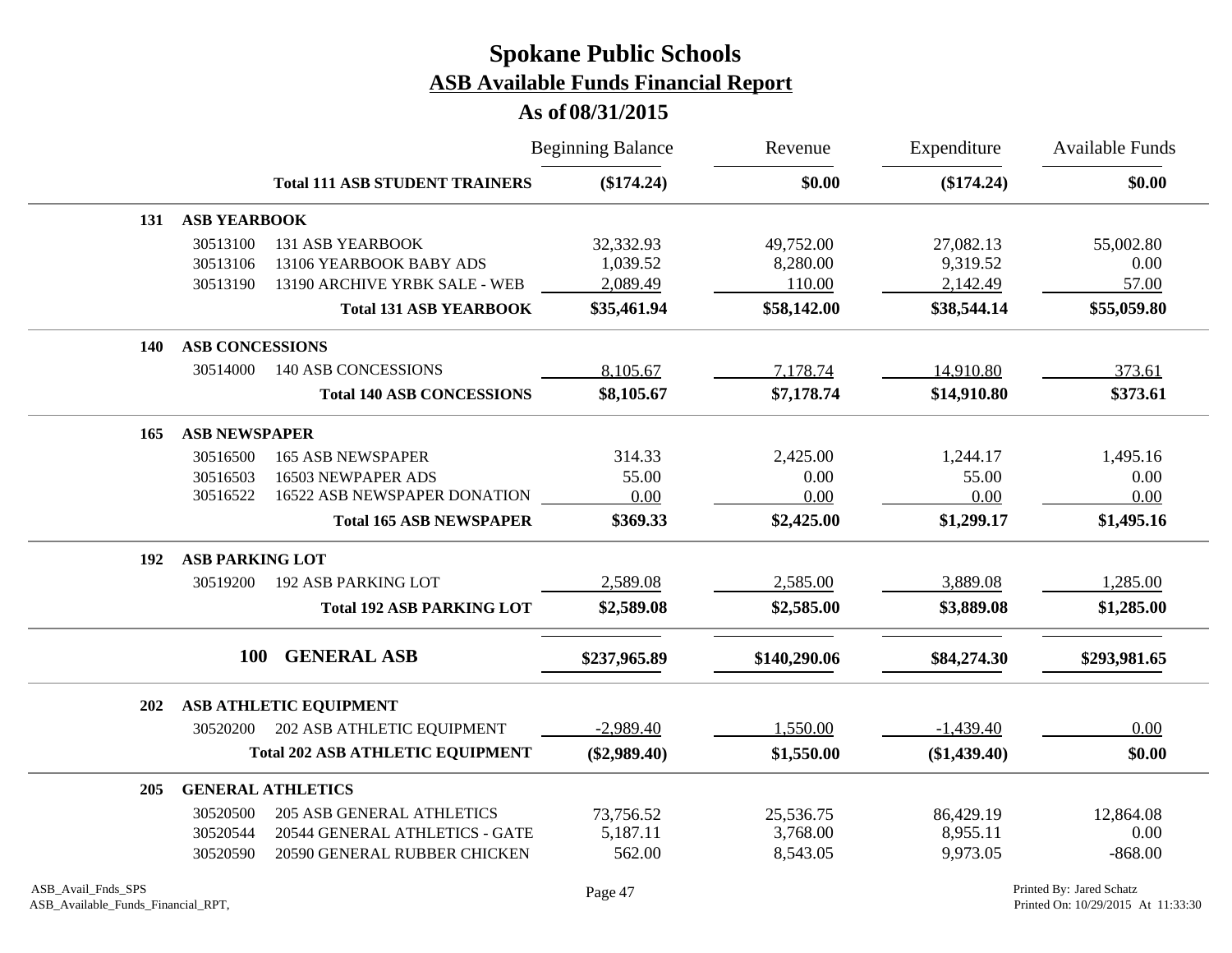|            |                                                | <b>Beginning Balance</b> | Revenue     | Expenditure     | <b>Available Funds</b> |
|------------|------------------------------------------------|--------------------------|-------------|-----------------|------------------------|
|            | <b>Total 205 GENERAL ATHLETICS</b>             | \$79,505.63              | \$37,847.80 | \$105,357.35    | \$11,996.08            |
| 206        | <b>LEAGUE ATHLETICS</b>                        |                          |             |                 |                        |
|            | 30520600<br><b>206 ASB LEAGUE ATHLETICS</b>    | $-254,860.96$            | 65.00       | 21,015.25       | $-275,811.21$          |
|            | <b>Total 206 LEAGUE ATHLETICS</b>              | $(\$254,860.96)$         | \$65.00     | \$21,015.25     | $(\$275,811.21)$       |
| 208        | <b>ASB ATHLETIC OFFICIALS</b>                  |                          |             |                 |                        |
|            | <b>208 ASB ATHLETIC OFFICIALS</b><br>30520800  | $-37,534.11$             | 1,623.48    | $-56,761.83$    | 20,851.20              |
|            | <b>Total 208 ASB ATHLETIC OFFICIALS</b>        | $(\$37,534.11)$          | \$1,623.48  | $(\$56,761.83)$ | \$20,851.20            |
| 209        | <b>ASB ATHLETIC UNIFORMS</b>                   |                          |             |                 |                        |
|            | <b>209 ASB ATHLETIC UNIFORMS</b><br>30520900   | 0.00                     | 0.00        | 0.00            | 0.00                   |
|            | <b>Total 209 ASB ATHLETIC UNIFORMS</b>         | \$0.00                   | \$0.00      | \$0.00          | \$0.00                 |
| 227        | <b>BASEBALL</b>                                |                          |             |                 |                        |
|            | 30522700<br>227 ASB BASEBALL                   | 40.73                    | 3,772.00    | 5,968.85        | $-2,156.12$            |
|            | <b>Total 227 BASEBALL</b>                      | \$40.73                  | \$3,772.00  | \$5,968.85      | $(\$2,156.12)$         |
| <b>230</b> | <b>BOYS BASKETBALL</b>                         |                          |             |                 |                        |
|            | 230 ASB BOYS BASKETBALL<br>30523000            | 9,629.84                 | 275.00      | 3,886.70        | 6,018.14               |
|            | <b>Total 230 BOYS BASKETBALL</b>               | \$9,629.84               | \$275.00    | \$3,886.70      | \$6,018.14             |
| 231        | <b>GIRLS BASKETBALL</b>                        |                          |             |                 |                        |
|            | 231 ASB GIRLS BASKETBALL<br>30523100           | $-24.06$                 | 1,979.00    | $-800.89$       | 2,755.83               |
|            | <b>Total 231 GIRLS BASKETBALL</b>              | $(\$24.06)$              | \$1,979.00  | $(\$800.89)$    | \$2,755.83             |
| 236        | <b>BOYS CROSS COUNTRY</b>                      |                          |             |                 |                        |
|            | 30523600<br>236 ASB BOYS CROSS COUNTRY         | 2,053.72                 | 2,400.00    | 3,468.05        | 985.67                 |
|            | <b>Total 236 BOYS CROSS COUNTRY</b>            | \$2,053.72               | \$2,400.00  | \$3,468.05      | \$985.67               |
| 237        | <b>GIRLS CROSS COUNTRY</b>                     |                          |             |                 |                        |
|            | <b>237 ASB GIRLS CROSS COUNTRY</b><br>30523700 | 824.87                   | 11,244.00   | 12,275.07       | $-206.20$              |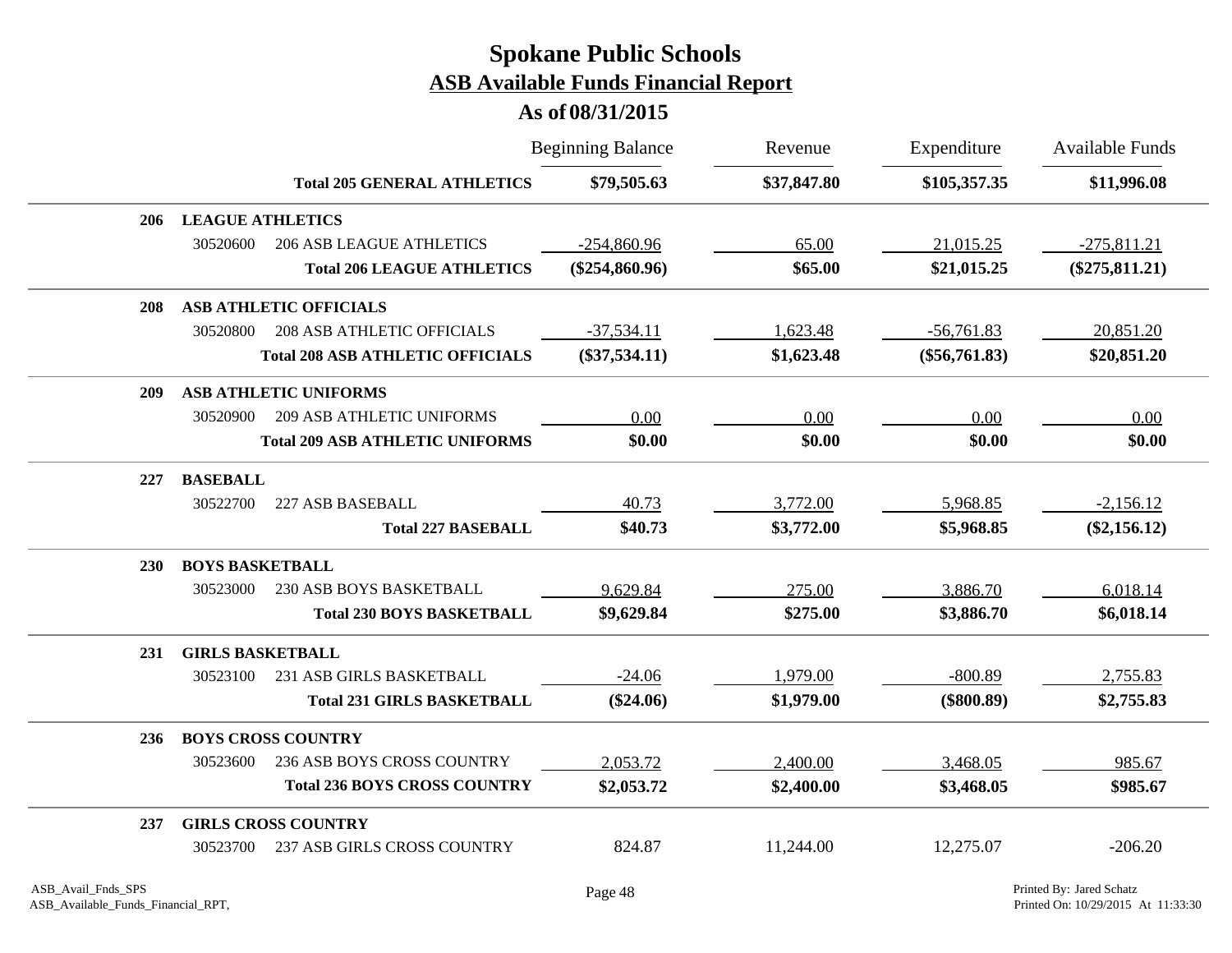#### **As of 08/31/2015**

|     |                         |                                      | <b>Beginning Balance</b> | Revenue     | Expenditure  | <b>Available Funds</b> |
|-----|-------------------------|--------------------------------------|--------------------------|-------------|--------------|------------------------|
|     |                         | <b>Total 237 GIRLS CROSS COUNTRY</b> | \$824.87                 | \$11,244.00 | \$12,275.07  | $(\$206.20)$           |
| 238 | <b>GIRLS FAST PITCH</b> |                                      |                          |             |              |                        |
|     | 30523800                | <b>238 ASB GIRLS FAST PITCH</b>      | 687.05                   | 1,696.00    | 1,420.49     | 962.56                 |
|     |                         | <b>Total 238 GIRLS FAST PITCH</b>    | \$687.05                 | \$1,696.00  | \$1,420.49   | \$962.56               |
| 240 | <b>FOOTBALL</b>         |                                      |                          |             |              |                        |
|     | 30524000                | <b>240 ASB FOOTBALL</b>              | $-2,273.84$              | 13,661.00   | 13,448.63    | $-2,061.47$            |
|     |                         | <b>Total 240 FOOTBALL</b>            | $(\$2,273.84)$           | \$13,661.00 | \$13,448.63  | $(\$2,061.47)$         |
| 242 | <b>BOYS GOLF</b>        |                                      |                          |             |              |                        |
|     | 30524200                | 242 ASB BOYS GOLF                    | 2,257.26                 | 6,342.00    | 6,562.22     | 2,037.04               |
|     | 30524251                | 24251 B-GOLF I.E. TOURNAMENT         | 0.00                     | 0.00        | 0.00         | 0.00                   |
|     |                         | <b>Total 242 BOYS GOLF</b>           | \$2,257.26               | \$6,342.00  | \$6,562.22   | \$2,037.04             |
| 243 | <b>GIRLS GOLF</b>       |                                      |                          |             |              |                        |
|     | 30524300                | 243 ASB GIRLS GOLF                   | 3,219.27                 | 5,887.00    | 5,572.19     | 3,534.08               |
|     |                         | <b>Total 243 GIRLS GOLF</b>          | \$3,219.27               | \$5,887.00  | \$5,572.19   | \$3,534.08             |
| 248 | <b>GYMNASTICS</b>       |                                      |                          |             |              |                        |
|     | 30524800                | <b>248 ASB GYMNASTICS</b>            | 6,352.14                 | 0.00        | $-1,000.00$  | 7,352.14               |
|     |                         | <b>Total 248 GYMNASTICS</b>          | \$6,352.14               | \$0.00      | (\$1,000.00) | \$7,352.14             |
| 264 | <b>SLOW PITCH</b>       |                                      |                          |             |              |                        |
|     | 30526400                | 264 ASB SLOW PITCH SOFTBALL          | 2,888.96                 | 2,045.00    | 3,046.23     | 1,887.73               |
|     |                         | <b>Total 264 SLOW PITCH</b>          | \$2,888.96               | \$2,045.00  | \$3,046.23   | \$1,887.73             |
| 266 | <b>BOYS' SOCCER</b>     |                                      |                          |             |              |                        |
|     | 30526600                | <b>266 ASB BOYS SOCCER</b>           | 2,961.75                 | 1,364.00    | 1,394.22     | 2,931.53               |
|     |                         | <b>Total 266 BOYS' SOCCER</b>        | \$2,961.75               | \$1,364.00  | \$1,394.22   | \$2,931.53             |

**267 GIRLS' SOCCER**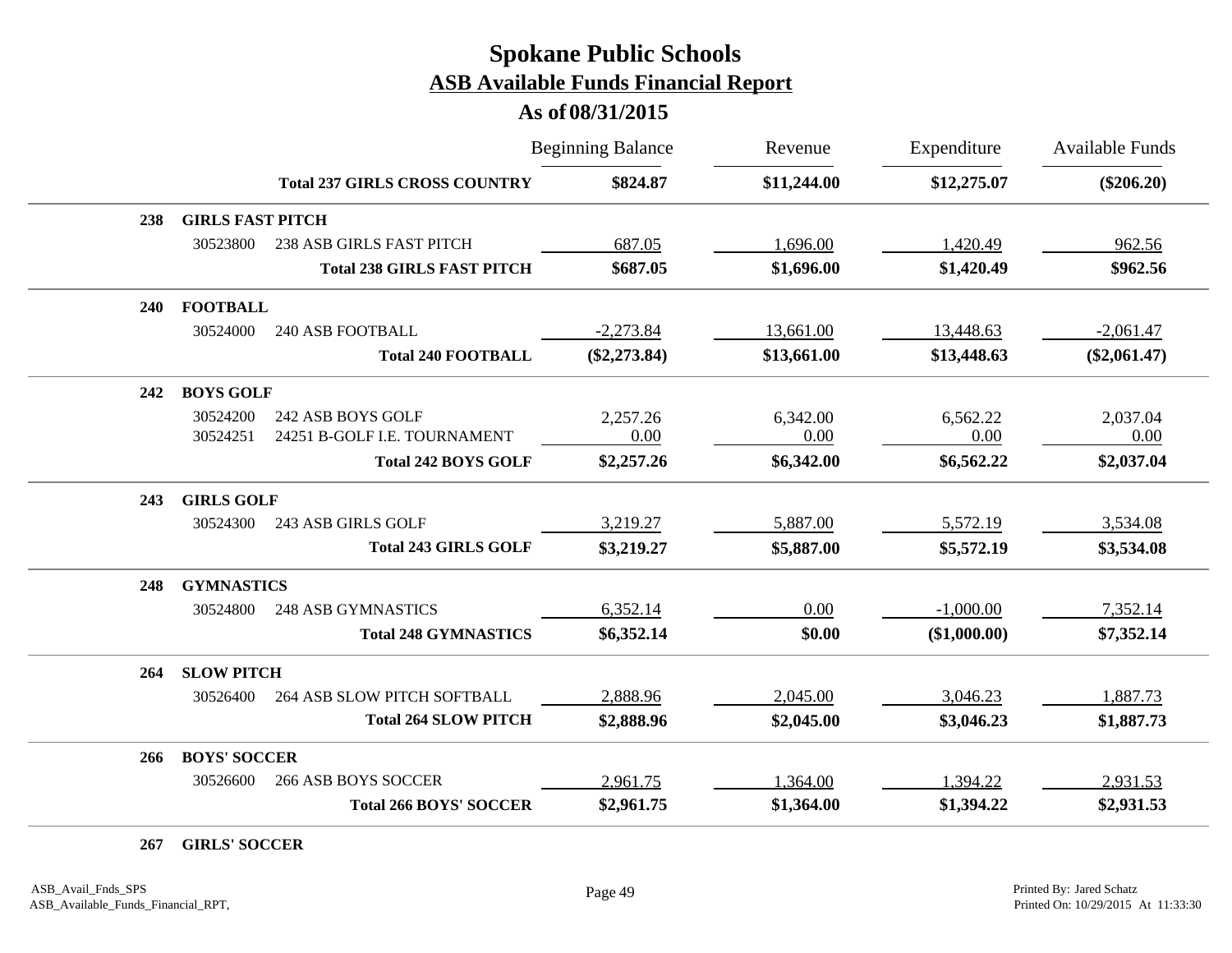|            |                          |                                    | <b>Beginning Balance</b> | Revenue      | Expenditure  | Available Funds   |
|------------|--------------------------|------------------------------------|--------------------------|--------------|--------------|-------------------|
|            | 30526700                 | <b>267 ASB GIRLS SOCCER</b>        | 4,793.84                 | 1,186.00     | 3,214.45     | 2,765.39          |
|            |                          | <b>Total 267 GIRLS' SOCCER</b>     | \$4,793.84               | \$1,186.00   | \$3,214.45   | \$2,765.39        |
| 278        | <b>BOYS' TENNIS</b>      |                                    |                          |              |              |                   |
|            | 30527800                 | 278 ASB BOYS TENNIS                | 3,246.24                 | 950.00       | 200.08       | 3,996.16          |
|            |                          | <b>Total 278 BOYS' TENNIS</b>      | \$3,246.24               | \$950.00     | \$200.08     | \$3,996.16        |
| 279        | <b>GIRLS' TENNIS</b>     |                                    |                          |              |              |                   |
|            | 30527900                 | 279 ASB GIRLS TENNIS               | 2,006.36                 | 1,297.00     | 822.97       | 2,480.39          |
|            |                          | <b>Total 279 GIRLS' TENNIS</b>     | \$2,006.36               | \$1,297.00   | \$822.97     | \$2,480.39        |
| 284        | <b>BOYS' TRACK</b>       |                                    |                          |              |              |                   |
|            | 30528400                 | <b>284 ASB BOYS TRACK</b>          | 483.83                   | 0.00         | $-80.34$     | 564.17            |
|            |                          | <b>Total 284 BOYS' TRACK</b>       | \$483.83                 | \$0.00       | $(\$80.34)$  | \$564.17          |
| 285        | <b>GIRLS' TRACK</b>      |                                    |                          |              |              |                   |
|            | 30528500                 | <b>285 ASB GIRLS TRACK</b>         | 881.47                   | 160.00       | 231.21       | 810.26            |
|            |                          | <b>Total 285 GIRLS' TRACK</b>      | \$881.47                 | \$160.00     | \$231.21     | \$810.26          |
| <b>290</b> | <b>GIRLS' VOLLEYBALL</b> |                                    |                          |              |              |                   |
|            | 30529000                 | <b>290 ASB VOLLEYBALL</b>          | 2,024.36                 | 85.00        | $-148.17$    | 2,257.53          |
|            |                          | <b>Total 290 GIRLS' VOLLEYBALL</b> | \$2,024.36               | \$85.00      | (\$148.17)   | \$2,257.53        |
| 294        | <b>BOYS' WRESTLING</b>   |                                    |                          |              |              |                   |
|            | 30529400                 | <b>294 ASB WRESTLING</b>           | 3,179.45                 | 12,424.00    | 13,717.60    | 1,885.85          |
|            |                          | <b>Total 294 BOYS' WRESTLING</b>   | \$3,179.45               | \$12,424.00  | \$13,717.60  | \$1,885.85        |
|            | <b>200</b>               | <b>ATHLETICS</b>                   | $(\$170,645.60)$         | \$107,853.28 | \$141,370.93 | $(\$204, 163.25)$ |
| 312        | <b>DEBATE CLUB</b>       |                                    |                          |              |              |                   |
|            | 30531200                 | 312 ASB DEBATE                     | 1,114.94                 | 4,892.15     | 2,764.68     | 3,242.41          |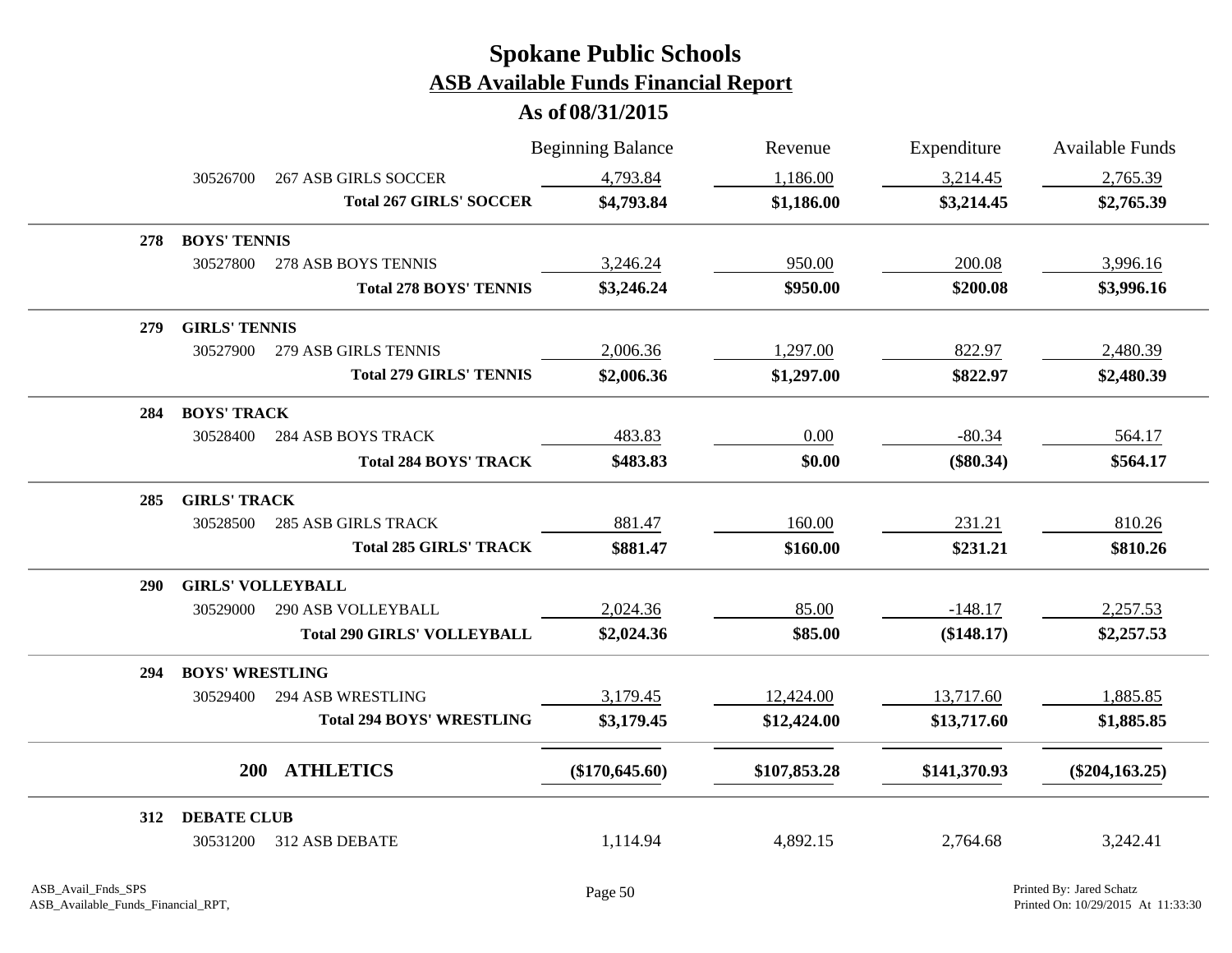|     |                    |                                                 | <b>Beginning Balance</b> | Revenue     | Expenditure    | <b>Available Funds</b> |
|-----|--------------------|-------------------------------------------------|--------------------------|-------------|----------------|------------------------|
|     |                    | <b>Total 312 DEBATE CLUB</b>                    | \$1,114.94               | \$4,892.15  | \$2,764.68     | \$3,242.41             |
| 313 | <b>DECA CLUB</b>   |                                                 |                          |             |                |                        |
|     | 30531300           | 313 ASB DECA                                    | 275.28                   | 10,868.17   | $-7,896.30$    | 19,039.75              |
|     |                    | <b>Total 313 DECA CLUB</b>                      | \$275.28                 | \$10,868.17 | $(\$7,896.30)$ | \$19,039.75            |
| 314 | <b>DECA STORE</b>  |                                                 |                          |             |                |                        |
|     | 30531400           | 314 ASB DECA STORE                              | 0.00                     | 0.00        | $-98.26$       | 98.26                  |
|     | 30531481           | 31481 ASB DECA STORE SALES                      | 13,060.62                | 15,434.17   | 29,238.01      | $-743.22$              |
|     |                    | <b>Total 314 DECA STORE</b>                     | \$13,060.62              | \$15,434.17 | \$29,139.75    | $(\$644.96)$           |
| 315 | <b>DRAMA CLUB</b>  |                                                 |                          |             |                |                        |
|     | 30531500           | 315 ASB DRAMA                                   | $-6,725.06$              | 65,974.87   | 19,911.37      | 39,338.44              |
|     |                    | <b>Total 315 DRAMA CLUB</b>                     | $(\$6,725.06)$           | \$65,974.87 | \$19,911.37    | \$39,338.44            |
| 329 |                    | <b>PRO START - FOOD SERVICES CLUB</b>           |                          |             |                |                        |
|     | 30532900           | 329 ASB FOOD SERVICE                            | 2,793.46                 | 0.00        | $-4,220.82$    | 7,014.28               |
|     | 30532981           | 32981 ASB FOOD SVC STORE SALES                  | 5,502.68                 | 0.00        | 5,502.68       | 0.00                   |
|     |                    | <b>Total 329 PRO START - FOOD SERVICES CLUB</b> | \$8,296.14               | \$0.00      | \$1,281.86     | \$7,014.28             |
| 344 | <b>GEO-SOPH</b>    |                                                 |                          |             |                |                        |
|     | 30534400           | 34400 GEO-SOPH                                  | 57.59                    | 0.00        | 57.59          | 0.00                   |
|     |                    | <b>Total 344 GEO-SOPH</b>                       | \$57.59                  | \$0.00      | \$57.59        | \$0.00                 |
|     | 356 BAND CLUB      |                                                 |                          |             |                |                        |
|     | 30535600           | 356 ASB BAND                                    | 2,973.06                 | 24,535.45   | 24,338.91      | 3,169.60               |
|     | 30535622           | 35622 ASB BAND DONATIONS                        | 72.72                    | 3,715.00    | 2,270.62       | 1,517.10               |
|     | 30535659           | 35659 ASB BAND PAYMENTS                         | 1,600.30                 | 3,210.00    | 1,224.00       | 3,586.30               |
|     |                    | <b>Total 356 BAND CLUB</b>                      | \$4,646.08               | \$31,460.45 | \$27,833.53    | \$8,273.00             |
| 358 | <b>CHORAL CLUB</b> |                                                 |                          |             |                |                        |
|     | 30535800           | 358 ASB CHORAL                                  | 11,421.79                | 3,325.00    | 5,828.30       | 8,918.49               |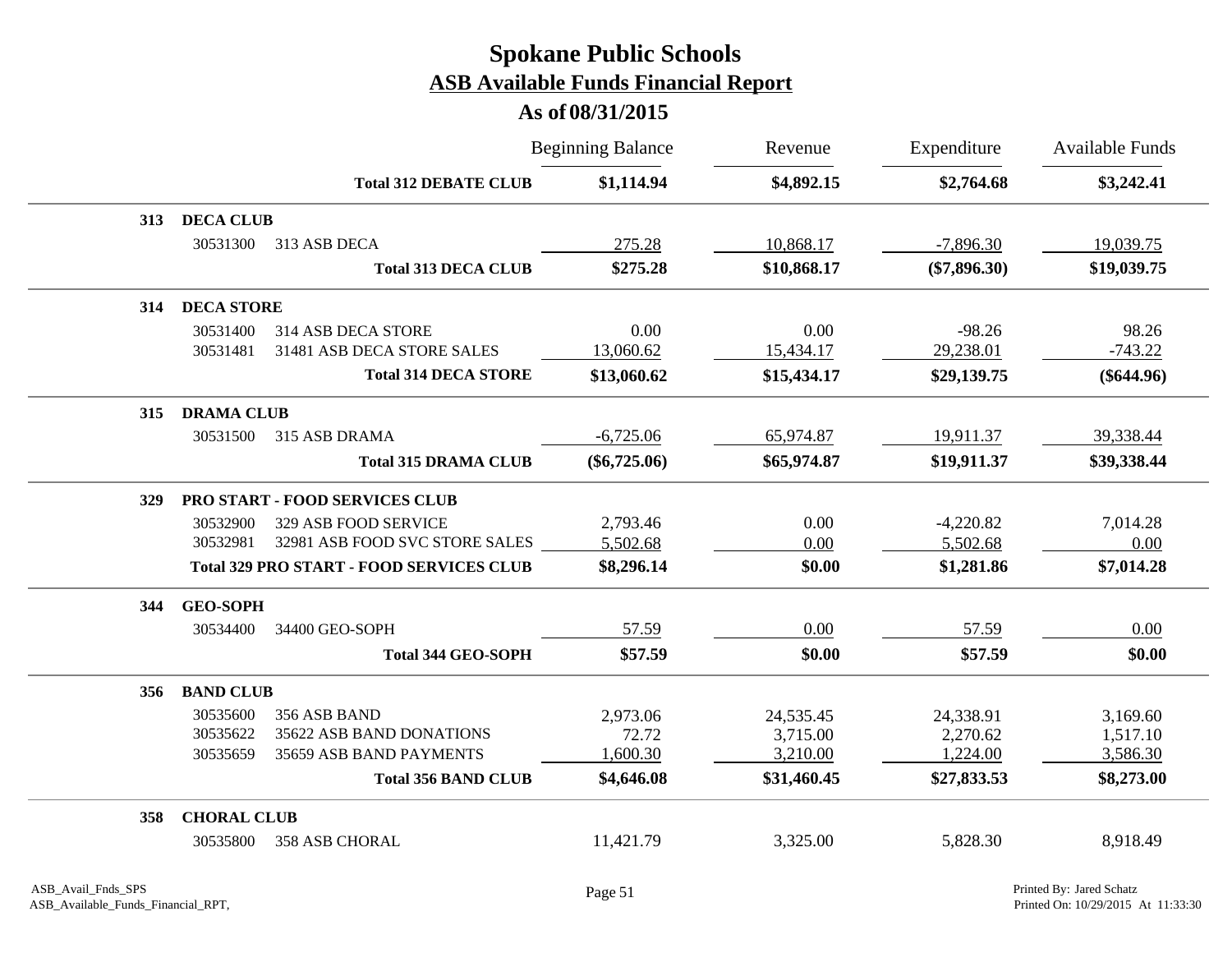#### **As of 08/31/2015**

|     |                       |                                              | <b>Beginning Balance</b> | Revenue            | Expenditure             | <b>Available Funds</b> |
|-----|-----------------------|----------------------------------------------|--------------------------|--------------------|-------------------------|------------------------|
|     |                       | <b>Total 358 CHORAL CLUB</b>                 | \$11,421.79              | \$3,325.00         | \$5,828.30              | \$8,918.49             |
| 368 |                       | <b>CO-OPERATIVE CLUB</b>                     |                          |                    |                         |                        |
|     | 30536800<br>30536881  | 368 ASB CO-OP<br>36881 ASB CO-OP STORE SALES | 1,597.45<br>2,730.51     | 128.50<br>4,647.11 | $-1,946.49$<br>7,377.62 | 3,672.44<br>0.00       |
|     |                       | <b>Total 368 CO-OPERATIVE CLUB</b>           | \$4,327.96               | \$4,775.61         | \$5,431.13              | \$3,672.44             |
| 392 | <b>CLASS OF 2012</b>  |                                              |                          |                    |                         |                        |
|     | 30539200              | 392 ASB CLASS OF 2012                        | 5,041.86                 | 0.00               | 5,041.86                | 0.00                   |
|     |                       | <b>Total 392 CLASS OF 2012</b>               | \$5,041.86               | \$0.00             | \$5,041.86              | \$0.00                 |
| 393 | <b>ASB CLASS 2013</b> |                                              |                          |                    |                         |                        |
|     | 30539300              | 393 ASB CLASS OF 2013                        | 4,689.89                 | 0.00               | 0.00                    | 4,689.89               |
|     |                       | <b>Total 393 ASB CLASS 2013</b>              | \$4,689.89               | \$0.00             | \$0.00                  | \$4,689.89             |
| 394 | <b>ASB CLASS 2014</b> |                                              |                          |                    |                         |                        |
|     | 30539400              | 394 ASB CLASS OF 2014                        | 1,485.38                 | 0.00               | 1,485.38                | 0.00                   |
|     |                       | Total 394 ASB CLASS 2014                     | \$1,485.38               | \$0.00             | \$1,485.38              | \$0.00                 |
| 395 | ASB CLASS 2015        |                                              |                          |                    |                         |                        |
|     | 30539500              | 395 ASB CLASS OF 2015                        | 1,695.09                 | 18,887.00          | 14,556.71               | 6,025.38               |
|     |                       | Total 395 ASB CLASS 2015                     | \$1,695.09               | \$18,887.00        | \$14,556.71             | \$6,025.38             |
| 396 | ASB CLASS 2016        |                                              |                          |                    |                         |                        |
|     | 30539600              | 305 ASB CLASS OF 2016                        | $-70.53$                 | 2,286.00           | $-1,725.41$             | 3,940.88               |
|     |                       | Total 396 ASB CLASS 2016                     | $(\$70.53)$              | \$2,286.00         | $(\$1,725.41)$          | \$3,940.88             |
| 397 | <b>ASB CLASS 2017</b> |                                              |                          |                    |                         |                        |
|     | 30539700              | 305 ASB CLASS OF 2017                        | 0.00                     | 254.00             | 230.00                  | 24.00                  |
|     |                       | Total 397 ASB CLASS 2017                     | \$0.00                   | \$254.00           | \$230.00                | \$24.00                |

**398 ASB CLASS 2018**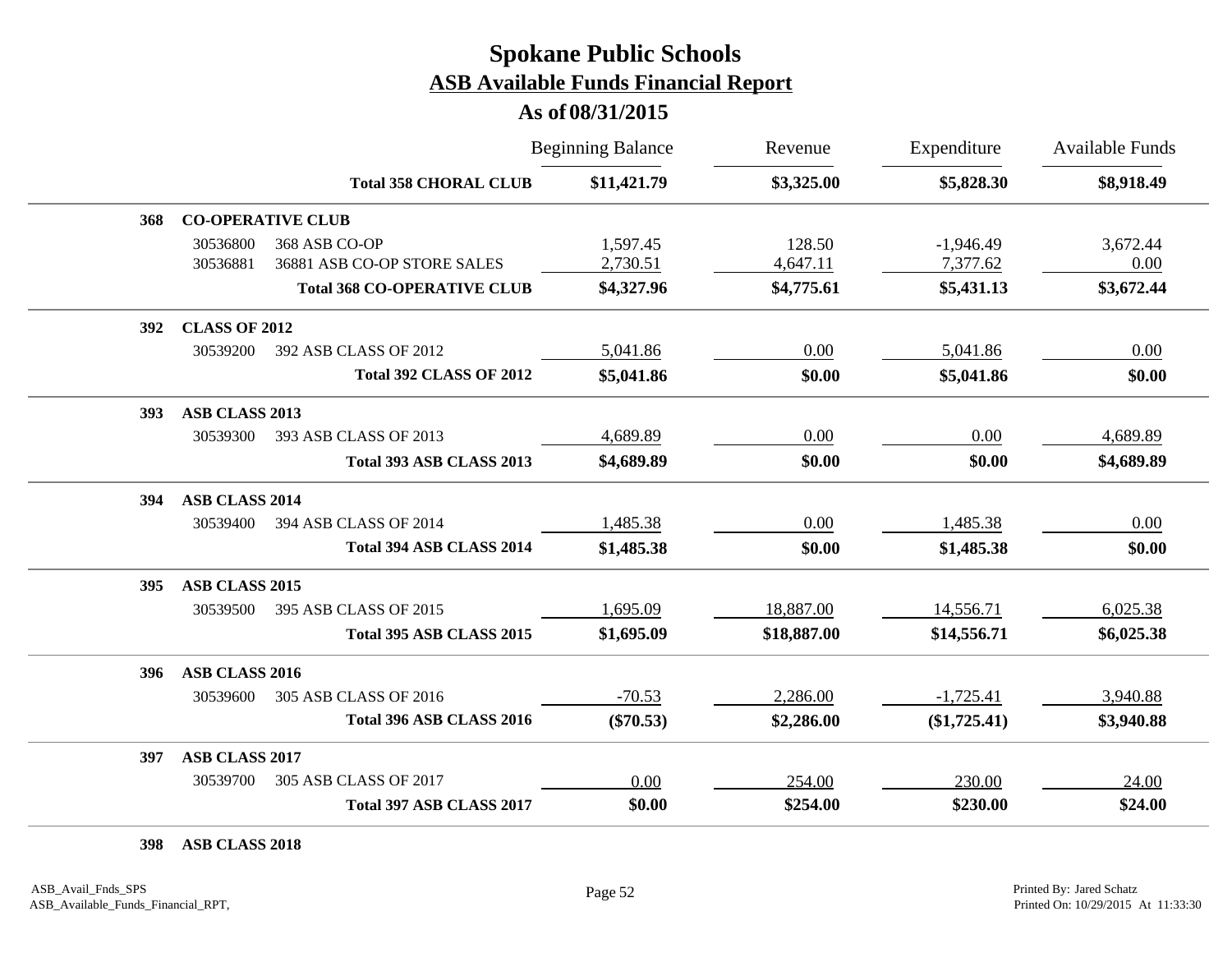|                                                          |                         |                                       | <b>Beginning Balance</b> | Revenue      | Expenditure    | Available Funds                                                |
|----------------------------------------------------------|-------------------------|---------------------------------------|--------------------------|--------------|----------------|----------------------------------------------------------------|
|                                                          | 30539800                | 305 ASB CLASS OF 2018                 | 0.00                     | 0.00         | $-2,485.38$    | 2,485.38                                                       |
|                                                          |                         | Total 398 ASB CLASS 2018              | \$0.00                   | \$0.00       | $(\$2,485.38)$ | \$2,485.38                                                     |
| 399                                                      | <b>ASB CLASS 2019</b>   |                                       |                          |              |                |                                                                |
|                                                          | 30539900                | 399 CLASS OF 2019                     | 0.00                     | 0.00         | 0.00           | 0.00                                                           |
|                                                          |                         | Total 399 ASB CLASS 2019              | \$0.00                   | \$0.00       | \$0.00         | \$0.00                                                         |
|                                                          |                         | 300 CLASS                             | \$49,317.03              | \$158,157.42 | \$101,455.07   | \$106,019.38                                                   |
| 410                                                      |                         | <b>ASB SPECIAL OLYMPICS</b>           |                          |              |                |                                                                |
|                                                          | 30541000                | <b>410 ASB SPECIAL OLYMPICS</b>       | 3,949.11                 | 0.00         | 0.00           | 3,949.11                                                       |
|                                                          | 30541066                | 41066 ASB SPL OLYMP -RECYCLING        | 105.52                   | 40.00        | 84.99          | 60.53                                                          |
|                                                          |                         | <b>Total 410 ASB SPECIAL OLYMPICS</b> | \$4,054.63               | \$40.00      | \$84.99        | \$4,009.64                                                     |
| 415                                                      | <b>ASB CHEERLEADERS</b> |                                       |                          |              |                |                                                                |
|                                                          | 30541500                | <b>415 ASB CHEERLEADERS</b>           | 1,487.75                 | 11,068.70    | 9,209.36       | 3,347.09                                                       |
|                                                          |                         | <b>Total 415 ASB CHEERLEADERS</b>     | \$1,487.75               | \$11,068.70  | \$9,209.36     | \$3,347.09                                                     |
| 426.                                                     |                         | WA DRUG FREE YOUTH                    |                          |              |                |                                                                |
|                                                          | 30542600                | 305 ASB WA DRUG FREE YOUTH            | 1,032.95                 | 0.00         | 1,032.95       | 0.00                                                           |
|                                                          |                         | <b>Total 426 WA DRUG FREE YOUTH</b>   | \$1,032.95               | \$0.00       | \$1,032.95     | \$0.00                                                         |
| 434                                                      |                         | ASB KNOWLEDGE BOWL                    |                          |              |                |                                                                |
|                                                          | 30543400                | <b>305 KNOWLEDGE BOWL</b>             | 421.44                   | 0.00         | 50.00          | 371.44                                                         |
|                                                          |                         | <b>Total 434 ASB KNOWLEDGE BOWL</b>   | \$421.44                 | \$0.00       | \$50.00        | \$371.44                                                       |
| 441                                                      | <b>KEY CLUB</b>         |                                       |                          |              |                |                                                                |
|                                                          | 30544100                | <b>441 ASB KEY CLUB</b>               | 2,090.64                 | 1,365.00     | 1,402.24       | 2,053.40                                                       |
|                                                          |                         | <b>Total 441 KEY CLUB</b>             | \$2,090.64               | \$1,365.00   | \$1,402.24     | \$2,053.40                                                     |
| 446                                                      | <b>ASB COP SHOP</b>     |                                       |                          |              |                |                                                                |
|                                                          | 30544600                | 446 ASB COP SHOP                      | $-80.50$                 | 0.00         | $-80.50$       | 0.00                                                           |
| ASB_Avail_Fnds_SPS<br>ASB_Available_Funds_Financial_RPT, |                         |                                       | Page 53                  |              |                | Printed By: Jared Schatz<br>Printed On: 10/29/2015 At 11:33:30 |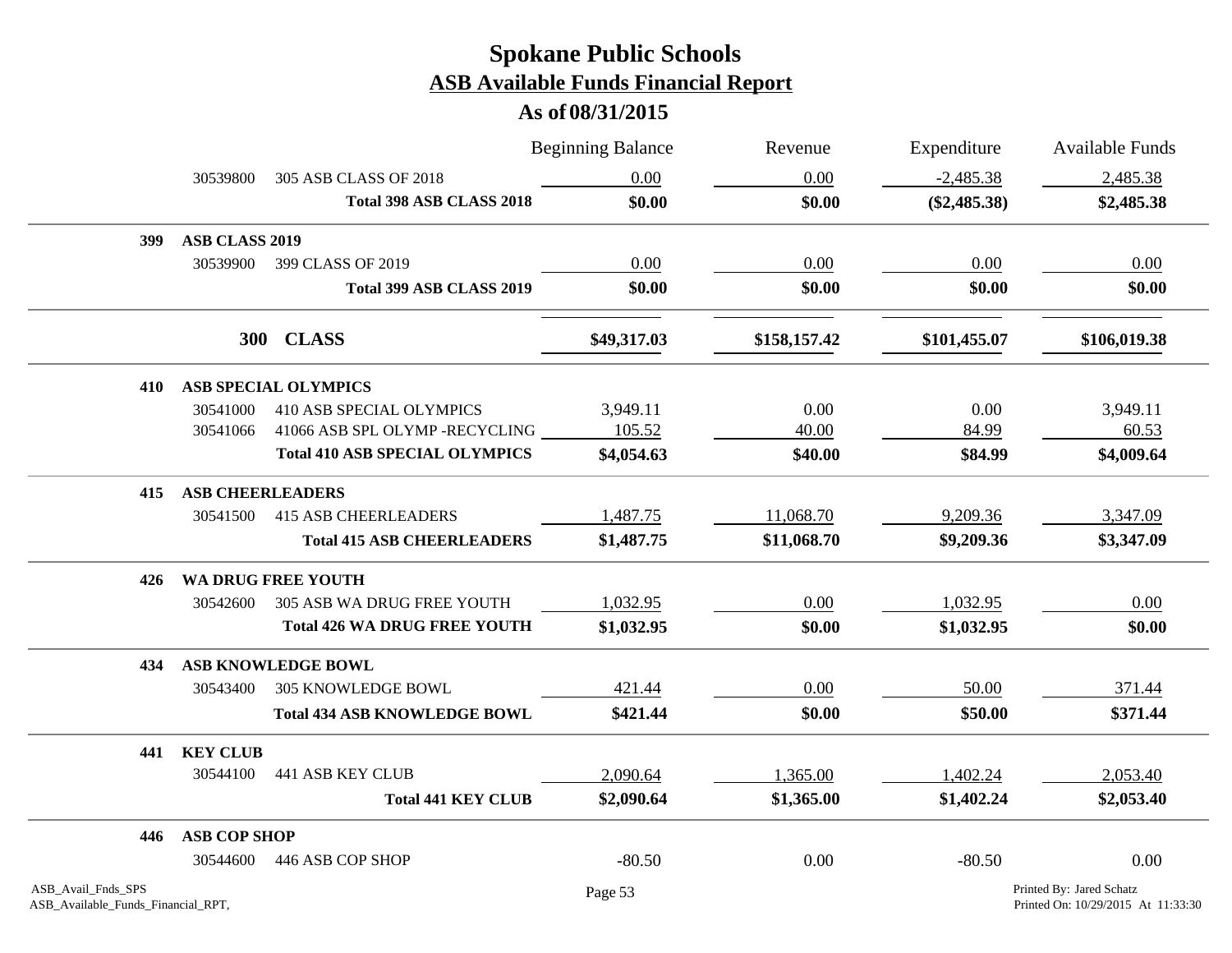|     |                       |                                            | <b>Beginning Balance</b> | Revenue     | Expenditure | Available Funds |
|-----|-----------------------|--------------------------------------------|--------------------------|-------------|-------------|-----------------|
|     |                       | <b>Total 446 ASB COP SHOP</b>              | $(\$80.50)$              | \$0.00      | $(\$80.50)$ | \$0.00          |
| 447 | <b>ART CLUB</b>       |                                            |                          |             |             |                 |
|     | 30544700              | <b>447 ASB FINE ARTS</b>                   | 1,489.37                 | 0.00        | 225.00      | 1,264.37        |
|     |                       | <b>Total 447 ART CLUB</b>                  | \$1,489.37               | \$0.00      | \$225.00    | \$1,264.37      |
| 460 | <b>MATH CLUB</b>      |                                            |                          |             |             |                 |
|     | 30546000              | <b>460 ASB MATH CLUB</b>                   | 0.00                     | 0.00        | 0.00        | 0.00            |
|     |                       | <b>Total 460 MATH CLUB</b>                 | \$0.00                   | \$0.00      | \$0.00      | \$0.00          |
| 462 | <b>ROBOTICS CLUB</b>  |                                            |                          |             |             |                 |
|     | 30546200              | <b>46200 ROBOTICS CLUB</b>                 | 1,197.18                 | 4,251.15    | 3,594.41    | 1,853.92        |
|     |                       | <b>Total 462 ROBOTICS CLUB</b>             | \$1,197.18               | \$4,251.15  | \$3,594.41  | \$1,853.92      |
| 464 |                       | <b>FAMILY CAREER N COMMUNITY LDRS</b>      |                          |             |             |                 |
|     | 30546400              | 464 ASB FCCLA                              | 15.00                    | 0.00        | 15.00       | 0.00            |
|     |                       | <b>Total 464 FAMILY CAREER N COMMUNITY</b> | \$15.00                  | \$0.00      | \$15.00     | \$0.00          |
| 466 | <b>DRILL TEAM</b>     |                                            |                          |             |             |                 |
|     | 30546600              | <b>466 ASB DRILL TEAM</b>                  | 5,145.20                 | 28,616.53   | 20,255.21   | 13,506.52       |
|     |                       | <b>Total 466 DRILL TEAM</b>                | \$5,145.20               | \$28,616.53 | \$20,255.21 | \$13,506.52     |
| 470 | <b>HONOR SOCIETY</b>  |                                            |                          |             |             |                 |
|     | 30547000              | 470 ASB HONOR SOCIETY                      | 4,341.86                 | 112.00      | 1,086.06    | 3,367.80        |
|     |                       | <b>Total 470 HONOR SOCIETY</b>             | \$4,341.86               | \$112.00    | \$1,086.06  | \$3,367.80      |
| 482 | <b>RACE/ASB FORUM</b> |                                            |                          |             |             |                 |
|     | 30548200              | <b>482 RACE/ASB FORUM</b>                  | 34.63                    | 0.00        | 0.00        | 34.63           |
|     |                       | Total 482 R A C E / ASB FORUM              | \$34.63                  | \$0.00      | \$0.00      | \$34.63         |
| 484 |                       | <b>ASB MUSCIAL PRODUCTION</b>              |                          |             |             |                 |
|     | 30548400              | <b>484 ASB MUSICAL PRODUCTIONS</b>         | 27,104.40                | 0.00        | 27,104.40   | 0.00            |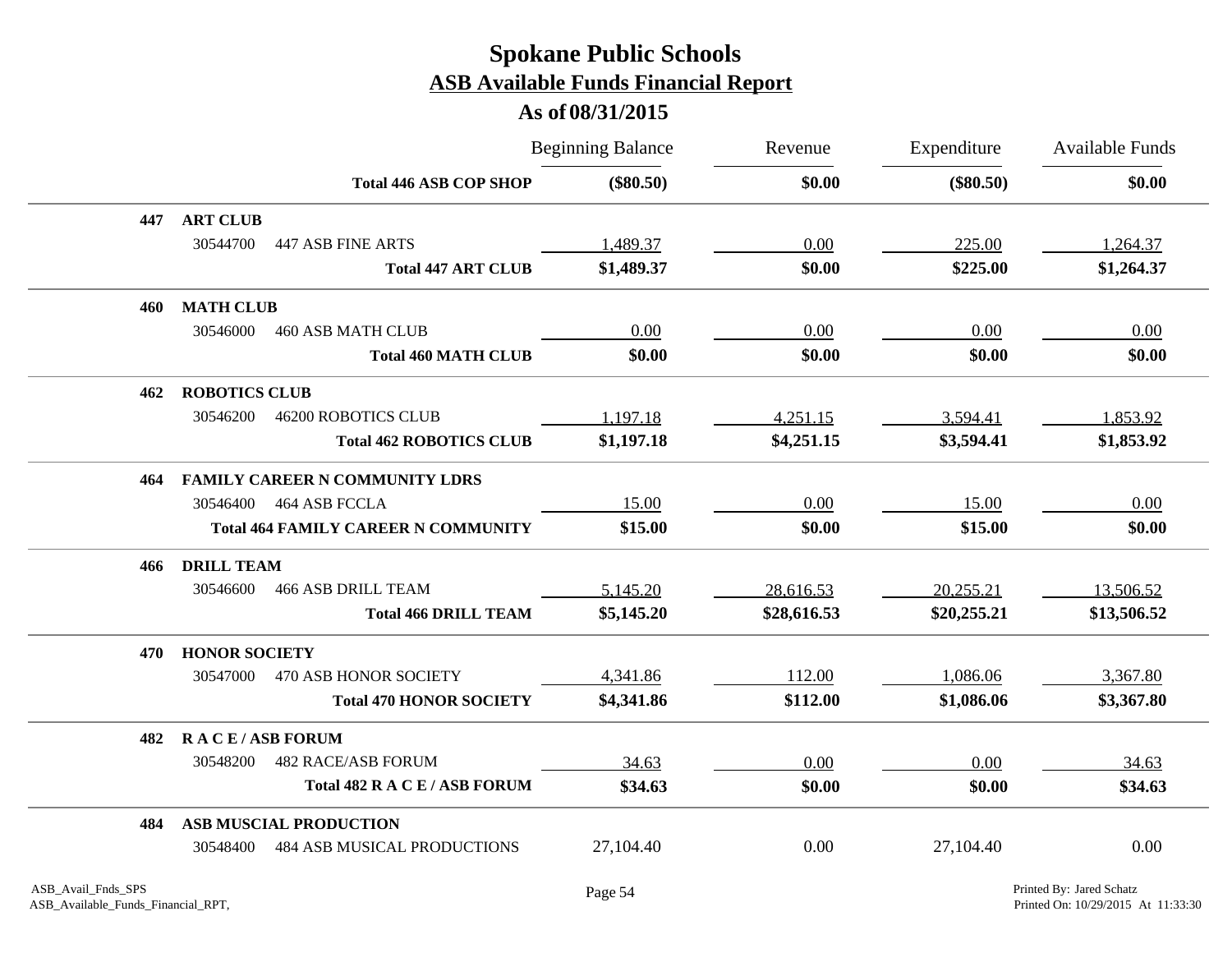|     |            |                        |                                         | <b>Beginning Balance</b> | Revenue     | Expenditure    | <b>Available Funds</b> |
|-----|------------|------------------------|-----------------------------------------|--------------------------|-------------|----------------|------------------------|
|     |            |                        | <b>Total 484 ASB MUSCIAL PRODUCTION</b> | \$27,104.40              | \$0.00      | \$27,104.40    | \$0.00                 |
|     | 495        | <b>ASB TIGER GROWL</b> |                                         |                          |             |                |                        |
|     |            | 30549500               | <b>495 ASB TIGER GROWL</b>              | 248.81                   | 0.00        | 0.00           | 248.81                 |
|     |            |                        | <b>Total 495 ASB TIGER GROWL</b>        | \$248.81                 | \$0.00      | \$0.00         | \$248.81               |
|     |            | 400                    | <b>CLUBS</b>                            | \$48,583.36              | \$45,453.38 | \$63,979.12    | \$30,057.62            |
| 310 |            |                        | NORTH CENTRAL HIGH SCHOOL               |                          |             |                |                        |
|     | 102        | <b>ASB RESERVE</b>     |                                         |                          |             |                |                        |
|     |            | 31010200               | <b>102 ASB RESERVE</b>                  | $-28,114.38$             | 0.00        | $-2,000.00$    | $-26,114.38$           |
|     |            |                        | <b>Total 102 ASB RESERVE</b>            | $(\$28,114.38)$          | \$0.00      | $(\$2,000.00)$ | $(\$26,114.38)$        |
|     | 104        | <b>ASB GENERAL</b>     |                                         |                          |             |                |                        |
|     |            | 31010400               | 104 ASB GENERAL                         | 5,423.21                 | 18,614.97   | 14,557.37      | 9,480.81               |
|     |            | 31010401               | 10401 INTERHIGH SENATE                  | 0.00                     | 0.00        | 0.00           | 0.00                   |
|     |            | 31010402               | 10402 PLAQUES/G-SHOES/SR PLAQ           | 441.43                   | 0.00        | 0.00           | 441.43                 |
|     |            | 31010403               | 10403 GEN ASB-GROOVY SHOES              | 0.00                     | 0.00        | 0.00           | 0.00                   |
|     |            |                        | <b>Total 104 ASB GENERAL</b>            | \$5,864.64               | \$18,614.97 | \$14,557.37    | \$9,922.24             |
|     | 108        |                        | <b>ASB MISCELLANEOUS</b>                |                          |             |                |                        |
|     |            | 31010800               | <b>108 ASB MISCELLANEOUS</b>            | 17.23                    | 0.00        | 0.00           | 17.23                  |
|     |            |                        | <b>Total 108 ASB MISCELLANEOUS</b>      | \$17.23                  | \$0.00      | \$0.00         | \$17.23                |
|     | <b>110</b> | <b>ASB GSL CARD</b>    |                                         |                          |             |                |                        |
|     |            | 31011000               | 110 ASB GSL CARD                        | 17,405.31                | 27,275.00   | 19,317.32      | 25,362.99              |
|     |            |                        | <b>Total 110 ASB GSL CARD</b>           | \$17,405.31              | \$27,275.00 | \$19,317.32    | \$25,362.99            |
|     | <b>111</b> |                        | <b>ASB STUDENT TRAINERS</b>             |                          |             |                |                        |
|     |            | 31011100               | <b>111 ASB STUDENT TRAINER</b>          | 222.36                   | 0.00        | 0.00           | 222.36                 |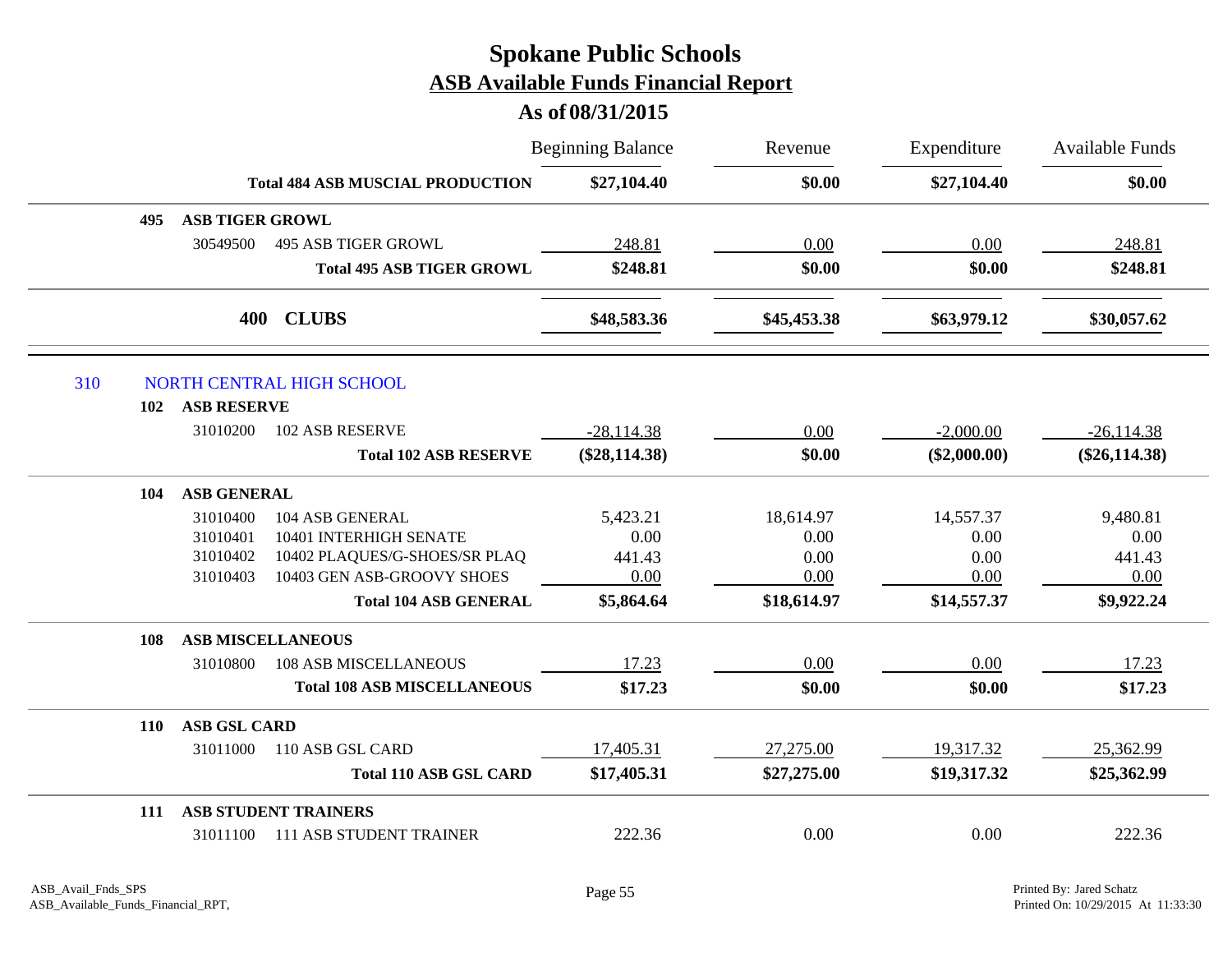|     |                         |                                            | <b>Beginning Balance</b> | Revenue     | Expenditure    | <b>Available Funds</b> |
|-----|-------------------------|--------------------------------------------|--------------------------|-------------|----------------|------------------------|
|     |                         | <b>Total 111 ASB STUDENT TRAINERS</b>      | \$222.36                 | \$0.00      | \$0.00         | \$222.36               |
| 131 | <b>ASB YEARBOOK</b>     |                                            |                          |             |                |                        |
|     | 31013100                | <b>131 ASB YEARBOOK</b>                    | 33,762.92                | 29,124.00   | 24,632.13      | 38,254.79              |
|     | 31013101                | 13101 YEARBOOK SENIOR SALUTES              | 2,325.00                 | 0.00        | 2,325.00       | 0.00                   |
|     |                         | <b>Total 131 ASB YEARBOOK</b>              | \$36,087.92              | \$29,124.00 | \$26,957.13    | \$38,254.79            |
| 135 | <b>ASB UNIFORMS</b>     |                                            |                          |             |                |                        |
|     | 31013500                | <b>135 ASB UNIFORMS</b>                    | 0.00                     | 0.00        | 0.00           | 0.00                   |
|     |                         | <b>Total 135 ASB UNIFORMS</b>              | \$0.00                   | \$0.00      | \$0.00         | \$0.00                 |
| 182 |                         | <b>ASB SPECIAL PROJECTS</b>                |                          |             |                |                        |
|     | 31018200                | <b>182 ASB POP INCOME</b>                  | 2,472.75                 | 3,318.41    | 390.00         | 5,401.16               |
|     |                         | <b>Total 182 ASB SPECIAL PROJECTS</b>      | \$2,472.75               | \$3,318.41  | \$390.00       | \$5,401.16             |
|     | <b>100</b>              | <b>GENERAL ASB</b>                         | \$33,955.83              | \$78,332.38 | \$59,221.82    | \$53,066.39            |
| 204 |                         | ASB ATHLETIC EQUALIZATION                  |                          |             |                |                        |
|     |                         | 31020400 204 EQUALIZATION                  | 1,111.74                 | 24,936.75   | 26,048.49      | 0.00                   |
|     |                         | <b>Total 204 ASB ATHLETIC EQUALIZATION</b> | \$1,111.74               | \$24,936.75 | \$26,048.49    | \$0.00                 |
| 205 |                         | <b>GENERAL ATHLETICS</b>                   |                          |             |                |                        |
|     | 31020500                | <b>205 ASB ATHLETICS GENERAL</b>           | $-5,659.06$              | 2.00        | $-2,543.72$    | $-3,113.34$            |
|     |                         | <b>Total 205 GENERAL ATHLETICS</b>         | $(\$5,659.06)$           | \$2.00      | $(\$2,543.72)$ | $(\$3,113.34)$         |
| 206 | <b>LEAGUE ATHLETICS</b> |                                            |                          |             |                |                        |
|     | 31020600                | <b>206 STATE TRAVEL</b>                    | $-19,926.37$             | 3,288.00    | 3,546.99       | $-20,185.36$           |
|     |                         | <b>Total 206 LEAGUE ATHLETICS</b>          | $(\$19,926.37)$          | \$3,288.00  | \$3,546.99     | $(\$20,185.36)$        |
| 208 |                         | <b>ASB ATHLETIC OFFICIALS</b>              |                          |             |                |                        |
|     | 31020800                | <b>208 GSL OFFICIALS</b>                   | $-37,566.30$             | 0.00        | $-10,391.16$   | $-27,175.14$           |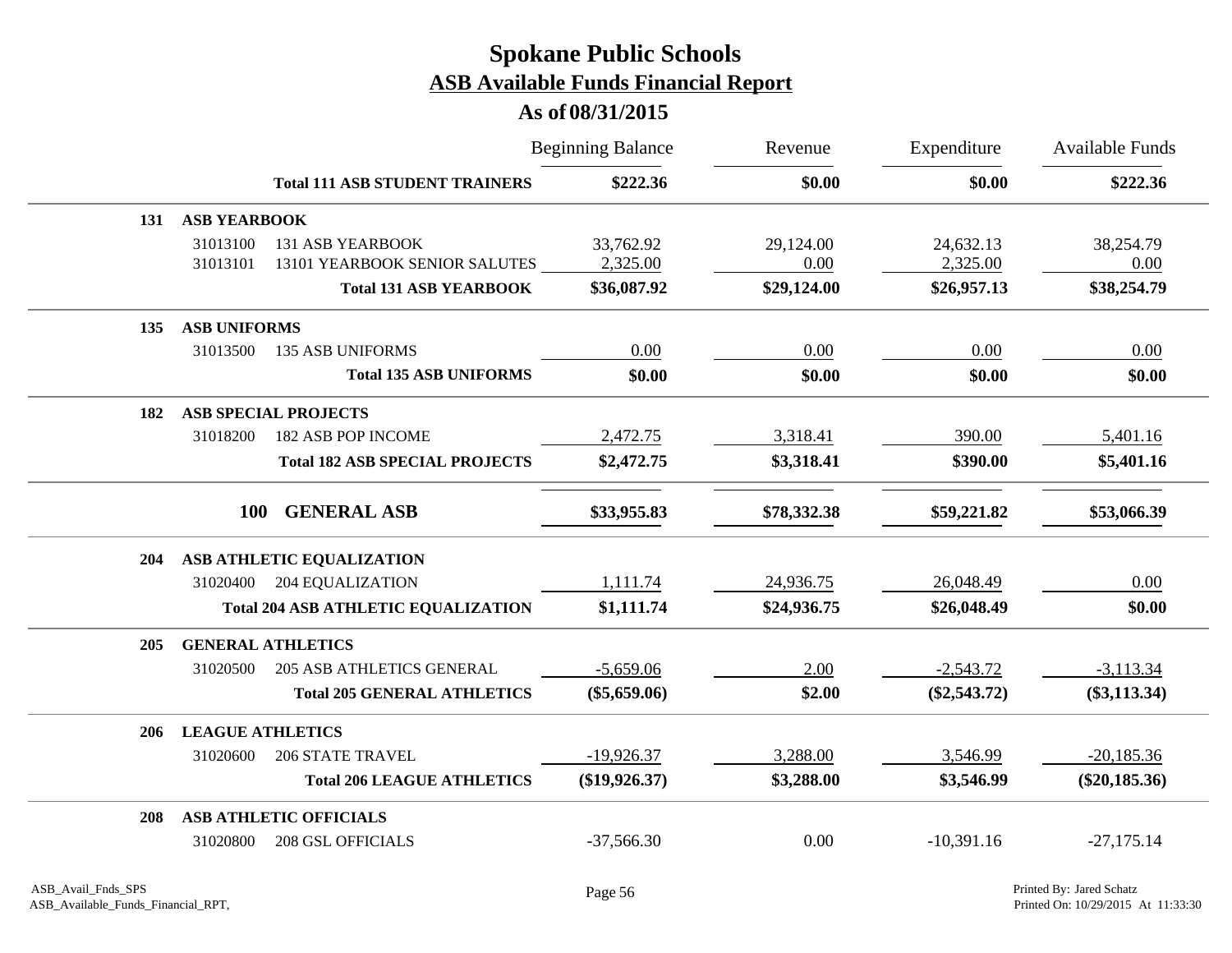|            |                         |                                         | <b>Beginning Balance</b> | Revenue     | Expenditure     | <b>Available Funds</b> |
|------------|-------------------------|-----------------------------------------|--------------------------|-------------|-----------------|------------------------|
|            |                         | <b>Total 208 ASB ATHLETIC OFFICIALS</b> | $(\$37,566.30)$          | \$0.00      | $(\$10,391.16)$ | $(\$27,175.14)$        |
| 227        | <b>BASEBALL</b>         |                                         |                          |             |                 |                        |
|            | 31022700                | 227 ASB BASEBALL                        | 20.00                    | 2,244.97    | 1,921.12        | 343.85                 |
|            | 31022701                | 22701 ASB BASEBALL POINSETTA            | 0.00                     | 0.00        | 0.00            | 0.00                   |
|            | 31022702                | 22702 ASB BASEBALL CAMP                 | 0.00                     | 0.00        | 0.00            | 0.00                   |
|            |                         | <b>Total 227 BASEBALL</b>               | \$20.00                  | \$2,244.97  | \$1,921.12      | \$343.85               |
| <b>230</b> | <b>BOYS BASKETBALL</b>  |                                         |                          |             |                 |                        |
|            | 31023000                | <b>230 ASB BASKETBALL BOYS</b>          | 73.22                    | 2,292.00    | 2,132.50        | 232.72                 |
|            |                         | <b>Total 230 BOYS BASKETBALL</b>        | \$73.22                  | \$2,292.00  | \$2,132.50      | \$232.72               |
| 231        | <b>GIRLS BASKETBALL</b> |                                         |                          |             |                 |                        |
|            | 31023100                | 231 ASB GIRLS BASKETBALL                | $-52.50$                 | 1,650.00    | 1,197.30        | 400.20                 |
|            |                         | <b>Total 231 GIRLS BASKETBALL</b>       | $(\$52.50)$              | \$1,650.00  | \$1,197.30      | \$400.20               |
| 232        | <b>BOWLING</b>          |                                         |                          |             |                 |                        |
|            | 31023200                | 23200 BOWLING                           | 0.00                     | 1,290.00    | 1,148.62        | 141.38                 |
|            |                         | <b>Total 232 BOWLING</b>                | \$0.00                   | \$1,290.00  | \$1,148.62      | \$141.38               |
| 236        |                         | <b>BOYS CROSS COUNTRY</b>               |                          |             |                 |                        |
|            | 31023600                | 236 ASB BOYS CROSS COUNTRY              | 216.17                   | 4,138.97    | 4,590.07        | $-234.93$              |
|            | 31023601                | 23601 BOYS XC DONATION LETTERS          | 0.00                     | 5,351.74    | 5,351.74        | 0.00                   |
|            | 31023602                | 23602 BOYS XC TEAM SHIRTS               | 0.00                     | 2,118.00    | 2,118.00        | 0.00                   |
|            |                         | <b>Total 236 BOYS CROSS COUNTRY</b>     | \$216.17                 | \$11,608.71 | \$12,059.81     | $(\$234.93)$           |
| 237        |                         | <b>GIRLS CROSS COUNTRY</b>              |                          |             |                 |                        |
|            | 31023700                | 237 ASB GIRLS CROSS COUNTRY             | 133.28                   | 467.99      | 586.79          | 14.48                  |
|            |                         | <b>Total 237 GIRLS CROSS COUNTRY</b>    | \$133.28                 | \$467.99    | \$586.79        | \$14.48                |
| <b>240</b> | <b>FOOTBALL</b>         |                                         |                          |             |                 |                        |
|            | 31024000                | <b>240 ASB FOOTBALL</b>                 | $-16,131.02$             | 22,864.40   | 10,566.29       | $-3,832.91$            |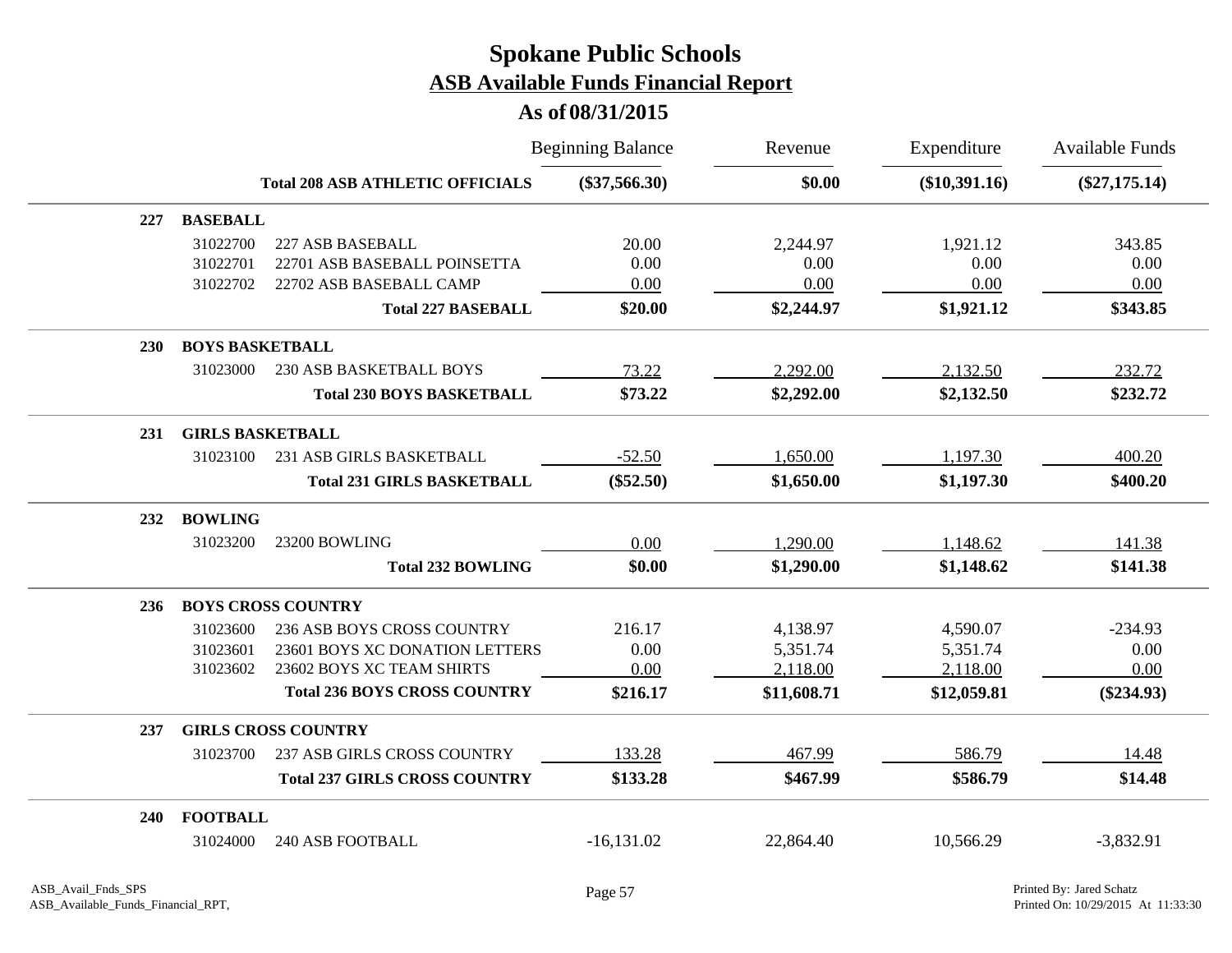|     |                        |                                                     | <b>Beginning Balance</b> | Revenue          | Expenditure    | <b>Available Funds</b> |
|-----|------------------------|-----------------------------------------------------|--------------------------|------------------|----------------|------------------------|
|     |                        | <b>Total 240 FOOTBALL</b>                           | (\$16,131.02)            | \$22,864.40      | \$10,566.29    | $(\$3,832.91)$         |
| 242 | <b>BOYS GOLF</b>       |                                                     |                          |                  |                |                        |
|     | 31024200<br>31024201   | 242 ASB BOYS GOLF<br>24201 BOYS/GIRLS MISSELHORN FN | 137.50<br>836.73         | 1,522.10<br>0.00 | 785.04<br>0.00 | 874.56<br>836.73       |
|     | 31024202               | 24202 NC GOLF TOURNAMENT                            | 0.00                     | 6,575.00         | 6,575.00       | 0.00                   |
|     |                        | <b>Total 242 BOYS GOLF</b>                          | \$974.23                 | \$8,097.10       | \$7,360.04     | \$1,711.29             |
| 243 | <b>GIRLS GOLF</b>      |                                                     |                          |                  |                |                        |
|     | 31024300               | 243 ASB GIRLS GOLF                                  | 87.91                    | 500.00           | 548.63         | 39.28                  |
|     |                        | <b>Total 243 GIRLS GOLF</b>                         | \$87.91                  | \$500.00         | \$548.63       | \$39.28                |
| 248 | <b>GYMNASTICS</b>      |                                                     |                          |                  |                |                        |
|     | 31024800               | <b>248 ASB GYMNASTICS</b>                           | 186.98                   | 3,275.00         | 2,371.03       | 1,090.95               |
|     |                        | <b>Total 248 GYMNASTICS</b>                         | \$186.98                 | \$3,275.00       | \$2,371.03     | \$1,090.95             |
| 264 | <b>SLOW PITCH</b>      |                                                     |                          |                  |                |                        |
|     | 31026400               | <b>264 ASB SLOW PITCH SOFTBALL</b>                  | 32.92                    | 2,154.00         | 2,348.83       | $-161.91$              |
|     |                        | <b>Total 264 SLOW PITCH</b>                         | \$32.92                  | \$2,154.00       | \$2,348.83     | $(\$161.91)$           |
| 266 | <b>BOYS' SOCCER</b>    |                                                     |                          |                  |                |                        |
|     | 31026600               | <b>266 ASB BOYS SOCCER</b>                          | $-92.36$                 | 2,258.00         | 1,814.85       | 350.79                 |
|     |                        | <b>Total 266 BOYS' SOCCER</b>                       | $(\$92.36)$              | \$2,258.00       | \$1,814.85     | \$350.79               |
| 267 | <b>GIRLS' SOCCER</b>   |                                                     |                          |                  |                |                        |
|     | 31026700               | <b>267 ASB GIRLS SOCCER</b>                         | 470.00                   | 1,304.00         | 953.79         | 820.21                 |
|     |                        | <b>Total 267 GIRLS' SOCCER</b>                      | \$470.00                 | \$1,304.00       | \$953.79       | \$820.21               |
| 270 | <b>GIRLS' SOFTBALL</b> |                                                     |                          |                  |                |                        |
|     | 31027000               | 270 ASB GIRLS SOFTBALL                              | 344.71                   | 5,135.30         | 4,554.37       | 925.64                 |
|     |                        | <b>Total 270 GIRLS' SOFTBALL</b>                    | \$344.71                 | \$5,135.30       | \$4,554.37     | \$925.64               |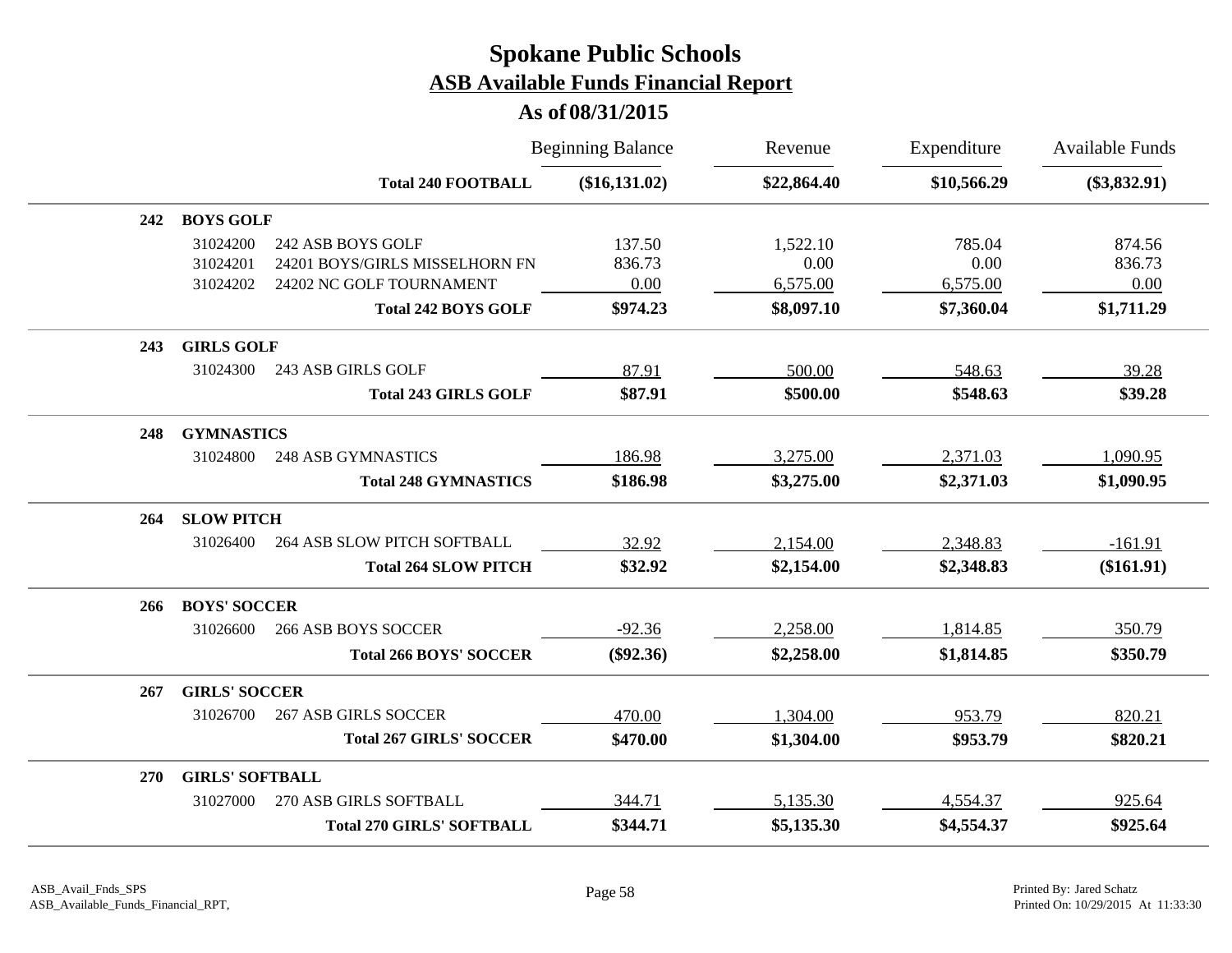**As of 08/31/2015**

|            |                                                                                   |                                | <b>Beginning Balance</b> | Revenue      | Expenditure | <b>Available Funds</b> |
|------------|-----------------------------------------------------------------------------------|--------------------------------|--------------------------|--------------|-------------|------------------------|
| 278        | <b>BOYS' TENNIS</b>                                                               |                                |                          |              |             |                        |
|            | 31027800<br>278 ASB BOYS TENNIS                                                   |                                | $-731.60$                | 1,446.00     | 550.55      | 163.85                 |
|            |                                                                                   | <b>Total 278 BOYS' TENNIS</b>  | $(\$731.60)$             | \$1,446.00   | \$550.55    | \$163.85               |
| 279        | <b>GIRLS' TENNIS</b>                                                              |                                |                          |              |             |                        |
|            | 31027900<br>279 ASB GIRLS TENNIS                                                  |                                | 1,434.48                 | 465.00       | 690.15      | 1,209.33               |
|            |                                                                                   | <b>Total 279 GIRLS' TENNIS</b> | \$1,434.48               | \$465.00     | \$690.15    | \$1,209.33             |
| 284        | <b>BOYS' TRACK</b>                                                                |                                |                          |              |             |                        |
|            | 31028400<br><b>284 ASB BOYS TRACK</b>                                             |                                | $-289.20$                | 8,930.87     | 7,979.98    | 661.69                 |
|            |                                                                                   | <b>Total 284 BOYS' TRACK</b>   | $(\$289.20)$             | \$8,930.87   | \$7,979.98  | \$661.69               |
| 285        | <b>GIRLS' TRACK</b>                                                               |                                |                          |              |             |                        |
|            | <b>285 ASB GIRLS TRACK</b><br>31028500                                            |                                | $-292.23$                | 7,821.99     | 6,044.43    | 1,485.33               |
|            |                                                                                   | <b>Total 285 GIRLS' TRACK</b>  | $(\$292.23)$             | \$7,821.99   | \$6,044.43  | \$1,485.33             |
| <b>290</b> | <b>GIRLS' VOLLEYBALL</b>                                                          |                                |                          |              |             |                        |
|            | 31029000<br><b>290 ASB GIRLS VOLLEYBALL</b>                                       |                                | 1,443.39                 | 1,739.60     | 2,153.43    | 1,029.56               |
|            | 29004 G-VOLLEYBALL PAYROLL<br>31029004                                            |                                | 0.00                     | 0.00         | 0.00        | 0.00                   |
|            | <b>Total 290 GIRLS' VOLLEYBALL</b>                                                |                                | \$1,443.39               | \$1,739.60   | \$2,153.43  | \$1,029.56             |
| 294        | <b>BOYS' WRESTLING</b>                                                            |                                |                          |              |             |                        |
|            | <b>294 ASB BOYS WRESTLING</b><br>31029400                                         |                                | $-681.68$                | 11,884.80    | 11,096.76   | 106.36                 |
|            | <b>Total 294 BOYS' WRESTLING</b>                                                  |                                | $(\$681.68)$             | \$11,884.80  | \$11,096.76 | \$106.36               |
|            | <b>ATHLETICS</b><br>200                                                           |                                | $(\$74,893.29)$          | \$125,656.48 | \$94,739.87 | $(\$43,976.68)$        |
|            |                                                                                   |                                |                          |              |             |                        |
| 308        | <b>VOCATIONAL TRAINING CLUB</b><br>31030800<br><b>308 ASB VOCATIONAL TRAINING</b> |                                | 200.71                   | 0.00         | 0.00        | 200.71                 |
|            | <b>Total 308 VOCATIONAL TRAINING CLUB</b>                                         |                                | \$200.71                 | \$0.00       | \$0.00      | \$200.71               |
|            |                                                                                   |                                |                          |              |             |                        |

**312 DEBATE CLUB**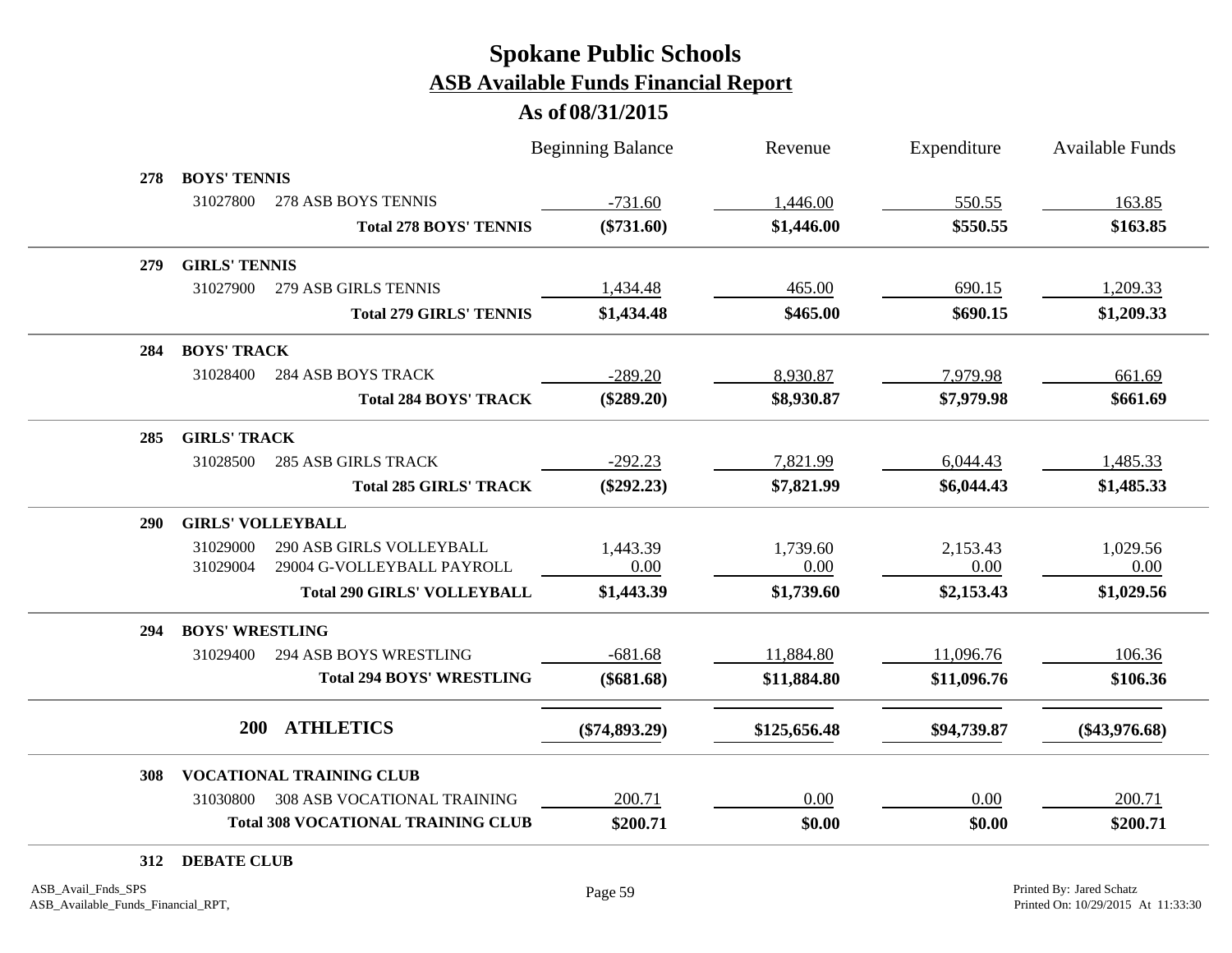|     |                    |                                            | <b>Beginning Balance</b> | Revenue     | Expenditure    | <b>Available Funds</b> |
|-----|--------------------|--------------------------------------------|--------------------------|-------------|----------------|------------------------|
|     | 31031200           | 312 ASB DEBATE                             | 1,612.86                 | 705.00      | 1,865.32       | 452.54                 |
|     | 31031201           | 31201 ASB DEBATE BUTTERBRAIDS              | 0.00                     | 0.00        | 0.00           | 0.00                   |
|     | 31031202           | 31202 ASB DEBATE SUCKERS                   | 0.00                     | 0.00        | 0.00           | 0.00                   |
|     | 31031203           | 31203 ASB DEBATE CHOC ROSES                | 0.00                     | 0.00        | 0.00           | 0.00                   |
|     |                    | <b>Total 312 DEBATE CLUB</b>               | \$1,612.86               | \$705.00    | \$1,865.32     | \$452.54               |
| 313 | <b>DECA CLUB</b>   |                                            |                          |             |                |                        |
|     | 31031300           | 313 ASB DECA CHAPTER                       | 310.63                   | 6,570.00    | $-3,237.48$    | 10,118.11              |
|     |                    | <b>Total 313 DECA CLUB</b>                 | \$310.63                 | \$6,570.00  | $(\$3,237.48)$ | \$10,118.11            |
| 314 | <b>DECA STORE</b>  |                                            |                          |             |                |                        |
|     | 31031400           | 314 ASB DECA STORE                         | 680.49                   | 10,879.77   | 11,158.36      | 401.90                 |
|     |                    | <b>Total 314 DECA STORE</b>                | \$680.49                 | \$10,879.77 | \$11,158.36    | \$401.90               |
| 315 | <b>DRAMA CLUB</b>  |                                            |                          |             |                |                        |
|     | 31031500           | 315 ASB DRAMA                              | 6,397.26                 | 906.00      | 156.45         | 7,146.81               |
|     | 31031501           | 31501 ASB DRAMA PLAYS                      | $-132.09$                | 4,941.00    | 5,066.66       | $-257.75$              |
|     | 31031502           | 31502 ASB DRAMA DOLL SHOP                  | $-500.28$                | 60.00       | $-440.28$      | 0.00                   |
|     | 31031503           | 31503 DRAMA - SPRING ONE ACT               | 0.00                     | 3,387.78    | 3,538.27       | $-150.49$              |
|     |                    | <b>Total 315 DRAMA CLUB</b>                | \$5,764.89               | \$9,294.78  | \$8,321.10     | \$6,738.57             |
| 316 |                    | <b>DRAMATIC PRODUCTIONS CLUB</b>           |                          |             |                |                        |
|     | 31031600           | <b>316 ASB DRAMA PRODUCTIONS</b>           | 1,066.74                 | 50.00       | 0.00           | 1,116.74               |
|     |                    | <b>Total 316 DRAMATIC PRODUCTIONS CLUB</b> | \$1,066.74               | \$50.00     | \$0.00         | \$1,116.74             |
| 356 | <b>BAND CLUB</b>   |                                            |                          |             |                |                        |
|     | 31035600           | 356 ASB BAND                               | 10,839.19                | 4,803.18    | 9,942.26       | 5,700.11               |
|     | 31035601           | 35601 BAND CLEANING ACCOUNT                | 2,823.26                 | 88.00       | 0.00           | 2,911.26               |
|     |                    | <b>Total 356 BAND CLUB</b>                 | \$13,662.45              | \$4,891.18  | \$9,942.26     | \$8,611.37             |
| 358 | <b>CHORAL CLUB</b> |                                            |                          |             |                |                        |
|     | 31035800           | <b>358 ASB CHORAL</b>                      | 3,836.21                 | 12,094.92   | 10,605.63      | 5,325.50               |
|     | 31035801           | 35801 CHORAL ROBE FEES                     | $-721.35$                | 265.00      | 623.41         | $-1,079.76$            |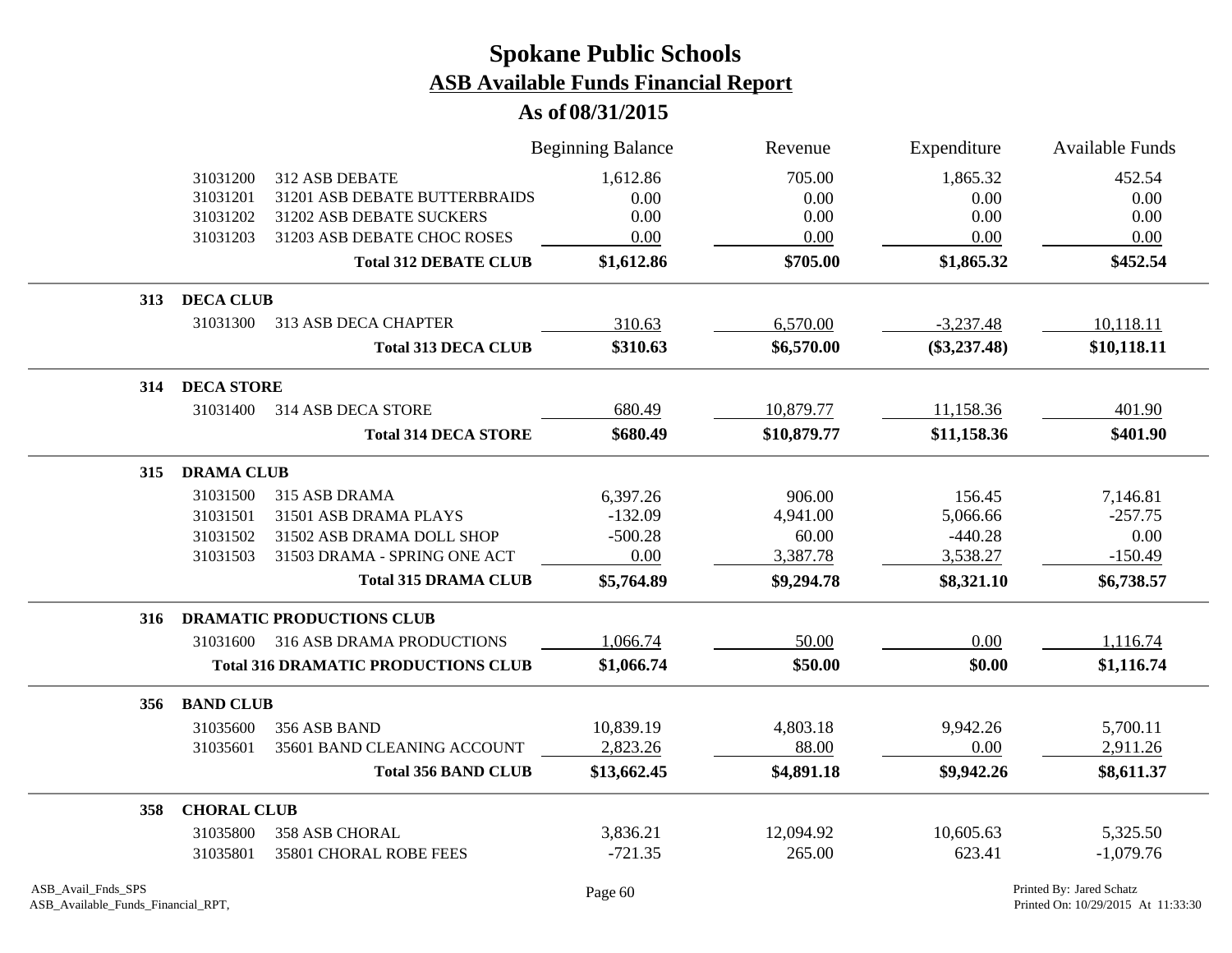|            |                      |                                    | <b>Beginning Balance</b> | Revenue     | Expenditure | Available Funds |
|------------|----------------------|------------------------------------|--------------------------|-------------|-------------|-----------------|
|            | 31035802             | 35802 NATIONAL HONOR CHOIR         | 0.00                     | 0.00        | 0.00        | 0.00            |
|            |                      | <b>Total 358 CHORAL CLUB</b>       | \$3,114.86               | \$12,359.92 | \$11,229.04 | \$4,245.74      |
| 368        |                      | <b>CO-OPERATIVE CLUB</b>           |                          |             |             |                 |
|            | 31036800             | 368 ASB CO OP                      | 317.34                   | 0.00        | 0.00        | 317.34          |
|            |                      | <b>Total 368 CO-OPERATIVE CLUB</b> | \$317.34                 | \$0.00      | \$0.00      | \$317.34        |
| <b>390</b> | <b>CLASS OF 2020</b> |                                    |                          |             |             |                 |
|            |                      | 31039000 39000 CLASS OF 2020       | 0.00                     | 0.00        | 0.00        | 0.00            |
|            |                      | Total 390 CLASS OF 2020            | \$0.00                   | \$0.00      | \$0.00      | \$0.00          |
|            | 391 CLASS OF 2011    |                                    |                          |             |             |                 |
|            | 31039100             | 39100 CLASS OF 2011                | 0.00                     | 0.00        | 0.00        | 0.00            |
|            | 31039101             | 39101 CLASS OF 2011 PROM           | 0.00                     | 0.00        | 0.00        | 0.00            |
|            |                      | <b>Total 391 CLASS OF 2011</b>     | \$0.00                   | \$0.00      | \$0.00      | \$0.00          |
| 392        | <b>CLASS OF 2012</b> |                                    |                          |             |             |                 |
|            | 31039200             | 392 ASB CLASS OF 2012              | 0.00                     | 0.00        | 0.00        | 0.00            |
|            | 31039201             | 39201 CLASS 2012 PROM              | 0.00                     | 0.00        | 0.00        | 0.00            |
|            | 31039202             | 39202 CLASS 2012 HOMECOMING        | 0.00                     | 0.00        | 0.00        | 0.00            |
|            |                      | <b>Total 392 CLASS OF 2012</b>     | \$0.00                   | \$0.00      | \$0.00      | \$0.00          |
| 393        | ASB CLASS 2013       |                                    |                          |             |             |                 |
|            | 31039300             | 393 ASB CLASS OF 2013              | 0.00                     | 0.00        | 0.00        | 0.00            |
|            | 31039302             | 39302 CLASS OF 2013 HOMECOMING     | 0.00                     | 0.00        | 0.00        | 0.00            |
|            |                      | Total 393 ASB CLASS 2013           | \$0.00                   | \$0.00      | \$0.00      | \$0.00          |
| 394        | ASB CLASS 2014       |                                    |                          |             |             |                 |
|            | 31039400             | 394 ASB CLASS OF 2014              | 0.00                     | 0.00        | 0.00        | 0.00            |
|            | 31039401             | 39401 CLASS 2014 PROM              | 0.00                     | 0.00        | 0.00        | 0.00            |
|            | 31039402             | 39402 ASB CLS 2014 HOMECOMING      | 0.00                     | 0.00        | 0.00        | 0.00            |
|            |                      | Total 394 ASB CLASS 2014           | \$0.00                   | \$0.00      | \$0.00      | \$0.00          |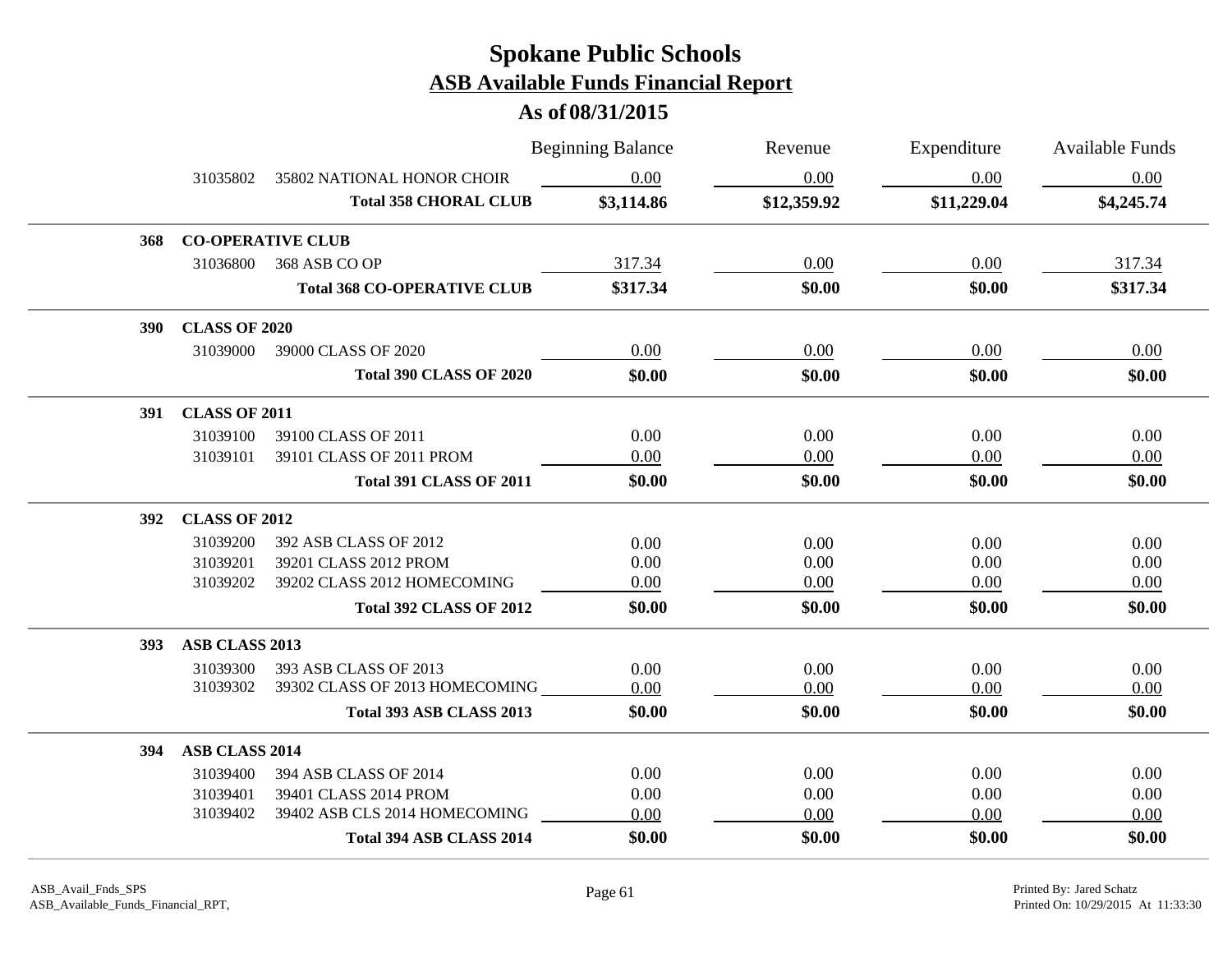|     |                          |                                    | <b>Beginning Balance</b> | Revenue     | Expenditure | <b>Available Funds</b> |
|-----|--------------------------|------------------------------------|--------------------------|-------------|-------------|------------------------|
| 395 | ASB CLASS 2015           |                                    |                          |             |             |                        |
|     | 31039500                 | 395 ASB CLASS OF 2015              | 3,401.13                 | 3,169.00    | 4,414.93    | 2,155.20               |
|     | 31039501                 | 39501 CLASS 2015 PROM              | 0.00                     | 3,639.00    | 3,639.00    | 0.00                   |
|     | 31039502                 | 39502 CLASS 2015 HOMECOMING        | 0.00                     | 7,051.00    | 7,051.00    | 0.00                   |
|     |                          | Total 395 ASB CLASS 2015           | \$3,401.13               | \$13,859.00 | \$15,104.93 | \$2,155.20             |
| 396 | ASB CLASS 2016           |                                    |                          |             |             |                        |
|     | 31039600                 | 396 ASB CLASS OF 2016              | 534.60                   | 2,222.75    | 602.90      | 2,154.45               |
|     |                          | Total 396 ASB CLASS 2016           | \$534.60                 | \$2,222.75  | \$602.90    | \$2,154.45             |
| 397 | ASB CLASS 2017           |                                    |                          |             |             |                        |
|     | 31039700                 | 397 ASB CLASS OF 2017              | 2,330.31                 | 200.00      | 0.00        | 2,530.31               |
|     |                          | Total 397 ASB CLASS 2017           | \$2,330.31               | \$200.00    | \$0.00      | \$2,530.31             |
| 398 | <b>ASB CLASS 2018</b>    |                                    |                          |             |             |                        |
|     | 31039800                 | 398 ASB CLASS OF 2018              | 200.00                   | 200.00      | 0.00        | 400.00                 |
|     |                          | <b>Total 398 ASB CLASS 2018</b>    | \$200.00                 | \$200.00    | \$0.00      | \$400.00               |
| 399 | ASB CLASS 2019           |                                    |                          |             |             |                        |
|     | 31039900                 | 39900 CLASS OF 2019                | 0.00                     | 200.00      | 0.00        | 200.00                 |
|     |                          | Total 399 ASB CLASS 2019           | \$0.00                   | \$200.00    | \$0.00      | \$200.00               |
|     | 300                      | <b>CLASS</b>                       |                          |             |             |                        |
|     |                          |                                    | \$33,197.01              | \$61,432.40 | \$54,986.43 | \$39,642.98            |
| 402 | <b>ASB LITERARY CLUB</b> |                                    |                          |             |             |                        |
|     | 31040200                 | <b>402 ASB KNOWLEDGE BOWL</b>      | 43.10                    | 177.85      | 50.00       | 170.95                 |
|     |                          | <b>Total 402 ASB LITERARY CLUB</b> | \$43.10                  | \$177.85    | \$50.00     | \$170.95               |
| 404 | <b>ASB GAME CLUB</b>     |                                    |                          |             |             |                        |
|     | 31040400                 | <b>404 ASB INDOOR RECREATION</b>   | 44.76                    | 89.34       | 74.99       | 59.11                  |
|     |                          | <b>Total 404 ASB GAME CLUB</b>     | \$44.76                  | \$89.34     | \$74.99     | \$59.11                |
|     |                          |                                    |                          |             |             |                        |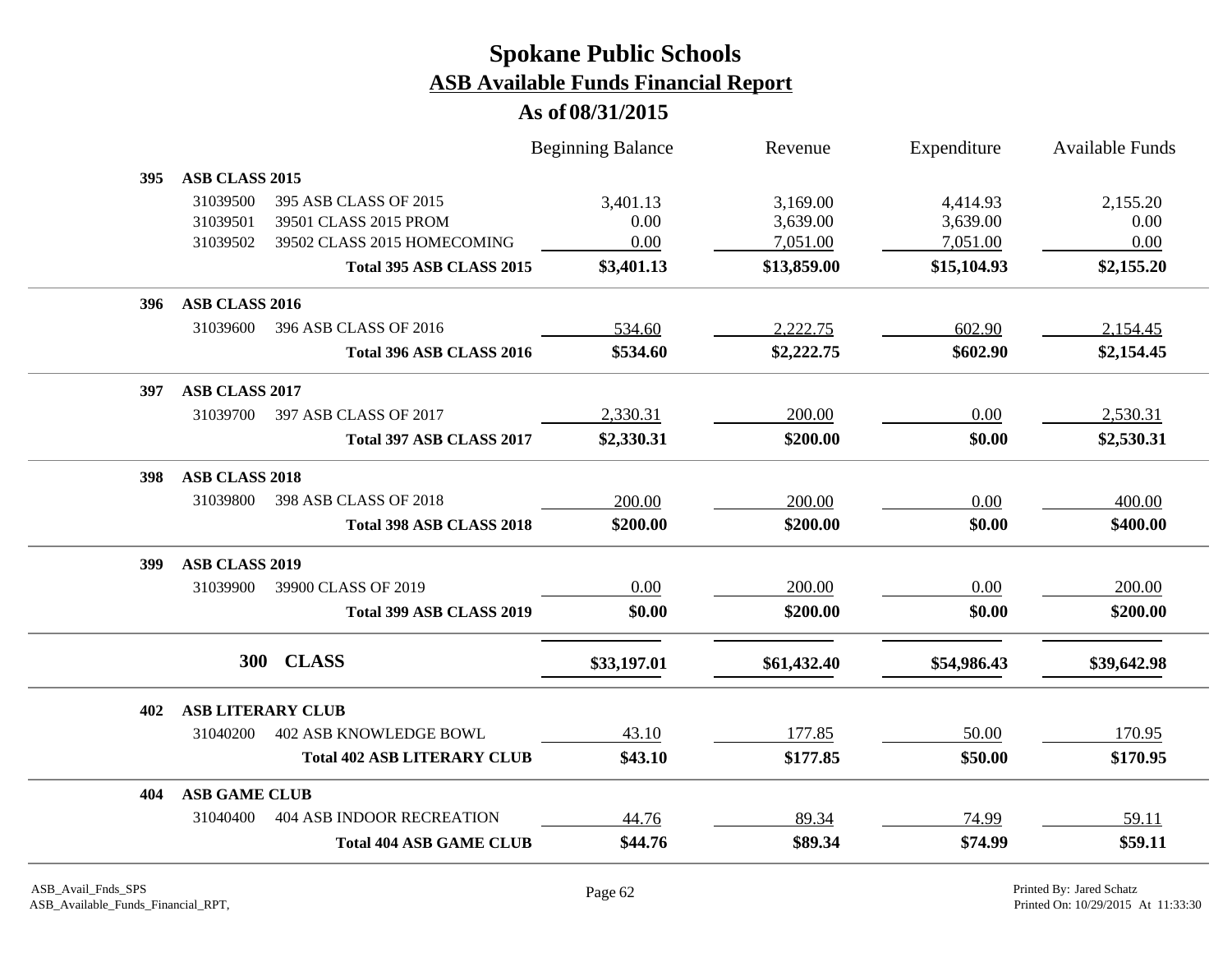|     |                                                 |                             | <b>Beginning Balance</b> | Revenue     | Expenditure | <b>Available Funds</b> |
|-----|-------------------------------------------------|-----------------------------|--------------------------|-------------|-------------|------------------------|
| 407 | <b>ASB SCIENCE CLUB</b>                         |                             |                          |             |             |                        |
|     | 31040700<br>40700 SCIENCE BOWL                  |                             | 236.35                   | 0.00        | 0.00        | 236.35                 |
|     | <b>Total 407 ASB SCIENCE CLUB</b>               |                             | \$236.35                 | \$0.00      | \$0.00      | \$236.35               |
| 409 | PRIDE TRIBE - SCHOOL SPIRIT                     |                             |                          |             |             |                        |
|     | 40900 PRIDE TRIBE<br>31040900                   |                             | 138.73                   | 1,588.00    | 1,404.59    | 322.14                 |
|     | <b>Total 409 PRIDE TRIBE - SCHOOL SPIRIT</b>    |                             | \$138.73                 | \$1,588.00  | \$1,404.59  | \$322.14               |
| 411 | YES WE CAN                                      |                             |                          |             |             |                        |
|     | 31041100<br>41100 YES WE CAN                    |                             | 34.00                    | 0.00        | 0.00        | 34.00                  |
|     |                                                 | <b>Total 411 YES WE CAN</b> | \$34.00                  | \$0.00      | \$0.00      | \$34.00                |
| 415 | <b>ASB CHEERLEADERS</b>                         |                             |                          |             |             |                        |
|     | <b>415 ASB CHEERLEADER</b><br>31041500          |                             | 2,003.92                 | 11,903.59   | 17,369.49   | $-3,461.98$            |
|     | <b>Total 415 ASB CHEERLEADERS</b>               |                             | \$2,003.92               | \$11,903.59 | \$17,369.49 | $(\$3,461.98)$         |
| 441 | <b>KEY CLUB</b>                                 |                             |                          |             |             |                        |
|     | 31044100<br>44100 KEY CLUB                      |                             | 400.00                   | 0.00        | 0.00        | 400.00                 |
|     |                                                 | <b>Total 441 KEY CLUB</b>   | \$400.00                 | \$0.00      | \$0.00      | \$400.00               |
| 442 | ASB INLAND NW THEATER ART/FEST                  |                             |                          |             |             |                        |
|     | 442 ASB INTAF<br>31044200                       |                             | 5,646.94                 | 10,837.00   | 9,410.94    | 7,073.00               |
|     | <b>Total 442 ASB INLAND NW THEATER ART/FEST</b> |                             | \$5,646.94               | \$10,837.00 | \$9,410.94  | \$7,073.00             |
| 452 | <b>INTERNATIONAL CLUB</b>                       |                             |                          |             |             |                        |
|     | <b>452 ASB INTERNATIONAL CLUB</b><br>31045200   |                             | 213.32                   | 0.00        | 183.36      | 29.96                  |
|     | <b>Total 452 INTERNATIONAL CLUB</b>             |                             | \$213.32                 | \$0.00      | \$183.36    | \$29.96                |
| 455 | <b>SAFETY-SADD</b>                              |                             |                          |             |             |                        |
|     | 31045500<br><b>455 ASB SAFETY/SADD</b>          |                             | 6,914.83                 | 2,038.00    | 5,006.38    | 3,946.45               |
|     | 45501 SAFETY/SADD PIE SALE<br>31045501          |                             | 0.00                     | 0.00        | 0.00        | 0.00                   |
|     | 31045502<br>45502 SAFETY/SADD CONFERENCE        |                             | 0.00                     | 0.00        | 0.00        | 0.00                   |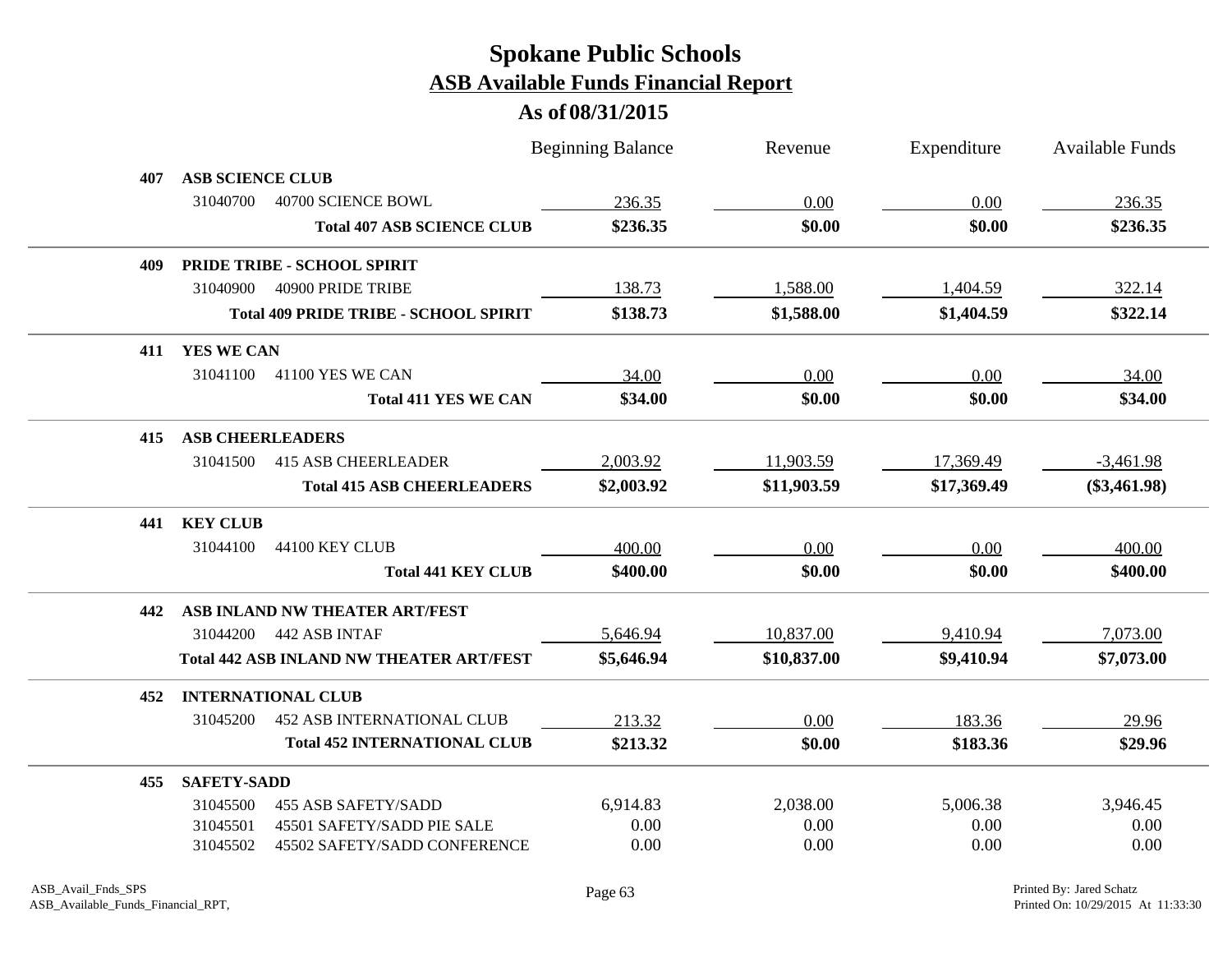|                                                          |                           |                                        | <b>Beginning Balance</b> | Revenue<br>\$2,038.00 | Expenditure<br>\$5,006.38 | Available Funds<br>\$3,946.45                                  |
|----------------------------------------------------------|---------------------------|----------------------------------------|--------------------------|-----------------------|---------------------------|----------------------------------------------------------------|
|                                                          |                           | <b>Total 455 SAFETY-SADD</b>           | \$6,914.83               |                       |                           |                                                                |
| 463                                                      | <b>LILAC CORONATION</b>   |                                        |                          |                       |                           |                                                                |
|                                                          | 31046300                  | <b>463 ASB LILAC CORONATION</b>        | 115.46                   | 0.00                  | 31.96                     | 83.50                                                          |
|                                                          |                           | <b>Total 463 LILAC CORONATION</b>      | \$115.46                 | \$0.00                | \$31.96                   | \$83.50                                                        |
| 466                                                      | <b>DRILL TEAM</b>         |                                        |                          |                       |                           |                                                                |
|                                                          | 31046600                  | <b>466 ASB DRILL TEAM</b>              | $-142.56$                | 3,049.04              | 2,129.64                  | 776.84                                                         |
|                                                          |                           | <b>Total 466 DRILL TEAM</b>            | (\$142.56)               | \$3,049.04            | \$2,129.64                | \$776.84                                                       |
| 470                                                      | <b>HONOR SOCIETY</b>      |                                        |                          |                       |                           |                                                                |
|                                                          | 31047000                  | 470 ASB HONOR SOCIETY                  | 145.11                   | 147.00                | 572.07                    | $-279.96$                                                      |
|                                                          |                           | <b>Total 470 HONOR SOCIETY</b>         | \$145.11                 | \$147.00              | \$572.07                  | $(\$279.96)$                                                   |
| 473                                                      |                           | <b>GAY-STRAIGHT ALLIANCE</b>           |                          |                       |                           |                                                                |
|                                                          | 31047300                  | 473 GAY STRAIGHT ALLIANCE CLUB         | 346.85                   | 15.70                 | 275.29                    | 87.26                                                          |
|                                                          |                           | <b>Total 473 GAY-STRAIGHT ALLIANCE</b> | \$346.85                 | \$15.70               | \$275.29                  | \$87.26                                                        |
| 475                                                      | <b>ASB UNITY CLUB</b>     |                                        |                          |                       |                           |                                                                |
|                                                          | 31047500                  | 47500 ASB UNITY CLUB                   | 0.00                     | 0.00                  | 0.00                      | 0.00                                                           |
|                                                          |                           | <b>Total 475 ASB UNITY CLUB</b>        | \$0.00                   | \$0.00                | \$0.00                    | \$0.00                                                         |
| 480                                                      | <b>WIAA - HIGH FIVE</b>   |                                        |                          |                       |                           |                                                                |
|                                                          | 31048000                  | 480 ASB WIAA HIGH 5                    | 0.00                     | 0.00                  | 0.00                      | 0.00                                                           |
|                                                          |                           | <b>Total 480 WIAA - HIGH FIVE</b>      | \$0.00                   | \$0.00                | \$0.00                    | \$0.00                                                         |
|                                                          | 400                       | <b>CLUBS</b>                           | \$16,140.81              | \$29,845.52           | \$36,508.71               | \$9,477.62                                                     |
| 315                                                      | <b>ROGERS HIGH SCHOOL</b> |                                        |                          |                       |                           |                                                                |
| 104                                                      | <b>ASB GENERAL</b>        |                                        |                          |                       |                           |                                                                |
|                                                          | 31510400                  | 104 ASB GENERAL                        | 34,586.05                | 8,291.00              | 917.72                    | 41,959.33                                                      |
| ASB_Avail_Fnds_SPS<br>ASB_Available_Funds_Financial_RPT, |                           |                                        | Page 64                  |                       |                           | Printed By: Jared Schatz<br>Printed On: 10/29/2015 At 11:33:30 |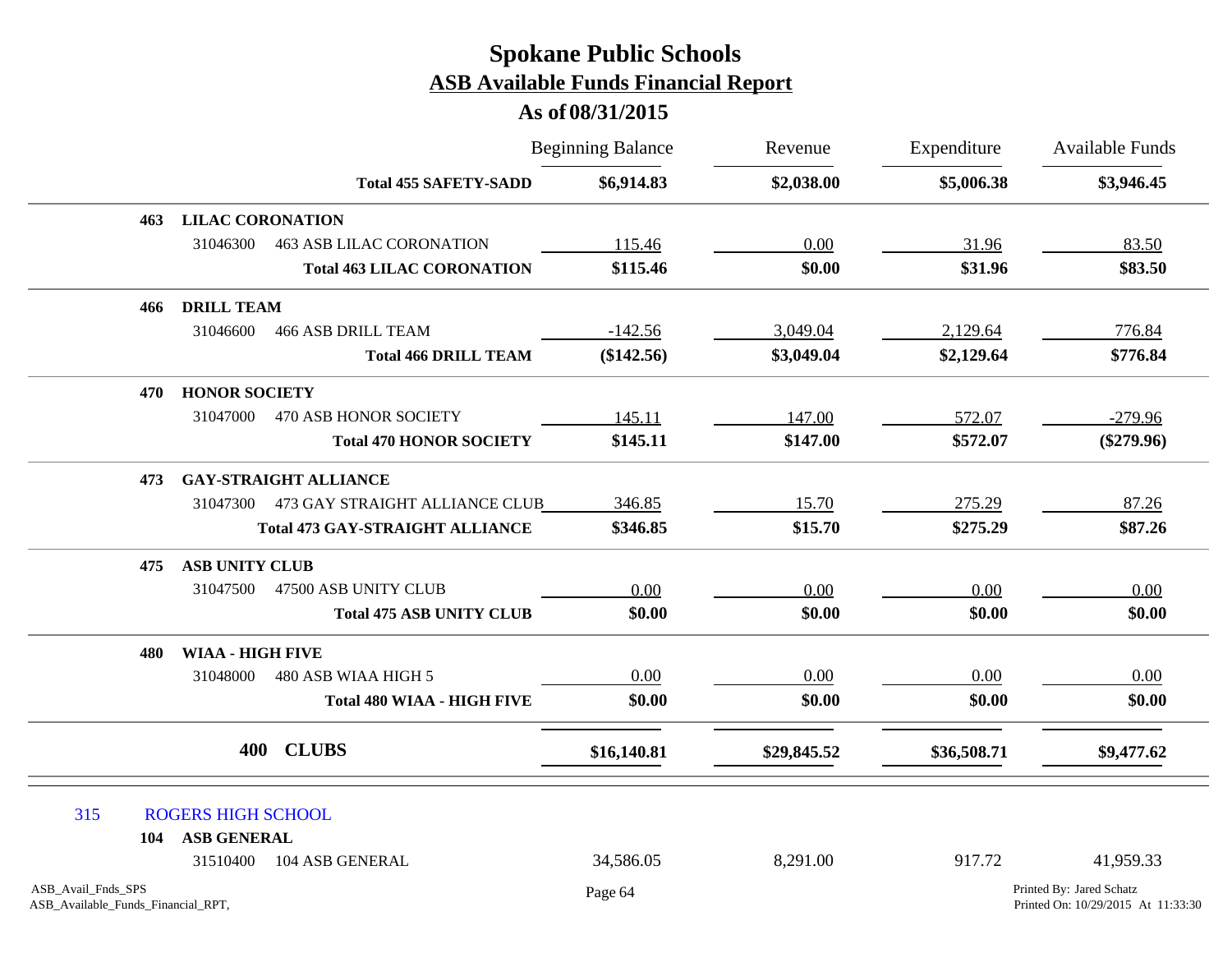|            |                        |                                    | <b>Beginning Balance</b> | Revenue     | Expenditure | <b>Available Funds</b> |
|------------|------------------------|------------------------------------|--------------------------|-------------|-------------|------------------------|
|            |                        | <b>Total 104 ASB GENERAL</b>       | \$34,586.05              | \$8,291.00  | \$917.72    | \$41,959.33            |
| 107        | <b>ASB BOOKROOM</b>    |                                    |                          |             |             |                        |
|            | 31510700               | 107 ASB BOOKROOM                   | 0.00                     | 0.00        | 0.00        | 0.00                   |
|            |                        | <b>Total 107 ASB BOOKROOM</b>      | \$0.00                   | \$0.00      | \$0.00      | \$0.00                 |
| 108        |                        | <b>ASB MISCELLANEOUS</b>           |                          |             |             |                        |
|            | 31510800               | <b>108 ASB MISCELLANEOUS</b>       | 469.05                   | 11,902.15   | 12,048.89   | 322.31                 |
|            | 31510810               | 10810 SCHOOL DANCES                | 660.88                   | 0.00        | 0.00        | 660.88                 |
|            |                        | <b>Total 108 ASB MISCELLANEOUS</b> | \$1,129.93               | \$11,902.15 | \$12,048.89 | \$983.19               |
| <b>110</b> | <b>ASB GSL CARD</b>    |                                    |                          |             |             |                        |
|            | 31511000               | 110 ASB GSL CARD                   | 8,129.00                 | 19,864.00   | 0.00        | 27,993.00              |
|            | 31511001               | 11001 REPLACEMENT GSL CARDS        | 555.00                   | 0.00        | 0.00        | 555.00                 |
|            | 31511002               | 11002 REPLACEMENT ID CARDS         | 12.24                    | 0.00        | 0.00        | 12.24                  |
|            |                        | <b>Total 110 ASB GSL CARD</b>      | \$8,696.24               | \$19,864.00 | \$0.00      | \$28,560.24            |
| 131        | <b>ASB YEARBOOK</b>    |                                    |                          |             |             |                        |
|            | 31513100               | <b>131 ASB YEARBOOK</b>            | $-13,637.65$             | 17,607.00   | 3,969.35    | 0.00                   |
|            | 31513111               | 13111 YEARBOOK FUNDRAISING         | 5,698.90                 | 1,190.00    | 6,888.90    | 0.00                   |
|            |                        | <b>Total 131 ASB YEARBOOK</b>      | $(\$7,938.75)$           | \$18,797.00 | \$10,858.25 | \$0.00                 |
| 140        | <b>ASB CONCESSIONS</b> |                                    |                          |             |             |                        |
|            | 31514000               | <b>140 ASB CONCESSIONS</b>         | 0.00                     | 0.00        | 0.00        | 0.00                   |
|            |                        | <b>Total 140 ASB CONCESSIONS</b>   | \$0.00                   | \$0.00      | \$0.00      | \$0.00                 |
| 160        | <b>ASB INSURANCE</b>   |                                    |                          |             |             |                        |
|            | 31516000               | 315 INSURANCE                      | 0.00                     | 0.00        | 0.00        | 0.00                   |
|            |                        | <b>Total 160 ASB INSURANCE</b>     | \$0.00                   | \$0.00      | \$0.00      | \$0.00                 |
| 165        | <b>ASB NEWSPAPER</b>   |                                    |                          |             |             |                        |
|            | 31516500               | <b>165 ASB NEWSPAPER</b>           | 0.00                     | 0.00        | 0.00        | 0.00                   |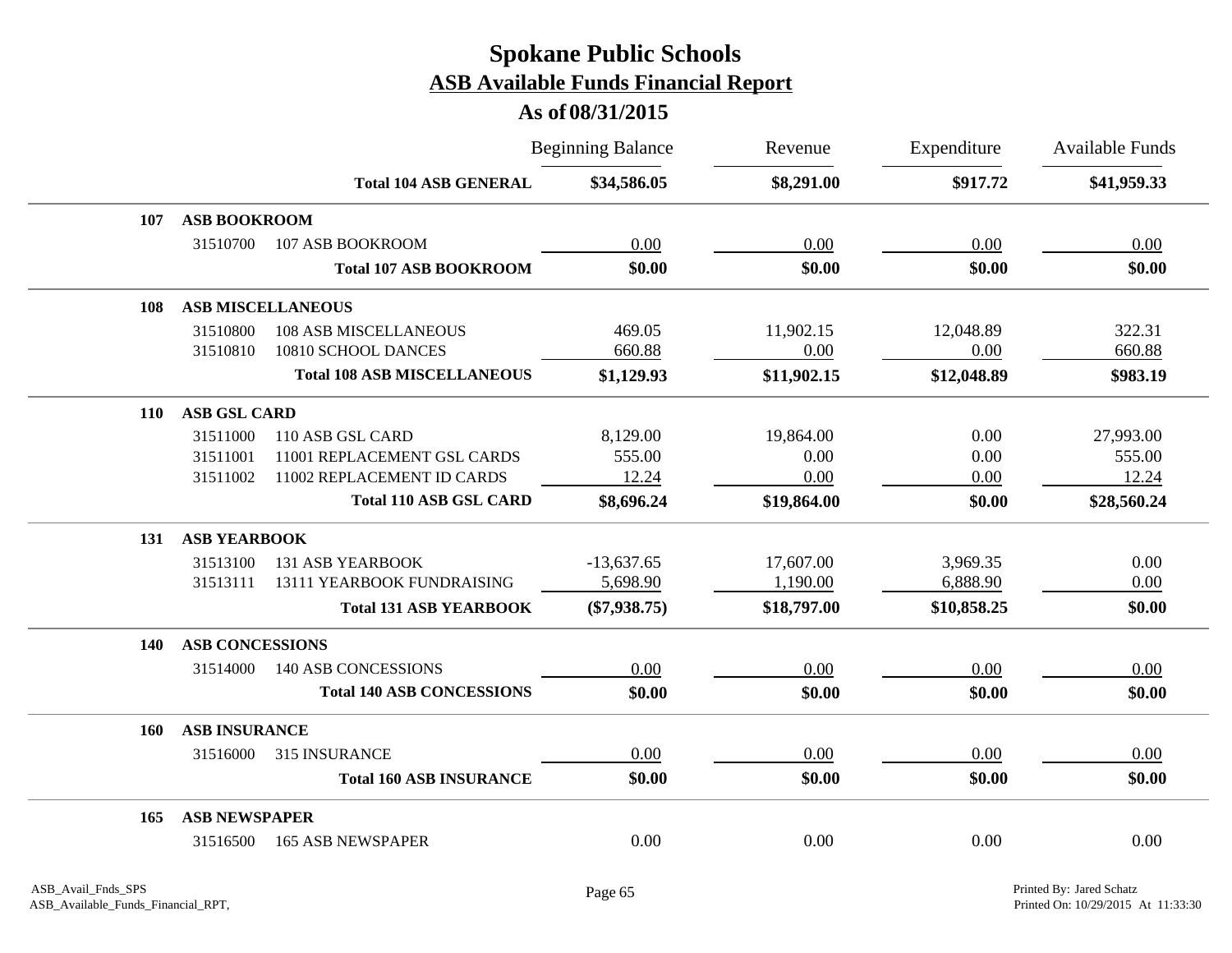|            |                         |                                     | <b>Beginning Balance</b> | Revenue     | Expenditure  | <b>Available Funds</b><br>\$0.00 |
|------------|-------------------------|-------------------------------------|--------------------------|-------------|--------------|----------------------------------|
|            |                         | <b>Total 165 ASB NEWSPAPER</b>      | \$0.00                   | \$0.00      | \$0.00       |                                  |
|            | <b>100</b>              | <b>GENERAL ASB</b>                  | \$36,473.47              | \$58,854.15 | \$23,824.86  | \$71,502.76                      |
| 205        |                         | <b>GENERAL ATHLETICS</b>            |                          |             |              |                                  |
|            | 31520500                | <b>205 ASB GENERAL ATHLETICS</b>    | 37,062.12                | 55,685.05   | 49,342.30    | 43,404.87                        |
|            |                         | <b>Total 205 GENERAL ATHLETICS</b>  | \$37,062.12              | \$55,685.05 | \$49,342.30  | \$43,404.87                      |
| 206        | <b>LEAGUE ATHLETICS</b> |                                     |                          |             |              |                                  |
|            | 31520600                | <b>206 ASB LEAGUE ATHLETICS</b>     | 13,583.50                | 3,420.92    | 6,798.14     | 10,206.28                        |
|            |                         | <b>Total 206 LEAGUE ATHLETICS</b>   | \$13,583.50              | \$3,420.92  | \$6,798.14   | \$10,206.28                      |
| 227        | <b>BASEBALL</b>         |                                     |                          |             |              |                                  |
|            | 31522700                | 227 ASB BASEBALL                    | 61.31                    | 130.00      | $-336.67$    | 527.98                           |
|            | 31522710                | 22710 BASEBALL ALLOCATION           | 0.00                     | 0.00        | 0.00         | 0.00                             |
|            |                         | <b>Total 227 BASEBALL</b>           | \$61.31                  | \$130.00    | $(\$336.67)$ | \$527.98                         |
| <b>230</b> | <b>BOYS BASKETBALL</b>  |                                     |                          |             |              |                                  |
|            | 31523000                | 230 ASB BOYS BASKETBALL             | $-158.17$                | 0.00        | $-888.87$    | 730.70                           |
|            | 31523010                | 23010 B-BASKETBALL ALLOCATION       | 0.00                     | 0.00        | 0.00         | 0.00                             |
|            |                         | <b>Total 230 BOYS BASKETBALL</b>    | (\$158.17)               | \$0.00      | $(\$888.87)$ | \$730.70                         |
| 231        | <b>GIRLS BASKETBALL</b> |                                     |                          |             |              |                                  |
|            | 31523100                | 231 ASB GIRLS BASKETBALL            | 524.35                   | 550.00      | 58.34        | 1,016.01                         |
|            | 31523110                | 23110 G-BASKETBALL ALLOCATION       | 0.00                     | 0.00        | 0.00         | 0.00                             |
|            |                         | <b>Total 231 GIRLS BASKETBALL</b>   | \$524.35                 | \$550.00    | \$58.34      | \$1,016.01                       |
| <b>236</b> |                         | <b>BOYS CROSS COUNTRY</b>           |                          |             |              |                                  |
|            | 31523600                | 236 ASB BOYS CROSS COUNTRY          | 1,881.18                 | 140.00      | $-1,017.01$  | 3,038.19                         |
|            | 31523610                | 23610 B-XCOUNTRY ALLOCATION         | 0.00                     | 0.00        | 0.00         | 0.00                             |
|            |                         | <b>Total 236 BOYS CROSS COUNTRY</b> | \$1,881.18               | \$140.00    | (\$1,017.01) | \$3,038.19                       |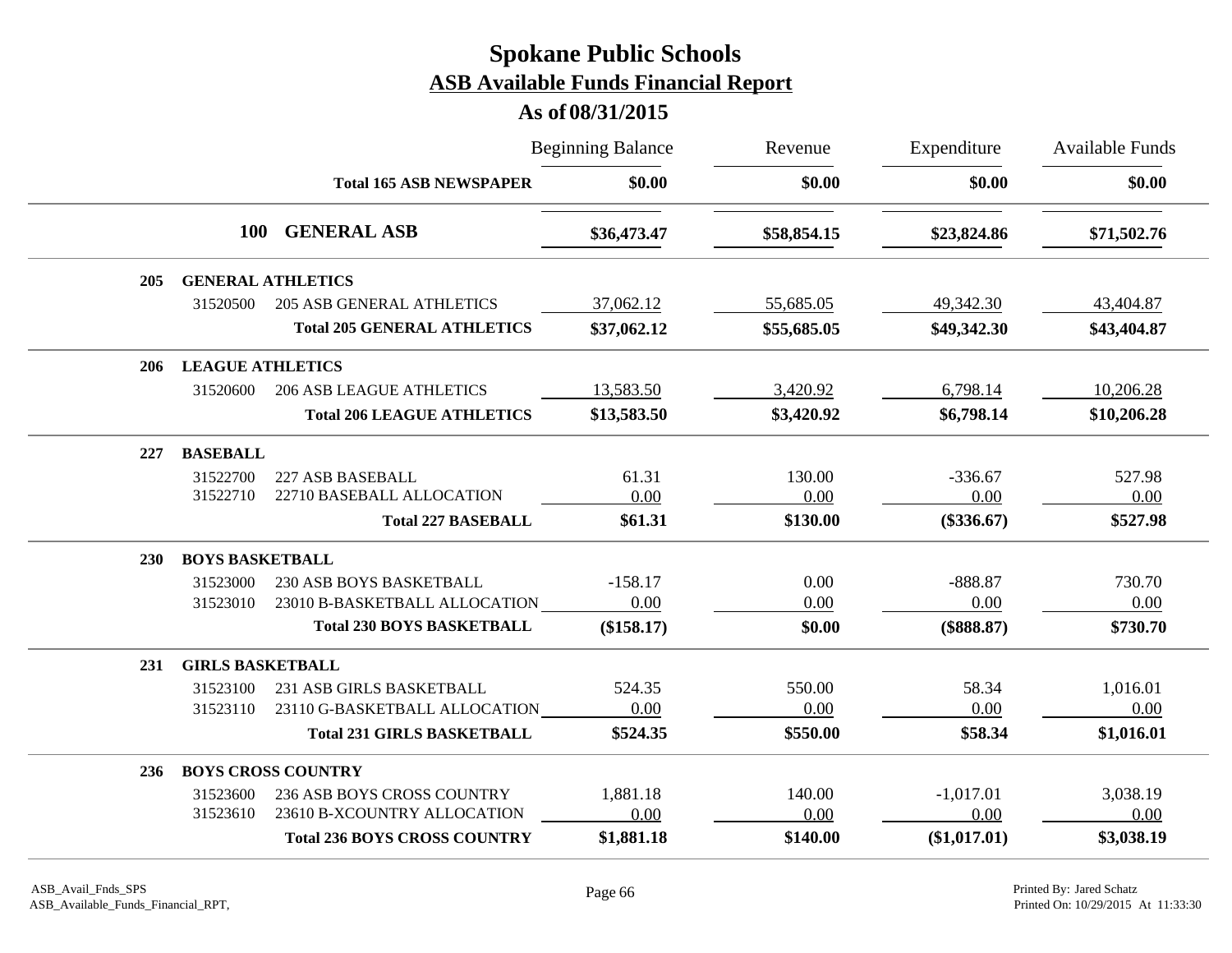|            |                   |                                      | <b>Beginning Balance</b> | Revenue    | Expenditure  | <b>Available Funds</b> |
|------------|-------------------|--------------------------------------|--------------------------|------------|--------------|------------------------|
| 237        |                   | <b>GIRLS CROSS COUNTRY</b>           |                          |            |              |                        |
|            | 31523700          | 237 ASB GIRLS CROSS COUNTRY          | 1,185.05                 | 349.84     | 1,308.15     | 226.74                 |
|            | 31523710          | 23710 G-XCOUNTRY ALLOCATION          | 0.00                     | 0.00       | 0.00         | 0.00                   |
|            |                   | <b>Total 237 GIRLS CROSS COUNTRY</b> | \$1,185.05               | \$349.84   | \$1,308.15   | \$226.74               |
| 240        | <b>FOOTBALL</b>   |                                      |                          |            |              |                        |
|            | 31524000          | <b>240 ASB FOOTBALL</b>              | 2,872.01                 | 1,892.49   | 5,841.84     | $-1,077.34$            |
|            | 31524010          | 24010 FOOTBALL ALLOCATION            | 0.00                     | 0.00       | 0.00         | 0.00                   |
|            |                   | <b>Total 240 FOOTBALL</b>            | \$2,872.01               | \$1,892.49 | \$5,841.84   | (\$1,077.34)           |
| 242        | <b>BOYS GOLF</b>  |                                      |                          |            |              |                        |
|            | 31524200          | 242 ASB BOYS GOLF                    | 1,374.49                 | 1,460.00   | 2,109.58     | 724.91                 |
|            | 31524210          | 24210 B-GOLF ALLOCATION              | 0.00                     | 0.00       | 0.00         | 0.00                   |
|            |                   | <b>Total 242 BOYS GOLF</b>           | \$1,374.49               | \$1,460.00 | \$2,109.58   | \$724.91               |
| 243        | <b>GIRLS GOLF</b> |                                      |                          |            |              |                        |
|            | 31524300          | 243 ASB GIRLS GOLF                   | 0.00                     | 0.00       | 0.00         | 0.00                   |
|            | 31524310          | 24310 G-GOLF ALLOCATION              | 0.00                     | 0.00       | 0.00         | 0.00                   |
|            |                   | <b>Total 243 GIRLS GOLF</b>          | \$0.00                   | \$0.00     | \$0.00       | \$0.00                 |
| 248        | <b>GYMNASTICS</b> |                                      |                          |            |              |                        |
|            | 31524800          | <b>248 ASB GYMNASTICS</b>            | 2,835.82                 | 25.00      | $-440.49$    | 3,301.31               |
|            | 31524810          | 24810 GYMNASTICS ALLOCATION          | 0.00                     | 0.00       | 0.00         | 0.00                   |
|            |                   | <b>Total 248 GYMNASTICS</b>          | \$2,835.82               | \$25.00    | $(\$440.49)$ | \$3,301.31             |
| <b>250</b> | <b>MOOBERRY</b>   |                                      |                          |            |              |                        |
|            | 31525000          | <b>250 ASB MOOBERRY</b>              | 11,506.41                | 6,424.00   | 6,544.38     | 11,386.03              |
|            | 31525010          | 25010 MOOBERRY ALLOCATION            | 0.00                     | 0.00       | 0.00         | 0.00                   |
|            |                   | <b>Total 250 MOOBERRY</b>            | \$11,506.41              | \$6,424.00 | \$6,544.38   | \$11,386.03            |
| 264        | <b>SLOW PITCH</b> |                                      |                          |            |              |                        |
|            | 31526400          | <b>264 ASB SLOW PITCH</b>            | 227.53                   | 0.00       | $-1,195.64$  | 1,423.17               |
|            | 31526410          | 26410 SLOW PITCH ALLOCATION          | 0.00                     | 0.00       | 0.00         | 0.00                   |
|            |                   |                                      |                          |            |              |                        |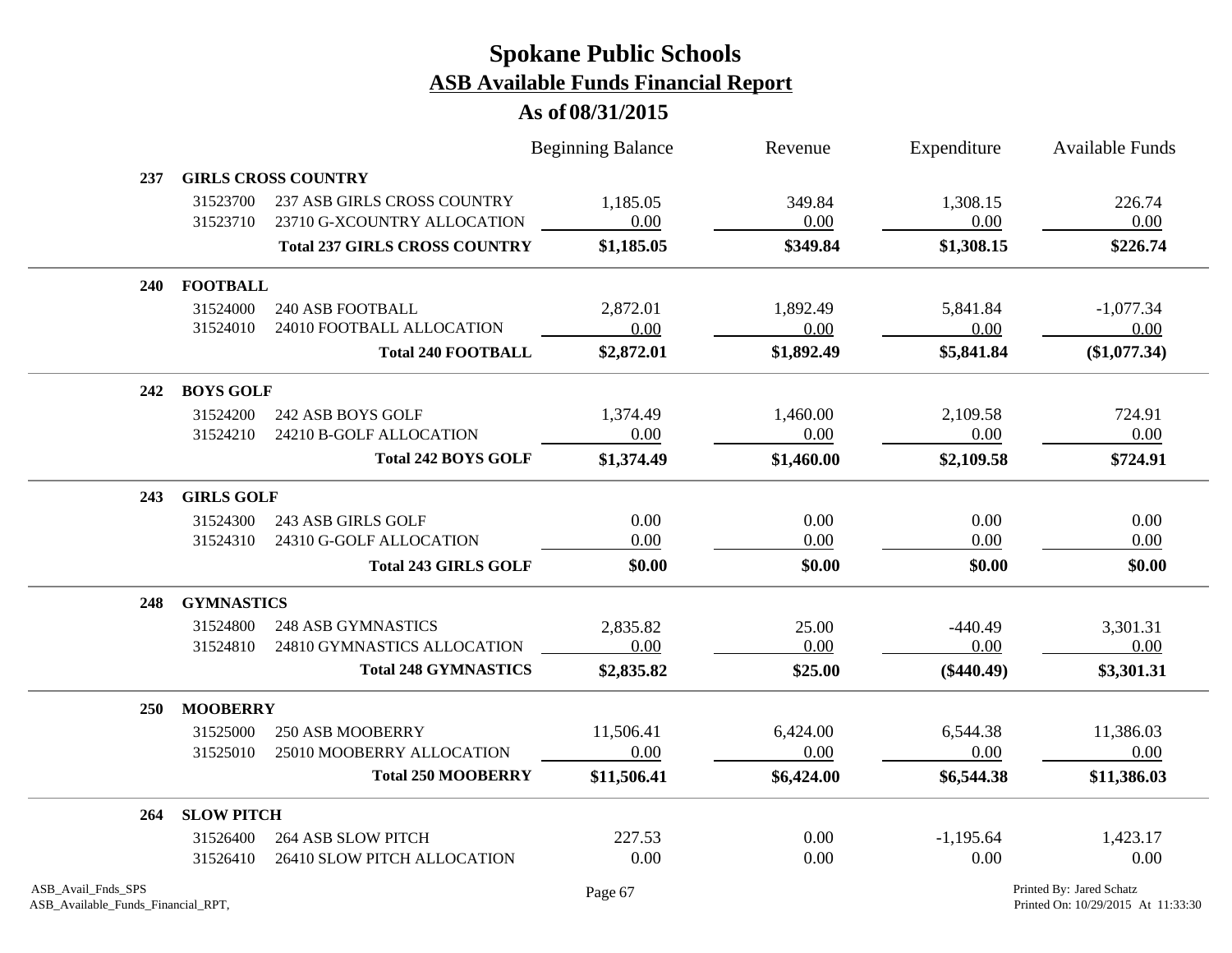#### **As of 08/31/2015**

|     |                        |                                                          | <b>Beginning Balance</b> | Revenue          | Expenditure       | <b>Available Funds</b> |
|-----|------------------------|----------------------------------------------------------|--------------------------|------------------|-------------------|------------------------|
|     |                        | <b>Total 264 SLOW PITCH</b>                              | \$227.53                 | \$0.00           | (\$1,195.64)      | \$1,423.17             |
| 266 | <b>BOYS' SOCCER</b>    |                                                          |                          |                  |                   |                        |
|     | 31526600<br>31526610   | <b>266 ASB BOYS SOCCER</b><br>26610 B-SOCCER ALLOCATION  | 554.28<br>0.00           | 145.00<br>0.00   | $-151.63$<br>0.00 | 850.91<br>0.00         |
|     |                        | <b>Total 266 BOYS' SOCCER</b>                            | \$554.28                 | \$145.00         | $(\$151.63)$      | \$850.91               |
| 267 | <b>GIRLS' SOCCER</b>   |                                                          |                          |                  |                   |                        |
|     | 31526700<br>31526710   | <b>267 ASB GIRLS SOCCER</b><br>26710 G-SOCCER ALLOCATION | 894.68<br>0.00           | 819.87<br>0.00   | 941.09<br>0.00    | 773.46<br>0.00         |
|     |                        | <b>Total 267 GIRLS' SOCCER</b>                           | \$894.68                 | \$819.87         | \$941.09          | \$773.46               |
| 270 | <b>GIRLS' SOFTBALL</b> |                                                          |                          |                  |                   |                        |
|     | 31527000               | 270 ASB GIRLS SOFTBALL                                   | 627.21                   | 0.00             | 535.19            | 92.02                  |
|     | 31527010               | 27010 G-SOFTBALL ALLOCATION                              | 0.00                     | 0.00             | 0.00              | 0.00                   |
|     |                        | <b>Total 270 GIRLS' SOFTBALL</b>                         | \$627.21                 | \$0.00           | \$535.19          | \$92.02                |
| 278 | <b>BOYS' TENNIS</b>    |                                                          |                          |                  |                   |                        |
|     | 31527800               | 278 ASB BOYS TENNIS                                      | 67.89                    | 0.00             | $-89.08$          | 156.97                 |
|     | 31527810               | 27810 B-TENNIS ALLOCATION                                | 0.00                     | 0.00             | 0.00              | 0.00                   |
|     |                        | <b>Total 278 BOYS' TENNIS</b>                            | \$67.89                  | \$0.00           | $(\$89.08)$       | \$156.97               |
| 279 | <b>GIRLS' TENNIS</b>   |                                                          |                          |                  |                   |                        |
|     | 31527900<br>31527910   | 279 ASB GIRLS TENNIS<br>27910 G-TENNIS ALLOCATION        | 86.10<br>0.00            | 1,000.00<br>0.00 | 1,252.85<br>0.00  | $-166.75$<br>0.00      |
|     |                        | <b>Total 279 GIRLS' TENNIS</b>                           | \$86.10                  | \$1,000.00       | \$1,252.85        | (\$166.75)             |
| 284 | <b>BOYS' TRACK</b>     |                                                          |                          |                  |                   |                        |
|     | 31528400               | <b>284 ASB BOYS TRACK</b>                                | 25.03                    | 0.00             | 0.00              | 25.03                  |
|     | 31528410               | 28410 B-TRACK ALLOCATION                                 | 0.00                     | 0.00             | 0.00              | 0.00                   |
|     |                        | <b>Total 284 BOYS' TRACK</b>                             | \$25.03                  | \$0.00           | \$0.00            | \$25.03                |

**285 GIRLS' TRACK**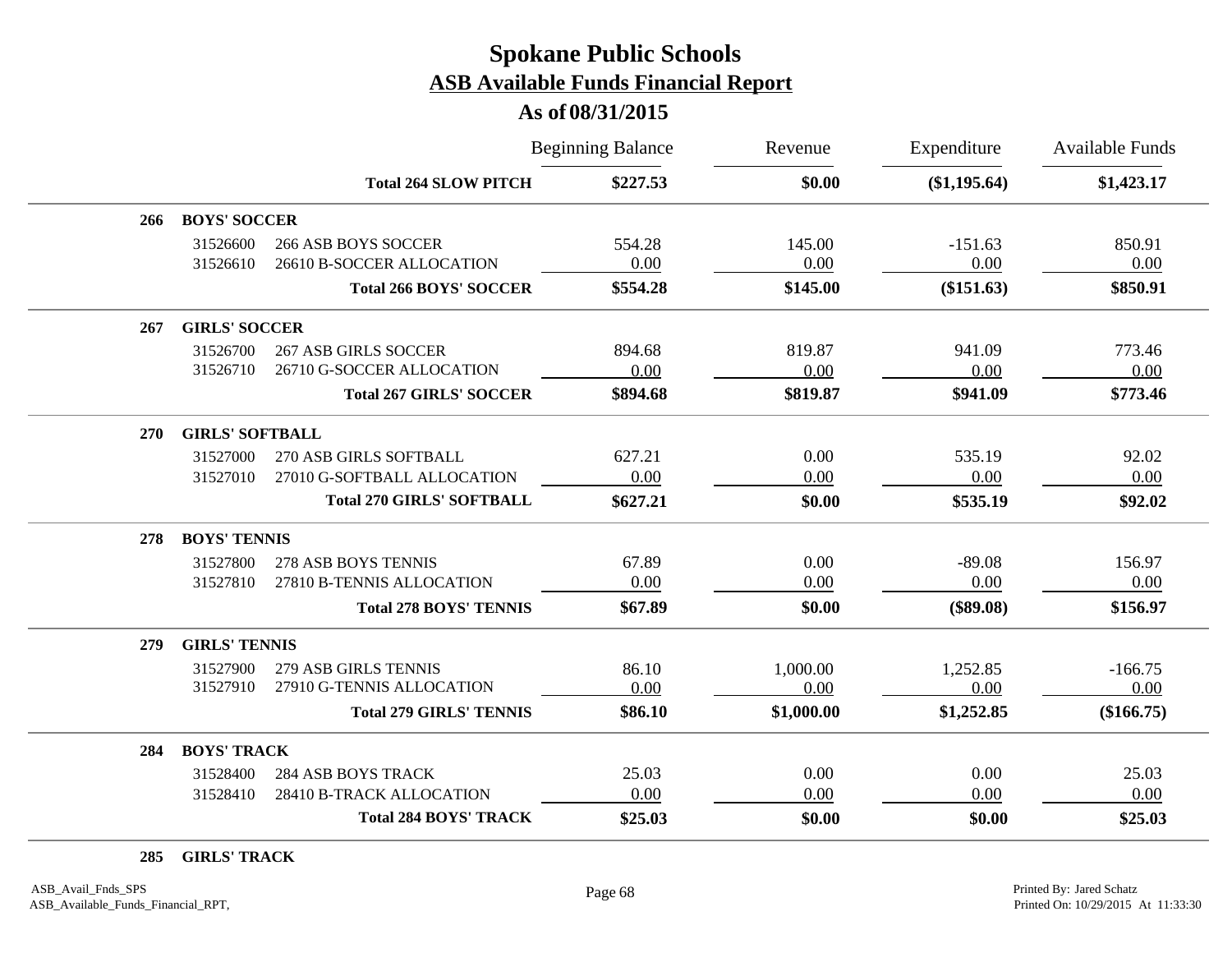|            |                          |                                    | <b>Beginning Balance</b> | Revenue     | Expenditure  | <b>Available Funds</b> |
|------------|--------------------------|------------------------------------|--------------------------|-------------|--------------|------------------------|
|            | 31528500                 | <b>285 ASB GIRLS TRACK</b>         | 0.18                     | 0.00        | 0.00         | 0.18                   |
|            | 31528510                 | 28510 G-TRACK ALLOCATION           | 0.00                     | 0.00        | 0.00         | 0.00                   |
|            |                          | <b>Total 285 GIRLS' TRACK</b>      | \$0.18                   | \$0.00      | \$0.00       | \$0.18                 |
| 287        | <b>HS TRACK</b>          |                                    |                          |             |              |                        |
|            | 31528700                 | 28700 HS TRACK                     | 891.47                   | 139.92      | $-982.91$    | 2,014.30               |
|            | 31528710                 | 28710 TRACK-ALLOCATION             | 40.00                    | $0.00\,$    | 0.00         | 40.00                  |
|            |                          | <b>Total 287 HS TRACK</b>          | \$931.47                 | \$139.92    | $(\$982.91)$ | \$2,054.30             |
| <b>290</b> | <b>GIRLS' VOLLEYBALL</b> |                                    |                          |             |              |                        |
|            | 31529000                 | 290 ASB GIRLS VOLLEYBALL           | 2,306.20                 | 0.00        | 128.22       | 2,177.98               |
|            | 31529010                 | 29010 G-VOLLEYBALL ALLOCATION      | 0.00                     | 0.00        | 409.77       | $-409.77$              |
|            |                          | <b>Total 290 GIRLS' VOLLEYBALL</b> | \$2,306.20               | \$0.00      | \$537.99     | \$1,768.21             |
| 294        | <b>BOYS' WRESTLING</b>   |                                    |                          |             |              |                        |
|            | 31529400                 | 294 WRESTLING                      | 2,125.00                 | 6,588.99    | 6,212.14     | 2,501.85               |
|            | 31529410                 | 29410 WRESTLING ALLOCATION         | 0.00                     | 0.00        | 0.00         | 0.00                   |
|            |                          | <b>Total 294 BOYS' WRESTLING</b>   | \$2,125.00               | \$6,588.99  | \$6,212.14   | \$2,501.85             |
|            |                          | 200 ATHLETICS                      | \$80,573.64              | \$78,771.08 | \$76,379.69  | \$82,965.03            |
| 304        | <b>ART CLUB</b>          |                                    |                          |             |              |                        |
|            | 31530400                 | 304 ASB ART                        | 0.00                     | 0.00        | 0.00         | 0.00                   |
|            |                          | <b>Total 304 ART CLUB</b>          | \$0.00                   | \$0.00      | \$0.00       | \$0.00                 |
| 312        | <b>DEBATE CLUB</b>       |                                    |                          |             |              |                        |
|            | 31531200                 | 31200 DEBATE CLUB                  | 251.77                   | 1,450.00    | 828.37       | 873.40                 |
|            |                          | <b>Total 312 DEBATE CLUB</b>       | \$251.77                 | \$1,450.00  | \$828.37     | \$873.40               |
| 313        | <b>DECA CLUB</b>         |                                    |                          |             |              |                        |
|            | 31531300                 | 313 ASB DECA CLUB                  | 10,677.81                | 16,426.50   | 14,007.82    | 13,096.49              |
|            | 31531310                 | 31310 DECA AREA PRESIDENT          | 100.87                   | 0.00        | 0.00         | 100.87                 |
|            |                          |                                    |                          |             |              |                        |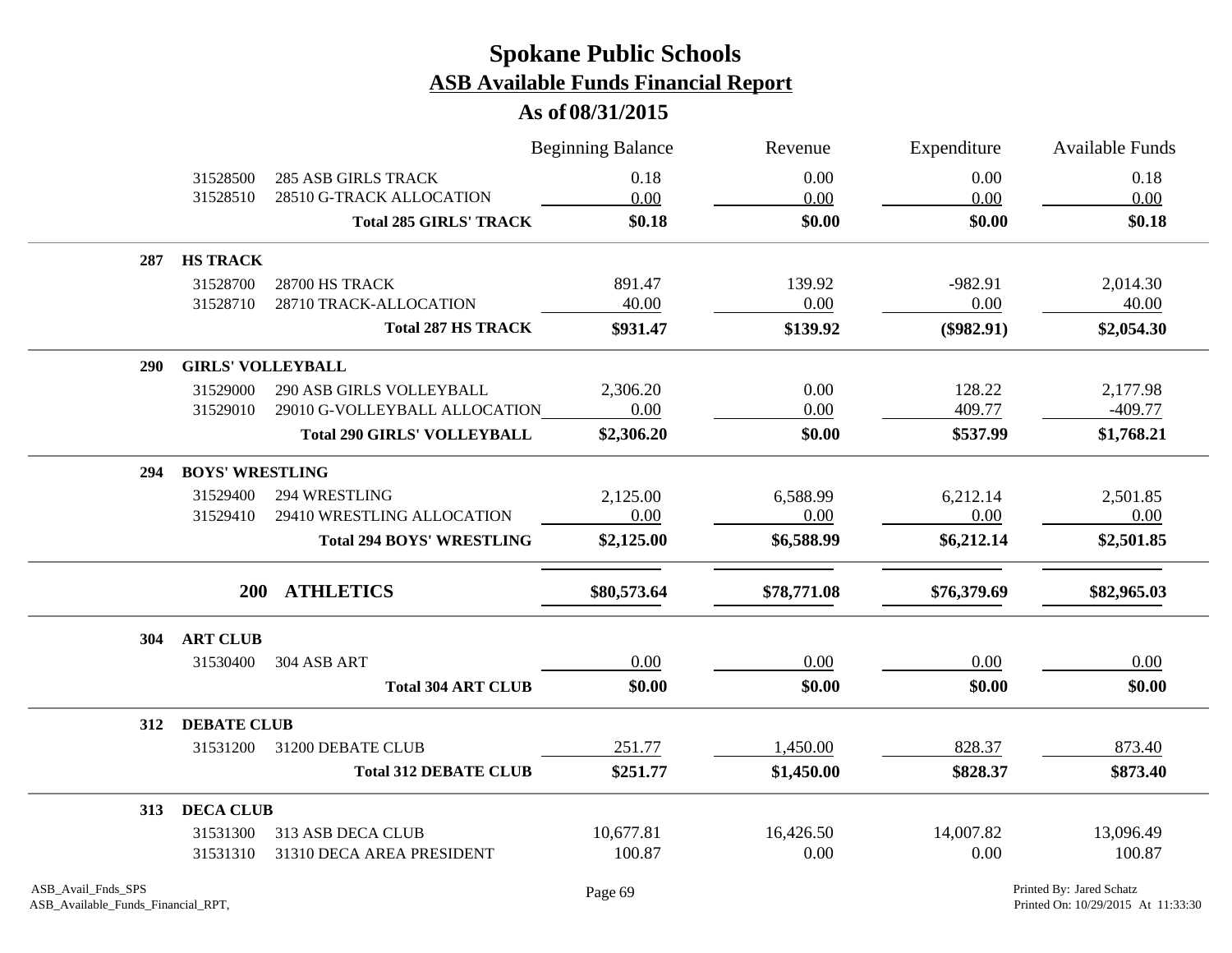|     |                    |                                                 | <b>Beginning Balance</b> | Revenue     | Expenditure | <b>Available Funds</b> |
|-----|--------------------|-------------------------------------------------|--------------------------|-------------|-------------|------------------------|
|     | 31531344           | 31344 DECA AREA TRAVEL                          | 0.68                     | 0.00        | 0.00        | 0.68                   |
|     |                    | <b>Total 313 DECA CLUB</b>                      | \$10,779.36              | \$16,426.50 | \$14,007.82 | \$13,198.04            |
| 314 | <b>DECA STORE</b>  |                                                 |                          |             |             |                        |
|     | 31531400           | 314 ASB DECA STORE                              | 621.51                   | 20,807.50   | 12,809.50   | 8,619.51               |
|     |                    | <b>Total 314 DECA STORE</b>                     | \$621.51                 | \$20,807.50 | \$12,809.50 | \$8,619.51             |
| 315 | <b>DRAMA CLUB</b>  |                                                 |                          |             |             |                        |
|     | 31531500           | 315 ASB DRAMA                                   | 553.09                   | 800.00      | 808.04      | 545.05                 |
|     | 31531501           | 31501 DRAMA - FALL                              | 4,460.52                 | 3,804.40    | 3,067.23    | 5,197.69               |
|     | 31531502           | 31502 DRAMA - SPRING                            | 107.76                   | 0.00        | 0.00        | 107.76                 |
|     |                    | <b>Total 315 DRAMA CLUB</b>                     | \$5,121.37               | \$4,604.40  | \$3,875.27  | \$5,850.50             |
| 322 |                    | <b>EXPLORING CHILDHOOD CLUB</b>                 |                          |             |             |                        |
|     | 31532200           | 322 ASB EXPLORING CHILDHOOD                     | 10.75                    | 0.00        | 0.00        | 10.75                  |
|     |                    | <b>Total 322 EXPLORING CHILDHOOD CLUB</b>       | \$10.75                  | \$0.00      | \$0.00      | \$10.75                |
| 324 | <b>FBLA</b>        |                                                 |                          |             |             |                        |
|     | 31532400           | 324 ASB F B L A                                 | 0.00                     | 0.00        | 0.00        | 0.00                   |
|     |                    | <b>Total 324 FBLA</b>                           | \$0.00                   | \$0.00      | \$0.00      | \$0.00                 |
| 329 |                    | PRO START - FOOD SERVICES CLUB                  |                          |             |             |                        |
|     | 31532900           | 329 ASB FOOD SERVICES                           | 1,145.04                 | 0.00        | 1,145.04    | 0.00                   |
|     | 31532910           | 32910 PIRATES FOOD                              | 449.27                   | 0.00        | 64.65       | 384.62                 |
|     |                    | <b>Total 329 PRO START - FOOD SERVICES CLUB</b> | \$1,594.31               | \$0.00      | \$1,209.69  | \$384.62               |
| 356 | <b>BAND CLUB</b>   |                                                 |                          |             |             |                        |
|     | 31535600           | 356 ASB BAND                                    | 0.00                     | 0.00        | 0.00        | 0.00                   |
|     |                    | <b>Total 356 BAND CLUB</b>                      | \$0.00                   | \$0.00      | \$0.00      | \$0.00                 |
| 358 | <b>CHORAL CLUB</b> |                                                 |                          |             |             |                        |
|     | 31535800           | 358 ASB CHORAL                                  | 66.22                    | 0.00        | 0.00        | 66.22                  |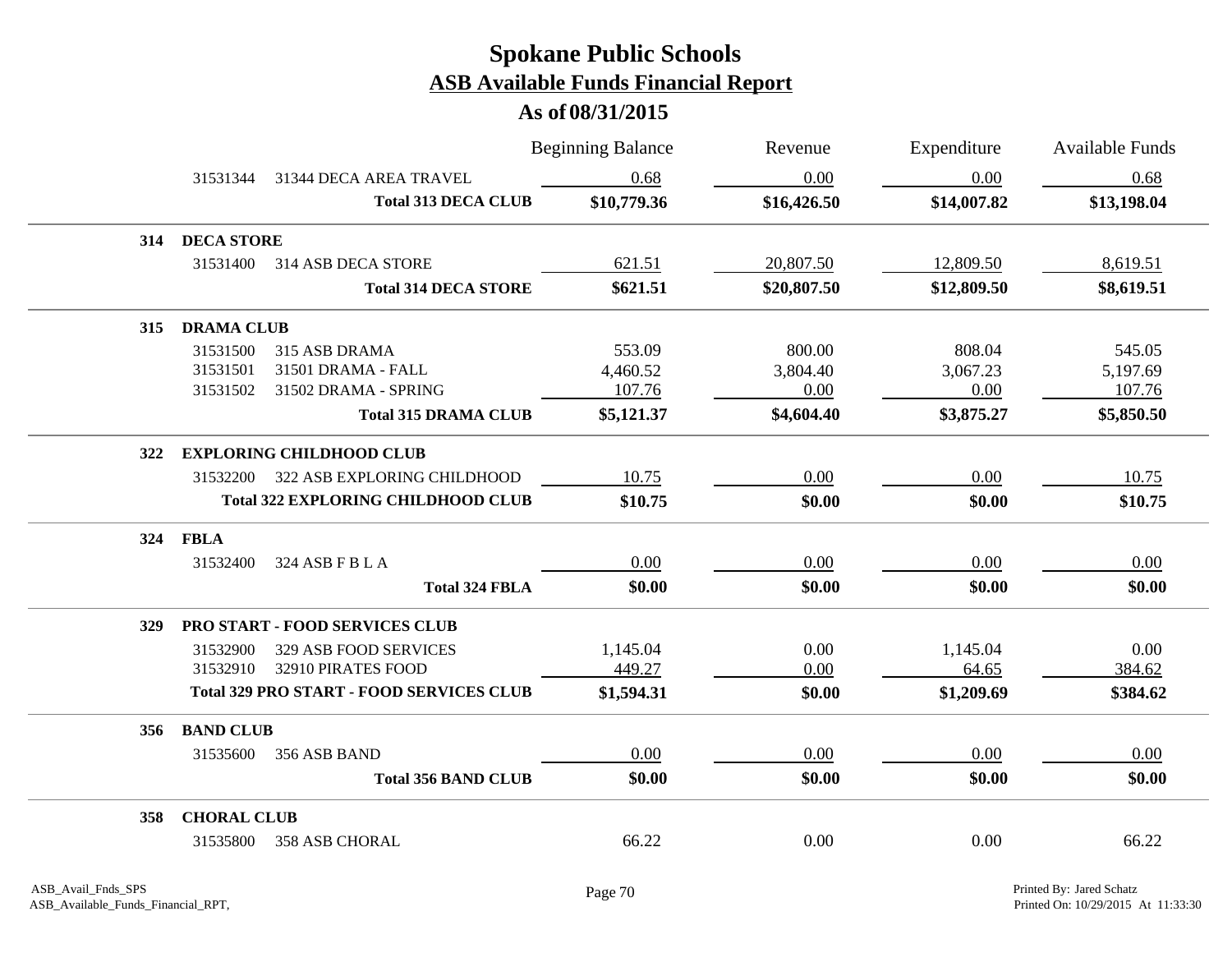|            |                      |                                        | <b>Beginning Balance</b> | Revenue    | Expenditure | Available Funds |
|------------|----------------------|----------------------------------------|--------------------------|------------|-------------|-----------------|
|            |                      | <b>Total 358 CHORAL CLUB</b>           | \$66.22                  | \$0.00     | \$0.00      | \$66.22         |
| 389        |                      | <b>ASB GRADUATED CLASSES</b>           |                          |            |             |                 |
|            | 31538900             | <b>389 ASB GRADUATED CLASSES</b>       | 6,859.94                 | 0.00       | 0.00        | 6,859.94        |
|            |                      | <b>Total 389 ASB GRADUATED CLASSES</b> | \$6,859.94               | \$0.00     | \$0.00      | \$6,859.94      |
| <b>390</b> | <b>CLASS OF 2020</b> |                                        |                          |            |             |                 |
|            | 31539000             | 39000 CLASS OF 2020                    | 0.00                     | 0.00       | 0.00        | 0.00            |
|            |                      | <b>Total 390 CLASS OF 2020</b>         | \$0.00                   | \$0.00     | \$0.00      | \$0.00          |
| <b>391</b> | <b>CLASS OF 2011</b> |                                        |                          |            |             |                 |
|            | 31539100             | 39100 CLASS OF 2011                    | 0.00                     | 0.00       | 0.00        | 0.00            |
|            |                      | <b>Total 391 CLASS OF 2011</b>         | \$0.00                   | \$0.00     | \$0.00      | \$0.00          |
| <b>392</b> | <b>CLASS OF 2012</b> |                                        |                          |            |             |                 |
|            | 31539200             | 315 ASB CLASS OF 2012                  | 0.00                     | 0.00       | 0.00        | 0.00            |
|            |                      | <b>Total 392 CLASS OF 2012</b>         | \$0.00                   | \$0.00     | \$0.00      | \$0.00          |
| <b>393</b> | ASB CLASS 2013       |                                        |                          |            |             |                 |
|            | 31539300             | 393 ASB CLASS OF 2013                  | 0.00                     | 0.00       | 0.00        | 0.00            |
|            |                      | Total 393 ASB CLASS 2013               | \$0.00                   | \$0.00     | \$0.00      | \$0.00          |
| 394        | ASB CLASS 2014       |                                        |                          |            |             |                 |
|            | 31539400             | 394 ASB CLASS OF 2014                  | 2,059.11                 | 0.00       | 2,059.08    | 0.03            |
|            |                      | Total 394 ASB CLASS 2014               | \$2,059.11               | \$0.00     | \$2,059.08  | \$0.03          |
| 395        | ASB CLASS 2015       |                                        |                          |            |             |                 |
|            | 31539500             | 395 ASB CLASS OF 2015                  | 770.21                   | 8,709.78   | 4,959.19    | 4,520.80        |
|            |                      | Total 395 ASB CLASS 2015               | \$770.21                 | \$8,709.78 | \$4,959.19  | \$4,520.80      |
| 396        | ASB CLASS 2016       |                                        |                          |            |             |                 |
|            | 31539600             | 396 ASB CLASS OF 2016                  | 1,816.26                 | 1,161.05   | $-651.12$   | 3,628.43        |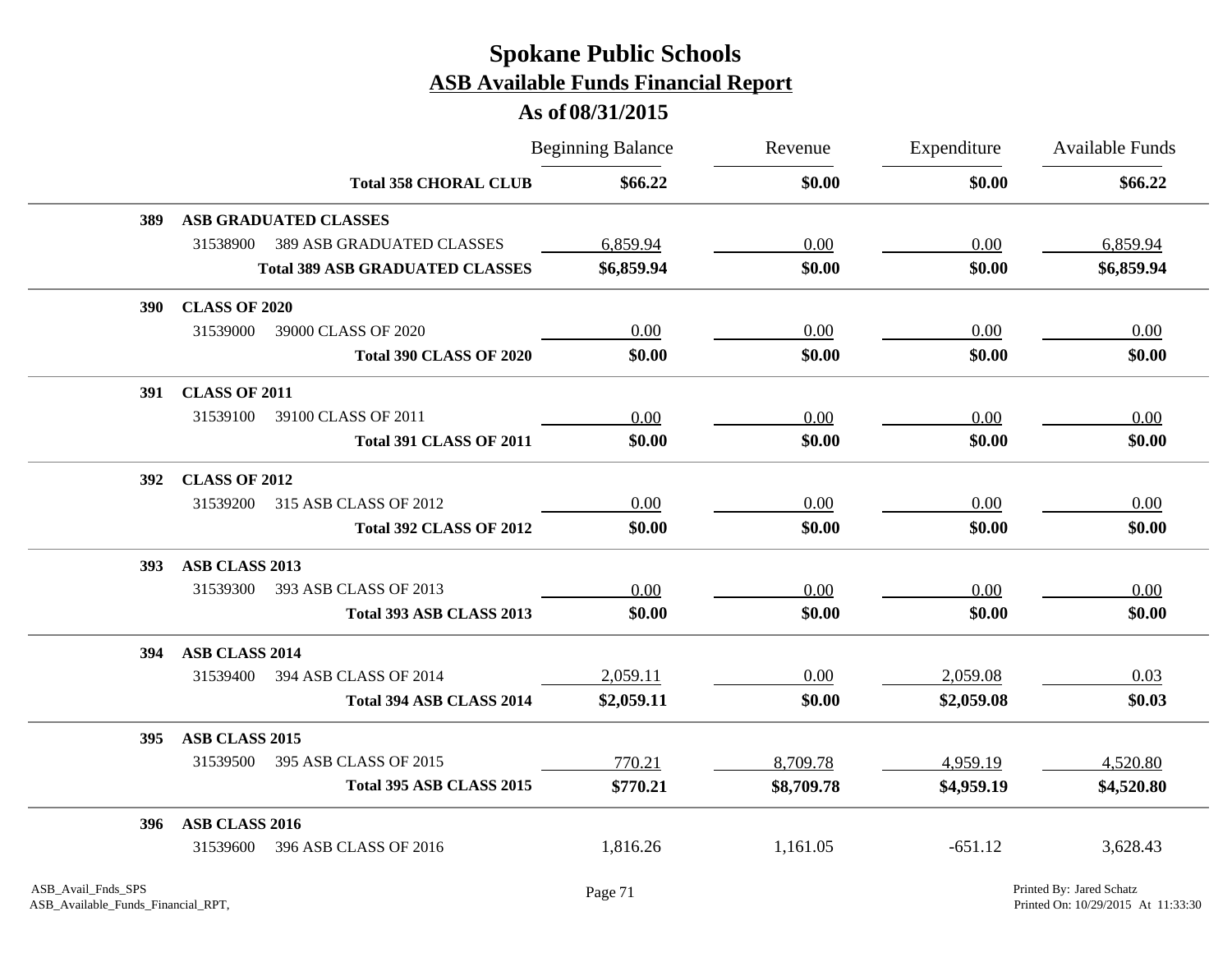|                                          | <b>Beginning Balance</b> | Revenue     | Expenditure  | <b>Available Funds</b> |
|------------------------------------------|--------------------------|-------------|--------------|------------------------|
| Total 396 ASB CLASS 2016                 | \$1,816.26               | \$1,161.05  | $(\$651.12)$ | \$3,628.43             |
| ASB CLASS 2017<br>397                    |                          |             |              |                        |
| 31539700<br>397 ASB CLASS OF 2017        | 56.49                    | 425.85      | $-514.77$    | 997.11                 |
| Total 397 ASB CLASS 2017                 | \$56.49                  | \$425.85    | $(\$514.77)$ | \$997.11               |
| <b>ASB CLASS 2018</b><br>398             |                          |             |              |                        |
| 31539800<br>39800 ASB CLASS OF 2018      | 0.00                     | 78.50       | $-514.77$    | 593.27                 |
| Total 398 ASB CLASS 2018                 | \$0.00                   | \$78.50     | $(\$514.77)$ | \$593.27               |
| <b>ASB CLASS 2019</b><br>399             |                          |             |              |                        |
| 31539900<br>39900 CLASS OF 2019          | 0.00                     | 0.00        | 0.00         | 0.00                   |
| Total 399 ASB CLASS 2019                 | \$0.00                   | \$0.00      | \$0.00       | \$0.00                 |
| 300 CLASS                                | \$30,007.30              | \$53,663.58 | \$38,068.26  | \$45,602.62            |
| <b>ASB YEARBOOK</b><br>131               |                          |             |              |                        |
| 31513115<br>13115 YEAR BOOK 2014-2015    | 0.00                     | 0.00        | 7,498.98     | $-7,498.98$            |
| <b>Total 131 ASB YEARBOOK</b>            | \$0.00                   | \$0.00      | \$7,498.98   | $(\$7,498.98)$         |
| <b>ASB CLIMBING CLUB</b><br>406          |                          |             |              |                        |
| <b>406 ASB CLIMBING CLUB</b><br>31540600 | 0.00                     | 0.00        | 0.00         | 0.00                   |
| <b>Total 406 ASB CLIMBING CLUB</b>       | \$0.00                   | \$0.00      | \$0.00       | \$0.00                 |
| <b>ASB SCIENCE CLUB</b><br>407           |                          |             |              |                        |
| 31540700<br><b>407 ASB SCIENCE CLUB</b>  | 0.00                     | 0.00        | 0.00         | 0.00                   |
| <b>Total 407 ASB SCIENCE CLUB</b>        | \$0.00                   | \$0.00      | \$0.00       | \$0.00                 |
| <b>ASB CHEERLEADERS</b><br>415           |                          |             |              |                        |
| 31541500<br><b>415 ASB CHEERLEARDERS</b> | 808.05                   | 716.80      | 666.74       | 858.11                 |
| <b>Total 415 ASB CHEERLEADERS</b>        | \$808.05                 | \$716.80    | \$666.74     | \$858.11               |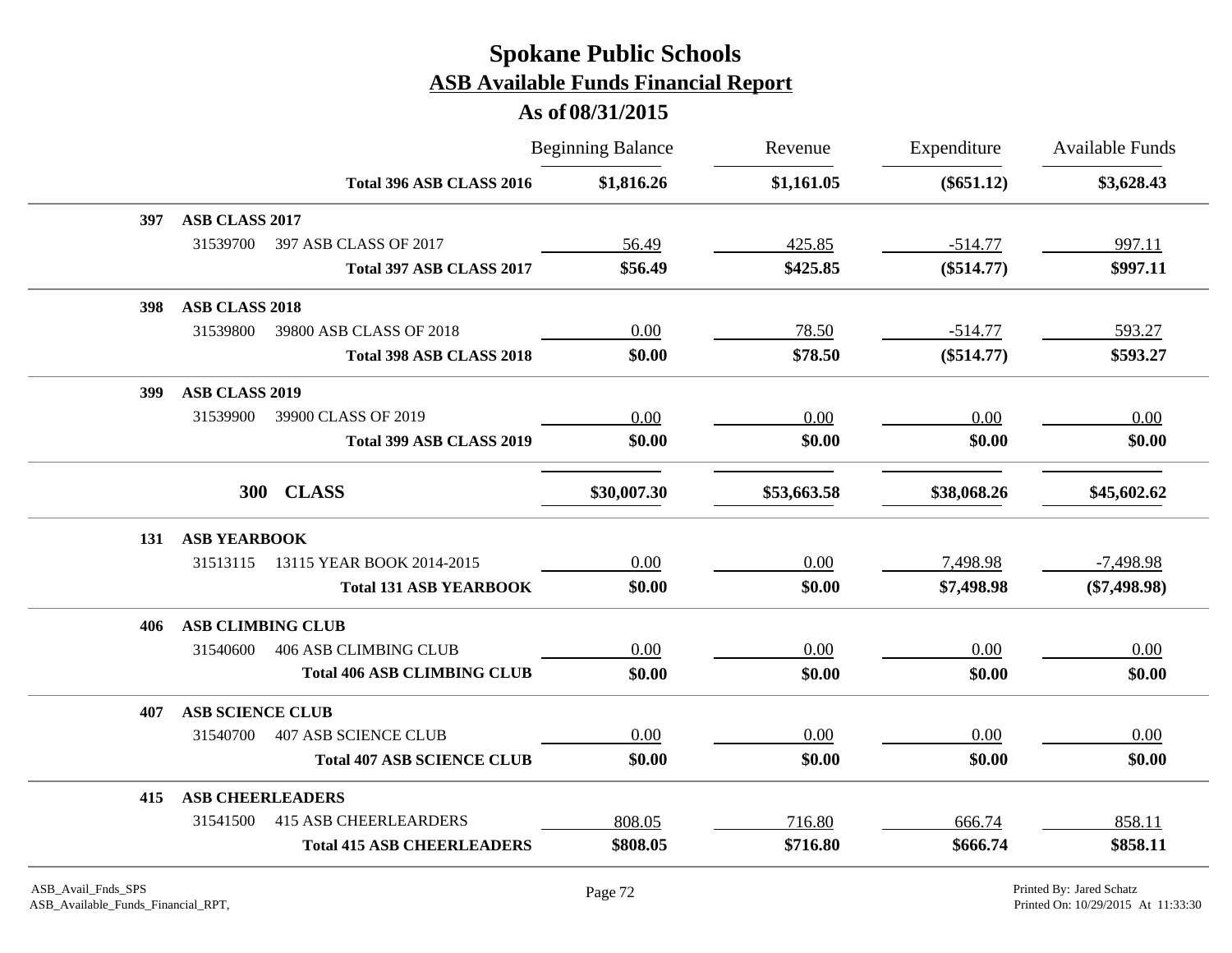|      |                                               | <b>Beginning Balance</b>           | Revenue  | Expenditure | <b>Available Funds</b> |
|------|-----------------------------------------------|------------------------------------|----------|-------------|------------------------|
| 419  | <b>ASB FFA</b>                                |                                    |          |             |                        |
|      | 31541900<br>419 ASB F F A                     | 0.00                               | 0.00     | 0.00        | 0.00                   |
|      |                                               | \$0.00<br><b>Total 419 ASB FFA</b> | \$0.00   | \$0.00      | \$0.00                 |
| 431  | <b>ASB SPORTS MEDICINE CLUB</b>               |                                    |          |             |                        |
|      | 31543100<br>43100 ASB SPORTS MEDICINE         | 0.00                               | 0.00     | 0.00        | 0.00                   |
|      | <b>Total 431 ASB SPORTS MEDICINE CLUB</b>     | \$0.00                             | \$0.00   | \$0.00      | \$0.00                 |
| 452  | <b>INTERNATIONAL CLUB</b>                     |                                    |          |             |                        |
|      | 31545200<br><b>452 ASB INTERNATIONAL CLUB</b> | 2,297.23                           | 0.00     | 0.00        | 2,297.23               |
|      | <b>Total 452 INTERNATIONAL CLUB</b>           | \$2,297.23                         | \$0.00   | \$0.00      | \$2,297.23             |
| 455. | <b>SAFETY-SADD</b>                            |                                    |          |             |                        |
|      | <b>455 ASB SAFETY-SADD</b><br>31545500        | 0.00                               | 0.00     | 0.00        | 0.00                   |
|      | <b>Total 455 SAFETY-SADD</b>                  | \$0.00                             | \$0.00   | \$0.00      | \$0.00                 |
| 460  | <b>MATH CLUB</b>                              |                                    |          |             |                        |
|      | 31546000<br><b>460 ASB MATHMATICS CLUB</b>    | 0.00                               | 0.00     | 0.00        | 0.00                   |
|      | <b>Total 460 MATH CLUB</b>                    | \$0.00                             | \$0.00   | \$0.00      | \$0.00                 |
| 463  | <b>LILAC CORONATION</b>                       |                                    |          |             |                        |
|      | <b>463 ASB LILAC CORONATION</b><br>31546300   | 0.00                               | 0.00     | 0.00        | 0.00                   |
|      | <b>Total 463 LILAC CORONATION</b>             | \$0.00                             | \$0.00   | \$0.00      | \$0.00                 |
| 468  | <b>PERCUSSION CLUB</b>                        |                                    |          |             |                        |
|      | <b>468 ASB PERCUSSION CLUB</b><br>31546800    | 879.37                             | 315.00   | 0.00        | 1,194.37               |
|      | <b>Total 468 PERCUSSION CLUB</b>              | \$879.37                           | \$315.00 | \$0.00      | \$1,194.37             |
| 470  | <b>HONOR SOCIETY</b>                          |                                    |          |             |                        |
|      | 31547000<br><b>470 ASB HONOR SOCIEITY</b>     | 1,234.70                           | 0.00     | 32.61       | 1,202.09               |
|      | <b>Total 470 HONOR SOCIETY</b>                | \$1,234.70                         | \$0.00   | \$32.61     | \$1,202.09             |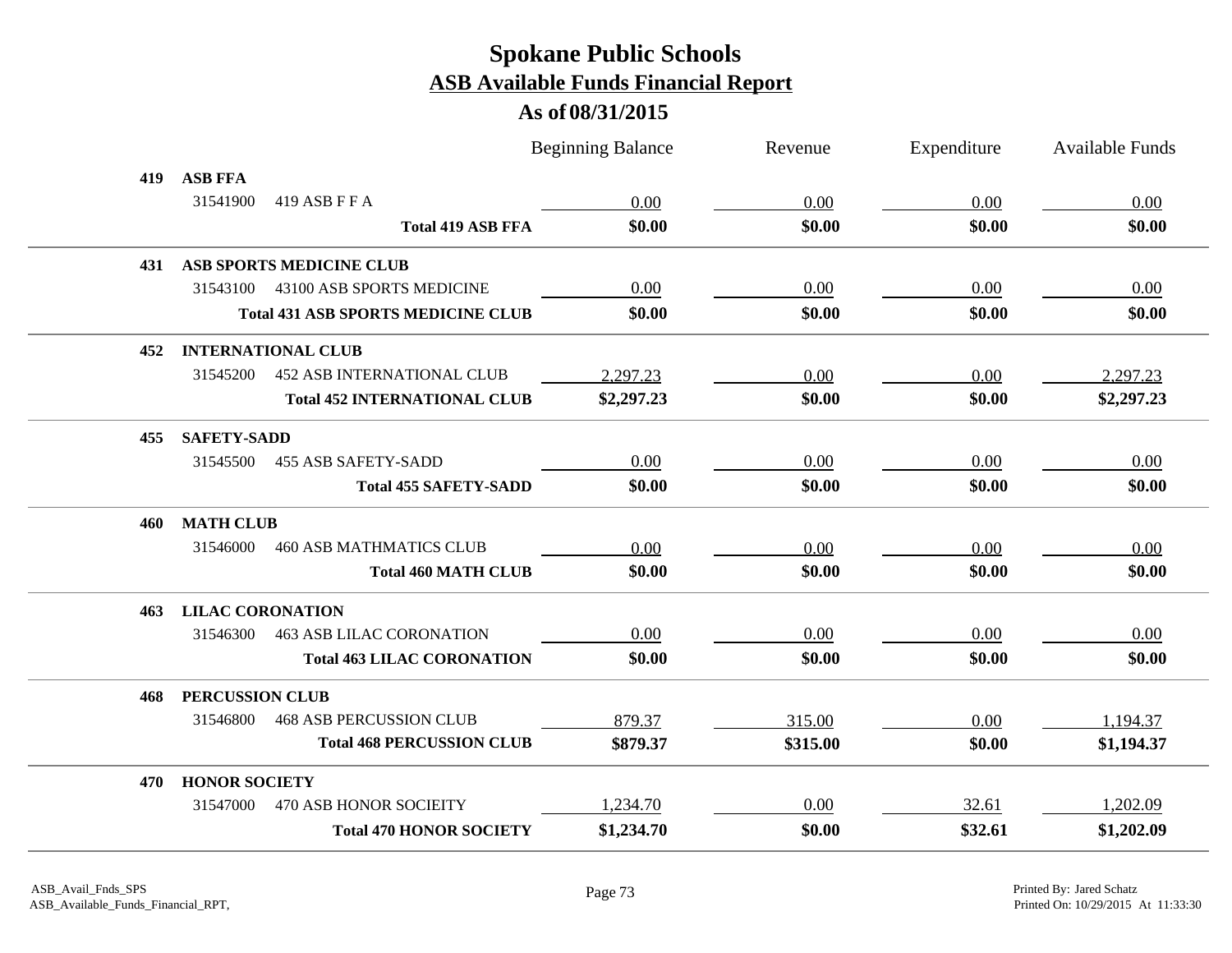**As of 08/31/2015**

|            |                         |                                   | <b>Beginning Balance</b> | Revenue     | Expenditure | <b>Available Funds</b> |
|------------|-------------------------|-----------------------------------|--------------------------|-------------|-------------|------------------------|
| 476        | <b>MULTI CULTURAL</b>   |                                   |                          |             |             |                        |
|            | 31547600                | <b>476 ASB MULTICULTURAL</b>      | 305.14                   | 0.00        | 0.00        | 305.14                 |
|            |                         | <b>Total 476 MULTI CULTURAL</b>   | \$305.14                 | \$0.00      | \$0.00      | \$305.14               |
| 477        | <b>ASB DANCE</b>        |                                   |                          |             |             |                        |
|            | 31547700                | 477 ASB DANCE                     | 787.44                   | 3,947.00    | 3,672.11    | 1,062.33               |
|            |                         | <b>Total 477 ASB DANCE</b>        | \$787.44                 | \$3,947.00  | \$3,672.11  | \$1,062.33             |
| 488        | <b>HIGH SCHOOL ROTC</b> |                                   |                          |             |             |                        |
|            | 31548800                | 488 ASB R O T C                   | 324.55                   | 0.00        | 0.00        | 324.55                 |
|            |                         | <b>Total 488 HIGH SCHOOL ROTC</b> | \$324.55                 | \$0.00      | \$0.00      | \$324.55               |
|            |                         | 400 CLUBS                         | \$6,636.48               | \$4,978.80  | \$11,870.44 | $(\$255.16)$           |
| 320<br>102 | <b>ASB RESERVE</b>      | <b>SHADLE PARK HIGH SCHOOL</b>    |                          |             |             |                        |
|            | 32010200                | 102 ASB RESERVE                   | 5,354.37                 | 0.00        | 0.00        | 5,354.37               |
|            |                         | <b>Total 102 ASB RESERVE</b>      | \$5,354.37               | \$0.00      | \$0.00      | \$5,354.37             |
| 104        | <b>ASB GENERAL</b>      |                                   |                          |             |             |                        |
|            | 32010400                | 104 ASB GENERAL                   | 3,372.77                 | 12,235.87   | 11,364.11   | 4,244.53               |
|            | 32010401                | 10401 ASB GENERAL GROOVY SHOES    | 958.80                   | 16,200.40   | 16,320.37   | 838.83                 |
|            |                         | <b>Total 104 ASB GENERAL</b>      | \$4,331.57               | \$28,436.27 | \$27,684.48 | \$5,083.36             |
| 107        | <b>ASB BOOKROOM</b>     |                                   |                          |             |             |                        |
|            | 32010700                | 107 ASB BOOKROOM                  | 0.00                     | 0.00        | 0.00        | 0.00                   |
|            |                         | <b>Total 107 ASB BOOKROOM</b>     | \$0.00                   | \$0.00      | \$0.00      | \$0.00                 |
| 108        |                         | <b>ASB MISCELLANEOUS</b>          |                          |             |             |                        |
|            | 32010800                | <b>108 ASB MISCELLANEOUS</b>      | 0.00                     | 0.00        | 0.00        | 0.00                   |
|            | 32010810                | 10810 ASB MISCELLANEOUS           | 0.00                     | 0.00        | 0.00        | 0.00                   |

 $\bar{z}$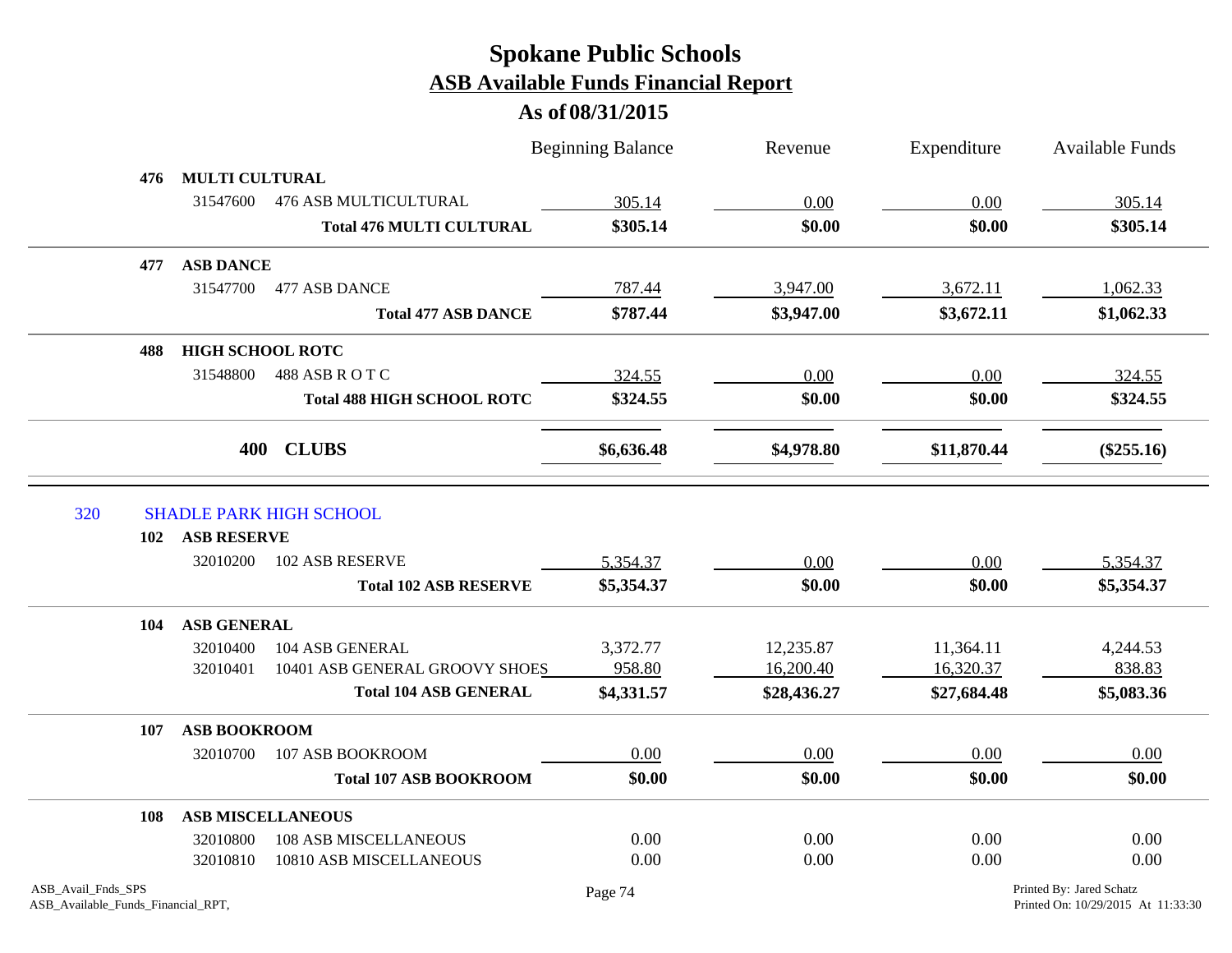|            |                        |                                    | <b>Beginning Balance</b> | Revenue     | Expenditure     | <b>Available Funds</b> |
|------------|------------------------|------------------------------------|--------------------------|-------------|-----------------|------------------------|
|            |                        | <b>Total 108 ASB MISCELLANEOUS</b> | \$0.00                   | \$0.00      | \$0.00          | \$0.00                 |
| 109        | <b>ASB MEMBERSHIP</b>  |                                    |                          |             |                 |                        |
|            | 32010900               | 109 ASB MEMBERSHIP                 | 230.00                   | 0.00        | 0.00            | 230.00                 |
|            |                        | <b>Total 109 ASB MEMBERSHIP</b>    | \$230.00                 | \$0.00      | \$0.00          | \$230.00               |
| 110        | <b>ASB GSL CARD</b>    |                                    |                          |             |                 |                        |
|            | 32011000               | 110 ASB GSL CARD                   | 52,160.00                | 32,150.00   | 30,240.00       | 54,070.00              |
|            |                        | <b>Total 110 ASB GSL CARD</b>      | \$52,160.00              | \$32,150.00 | \$30,240.00     | \$54,070.00            |
| <b>120</b> | <b>ASB GUIDANCE</b>    |                                    |                          |             |                 |                        |
|            | 32012000               | <b>120 ASB GUIDANCE</b>            | 1,060.63                 | 0.00        | 42.50           | 1,018.13               |
|            |                        | <b>Total 120 ASB GUIDANCE</b>      | \$1,060.63               | \$0.00      | \$42.50         | \$1,018.13             |
| 131        | <b>ASB YEARBOOK</b>    |                                    |                          |             |                 |                        |
|            | 32013100               | <b>131 ASB YEARBOOK</b>            | 25,797.77                | 35,560.00   | 38,789.33       | 22,568.44              |
|            | 32013101               | 131 ASB YEARBOOK BABY ADS          | 3,220.00                 | 3,850.00    | 0.00            | 7,070.00               |
|            | 32013102               | 13102 ASB YEARBOOK ADS             | 0.00                     | 0.00        | 0.00            | 0.00                   |
|            | 32013103               | 13103 ASB YEARBOOK NONCURRENT      | 135.00                   | 0.00        | 0.00            | 135.00                 |
|            |                        | <b>Total 131 ASB YEARBOOK</b>      | \$29,152.77              | \$39,410.00 | \$38,789.33     | \$29,773.44            |
| 135        | <b>ASB UNIFORMS</b>    |                                    |                          |             |                 |                        |
|            | 32013500               | <b>135 ASB UNIFORMS</b>            | $-9,994.72$              | 0.00        | $-17,303.57$    | 7,308.85               |
|            |                        | <b>Total 135 ASB UNIFORMS</b>      | $(\$9,994.72)$           | \$0.00      | $(\$17,303.57)$ | \$7,308.85             |
| <b>140</b> | <b>ASB CONCESSIONS</b> |                                    |                          |             |                 |                        |
|            | 32014000               | 140 ASB CONCESSIONS                | 1,800.00                 | 0.00        | 0.00            | 1,800.00               |
|            |                        | <b>Total 140 ASB CONCESSIONS</b>   | \$1,800.00               | \$0.00      | \$0.00          | \$1,800.00             |
| 181        | <b>ASB LINK CREW</b>   |                                    |                          |             |                 |                        |
|            | 32018100               | <b>181 ASB LINK CREW</b>           | 0.00                     | 0.00        | 0.00            | 0.00                   |
|            |                        | <b>Total 181 ASB LINK CREW</b>     | \$0.00                   | \$0.00      | \$0.00          | \$0.00                 |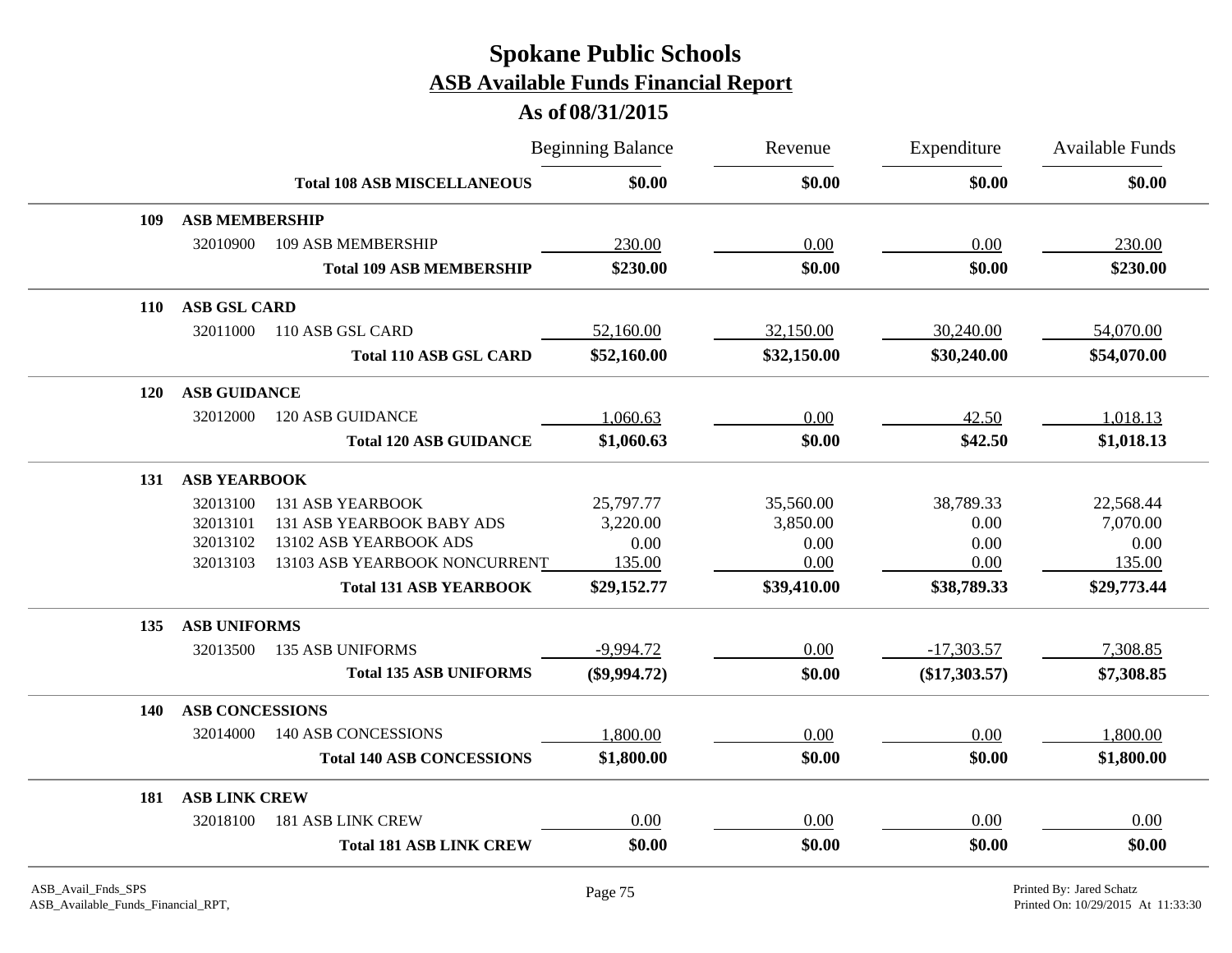|                                                          |                         |                                                 | <b>Beginning Balance</b> | Revenue     | Expenditure     | <b>Available Funds</b>                                         |
|----------------------------------------------------------|-------------------------|-------------------------------------------------|--------------------------|-------------|-----------------|----------------------------------------------------------------|
| 182                                                      |                         | <b>ASB SPECIAL PROJECTS</b>                     |                          |             |                 |                                                                |
|                                                          | 32018200                | <b>182 ASB SPECIAL PROJECTS</b>                 | 5,503.36                 | 0.00        | 0.00            | 5,503.36                                                       |
|                                                          |                         | <b>Total 182 ASB SPECIAL PROJECTS</b>           | \$5,503.36               | \$0.00      | \$0.00          | \$5,503.36                                                     |
| 191                                                      | <b>ASB AWARDS</b>       |                                                 |                          |             |                 |                                                                |
|                                                          | 32019100                | 191 ASB AWARDS                                  | 2,108.68                 | 0.00        | 378.35          | 1,730.33                                                       |
|                                                          |                         | <b>Total 191 ASB AWARDS</b>                     | \$2,108.68               | \$0.00      | \$378.35        | \$1,730.33                                                     |
|                                                          | <b>100</b>              | <b>GENERAL ASB</b>                              | \$91,706.66              | \$99,996.27 | \$79,831.09     | \$111,871.84                                                   |
| <b>202</b>                                               |                         | <b>ASB ATHLETIC EQUIPMENT</b>                   |                          |             |                 |                                                                |
|                                                          | 32020200                | 202 ASB ATHLETIC EQUIPMENT                      | 465.63                   | 0.00        | 0.00            | 465.63                                                         |
|                                                          |                         | <b>Total 202 ASB ATHLETIC EQUIPMENT</b>         | \$465.63                 | \$0.00      | \$0.00          | \$465.63                                                       |
| 203                                                      |                         | <b>ATHLETIC DONATIONS SPECIAL PUR</b>           |                          |             |                 |                                                                |
|                                                          | 32020300                | 203 ATHLETIC DONATION SPL PURP                  | 2,796.32                 | 0.00        | 0.00            | 2,796.32                                                       |
|                                                          |                         | <b>Total 203 ATHLETIC DONATIONS SPECIAL PUR</b> | \$2,796.32               | \$0.00      | \$0.00          | \$2,796.32                                                     |
| 205                                                      |                         | <b>GENERAL ATHLETICS</b>                        |                          |             |                 |                                                                |
|                                                          | 32020500                | <b>205 ASB GENERAL ATHLETICS</b>                | 58,027.47                | 42,090.75   | 62,884.21       | 37,234.01                                                      |
|                                                          |                         | <b>Total 205 GENERAL ATHLETICS</b>              | \$58,027.47              | \$42,090.75 | \$62,884.21     | \$37,234.01                                                    |
| 206                                                      | <b>LEAGUE ATHLETICS</b> |                                                 |                          |             |                 |                                                                |
|                                                          | 32020600                | <b>206 ASB LEAGUE ATHLETICS</b>                 | 932.51                   | 3,696.00    | $-19,067.49$    | 23,696.00                                                      |
|                                                          |                         | <b>Total 206 LEAGUE ATHLETICS</b>               | \$932.51                 | \$3,696.00  | $(\$19,067.49)$ | \$23,696.00                                                    |
| 208                                                      |                         | <b>ASB ATHLETIC OFFICIALS</b>                   |                          |             |                 |                                                                |
|                                                          | 32020800                | <b>208 ASB ATHLETIC OFFICIALS</b>               | 15,661.48                | 582.20      | $-2,777.79$     | 19,021.47                                                      |
|                                                          |                         | <b>Total 208 ASB ATHLETIC OFFICIALS</b>         | \$15,661.48              | \$582.20    | $(\$2,777.79)$  | \$19,021.47                                                    |
| 227                                                      | <b>BASEBALL</b>         |                                                 |                          |             |                 |                                                                |
|                                                          | 32022700                | 227 ASB BASEBALL                                | 383.35                   | 0.00        | 8.91            | 374.44                                                         |
| ASB_Avail_Fnds_SPS<br>ASB_Available_Funds_Financial_RPT, |                         |                                                 | Page 76                  |             |                 | Printed By: Jared Schatz<br>Printed On: 10/29/2015 At 11:33:30 |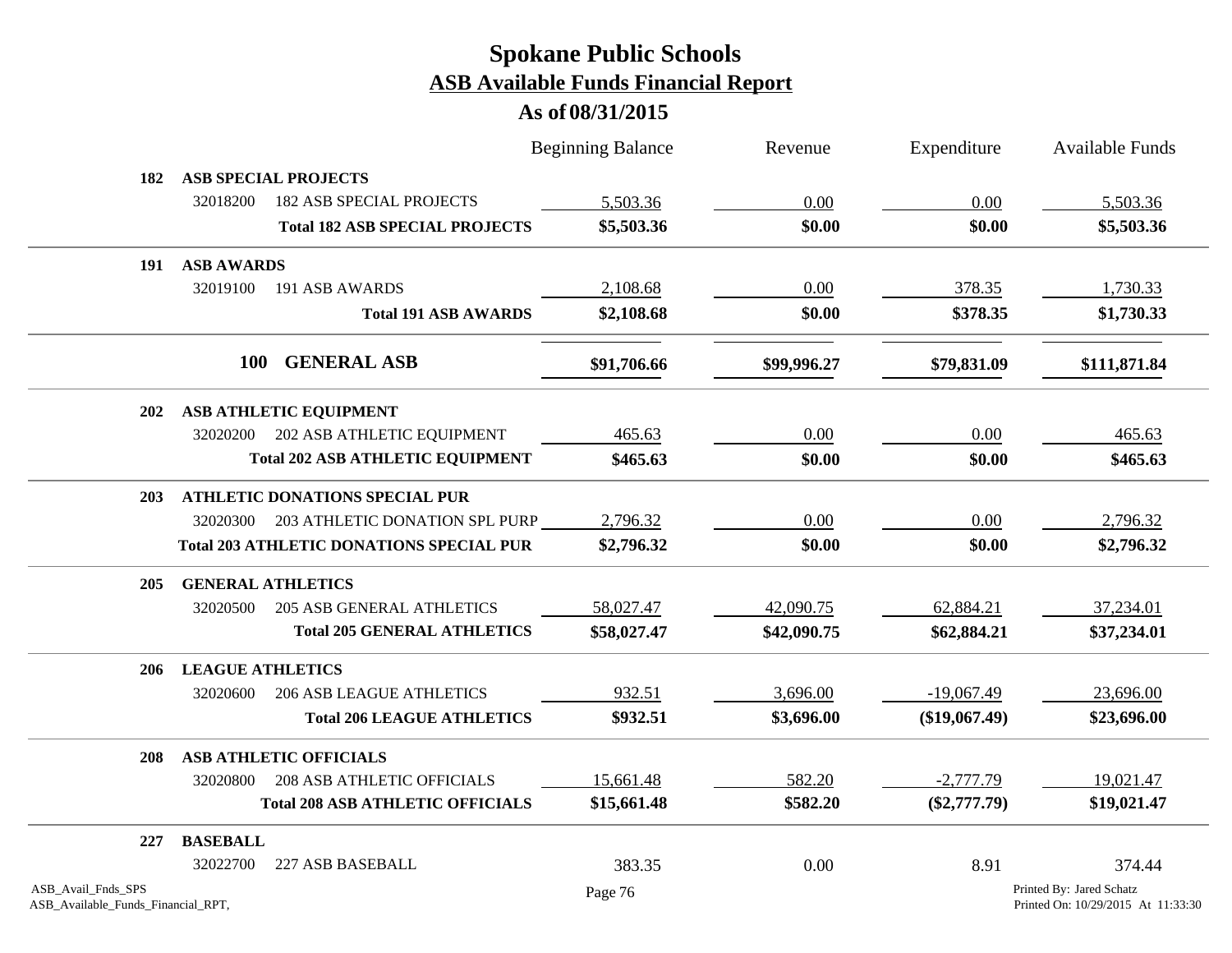|            |                         |                                      | <b>Beginning Balance</b> | Revenue     | Expenditure | Available Funds |
|------------|-------------------------|--------------------------------------|--------------------------|-------------|-------------|-----------------|
|            |                         | <b>Total 227 BASEBALL</b>            | \$383.35                 | \$0.00      | \$8.91      | \$374.44        |
| <b>230</b> | <b>BOYS BASKETBALL</b>  |                                      |                          |             |             |                 |
|            | 32023000                | 230 ASB BOYS BASKETBALL              | 4,423.28                 | 1,075.50    | 3,606.14    | 1,892.64        |
|            |                         | <b>Total 230 BOYS BASKETBALL</b>     | \$4,423.28               | \$1,075.50  | \$3,606.14  | \$1,892.64      |
| <b>231</b> | <b>GIRLS BASKETBALL</b> |                                      |                          |             |             |                 |
|            | 32023100                | 231 ASB GIRLS BASKETBALL             | 1,547.78                 | 669.00      | $-56.52$    | 2,273.30        |
|            |                         | <b>Total 231 GIRLS BASKETBALL</b>    | \$1,547.78               | \$669.00    | $(\$56.52)$ | \$2,273.30      |
| 236        |                         | <b>BOYS CROSS COUNTRY</b>            |                          |             |             |                 |
|            | 32023600                | 236 ASB BOYS CROSS COUNRY            | 1,965.85                 | 3,285.00    | 1,264.43    | 3,986.42        |
|            |                         | <b>Total 236 BOYS CROSS COUNTRY</b>  | \$1,965.85               | \$3,285.00  | \$1,264.43  | \$3,986.42      |
| 237        |                         | <b>GIRLS CROSS COUNTRY</b>           |                          |             |             |                 |
|            | 32023700                | 237 ASB GIRLS CROSS COUNTRY          | 4,987.17                 | 3,531.00    | 3,995.29    | 4,522.88        |
|            |                         | <b>Total 237 GIRLS CROSS COUNTRY</b> | \$4,987.17               | \$3,531.00  | \$3,995.29  | \$4,522.88      |
| <b>240</b> | <b>FOOTBALL</b>         |                                      |                          |             |             |                 |
|            | 32024000                | <b>240 ASB FOOTBALL</b>              | 5,233.27                 | 19,625.00   | 6,922.40    | 17,935.87       |
|            |                         | <b>Total 240 FOOTBALL</b>            | \$5,233.27               | \$19,625.00 | \$6,922.40  | \$17,935.87     |
| 242        | <b>BOYS GOLF</b>        |                                      |                          |             |             |                 |
|            | 32024200                | 242 ASB GOLF                         | $-84.25$                 | 2,620.00    | 2,175.77    | 359.98          |
|            |                         | <b>Total 242 BOYS GOLF</b>           | $(\$84.25)$              | \$2,620.00  | \$2,175.77  | \$359.98        |
| 243        | <b>GIRLS GOLF</b>       |                                      |                          |             |             |                 |
|            | 32024300                | 243 ASB GIRLS GOLF                   | $-503.72$                | 2,162.00    | 1,560.97    | 97.31           |
|            |                         | <b>Total 243 GIRLS GOLF</b>          | $(\$503.72)$             | \$2,162.00  | \$1,560.97  | \$97.31         |
| 248        | <b>GYMNASTICS</b>       |                                      |                          |             |             |                 |
|            | 32024800                | <b>248 ASB GYMNASTICS</b>            | 1,334.66                 | 0.00        | 614.89      | 719.77          |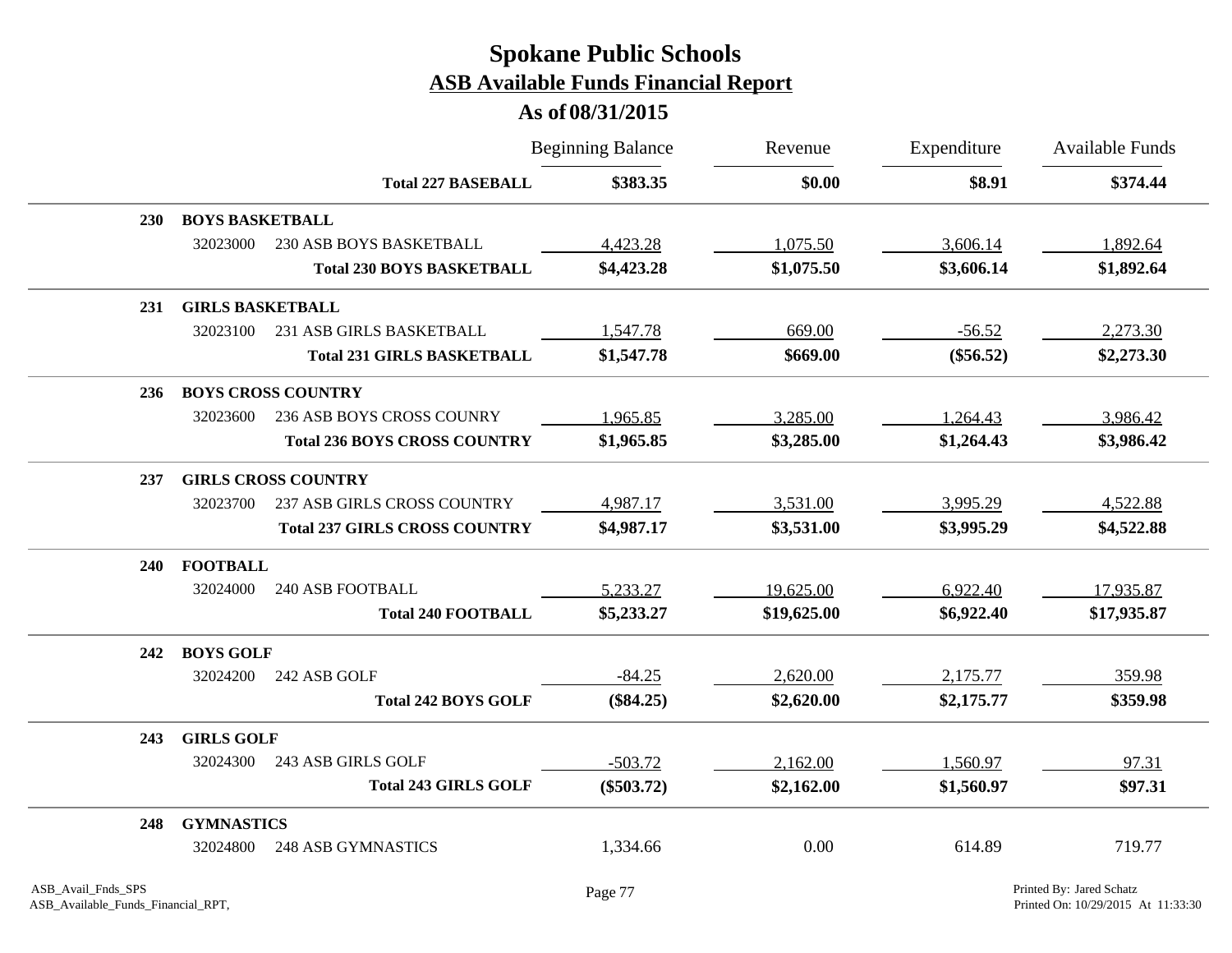|            |                        |                                  | <b>Beginning Balance</b> | Revenue    | Expenditure  | <b>Available Funds</b> |
|------------|------------------------|----------------------------------|--------------------------|------------|--------------|------------------------|
|            |                        | <b>Total 248 GYMNASTICS</b>      | \$1,334.66               | \$0.00     | \$614.89     | \$719.77               |
| 264        | <b>SLOW PITCH</b>      |                                  |                          |            |              |                        |
|            | 32026400               | 264 ASB SLOW PITCH SOFTBALL      | 779.21                   | 670.00     | 1,414.08     | 35.13                  |
|            |                        | <b>Total 264 SLOW PITCH</b>      | \$779.21                 | \$670.00   | \$1,414.08   | \$35.13                |
| 266        | <b>BOYS' SOCCER</b>    |                                  |                          |            |              |                        |
|            | 32026600               | <b>266 ASB BOYS SOCCER</b>       | 1,941.38                 | 2,688.00   | 3,695.96     | 933.42                 |
|            |                        | <b>Total 266 BOYS' SOCCER</b>    | \$1,941.38               | \$2,688.00 | \$3,695.96   | \$933.42               |
| 267        | <b>GIRLS' SOCCER</b>   |                                  |                          |            |              |                        |
|            | 32026700               | <b>267 ASB GIRLS SOCCER</b>      | 4,179.08                 | 1,270.00   | 4,645.74     | 803.34                 |
|            |                        | <b>Total 267 GIRLS' SOCCER</b>   | \$4,179.08               | \$1,270.00 | \$4,645.74   | \$803.34               |
| <b>270</b> | <b>GIRLS' SOFTBALL</b> |                                  |                          |            |              |                        |
|            | 32027000               | 270 ASB SOFTBALL                 | $-16.40$                 | 4,970.60   | 2,318.38     | 2,635.82               |
|            |                        | <b>Total 270 GIRLS' SOFTBALL</b> | (\$16.40)                | \$4,970.60 | \$2,318.38   | \$2,635.82             |
| 278        | <b>BOYS' TENNIS</b>    |                                  |                          |            |              |                        |
|            | 32027800               | 278 ASB BOYS TENNIS              | 1,035.91                 | 610.00     | $-205.50$    | 1,851.41               |
|            |                        | <b>Total 278 BOYS' TENNIS</b>    | \$1,035.91               | \$610.00   | $(\$205.50)$ | \$1,851.41             |
| 279        | <b>GIRLS' TENNIS</b>   |                                  |                          |            |              |                        |
|            | 32027900               | 279 ASB GIRLS TENNIS             | 1,820.70                 | 690.00     | $-620.14$    | 3,130.84               |
|            |                        | <b>Total 279 GIRLS' TENNIS</b>   | \$1,820.70               | \$690.00   | $(\$620.14)$ | \$3,130.84             |
| 284        | <b>BOYS' TRACK</b>     |                                  |                          |            |              |                        |
|            | 32028400               | <b>284 ASB BOYS TRACK</b>        | 2,389.01                 | 439.00     | 341.08       | 2,486.93               |
|            |                        | <b>Total 284 BOYS' TRACK</b>     | \$2,389.01               | \$439.00   | \$341.08     | \$2,486.93             |
| 285        | <b>GIRLS' TRACK</b>    |                                  |                          |            |              |                        |
|            | 32028500               | <b>285 ASB GIRLS TRACK</b>       | 1,899.90                 | 348.00     | 581.88       | 1,666.02               |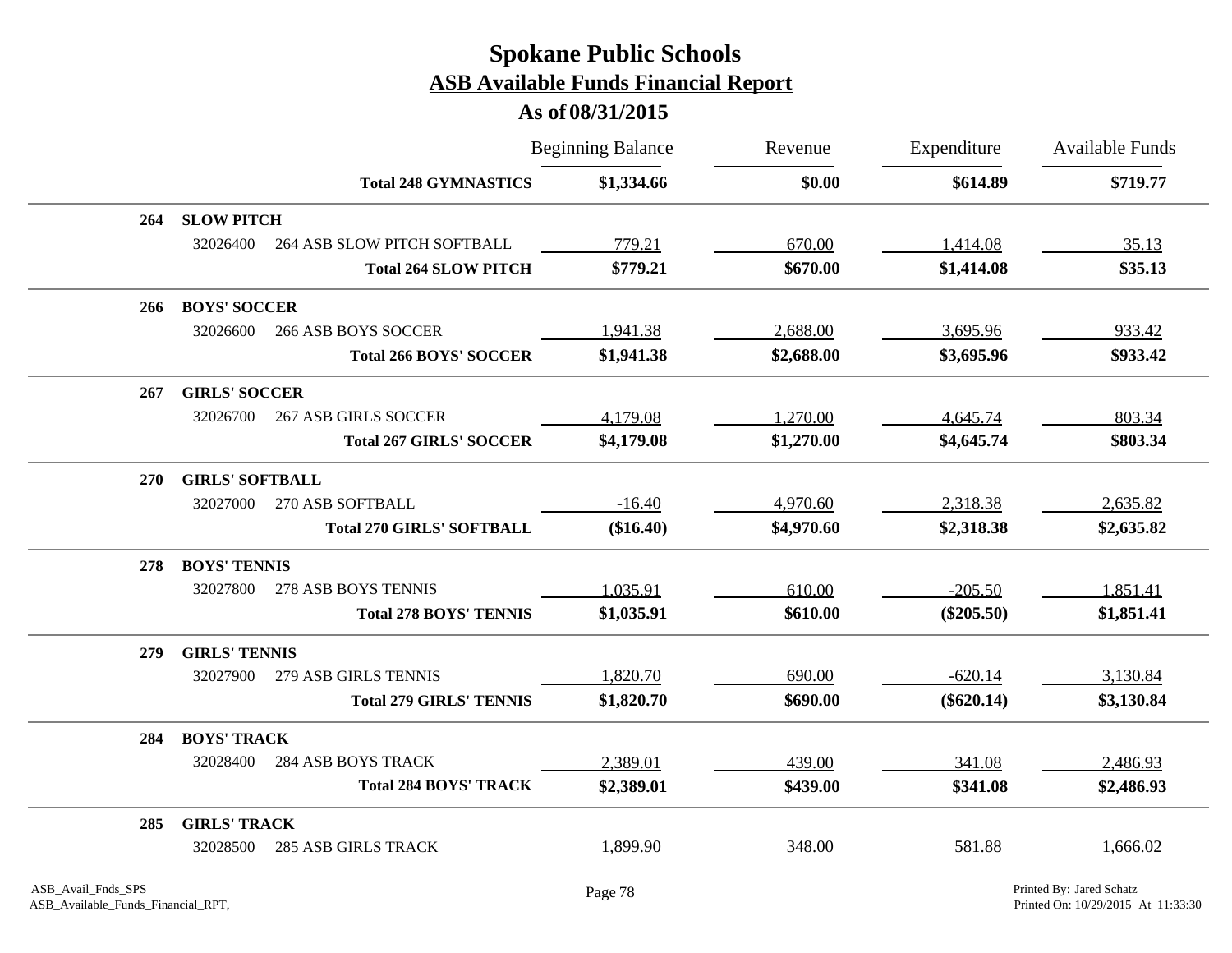|     |                        |                                    | <b>Beginning Balance</b> | Revenue     | Expenditure<br>\$581.88 | Available Funds<br>\$1,666.02 |
|-----|------------------------|------------------------------------|--------------------------|-------------|-------------------------|-------------------------------|
|     |                        | <b>Total 285 GIRLS' TRACK</b>      | \$1,899.90               | \$348.00    |                         |                               |
| 290 |                        | <b>GIRLS' VOLLEYBALL</b>           |                          |             |                         |                               |
|     | 32029000               | 290 ASB VOLLEYBALL                 | 3,390.11                 | 5,652.35    | 6,906.10                | 2,136.36                      |
|     |                        | <b>Total 290 GIRLS' VOLLEYBALL</b> | \$3,390.11               | \$5,652.35  | \$6,906.10              | \$2,136.36                    |
| 294 | <b>BOYS' WRESTLING</b> |                                    |                          |             |                         |                               |
|     | 32029400               | <b>294 ASB WRESTLING</b>           | 1,437.92                 | 1,370.23    | 2,258.62                | 549.53                        |
|     |                        | <b>Total 294 BOYS' WRESTLING</b>   | \$1,437.92               | \$1,370.23  | \$2,258.62              | \$549.53                      |
|     | 200                    | <b>ATHLETICS</b>                   | \$116,027.62             | \$98,044.63 | \$82,467.41             | \$131,604.84                  |
| 304 | <b>ART CLUB</b>        |                                    |                          |             |                         |                               |
|     | 32030400               | 304 ASB ART CLUB                   | 0.00                     | 0.00        | 0.00                    | 0.00                          |
|     |                        | <b>Total 304 ART CLUB</b>          | \$0.00                   | \$0.00      | \$0.00                  | \$0.00                        |
| 312 | <b>DEBATE CLUB</b>     |                                    |                          |             |                         |                               |
|     | 32031200               | 312 ASB DEBATE                     | 0.00                     | 0.00        | 0.00                    | 0.00                          |
|     |                        | <b>Total 312 DEBATE CLUB</b>       | \$0.00                   | \$0.00      | \$0.00                  | \$0.00                        |
| 313 | <b>DECA CLUB</b>       |                                    |                          |             |                         |                               |
|     | 32031300               | 313 ASB DECA                       | $-3,842.28$              | 9,806.06    | $-4,876.15$             | 10,839.93                     |
|     |                        | <b>Total 313 DECA CLUB</b>         | $(\$3,842.28)$           | \$9,806.06  | $(\$4,876.15)$          | \$10,839.93                   |
| 314 | <b>DECA STORE</b>      |                                    |                          |             |                         |                               |
|     | 32031400               | 314 ASB DECA STORE                 | 7,237.96                 | 28,854.76   | 35,247.74               | 844.98                        |
|     |                        | <b>Total 314 DECA STORE</b>        | \$7,237.96               | \$28,854.76 | \$35,247.74             | \$844.98                      |
| 315 | <b>DRAMA CLUB</b>      |                                    |                          |             |                         |                               |
|     | 32031500               | 315 ASB DRAMA                      | 641.80                   | 4,201.92    | 4,246.86                | 596.86                        |
|     |                        | <b>Total 315 DRAMA CLUB</b>        | \$641.80                 | \$4,201.92  | \$4,246.86              | \$596.86                      |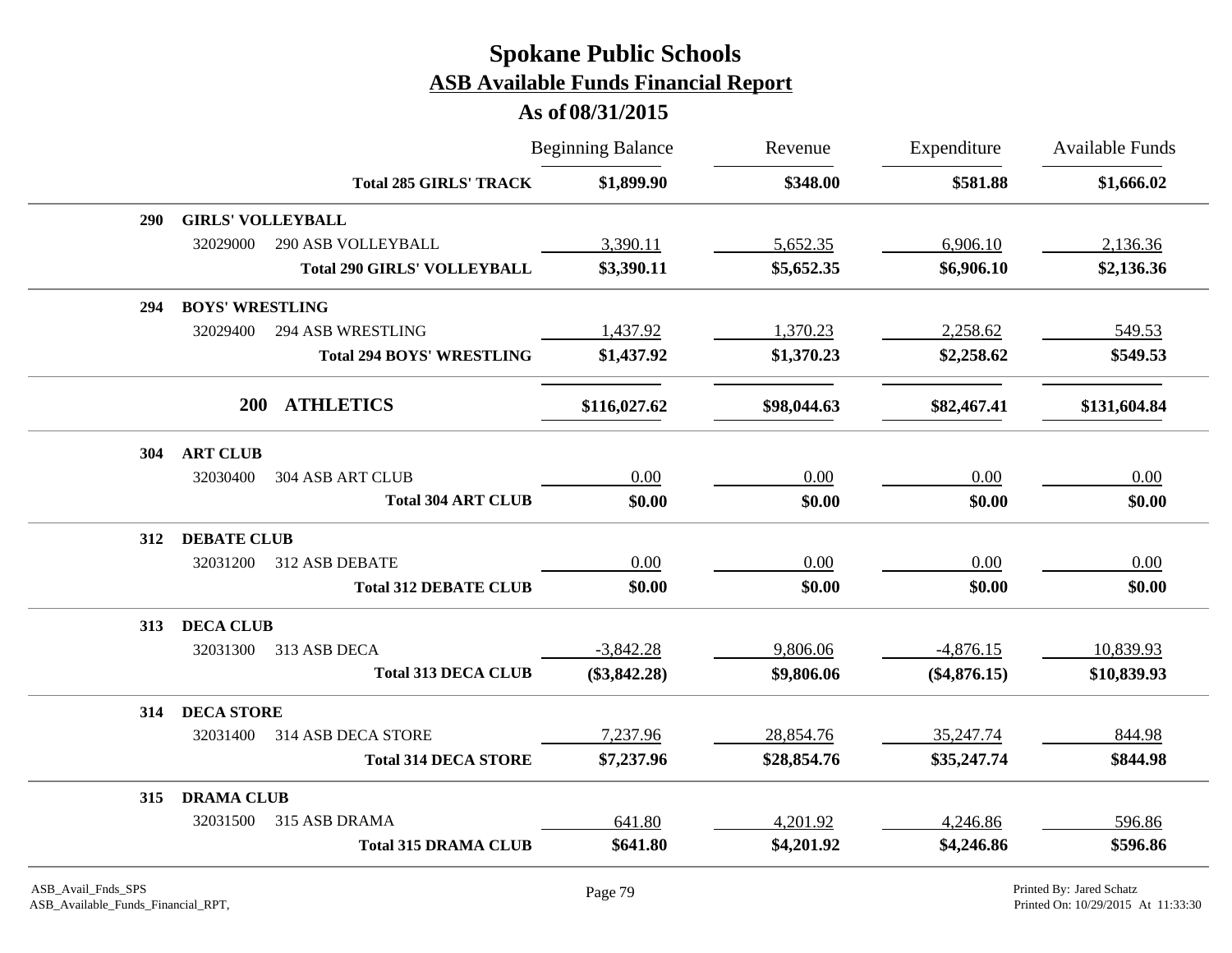|            |                                                 | <b>Beginning Balance</b> | Revenue     | Expenditure | <b>Available Funds</b> |
|------------|-------------------------------------------------|--------------------------|-------------|-------------|------------------------|
| 322        | <b>EXPLORING CHILDHOOD CLUB</b>                 |                          |             |             |                        |
|            | 322 ASB EXPLORING CHILDHOOD<br>32032200         | 0.00                     | 0.00        | 0.00        | 0.00                   |
|            | <b>Total 322 EXPLORING CHILDHOOD CLUB</b>       | \$0.00                   | \$0.00      | \$0.00      | \$0.00                 |
| 323        | <b>HORTICULTURE</b>                             |                          |             |             |                        |
|            | <b>323 ASB HORTICULTURE</b><br>32032300         | 1,349.03                 | 3,849.00    | 3,067.95    | 2,130.08               |
|            | <b>Total 323 HORTICULTURE</b>                   | \$1,349.03               | \$3,849.00  | \$3,067.95  | \$2,130.08             |
| 329        | <b>PRO START - FOOD SERVICES CLUB</b>           |                          |             |             |                        |
|            | 329 ASB FOOD SERVICE CLUB<br>32032900           | 1,621.25                 | 0.00        | 0.00        | 1,621.25               |
|            | <b>Total 329 PRO START - FOOD SERVICES CLUB</b> | \$1,621.25               | \$0.00      | \$0.00      | \$1,621.25             |
| <b>333</b> | <b>JAPANESE CLUB</b>                            |                          |             |             |                        |
|            | 32033300<br>333 ASB JAPANESE                    | 0.00                     | 0.00        | 0.00        | 0.00                   |
|            | <b>Total 333 JAPANESE CLUB</b>                  | \$0.00                   | \$0.00      | \$0.00      | \$0.00                 |
| 334        | <b>SPANISH CLUB</b>                             |                          |             |             |                        |
|            | 32033400<br>334 ASB SPANISH CLUB                | 0.00                     | 0.00        | 0.00        | 0.00                   |
|            | <b>Total 334 SPANISH CLUB</b>                   | \$0.00                   | \$0.00      | \$0.00      | \$0.00                 |
| 335        | <b>FRENCH CLUB</b>                              |                          |             |             |                        |
|            | 335 ASB WORLD LANGUAGES CLUB<br>32033500        | 462.21                   | 0.00        | 0.00        | 462.21                 |
|            | <b>Total 335 FRENCH CLUB</b>                    | \$462.21                 | \$0.00      | \$0.00      | \$462.21               |
| 354        | <b>BAGPIPE/DRUM CORP</b>                        |                          |             |             |                        |
|            | 32035400<br>35400 BAGPIPE/DRUM CORP             | 4,930.00                 | 70.00       | 0.00        | 5,000.00               |
|            | <b>Total 354 BAGPIPE/DRUM CORP</b>              | \$4,930.00               | \$70.00     | \$0.00      | \$5,000.00             |
| 356        | <b>BAND CLUB</b>                                |                          |             |             |                        |
|            | 32035600<br>356 ASB BAND                        | 1,008.52                 | 10,965.00   | 10,705.34   | 1,268.18               |
|            | <b>Total 356 BAND CLUB</b>                      | \$1,008.52               | \$10,965.00 | \$10,705.34 | \$1,268.18             |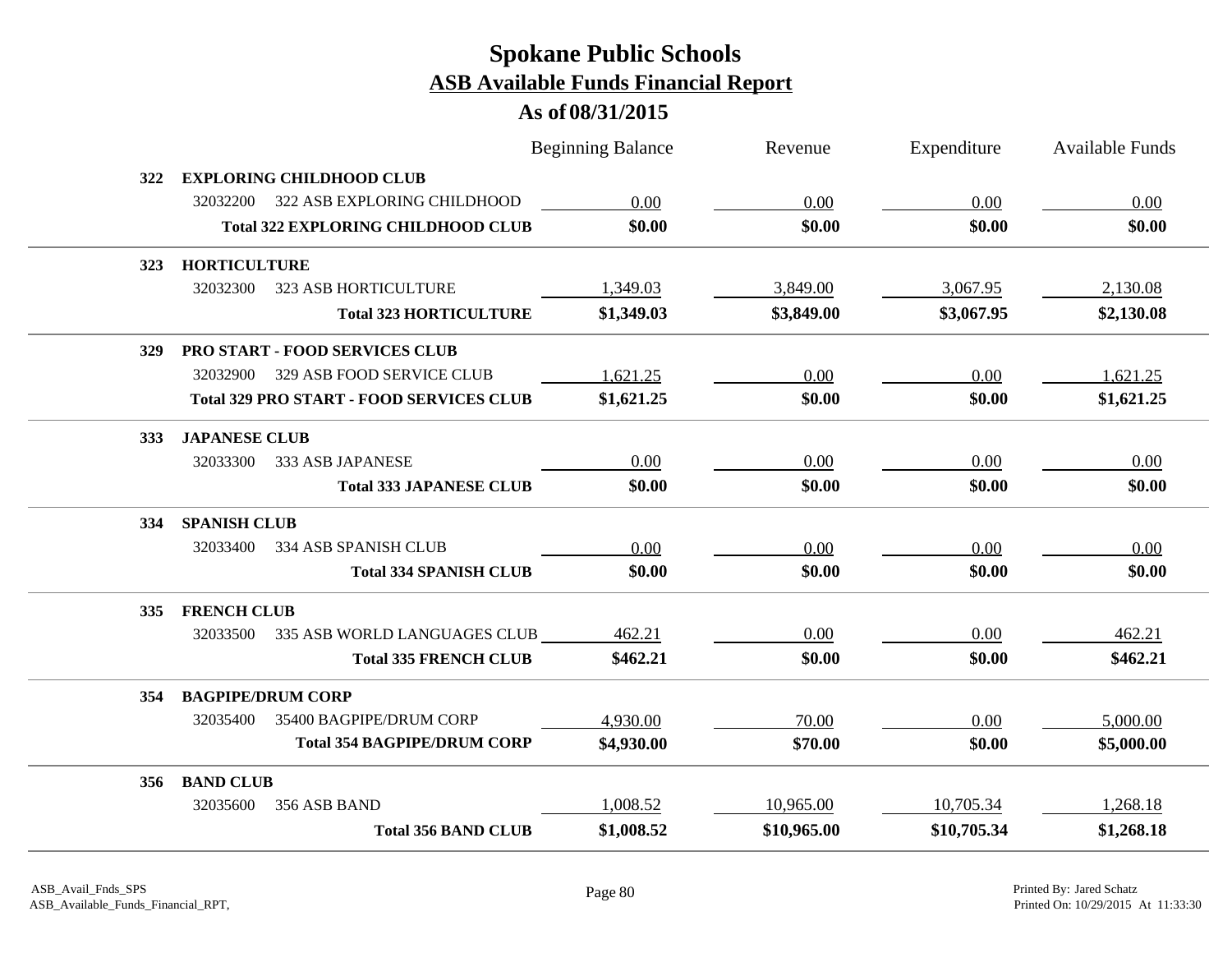|            |                       |                                    | <b>Beginning Balance</b> | Revenue    | Expenditure | <b>Available Funds</b> |
|------------|-----------------------|------------------------------------|--------------------------|------------|-------------|------------------------|
| 358        | <b>CHORAL CLUB</b>    |                                    |                          |            |             |                        |
|            | 32035800              | <b>358 ASB CHORAL</b>              | 1,887.97                 | 3,856.09   | 4,791.25    | 952.81                 |
|            |                       | <b>Total 358 CHORAL CLUB</b>       | \$1,887.97               | \$3,856.09 | \$4,791.25  | \$952.81               |
| 368        |                       | <b>CO-OPERATIVE CLUB</b>           |                          |            |             |                        |
|            | 32036800              | 368 ASB CO-OP                      | 0.00                     | 0.00       | 0.00        | 0.00                   |
|            |                       | <b>Total 368 CO-OPERATIVE CLUB</b> | \$0.00                   | \$0.00     | \$0.00      | \$0.00                 |
| 387        | <b>AUTO MECHANICS</b> |                                    |                          |            |             |                        |
|            | 32038700              | <b>387 ASB AUTO MECHANICS</b>      | 0.00                     | 0.00       | 0.00        | 0.00                   |
|            |                       | <b>Total 387 AUTO MECHANICS</b>    | \$0.00                   | \$0.00     | \$0.00      | \$0.00                 |
| <b>390</b> | <b>CLASS OF 2020</b>  |                                    |                          |            |             |                        |
|            | 32039000              | 39000 CLASS OF 2020                | 0.00                     | 0.00       | 0.00        | 0.00                   |
|            |                       | <b>Total 390 CLASS OF 2020</b>     | \$0.00                   | \$0.00     | \$0.00      | \$0.00                 |
| <b>391</b> | <b>CLASS OF 2011</b>  |                                    |                          |            |             |                        |
|            | 32039100              | 39100 CLASS OF 2011                | 20.00                    | 0.00       | 20.00       | 0.00                   |
|            |                       | <b>Total 391 CLASS OF 2011</b>     | \$20.00                  | \$0.00     | \$20.00     | \$0.00                 |
| 392        | <b>CLASS OF 2012</b>  |                                    |                          |            |             |                        |
|            | 32039200              | 392 ASB CLASS OF 2012              | 0.00                     | 0.00       | 0.00        | 0.00                   |
|            |                       | Total 392 CLASS OF 2012            | \$0.00                   | \$0.00     | \$0.00      | \$0.00                 |
| <b>393</b> | ASB CLASS 2013        |                                    |                          |            |             |                        |
|            | 32039300              | 393 ASB CLASS OF 2013              | 0.00                     | 0.00       | 0.00        | 0.00                   |
|            |                       | Total 393 ASB CLASS 2013           | \$0.00                   | \$0.00     | \$0.00      | \$0.00                 |
| 394        | <b>ASB CLASS 2014</b> |                                    |                          |            |             |                        |
|            | 32039400              | 394 ASB CLASS OF 2014              | 444.99                   | 0.00       | 444.99      | 0.00                   |
|            |                       | <b>Total 394 ASB CLASS 2014</b>    | \$444.99                 | \$0.00     | \$444.99    | \$0.00                 |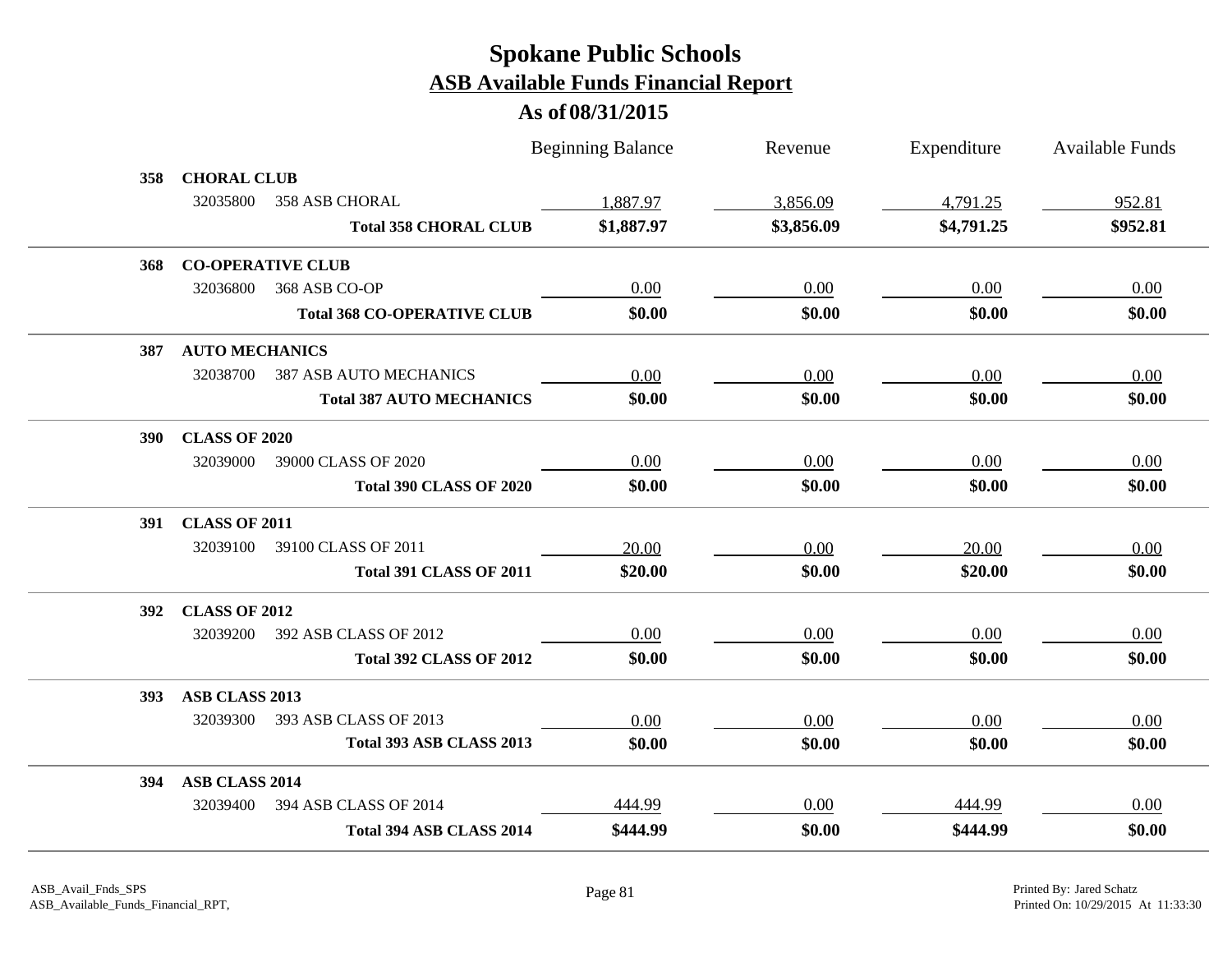|                                                          |                         |                                   | <b>Beginning Balance</b> | Revenue     | Expenditure | <b>Available Funds</b>                                         |
|----------------------------------------------------------|-------------------------|-----------------------------------|--------------------------|-------------|-------------|----------------------------------------------------------------|
| 395                                                      | ASB CLASS 2015          |                                   |                          |             |             |                                                                |
|                                                          | 32039500                | 395 ASB CLASS OF 2015             | 1,035.02                 | 17,474.00   | 16,909.86   | 1,599.16                                                       |
|                                                          |                         | Total 395 ASB CLASS 2015          | \$1,035.02               | \$17,474.00 | \$16,909.86 | \$1,599.16                                                     |
| <b>396</b>                                               | ASB CLASS 2016          |                                   |                          |             |             |                                                                |
|                                                          | 32039600                | 396 ASB CLASS OF 2016             | 986.35                   | 202.00      | 720.00      | 468.35                                                         |
|                                                          |                         | Total 396 ASB CLASS 2016          | \$986.35                 | \$202.00    | \$720.00    | \$468.35                                                       |
| 397                                                      | ASB CLASS 2017          |                                   |                          |             |             |                                                                |
|                                                          | 32039700                | 397 ASB CLASS OF 2017             | 11.13                    | 0.00        | 25.17       | $-14.04$                                                       |
|                                                          |                         | Total 397 ASB CLASS 2017          | \$11.13                  | \$0.00      | \$25.17     | (\$14.04)                                                      |
| <b>398</b>                                               | <b>ASB CLASS 2018</b>   |                                   |                          |             |             |                                                                |
|                                                          | 32039800                | 398 ASB CLASS OF 2018             | 0.00                     | 0.00        | $-60.73$    | 60.73                                                          |
|                                                          |                         | Total 398 ASB CLASS 2018          | \$0.00                   | \$0.00      | $(\$60.73)$ | \$60.73                                                        |
| <b>399</b>                                               | <b>ASB CLASS 2019</b>   |                                   |                          |             |             |                                                                |
|                                                          | 32039900                | 39900 CLASS OF 2019               | 0.00                     | 0.00        | 0.00        | 0.00                                                           |
|                                                          |                         | Total 399 ASB CLASS 2019          | \$0.00                   | \$0.00      | \$0.00      | \$0.00                                                         |
|                                                          |                         | 300 CLASS                         | \$17,793.95              | \$79,278.83 | \$71,242.28 | \$25,830.50                                                    |
| 407                                                      | <b>ASB SCIENCE CLUB</b> |                                   |                          |             |             |                                                                |
|                                                          | 32040700                | <b>407 ASB SCIENCE CLUB</b>       | 0.00                     | 0.00        | 0.00        | 0.00                                                           |
|                                                          |                         | <b>Total 407 ASB SCIENCE CLUB</b> | \$0.00                   | \$0.00      | \$0.00      | \$0.00                                                         |
| 415                                                      |                         | <b>ASB CHEERLEADERS</b>           |                          |             |             |                                                                |
|                                                          | 32041500                | <b>415 ASB CHEERLEADERS</b>       | $-1,723.60$              | 18,072.14   | 11,949.61   | 4,398.93                                                       |
|                                                          |                         | <b>Total 415 ASB CHEERLEADERS</b> | $(\$1,723.60)$           | \$18,072.14 | \$11,949.61 | \$4,398.93                                                     |
| 423                                                      | <b>ASB CHESS CLUB</b>   |                                   |                          |             |             |                                                                |
|                                                          | 32042300                | <b>423 ASB CHESS CLUB</b>         | 0.00                     | 0.00        | 0.00        | 0.00                                                           |
| ASB_Avail_Fnds_SPS<br>ASB_Available_Funds_Financial_RPT, |                         |                                   | Page 82                  |             |             | Printed By: Jared Schatz<br>Printed On: 10/29/2015 At 11:33:30 |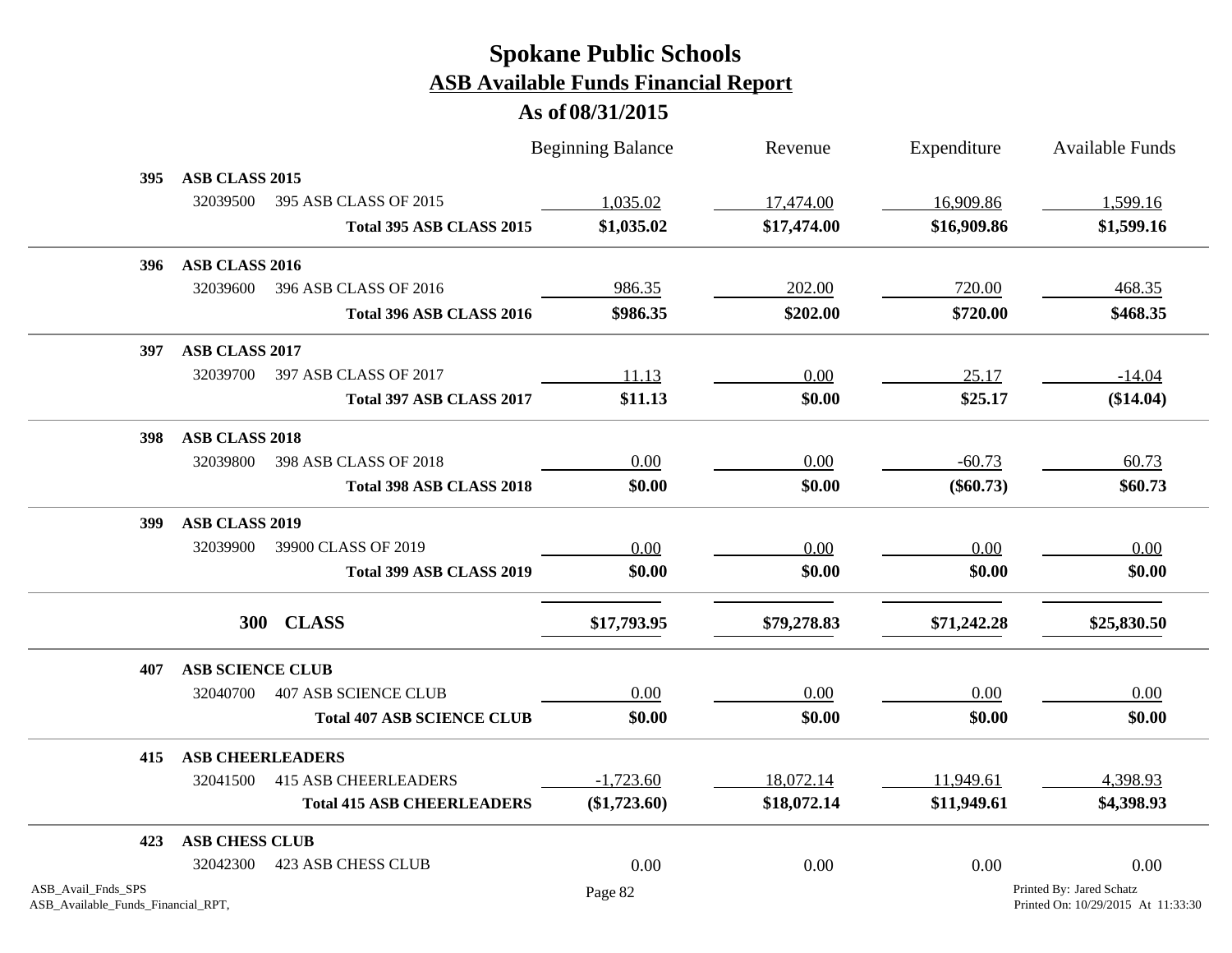|     |                        |                                       | <b>Beginning Balance</b> | Revenue | Expenditure | <b>Available Funds</b> |
|-----|------------------------|---------------------------------------|--------------------------|---------|-------------|------------------------|
|     |                        | <b>Total 423 ASB CHESS CLUB</b>       | \$0.00                   | \$0.00  | \$0.00      | \$0.00                 |
| 426 |                        | <b>WA DRUG FREE YOUTH</b>             |                          |         |             |                        |
|     | 32042600               | <b>407 ASB WA DRUG FREE YOUTH</b>     | 0.00                     | 0.00    | 0.00        | 0.00                   |
|     |                        | <b>Total 426 WA DRUG FREE YOUTH</b>   | \$0.00                   | \$0.00  | \$0.00      | \$0.00                 |
| 434 |                        | <b>ASB KNOWLEDGE BOWL</b>             |                          |         |             |                        |
|     | 32043400               | 434 ASB KNOWLEDGE BOWL                | 0.00                     | 0.00    | 0.00        | 0.00                   |
|     |                        | <b>Total 434 ASB KNOWLEDGE BOWL</b>   | \$0.00                   | \$0.00  | \$0.00      | \$0.00                 |
| 435 | <b>ASB SPAM</b>        |                                       |                          |         |             |                        |
|     | 32043500               | 435 ASB SPAM                          | 38.34                    | 0.00    | 0.00        | 38.34                  |
|     |                        | <b>Total 435 ASB SPAM</b>             | \$38.34                  | \$0.00  | \$0.00      | \$38.34                |
| 436 |                        | <b>ASB EXCEPTIONAL CLUB</b>           |                          |         |             |                        |
|     | 32043600               | <b>436 ASB EXCEPTIONAL CLUB</b>       | 0.00                     | 0.00    | 0.00        | 0.00                   |
|     |                        | <b>Total 436 ASB EXCEPTIONAL CLUB</b> | \$0.00                   | \$0.00  | \$0.00      | \$0.00                 |
| 437 | <b>ASB LETTER CLUB</b> |                                       |                          |         |             |                        |
|     | 32043700               | <b>437 ASB LETTER CLUB ACCOUNT</b>    | 0.00                     | 0.00    | 0.00        | 0.00                   |
|     |                        | <b>Total 437 ASB LETTER CLUB</b>      | \$0.00                   | \$0.00  | \$0.00      | \$0.00                 |
| 438 |                        | <b>ASB ACTIVITY LEAGUE</b>            |                          |         |             |                        |
|     | 32043800               | <b>438 ASB ACTIVITY LEAGUE CLUB</b>   | 0.00                     | 0.00    | 0.00        | 0.00                   |
|     |                        | <b>Total 438 ASB ACTIVITY LEAGUE</b>  | \$0.00                   | \$0.00  | \$0.00      | \$0.00                 |
| 444 | <b>ASB PHOTO CLUB</b>  |                                       |                          |         |             |                        |
|     | 32044400               | <b>444 ASB PHOTO CLUB</b>             | 0.07                     | 0.00    | 0.00        | 0.07                   |
|     |                        | <b>Total 444 ASB PHOTO CLUB</b>       | \$0.07                   | \$0.00  | \$0.00      | \$0.07                 |
| 448 | <b>WOOD CLUB</b>       |                                       |                          |         |             |                        |
|     | 32044800               | 44800 WORLD WIDE WOODWORKING          | 853.97                   | 0.00    | 0.00        | 853.97                 |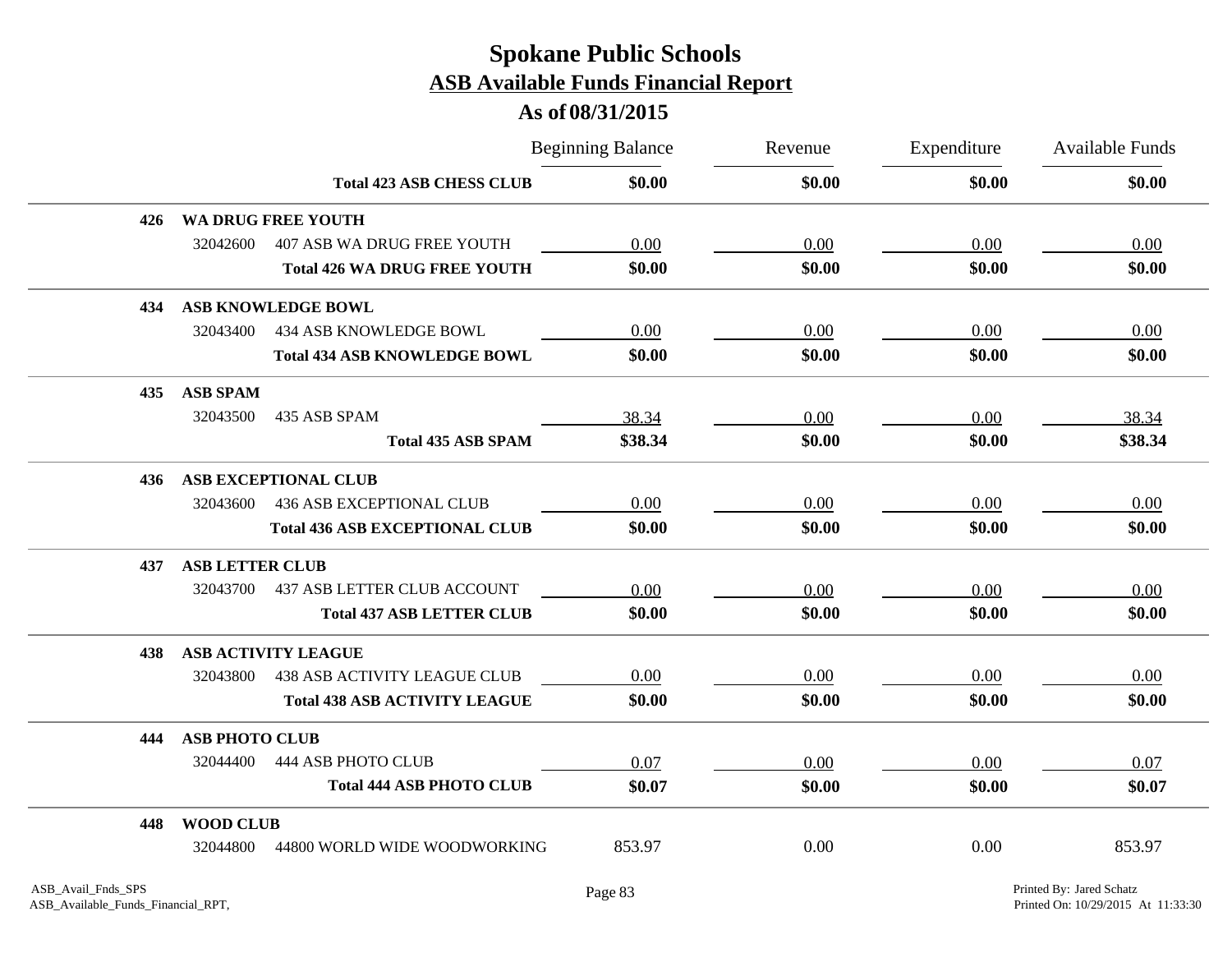|     |                                             | <b>Beginning Balance</b> | Revenue     | Expenditure | Available Funds |
|-----|---------------------------------------------|--------------------------|-------------|-------------|-----------------|
|     | <b>Total 448 WOOD CLUB</b>                  | \$853.97                 | \$0.00      | \$0.00      | \$853.97        |
| 463 | <b>LILAC CORONATION</b>                     |                          |             |             |                 |
|     | 32046300<br><b>463 ASB LILAC CORONATION</b> | 0.00                     | 0.00        | 0.00        | 0.00            |
|     | <b>Total 463 LILAC CORONATION</b>           | \$0.00                   | \$0.00      | \$0.00      | \$0.00          |
| 464 | <b>FAMILY CAREER N COMMUNITY LDRS</b>       |                          |             |             |                 |
|     | 32046400<br>464 ASB FCCLA                   | 0.00                     | 0.00        | 0.00        | 0.00            |
|     | <b>Total 464 FAMILY CAREER N COMMUNITY</b>  | \$0.00                   | \$0.00      | \$0.00      | \$0.00          |
| 470 | <b>HONOR SOCIETY</b>                        |                          |             |             |                 |
|     | 32047000<br>470 ASB HONOR SOCIETT           | 1,923.92                 | 240.00      | 704.34      | 1,459.58        |
|     | <b>Total 470 HONOR SOCIETY</b>              | \$1,923.92               | \$240.00    | \$704.34    | \$1,459.58      |
| 473 | <b>GAY-STRAIGHT ALLIANCE</b>                |                          |             |             |                 |
|     | 32047300<br>47300 GAY-STRAIGHT ALLIANCE     | 52.99                    | 0.00        | 0.00        | 52.99           |
|     | <b>Total 473 GAY-STRAIGHT ALLIANCE</b>      | \$52.99                  | \$0.00      | \$0.00      | \$52.99         |
| 474 | <b>SERVICE LEARNING CLUB</b>                |                          |             |             |                 |
|     | 47400 SERVICE LEARNING CLUB<br>32047400     | 88.00                    | 0.00        | 0.00        | 88.00           |
|     | <b>Total 474 SERVICE LEARNING CLUB</b>      | \$88.00                  | \$0.00      | \$0.00      | \$88.00         |
| 476 | <b>MULTI CULTURAL</b>                       |                          |             |             |                 |
|     | <b>476 ASB GENSHIKEN CLUB</b><br>32047600   | 30.06                    | 0.00        | 0.00        | 30.06           |
|     | <b>Total 476 MULTI CULTURAL</b>             | \$30.06                  | \$0.00      | \$0.00      | \$30.06         |
| 477 | <b>ASB DANCE</b>                            |                          |             |             |                 |
|     | 32047700<br>477 ASB DANCE                   | 2,553.90                 | 10,472.48   | 10,052.70   | 2,973.68        |
|     | <b>Total 477 ASB DANCE</b>                  | \$2,553.90               | \$10,472.48 | \$10,052.70 | \$2,973.68      |
| 485 | <b>ASB BOOK CLUB</b>                        |                          |             |             |                 |
|     | <b>485 ASB BOOKCLUB</b><br>32048500         | 16.30                    | 0.00        | 0.00        | 16.30           |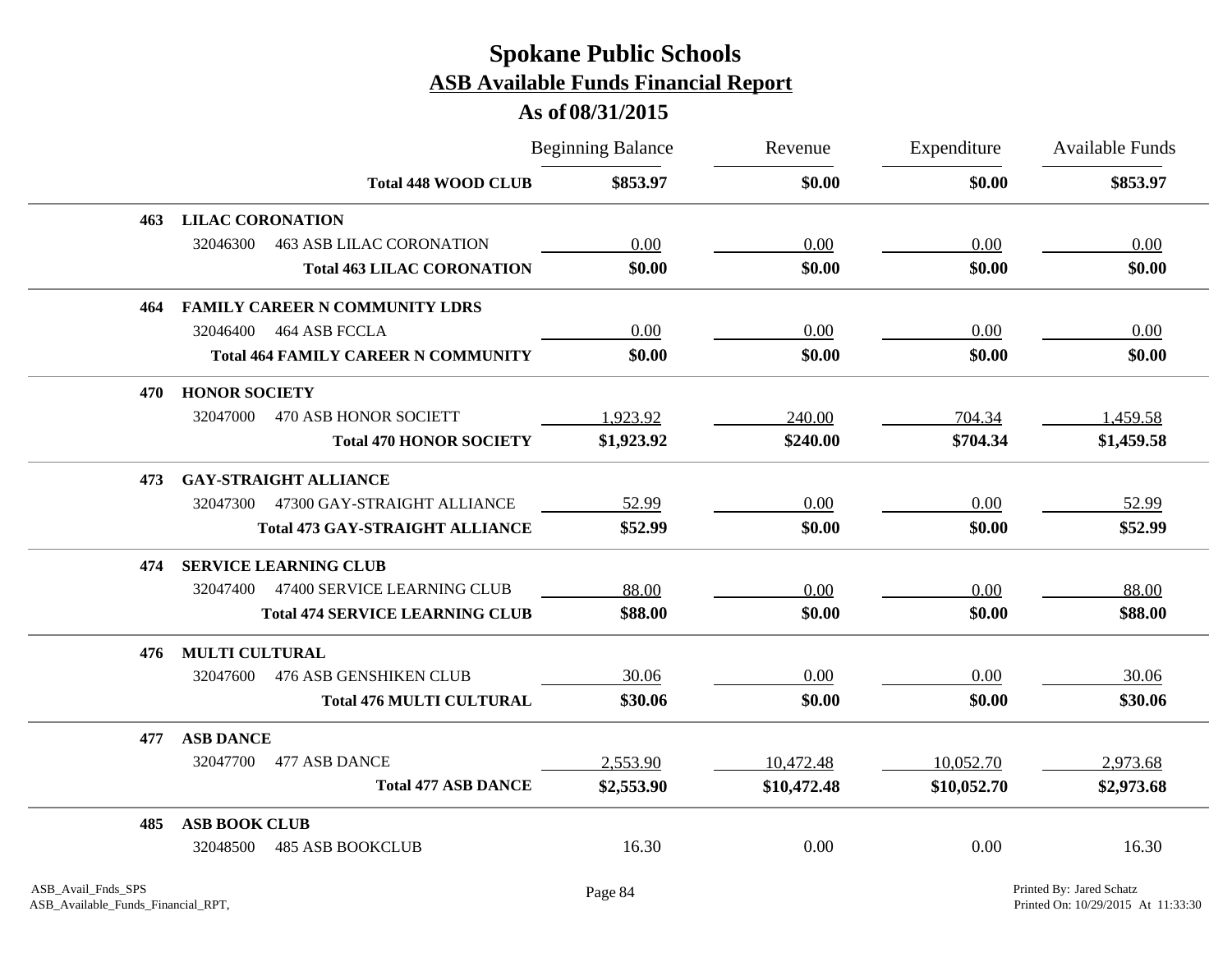|     |                              | <b>Total 485 ASB BOOK CLUB</b>        | <b>Beginning Balance</b> | Revenue<br>\$0.00 | Expenditure<br>\$0.00 | Available Funds<br>\$16.30 |  |  |
|-----|------------------------------|---------------------------------------|--------------------------|-------------------|-----------------------|----------------------------|--|--|
|     |                              |                                       | \$16.30                  |                   |                       |                            |  |  |
|     | 486                          | <b>ASB PHILOSPHY CLUB</b>             |                          |                   |                       |                            |  |  |
|     | 32048600                     | <b>486 ASB PHILOSOPHY CLUB</b>        | 0.00                     | 0.00              | 0.00                  | 0.00                       |  |  |
|     |                              | <b>Total 486 ASB PHILOSPHY CLUB</b>   | \$0.00                   | \$0.00            | \$0.00                | \$0.00                     |  |  |
|     | 400                          | <b>CLUBS</b>                          | \$3,833.95               | \$28,784.62       | \$22,706.65           | \$9,911.92                 |  |  |
| 408 | THE COMMUNITY SCHOOL         |                                       |                          |                   |                       |                            |  |  |
|     | <b>ASB GENERAL</b><br>104    |                                       |                          |                   |                       |                            |  |  |
|     | 40810400                     | 104 ASB GENERAL                       | 30,173.42                | 521.24            | 0.00                  | 30,694.66                  |  |  |
|     |                              | <b>Total 104 ASB GENERAL</b>          | \$30,173.42              | \$521.24          | \$0.00                | \$30,694.66                |  |  |
|     | <b>100</b>                   | <b>GENERAL ASB</b>                    | \$30,173.42              | \$521.24          | \$0.00                | \$30,694.66                |  |  |
| 409 | <b>HAVERMALE HIGH SCHOOL</b> |                                       |                          |                   |                       |                            |  |  |
|     | 182                          | <b>ASB SPECIAL PROJECTS</b>           |                          |                   |                       |                            |  |  |
|     | 40918201                     | 18201 SPL PROJECT SR BREAKFAST        | 0.00                     | 0.00              | 0.00                  | 0.00                       |  |  |
|     |                              | <b>Total 182 ASB SPECIAL PROJECTS</b> | \$0.00                   | \$0.00            | \$0.00                | \$0.00                     |  |  |
|     | <b>100</b>                   | <b>GENERAL ASB</b>                    | \$0.00                   | \$0.00            | \$0.00                | \$0.00                     |  |  |
| 470 | <b>SKILLS CENTER</b>         |                                       |                          |                   |                       |                            |  |  |
|     | <b>ASB RESERVE</b><br>102    |                                       |                          |                   |                       |                            |  |  |
|     | 47010200                     | <b>102 ASB RESERVE</b>                | 0.00                     | 0.00              | 0.00                  | 0.00                       |  |  |
|     |                              | <b>Total 102 ASB RESERVE</b>          | \$0.00                   | \$0.00            | \$0.00                | \$0.00                     |  |  |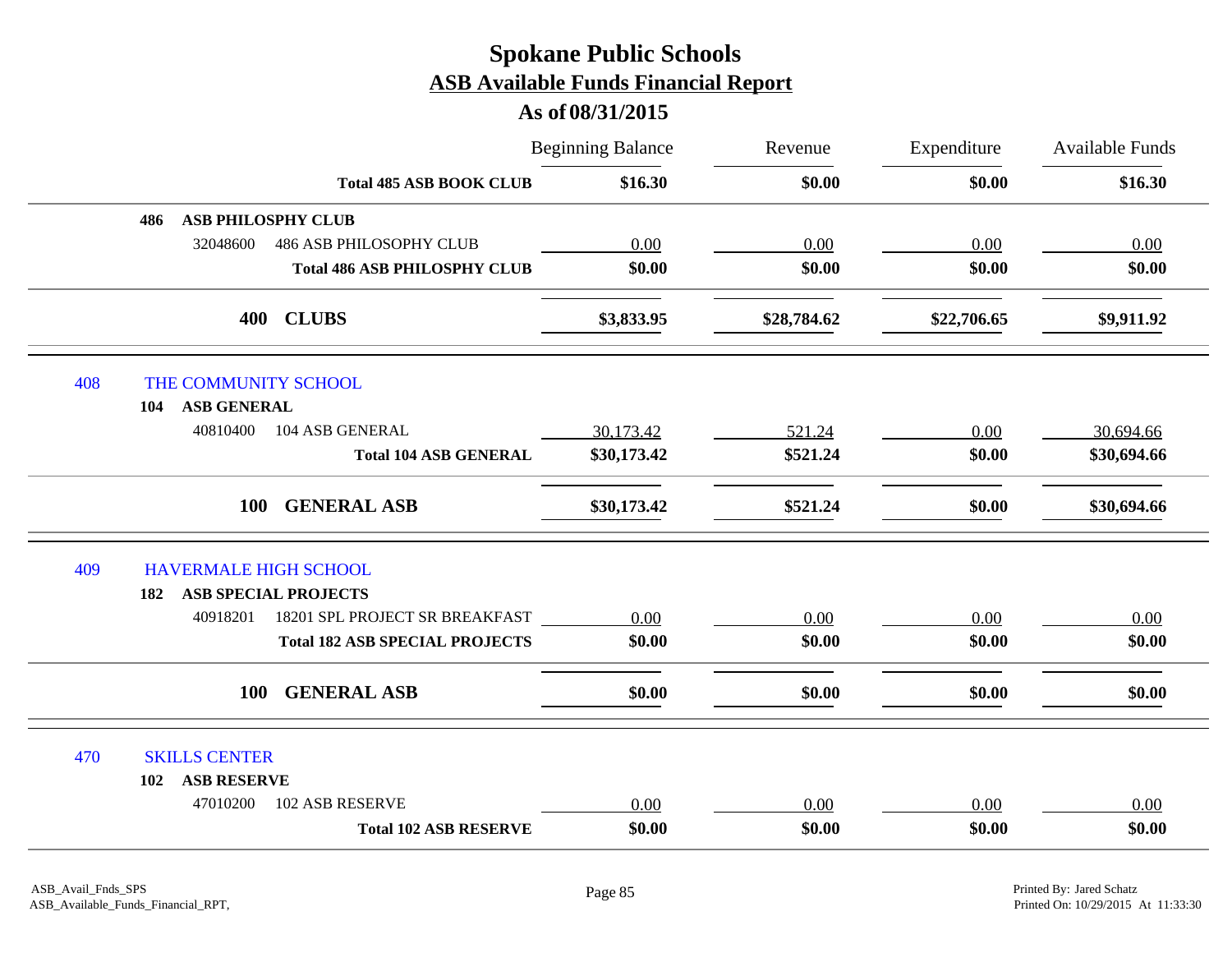|                                                          |                                             | <b>Beginning Balance</b> | Revenue    | Expenditure | Available Funds                                                |  |
|----------------------------------------------------------|---------------------------------------------|--------------------------|------------|-------------|----------------------------------------------------------------|--|
| 104                                                      | <b>ASB GENERAL</b>                          |                          |            |             |                                                                |  |
|                                                          | 47010400<br>104 ASB GENERAL                 | 5,571.78                 | 3,944.25   | 4,851.25    | 4,664.78                                                       |  |
|                                                          | <b>Total 104 ASB GENERAL</b>                | \$5,571.78               | \$3,944.25 | \$4,851.25  | \$4,664.78                                                     |  |
|                                                          | 100 GENERAL ASB                             | \$5,571.78               | \$3,944.25 | \$4,851.25  | \$4,664.78                                                     |  |
| 374                                                      | <b>ASB PRE-LAW ENFORCEMENT</b>              |                          |            |             |                                                                |  |
|                                                          | 47037400 470 ASB PRE-LAW ENFORCEMENT        | 0.00                     | 0.00       | 0.00        | 0.00                                                           |  |
|                                                          | <b>Total 374 ASB PRE-LAW ENFORCEMENT</b>    | \$0.00                   | \$0.00     | \$0.00      | \$0.00                                                         |  |
| 375                                                      | <b>ASB MEDICAL</b>                          |                          |            |             |                                                                |  |
|                                                          | 47037500<br>375 ASB MEDICAL                 | 0.00                     | 0.00       | 0.00        | 0.00                                                           |  |
|                                                          | <b>Total 375 ASB MEDICAL</b>                | \$0.00                   | \$0.00     | \$0.00      | \$0.00                                                         |  |
| 376                                                      | <b>TELEVISION PRODUCTION CLUB</b>           |                          |            |             |                                                                |  |
|                                                          | 47037600 376 ASB TV/BROADCASTING PROD       | 0.00                     | 0.00       | 0.00        | 0.00                                                           |  |
|                                                          | <b>Total 376 TELEVISION PRODUCTION CLUB</b> | \$0.00                   | \$0.00     | \$0.00      | \$0.00                                                         |  |
| 377                                                      | <b>VOC/INSTR CLUBS OF AMERICA</b>           |                          |            |             |                                                                |  |
|                                                          | 47037700 377 ASB VICA                       | 0.00                     | 0.00       | 0.00        | 0.00                                                           |  |
|                                                          | <b>Total 377 VOC/INSTR CLUBS OF AMERICA</b> | \$0.00                   | \$0.00     | \$0.00      | \$0.00                                                         |  |
| 378                                                      | <b>CHEFS/HOSPITALITY CLUB</b>               |                          |            |             |                                                                |  |
|                                                          | 47037800 378 ASB CHEF/HOSPITALITY           | 0.00                     | 0.00       | 0.00        | 0.00                                                           |  |
|                                                          | <b>Total 378 CHEFS/HOSPITALITY CLUB</b>     | \$0.00                   | \$0.00     | \$0.00      | \$0.00                                                         |  |
| 379                                                      | <b>CONSTRUCTION CLUB</b>                    |                          |            |             |                                                                |  |
|                                                          | 379 ASB CONSTRUCTION<br>47037900            | 0.00                     | 0.00       | 0.00        | 0.00                                                           |  |
|                                                          | <b>Total 379 CONSTRUCTION CLUB</b>          | \$0.00                   | \$0.00     | \$0.00      | \$0.00                                                         |  |
| 381                                                      | <b>WELDING CLUB</b>                         |                          |            |             |                                                                |  |
|                                                          | 381 ASB WELDING<br>47038100                 | 0.00                     | 0.00       | 0.00        | 0.00                                                           |  |
| ASB_Avail_Fnds_SPS<br>ASB_Available_Funds_Financial_RPT, |                                             | Page 86                  |            |             | Printed By: Jared Schatz<br>Printed On: 10/29/2015 At 11:33:30 |  |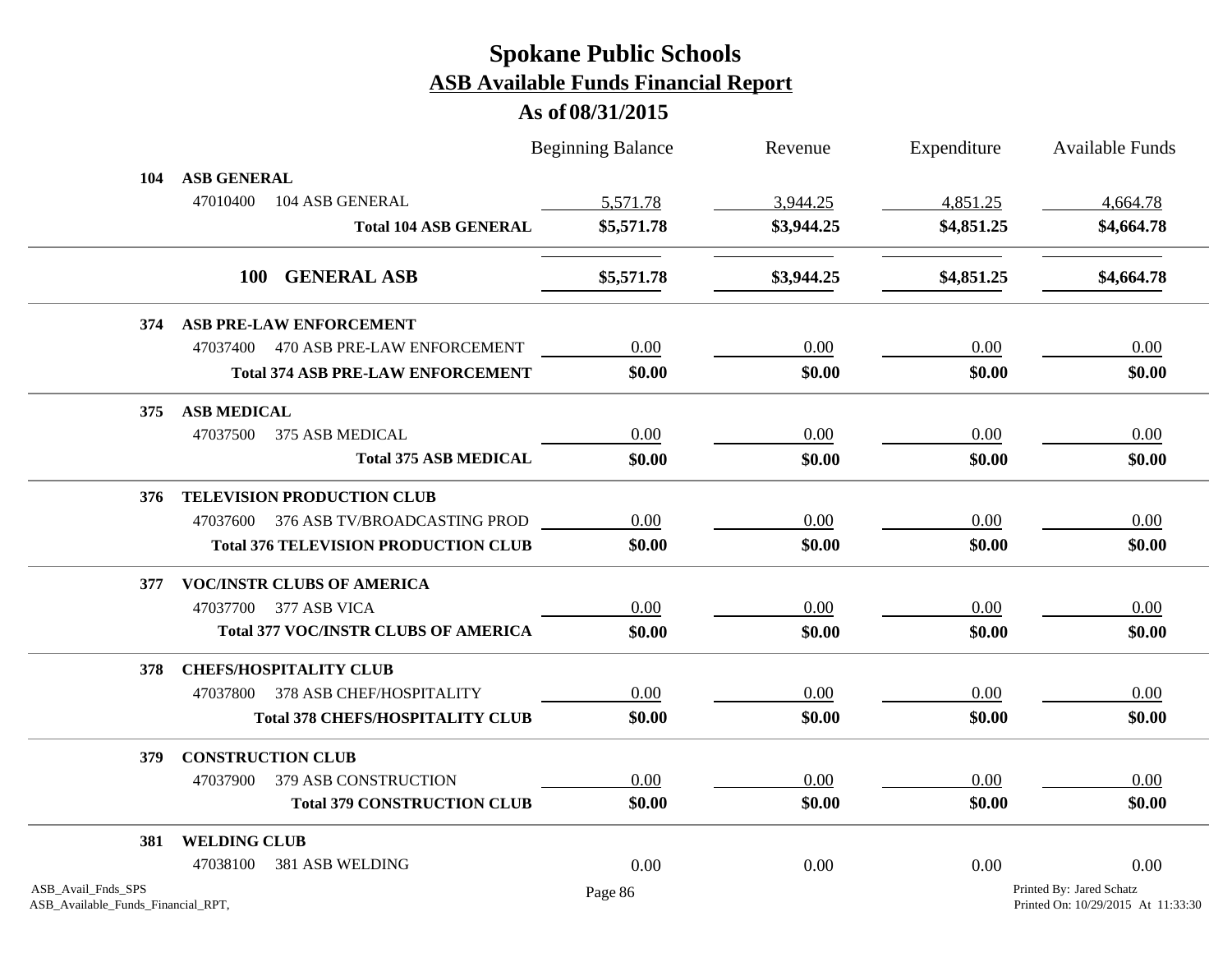|                                                          |                        |                                  | <b>Beginning Balance</b> | Revenue<br>\$0.00 | Expenditure<br>\$0.00                                          | Available Funds<br>\$0.00 |
|----------------------------------------------------------|------------------------|----------------------------------|--------------------------|-------------------|----------------------------------------------------------------|---------------------------|
|                                                          |                        | <b>Total 381 WELDING CLUB</b>    | \$0.00                   |                   |                                                                |                           |
| 382                                                      | <b>ASB COMPUTER</b>    |                                  |                          |                   |                                                                |                           |
|                                                          | 47038200               | <b>382 ASB COMPUTER</b>          | 0.00                     | 0.00              | 0.00                                                           | 0.00                      |
|                                                          |                        | <b>Total 382 ASB COMPUTER</b>    | \$0.00                   | \$0.00            | \$0.00                                                         | \$0.00                    |
| 383                                                      | <b>ASB AUTO BODY</b>   |                                  |                          |                   |                                                                |                           |
|                                                          | 47038300               | 383 ASB AUTO BODY                | 0.00                     | 0.00              | 0.00                                                           | 0.00                      |
|                                                          |                        | <b>Total 383 ASB AUTO BODY</b>   | \$0.00                   | \$0.00            | \$0.00                                                         | \$0.00                    |
| 384                                                      | <b>ASB DENTAL</b>      |                                  |                          |                   |                                                                |                           |
|                                                          | 47038400               | 384 ASB DENTAL                   | 0.00                     | 0.00              | 0.00                                                           | 0.00                      |
|                                                          |                        | <b>Total 384 ASB DENTAL</b>      | \$0.00                   | \$0.00            | \$0.00                                                         | \$0.00                    |
| 385                                                      | <b>ASB GRAPHICS</b>    |                                  |                          |                   |                                                                |                           |
|                                                          | 47038500               | <b>385 ASB GRAPHICS</b>          | 200.00                   | 0.00              | 0.00                                                           | 200.00                    |
|                                                          |                        | <b>Total 385 ASB GRAPHICS</b>    | \$200.00                 | \$0.00            | \$0.00                                                         | \$200.00                  |
| 386                                                      | <b>ASB ELECTRONICS</b> |                                  |                          |                   |                                                                |                           |
|                                                          | 47038600               | <b>386 ASB ELECTRONICS</b>       | 0.00                     | 0.00              | 0.00                                                           | 0.00                      |
|                                                          |                        | <b>Total 386 ASB ELECTRONICS</b> | \$0.00                   | \$0.00            | \$0.00                                                         | \$0.00                    |
| 387                                                      | <b>AUTO MECHANICS</b>  |                                  |                          |                   |                                                                |                           |
|                                                          | 47038700               | <b>387 ASB AUTO MECHANICS</b>    | 0.00                     | 0.00              | 0.00                                                           | 0.00                      |
|                                                          |                        | <b>Total 387 AUTO MECHANICS</b>  | \$0.00                   | \$0.00            | \$0.00                                                         | \$0.00                    |
|                                                          |                        | 300 CLASS                        | \$200.00                 | \$0.00            | \$0.00                                                         | \$200.00                  |
| 485                                                      | <b>ASB GENERAL</b>     | <b>LIBBY COMMUNITY CENTER</b>    |                          |                   |                                                                |                           |
| 104                                                      | 48510400               | <b>485 LIBBY CTR ASB GENERAL</b> | 29,016.01                | 37,707.35         | 10,559.02                                                      | 56,164.34                 |
| ASB_Avail_Fnds_SPS<br>ASB_Available_Funds_Financial_RPT, |                        | Page 87                          |                          |                   | Printed By: Jared Schatz<br>Printed On: 10/29/2015 At 11:33:30 |                           |